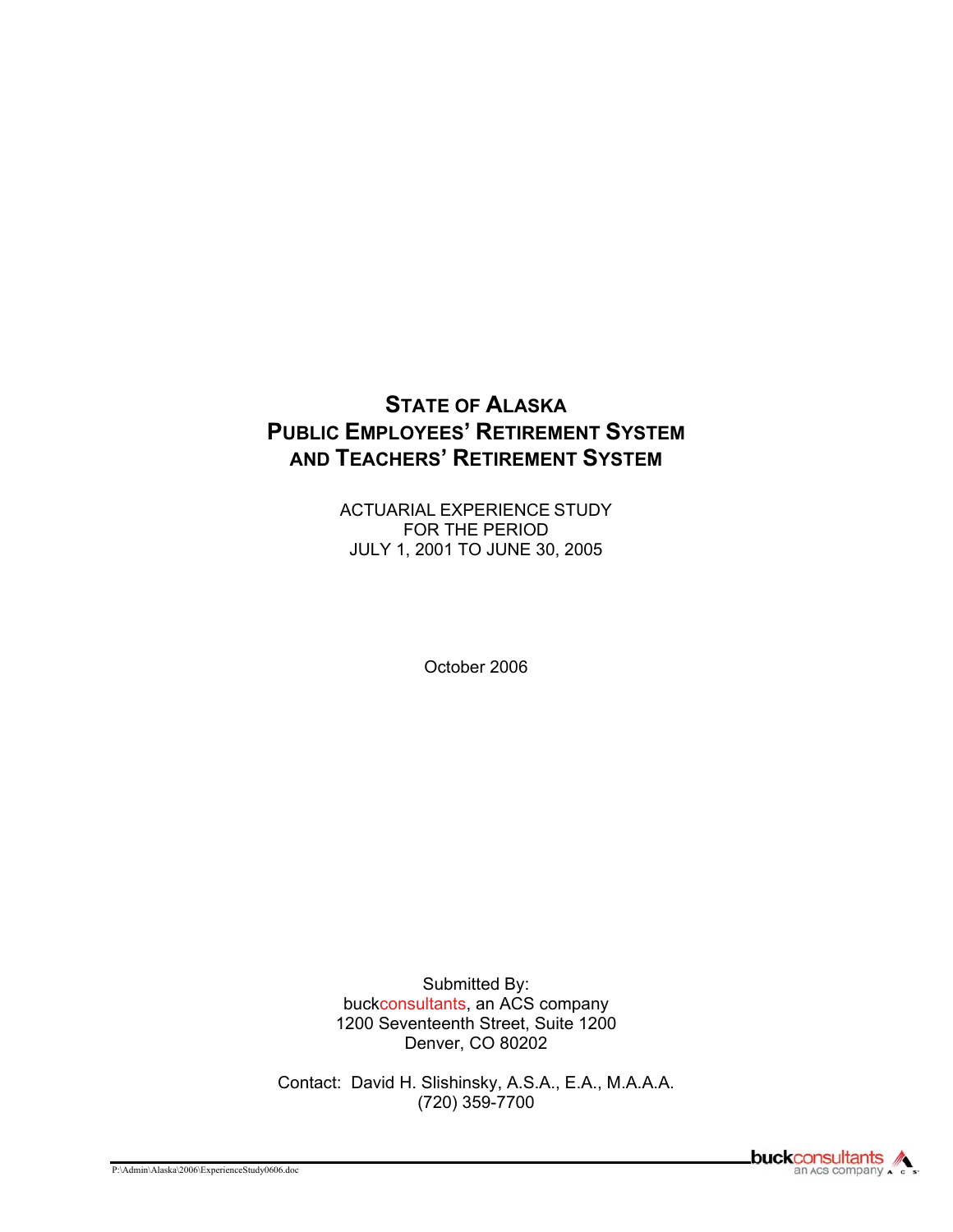

October 9, 2006

Board of Trustees Alaska Retirement Management Board Department of Administration Division of Retirement and Benefits P.O. Box 110203 Juneau, AK 99811-0203

Dear Members of the Board:

We are submitting our report on the results of the actuarial investigation of the demographic and economic experience of active members and retirees of the State of Alaska Public Employees' Retirement System (PERS) and the Teachers' Retirement System (TRS) for the four-year period July 1, 2001 to June 30, 2005.

The experience investigation was prepared in accordance with generally accepted actuarial practices and best practices, which suggest that the actuary periodically undertake an experience investigation into the mortality, service and compensation experience of the members and retirees of the Systems and that these investigations take place at least every 4 to 6 years. Taking into account the result of such investigation, the Board of Trustees shall adopt for the retirement Systems such mortality, service, and other tables as shall be deemed necessary and shall adopt an actuarial cost method that is in conformity with generally accepted actuarial principles and practices for measuring pension obligations.

The attached report describes the actuarial process employed and identifies the results of the study.

#### **SUMMARY OF RECOMMENDATIONS**

The results of the experience analysis show that for many assumptions the actual experience of the Systems has deviated from what was expected based on the current assumptions. We recommend that the assumptions be modified in order to better reflect actual experience and future expectations. Also, we recommend that the actuarial cost method be changed to the Entry Age Normal Actuarial Cost Method. The recommended actuarial assumptions and methods are in conformity with generally accepted actuarial principles and practices for measuring pension obligations.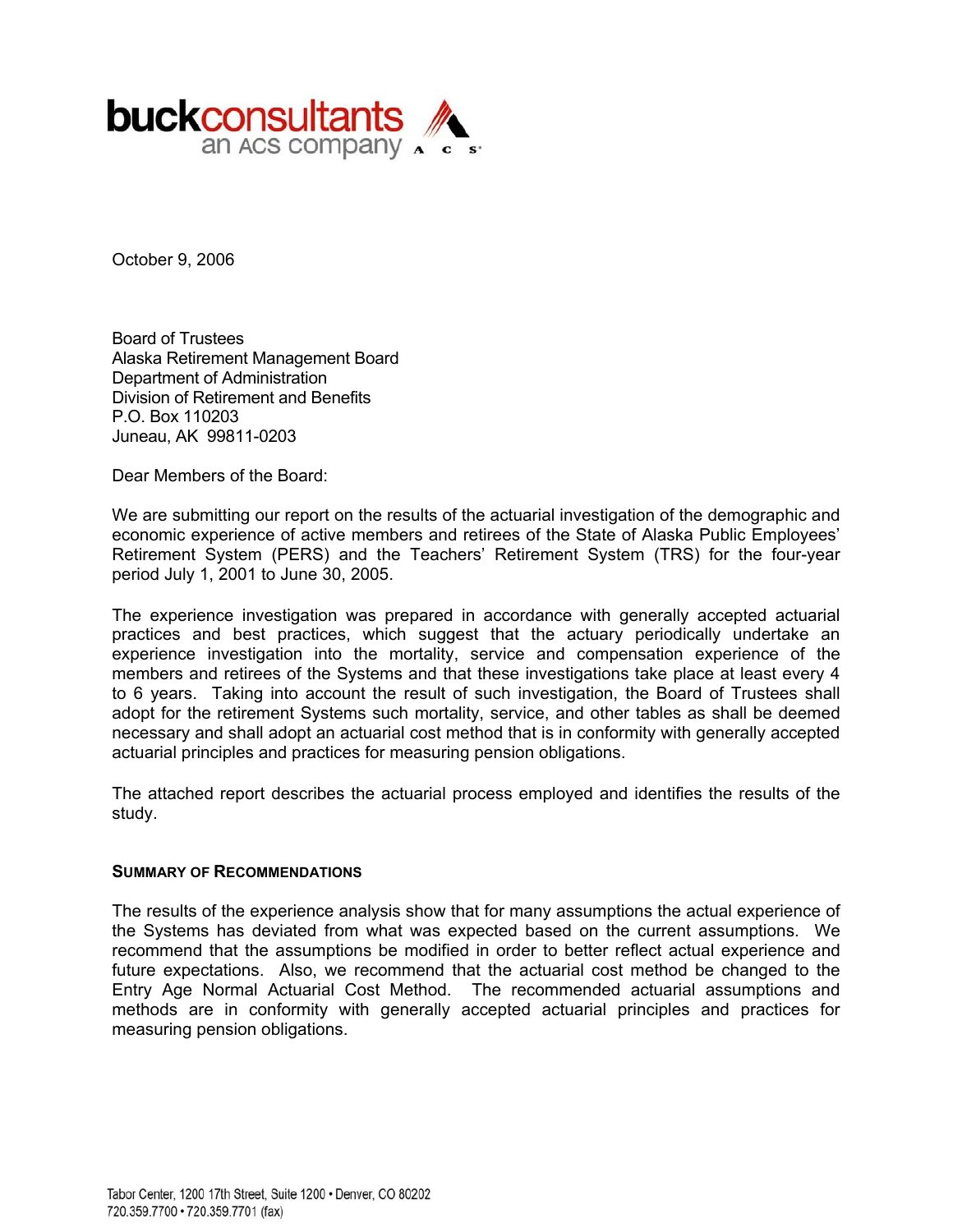Board of Trustees October 9, 2006 Page 2

A detailed analysis is included in this report. The Table of Contents, which immediately follows, outlines the material contained in the report.

We would be pleased to discuss the report in detail upon request. We will be presenting the results of this report to the Board at your October meeting.

Sincerely,

Daeid 20

Principal, Consulting Actuary **Director, Actuary** 

minuu h

David H. Slishinsky, A.S.A., E.A. Michelle Reding DeLange, F.S.A., E.A.

The undersigned are responsible for all assumptions related to the average annual per capita health claims cost and the health care cost trend rates.

Chris Hulla **Trey Sarsfield, A.S.** 

Principal, Health & Welfare Senior Consultant, Health & Welfare

/mlp

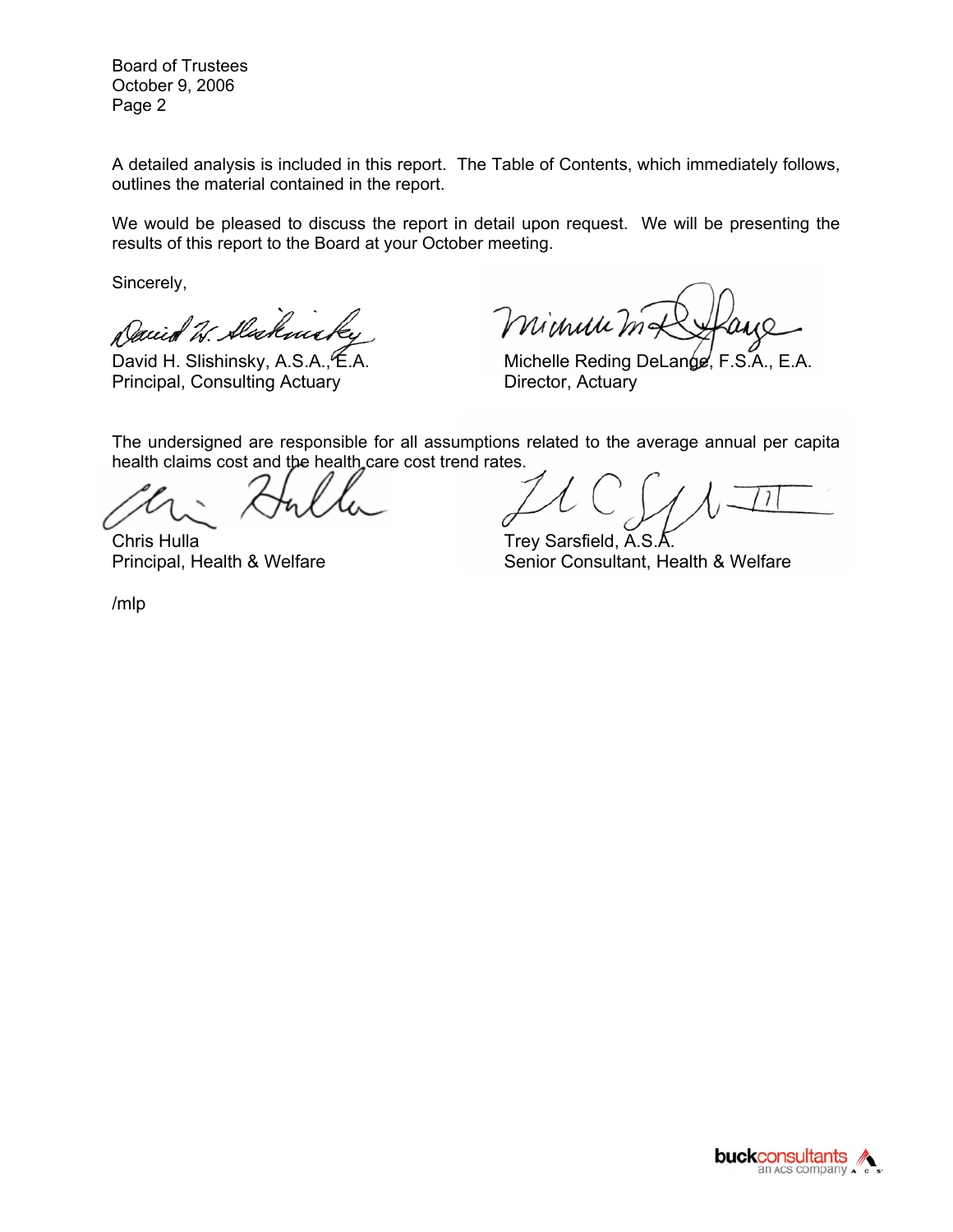# **TABLE OF CONTENTS**

| Α.<br>B.<br>$C$ .<br>D.<br>Ε.<br>F.<br>G.                                       |  |
|---------------------------------------------------------------------------------|--|
|                                                                                 |  |
| А.<br><b>B.</b><br>C.<br>D.                                                     |  |
|                                                                                 |  |
| Α.<br><b>B.</b><br>$C_{\cdot}$<br>D.<br>Ε.                                      |  |
|                                                                                 |  |
|                                                                                 |  |
| Section VI - Comparative Summary of Current & Proposed Assumption Rate Tables57 |  |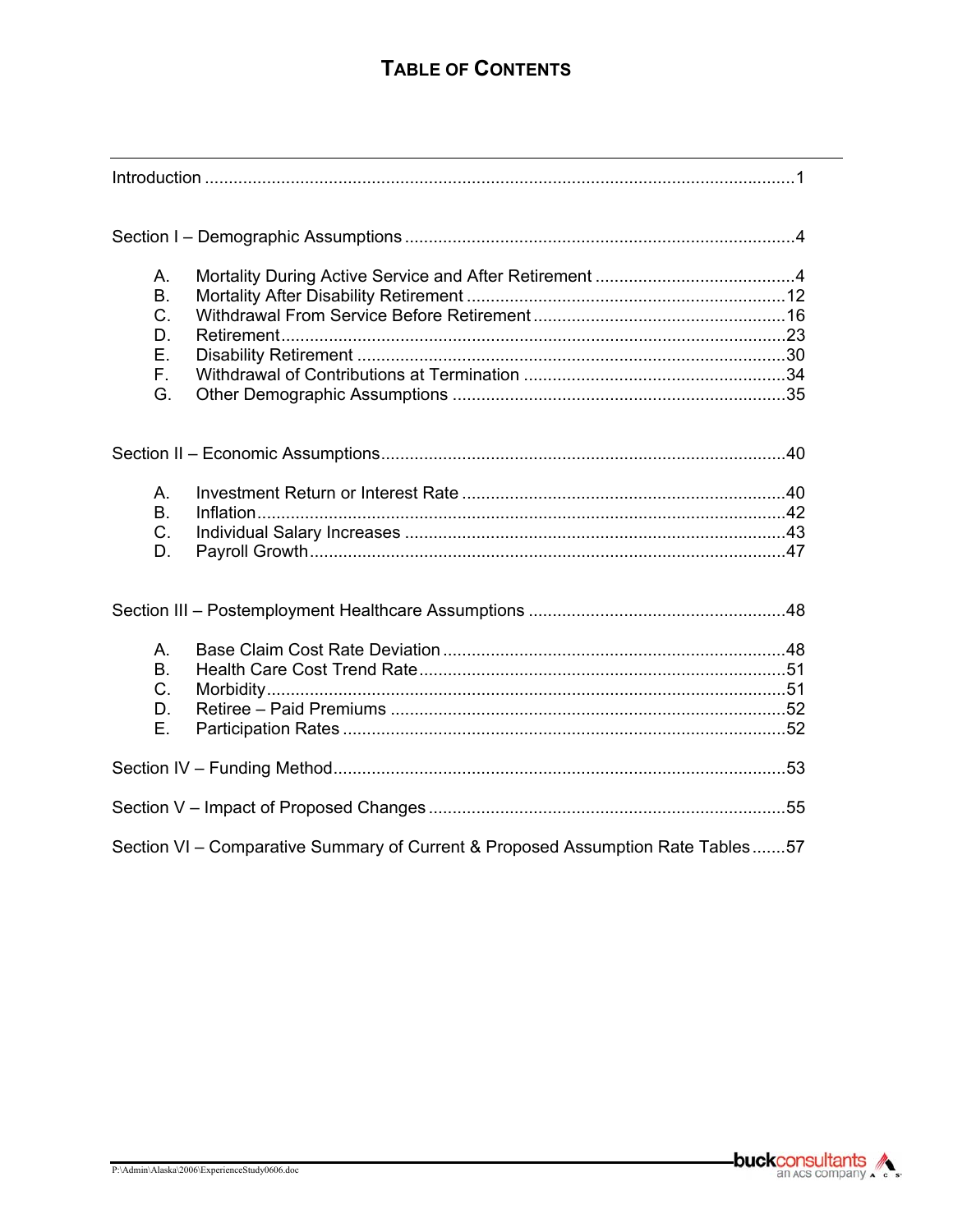# **ACTUARIAL EXPERIENCE STUDY**

### **INTRODUCTION**

Assumptions are a key element in an actuarial valuation. In order to perform an actuarial valuation of the assets and liabilities of the Systems, the actuary must first adopt assumptions with respect to each of the following:

- 1. Investment return on the Systems' funds over the period benefits to current members will be paid, including inflation during the same period.
- 2. The relative increases in the salary of a member from the date of the valuation to the date of separation from active service.
- 3. The expected mortality rates among retired persons (healthy and disabled).
- 4. The probabilities of members separating from active service on account of withdrawal, death and disability.
- 5. The ages at which members will retire.
- 6. The rate at which separating members will elect to receive a refund of their contributions.
- 7. Assumptions related to number of dependents, marriage at retirement, age of spouse at retirement, etc.
- 8. Postemployment healthcare assumptions.

Actuarial assumptions are a critical component of an actuarial valuation. The actuarial valuation is the method by which the funding requirement is determined. Actuarial assumptions do not directly impact the total cost of a retirement program, but they are a key variable in determining the timing of that cost and the allocation between current contributions and future investment return. For example, overly conservative assumptions result in increased current cost and decreased future costs. Overly aggressive assumptions result in decreased current cost and increased future costs. The recommended changes in actuarial assumptions reflect both the most recent experience as well as future expected experience.

Based on Alaska Statute 37.10.220(a)(9), the Alaska Retirement Management Board requests an actuarial experience study at least every four years. The purpose of this study is to measure actual Systems experience since June 30, 2001, compare this experience to current assumptions and recommend changes to the assumptions. The last study was performed for PERS and TRS in October 2000.

The objectives of this investigation are to:

- Determine appropriate rates to anticipate the following events among active members:
	- termination from employment;
	- mortality during active service;
	- disability retirement;
	- normal retirement;
	- early retirement; and
	- salary increases.
- Determine appropriate rates to anticipate mortality among retirements and disability retirements.
- Make recommendations regarding the adoption of refinements to the actuarial basis of the Systems, which are deemed appropriate by the actuary for adoption by the Board.
- Make recommendations regarding the development of postemployment healthcare methodology and assumptions.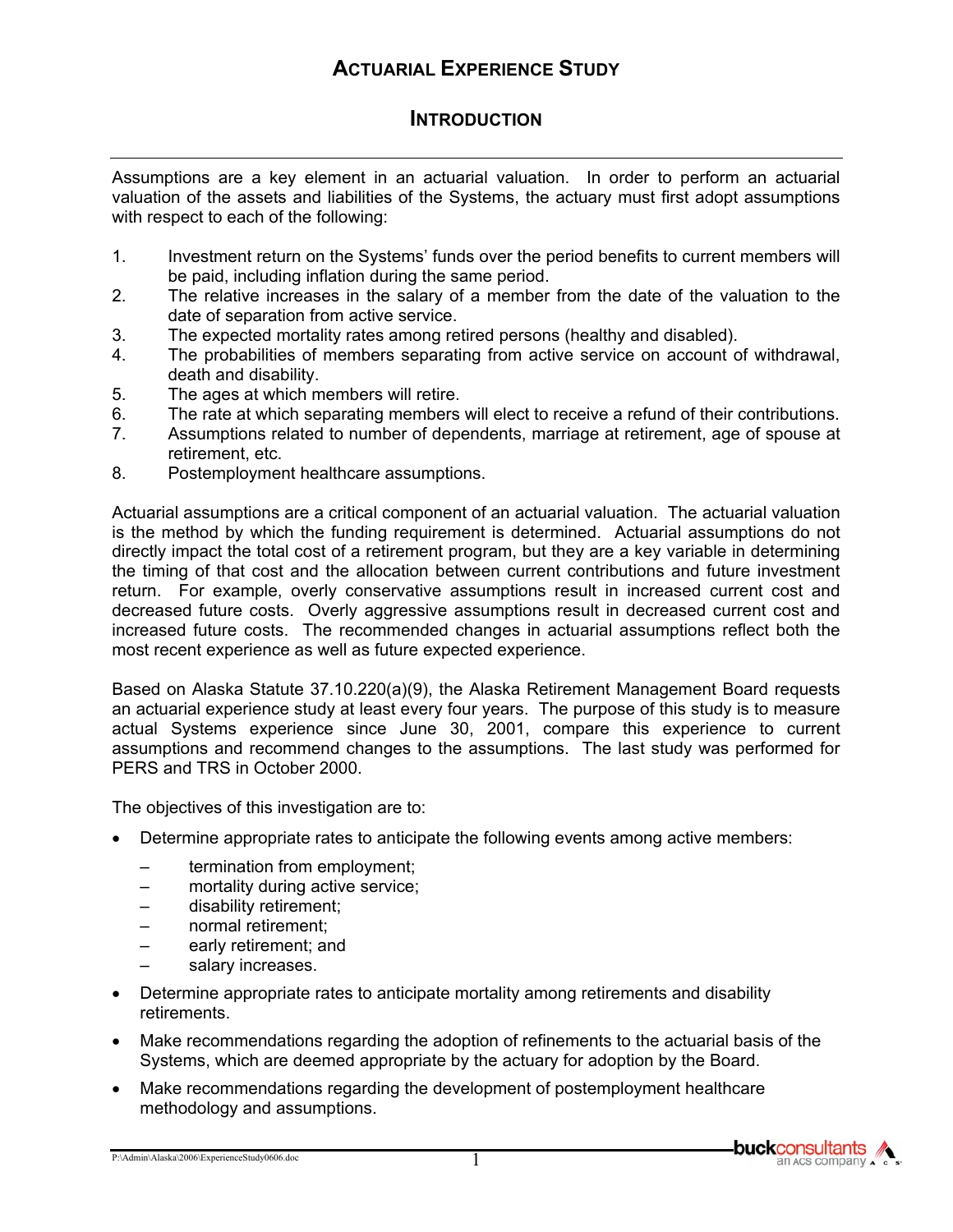#### **INTRODUCTION**

#### **METHODOLOGY**

Data is supplied annually to the actuary by the State of Alaska Department of Administration, Retirement and Benefits Division, for purposes of the actuarial valuation report. This data includes demographic characteristics of the current and past membership, including any changes in the members' status or relationship with the Systems. The data also includes a salary history for active members. These demographic changes and salary history are the basis for the experience review.

Tabulations were compiled which show the distribution by age of the number of members who were **exposed** during the four-year period to the events of termination from employment, retirement, death and disability. A member is considered exposed to an event if he meets the age and service requirements for that event. The assumed rates of occurrence for each event, which are currently used in the annual actuarial valuations, were then applied to the number of members exposed to determine the number of members **expected** to separate from service for each category.

The **actual** number of members who separated from service due to termination from employment, retirement, death or disability were then compared to the expected number. In some instances, higher numbers of actual members compared to expected is favorable for the financial experience of the Systems and in others, this is unfavorable. Data is generally grouped by age in five year increments to provide statistically significant results.

The expected and actual salaries as of the end of each year were also compared to actual salaries as of the end of each previous year. The comparisons show an average annual total increase in both expected and actual salaries for the four-year period.

The results of the experience review are the basis for the actuary's recommendation of assumption changes. In recommending assumptions, the actuary must also take into account benefit changes. If a change in benefit levels or benefit eligibility was made during the analysis period, the actuary should consider the impact the change has on the data used in the analysis. There have been no significant changes in Alaska plan benefits during the analysis period.

In addition to comparing actual to expected experience and adjusting the results for special plan benefits and economic conditions, the actuary must consider future expectations of experience due to future plan changes or changes in the economy.

To summarize, the actuary's recommendation of assumptions is based on the following:

- comparison of actual to expected experience,
- adjustment for special plan benefits and past economic conditions, and
- adjustment for future plan changes and economic conditions.

Generally, actuarial assumptions are selected with a slight margin for adverse experience so that the financial strength of the Systems can be maintained.

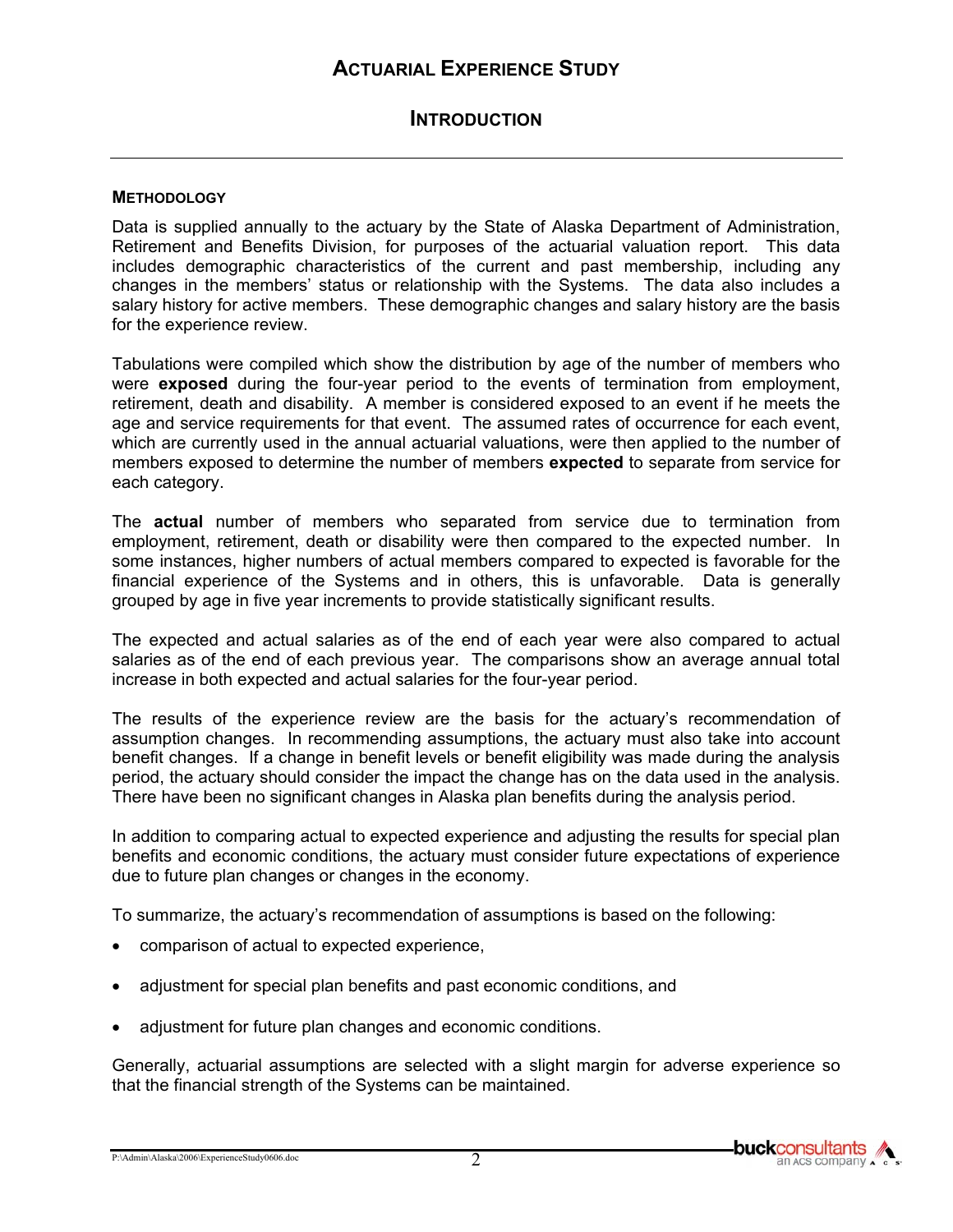#### **INTRODUCTION**

#### **ACTUARIAL STANDARD OF PRACTICE NO. 27**

The Actuarial Standards Board standard entitled *Selection of Economic Assumptions for Measuring Pension Obligations*, was issued in 1996. This standard provides guidance to actuaries in selecting reasonable economic assumptions, and amplifies those provisions of Actuarial Standard of Practice No. 4, *Measuring Pension Obligations*, that relate to economic assumptions. In addition, this standard is meant to provide information to enhance nonactuaries' understanding of the process by which actuaries select these economic assumptions. Because the future is unpredictable with respect to economic contingencies, an actuary must use professional judgment to estimate possible future outcomes based on past experience and trends, and to select assumptions based on that judgment. According to the standard, an actuary's best-estimate assumption is generally represented by a range for each economic assumption, and select point from within that range. The methods described in Actuarial Standard of Practice No. 27 include the construction of assumption ranges, evaluation of reasonableness and consistency, and specific considerations that apply to individual assumptions.

#### **ACTUARIAL STANDARD OF PRACTICE NO. 35**

The Actuarial Standards Board standard entitled *Selection of Demographic and Other Noneconomic Assumptions for Measuring Pension Obligations*, was issued in 1999. This standard expands upon and clarifies those sections of Actuarial Standard of Practice No. 4, *Measuring Pension Obligations*, which are not financial in nature. This standard provides guidelines for determining reasonable assumptions for use in a pension valuation. According to the standard, "A reasonable assumption is one that is expected to appropriately model the contingency being measured and is not anticipated to produce significant cumulative actuarial gains or losses over the measurement period." Improving computer technology has helped actuaries to collect and share data related to demographic assumptions, and this has enabled them to detail individually reasonable assumptions for specific factors. The methods described in Actuarial Standard of Practice No. 35 include the selection of assumptions, evaluation of reasonableness, and specific considerations that apply to individual assumptions.

The precepts of Actuarial Standard of Practice No.'s 4, 27 and 35 have been following in experience analysis investigation.

Sections I, II and III show the results of this study. Section IV discusses the proposed funding method change. Section V illustrates the effect of recommended assumption changes on the June 30, 2005 valuations. The schedules in Section VI document the current and proposed actuarial assumptions.

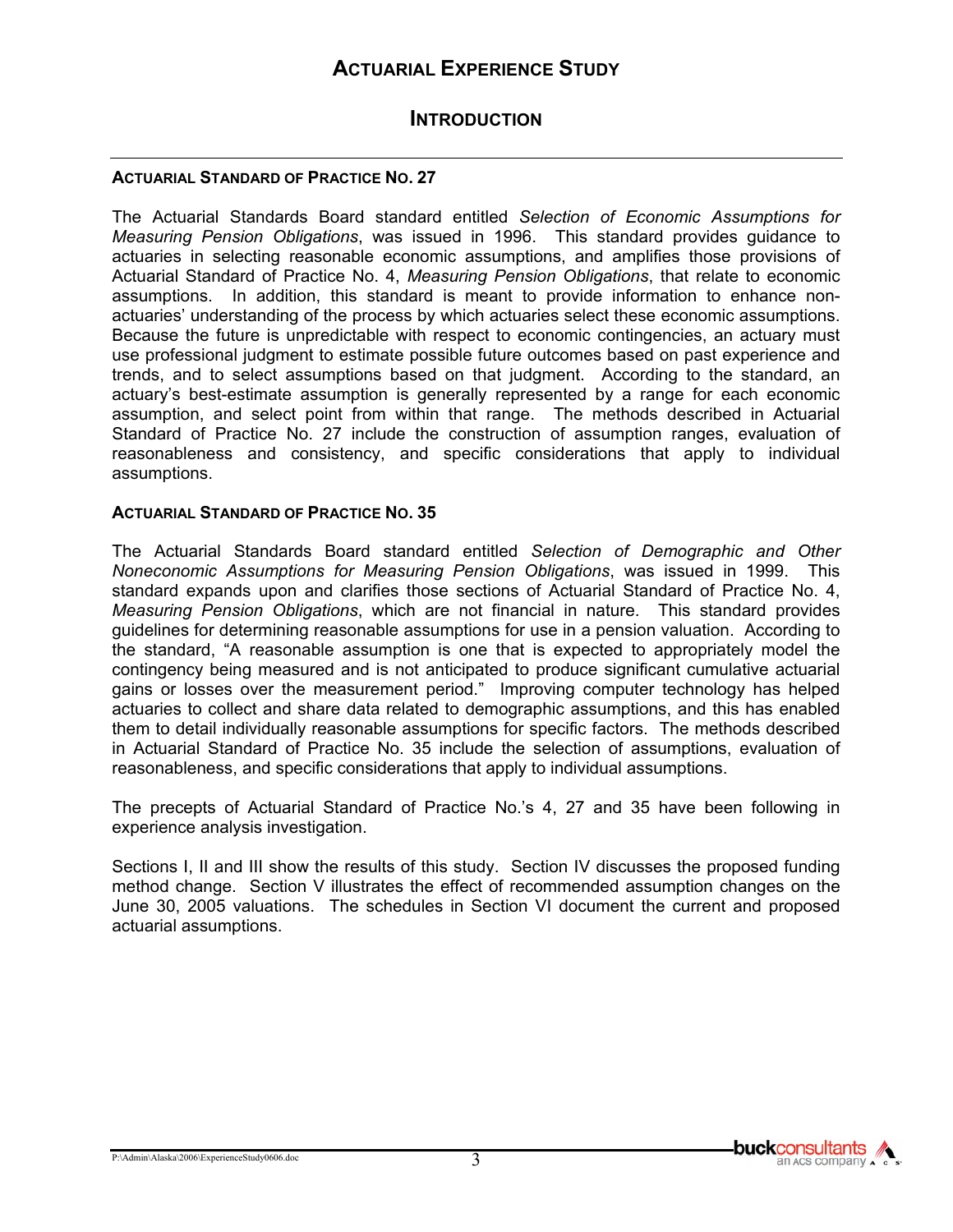This section compares the actual experience with respect to the demographic assumptions over the last four years.

#### **A. MORTALITY DURING ACTIVE SERVICE AND AFTER RETIREMENT**

The table below shows the number of actual and expected deaths during the four-year investigation period which ended June 30, 2005. "Current expected" means the expected deaths using current assumptions. "New expected" means the expected deaths using the new proposed assumptions. The experience for PERS and TRS was separated to study the mortality experience. Actual deaths greater than expected deaths indicates a conservative mortality assumption.

|                                         | <b>Preretirement Mortality</b> |               |                     |  |  |  |
|-----------------------------------------|--------------------------------|---------------|---------------------|--|--|--|
|                                         | <b>Current Expected</b>        | <b>Actual</b> | <b>New Expected</b> |  |  |  |
| <b>TRS</b>                              |                                |               |                     |  |  |  |
| Females                                 | 38                             | 25            | 23                  |  |  |  |
| Males                                   | 33                             | 20            | 19                  |  |  |  |
| <b>PERS Others</b>                      |                                |               |                     |  |  |  |
| Females                                 | 102                            | 47            | 43                  |  |  |  |
| <b>Males</b>                            | 148                            | 65            | 63                  |  |  |  |
| <b>PERS Peace Officer / Firefighter</b> |                                |               |                     |  |  |  |
| Females                                 | 2                              | 1             | 2                   |  |  |  |
| <b>Males</b>                            | 17                             | 4             | 17                  |  |  |  |

The current mortality assumption for both pre- and postretirement is the sex distinct 1994 Group Annuity Mortality (GAM) Table, 1994 Base Year.

The current expected mortality rates for TRS and PERS members during active service were higher than the actual experience, and we have recommended a decrease in the mortality rates to reflect this experience. It is typical to see active service mortality lower than rates for a published table such as the current table. We recommend adjusting the rates by 60% for TRS female members and 55% for TRS male members. We recommend adjusting the table by 42% for both male and female PERS Others members. The data for the PERS Peace Officers / Firefighters looks somewhat unreasonable. Generally, we would expect the actual deaths to be greater than the expected deaths under the 1994 GAM table. Since this is a small group, we do not recommend a change in the mortality for these members at this time since mortality could vary greatly from period to period.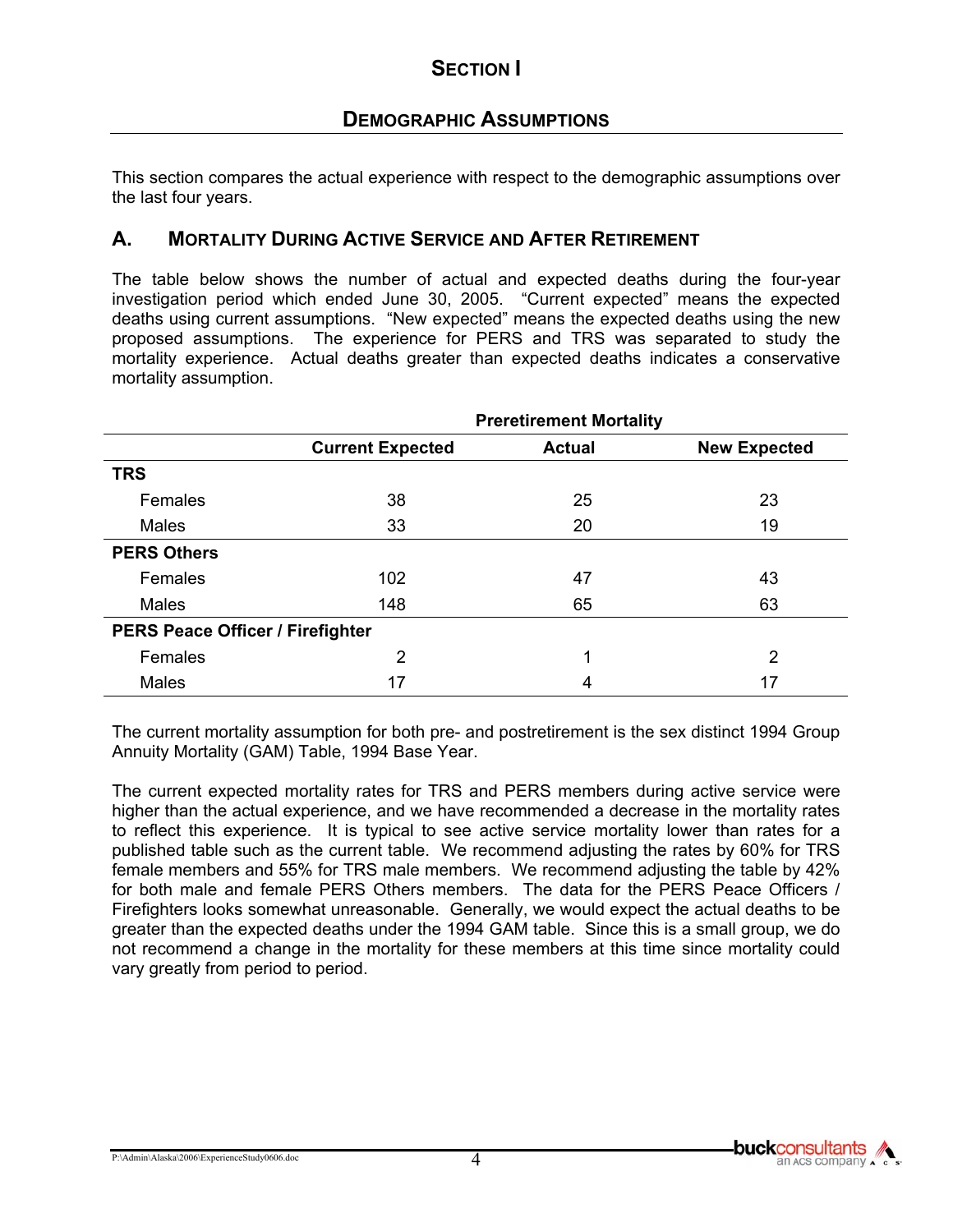## **DEMOGRAPHIC ASSUMPTIONS**

#### **A. MORTALITY DURING ACTIVE SERVICE AND AFTER RETIREMENT** *(continued)*

|                                         | <b>Postretirement Mortality</b> |               |                     |  |  |  |  |
|-----------------------------------------|---------------------------------|---------------|---------------------|--|--|--|--|
|                                         | <b>Current Expected</b>         | <b>Actual</b> | <b>New Expected</b> |  |  |  |  |
| <b>TRS</b>                              |                                 |               |                     |  |  |  |  |
| Females                                 | 268                             | 276           | 241                 |  |  |  |  |
| <b>Males</b>                            | 264                             | 201           | 195                 |  |  |  |  |
| <b>PERS Others</b>                      |                                 |               |                     |  |  |  |  |
| Females                                 | 558                             | 645           | 558                 |  |  |  |  |
| <b>Males</b>                            | 683                             | 707           | 683                 |  |  |  |  |
| <b>PERS Peace Officer / Firefighter</b> |                                 |               |                     |  |  |  |  |
| Females                                 | 8                               | 14            | 8                   |  |  |  |  |
| <b>Males</b>                            | 74                              | 68            | 74                  |  |  |  |  |

The mortality experience for TRS male members during retirement was lower than we expected. A common way to apply an improvement to mortality rates is to apply a setback to a published table. A 1-year setback means that a 66-year old would have an expected rate of a 65-year old. We recommend applying a 3-year setback in the table for males and a 1-year setback for female members.

The actual number of deaths under PERS was greater than the expected deaths. It appears that the current mortality is providing an appropriate level of conservatism. We recommend no change to the postretirement mortality table for all PERS members.

The recommended rates include a margin for future life expectancy improvements. We will typically recommend a margin in proposed rates that results in 5% - 15% fewer expected deaths than actual experience to reflect expected future mortality improvement. Please note that the mortality experience for deferred vested members has been excluded from this analysis.

We understand that the medical program for retirees is more generous than the active medical program. We are seeing a higher than expected number of deaths for younger retirees. It appears that unhealthy members are retiring at younger ages. We have not adjusted the rates for younger members who may have retired due to disability. We will collect better data to study this at the next experience analysis.

The graphs on the next pages compare the actual mortality rates for PERS and TRS to the old and new assumptions at each age.

P:\Admin\Alaska\2006\ExperienceStudy0606.doc 5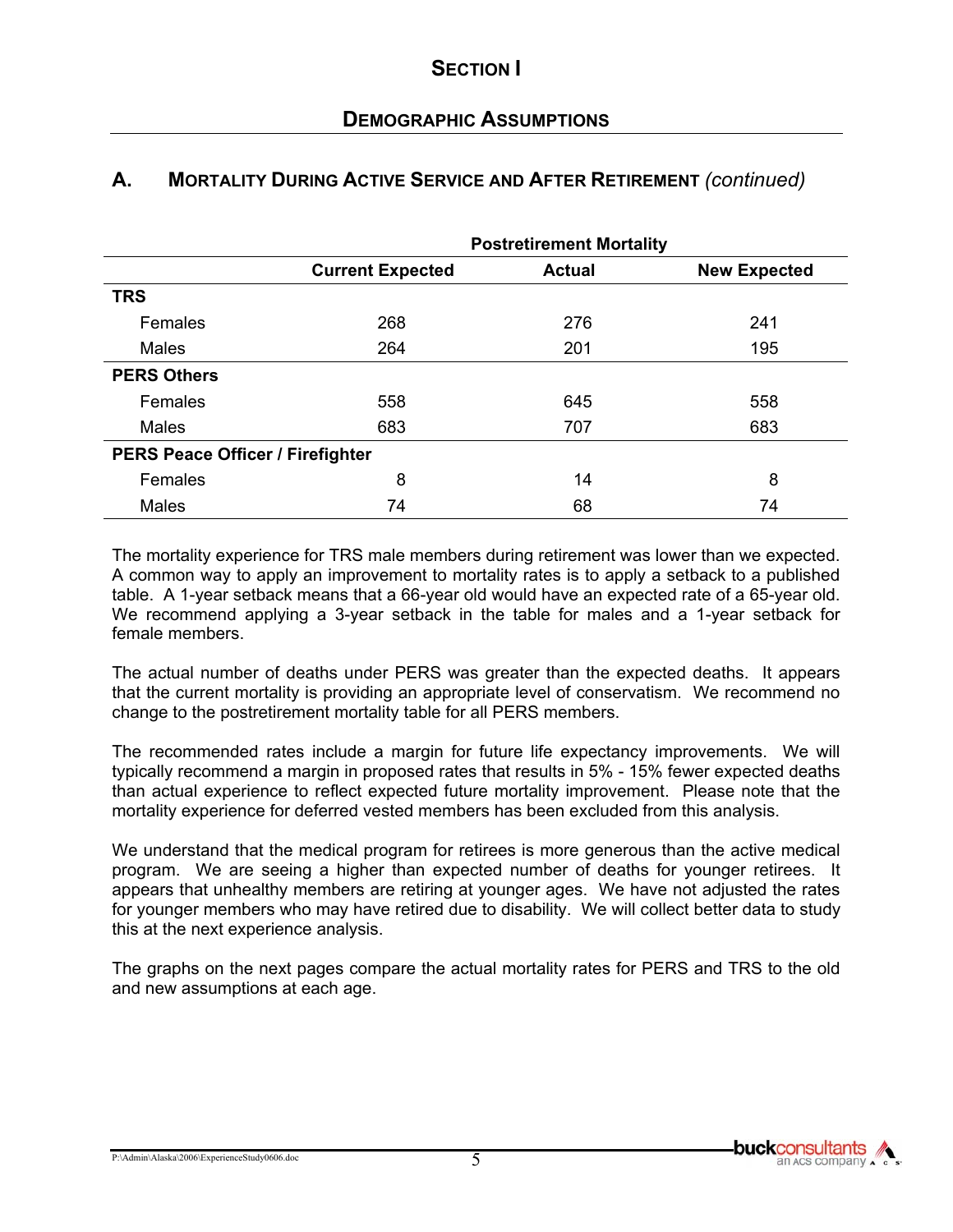### **DEMOGRAPHIC ASSUMPTIONS**



**TRS Healthy Preretirement Mortality Female**



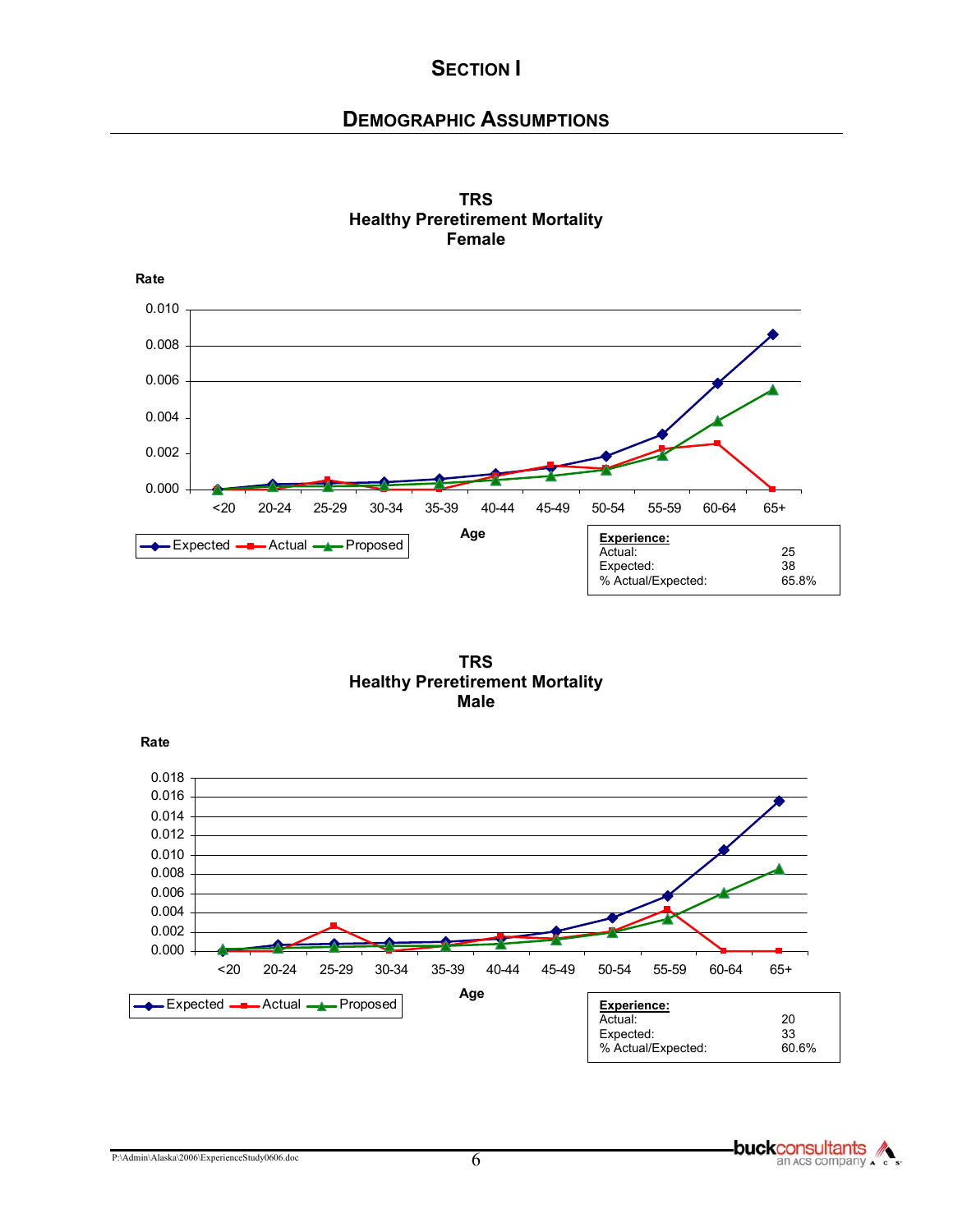#### **DEMOGRAPHIC ASSUMPTIONS**





**TRS Healthy Postretirement Mortality Male** 

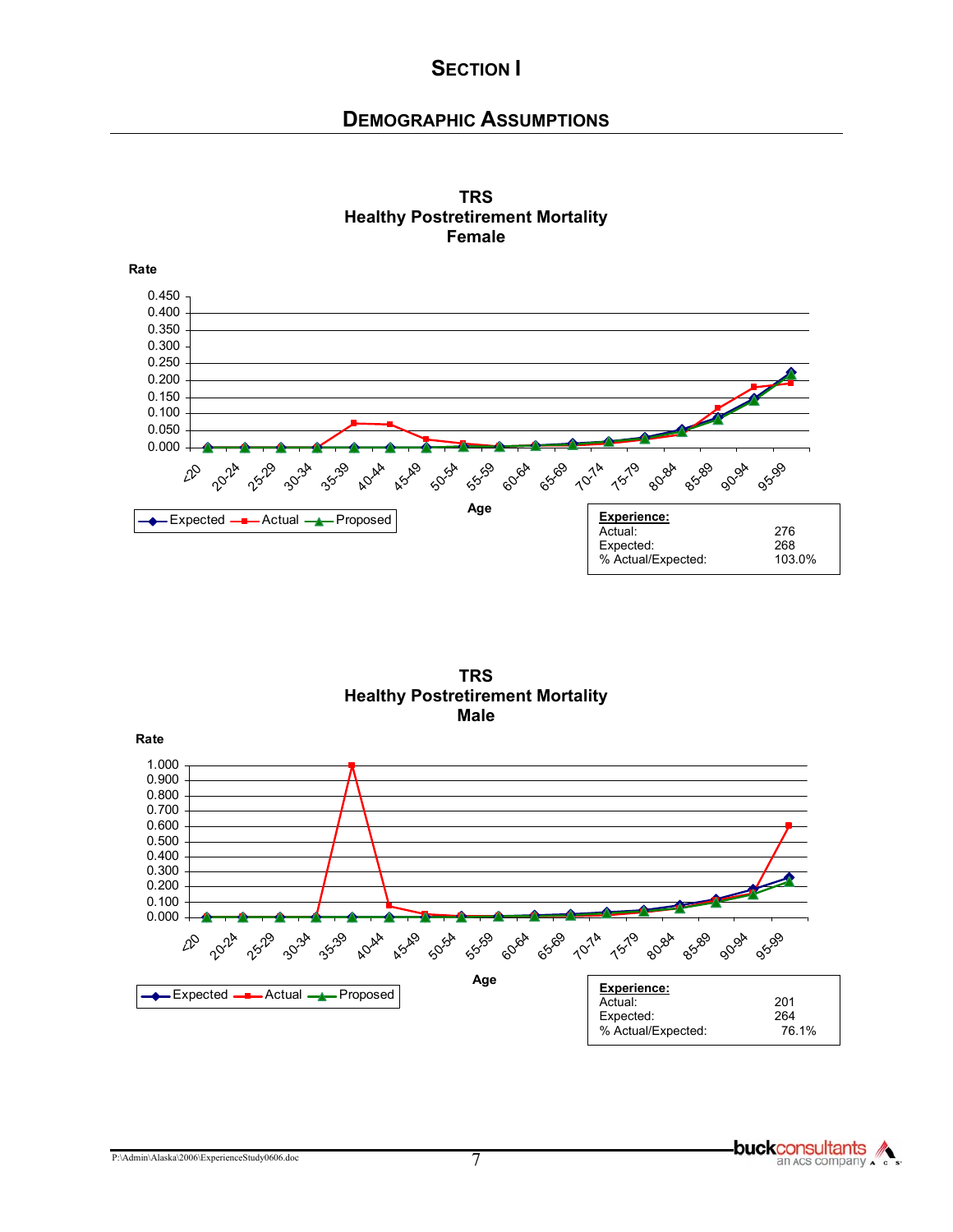## **DEMOGRAPHIC ASSUMPTIONS**



**PERS Others Healthy Preretirement Mortality Female**

**PERS Others Healthy Preretirement Mortality Male**

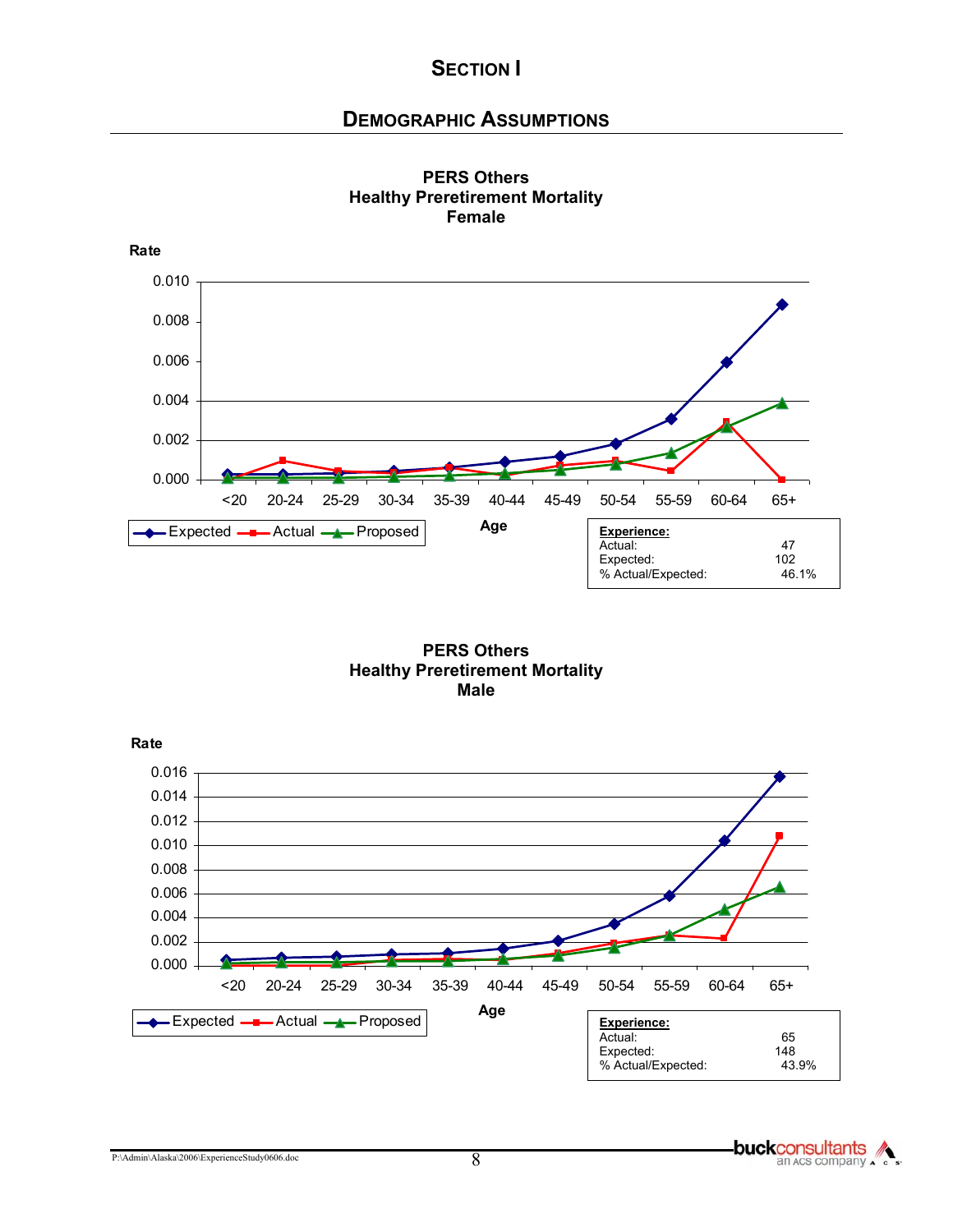#### **DEMOGRAPHIC ASSUMPTIONS**





**PERS Others Healthy Postretirement Mortality Male**



P:\Admin\Alaska\2006\ExperienceStudy0606.doc 9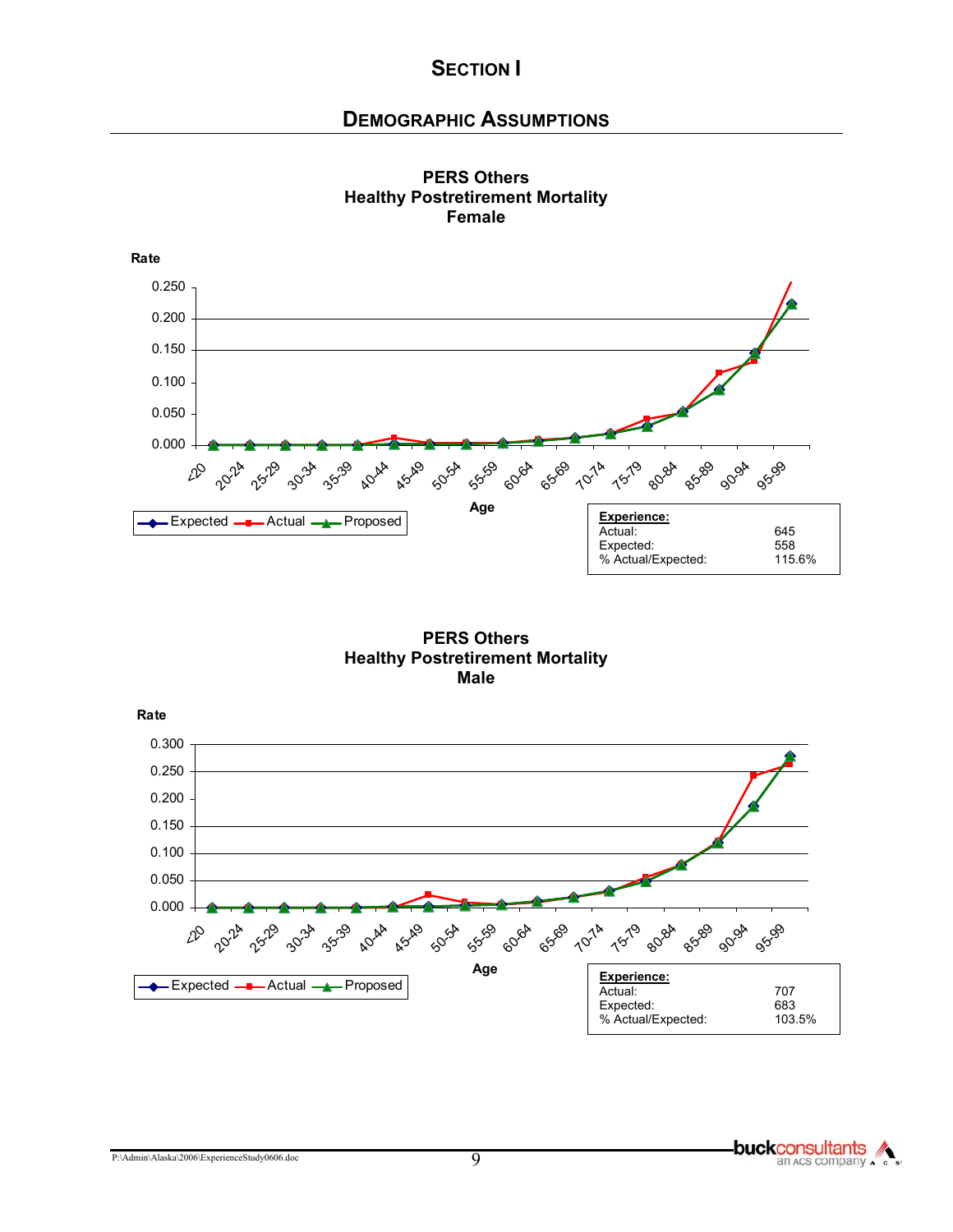### **DEMOGRAPHIC ASSUMPTIONS**



#### **PERS Peace Officer / Firefighter Healthy Preretirement Mortality Female**

#### **PERS Peace Officer / Firefighter Healthy Preretirement Mortality Male**

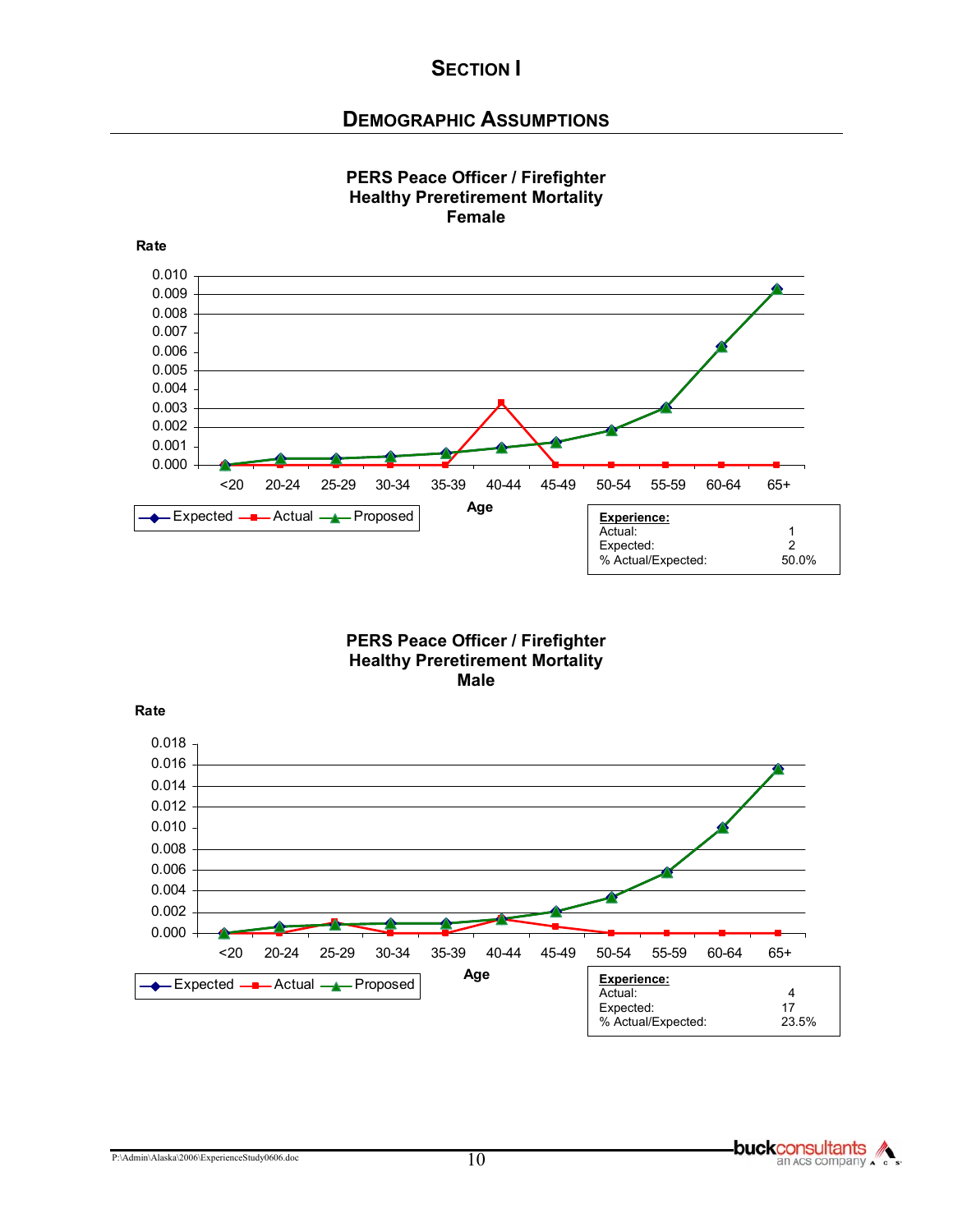#### **DEMOGRAPHIC ASSUMPTIONS**



#### **PERS Peace Officer / Firefighter Healthy Postretirement Mortality Female**

**PERS Peace Officer / Firefighter Healthy Postretirement Mortality Male**

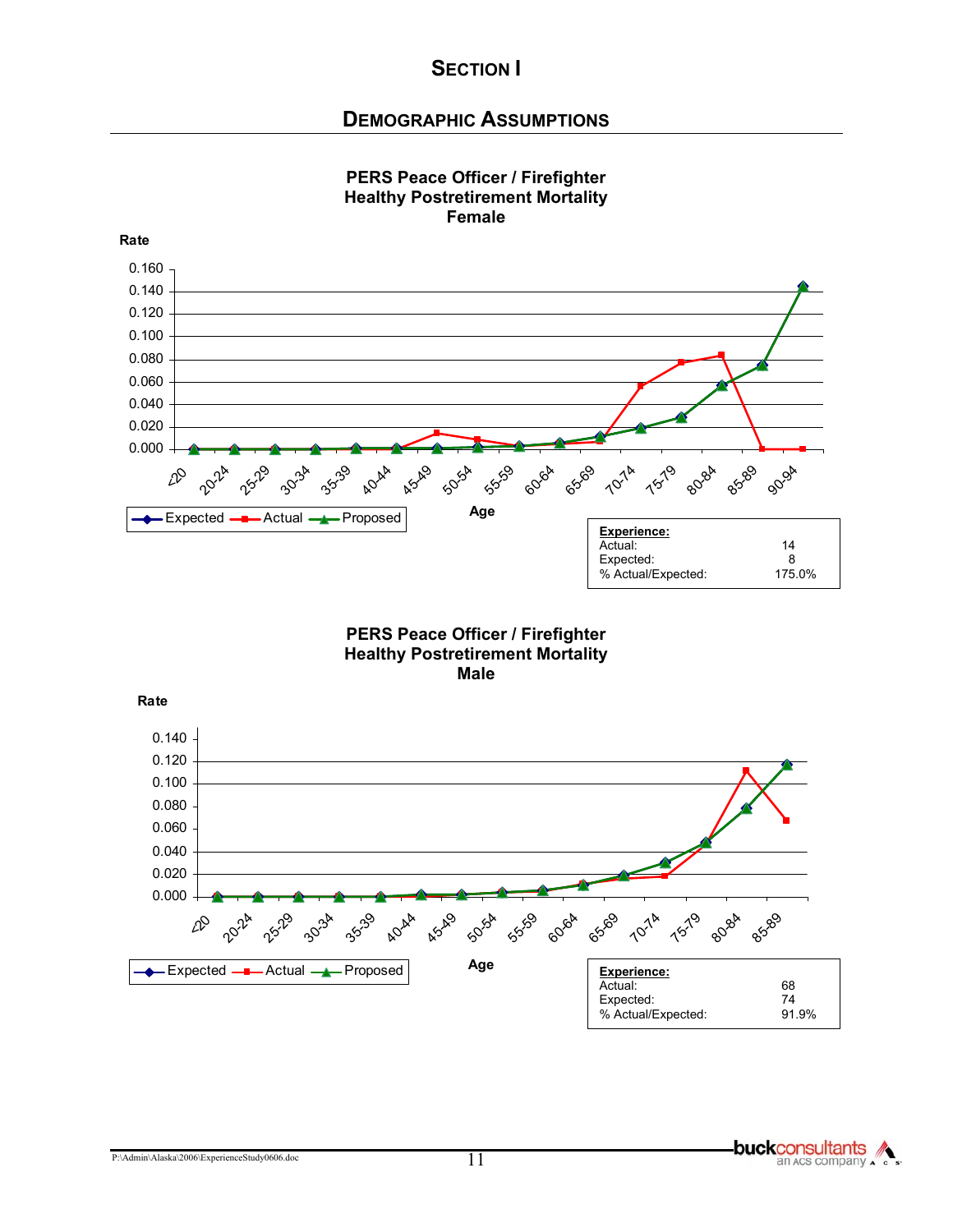### **B. MORTALITY AFTER DISABILITY RETIREMENT**

The table below shows the number of actual and expected deaths during the study among disabled retirees. "Current expected" means the expected deaths using current assumptions. "New expected" means the expected deaths using the new proposed assumptions. Actual deaths greater than expected deaths indicates a conservative assumption.

|                                         | <b>Postretirement Disability Mortality</b> |               |                     |  |  |  |  |
|-----------------------------------------|--------------------------------------------|---------------|---------------------|--|--|--|--|
|                                         | <b>Current Expected</b>                    | <b>Actual</b> | <b>New Expected</b> |  |  |  |  |
| <b>TRS</b>                              |                                            |               |                     |  |  |  |  |
| Females                                 | 6                                          | 11            | 6                   |  |  |  |  |
| <b>Males</b>                            | 5                                          | 3             |                     |  |  |  |  |
| <b>PERS Others</b>                      |                                            |               |                     |  |  |  |  |
| Females                                 | 19                                         | 16            | 19                  |  |  |  |  |
| Males                                   | 33                                         | 26            | 33                  |  |  |  |  |
| <b>PERS Peace Officer / Firefighter</b> |                                            |               |                     |  |  |  |  |
| Females                                 | 2                                          |               | 2                   |  |  |  |  |
| <b>Males</b>                            | 8                                          | 3             | 8                   |  |  |  |  |

The current assumption for disabled mortality is the 1979 PBGC Disability Mortality Table for those receiving Social Security disability benefits.

This assumption has very little impact on the valuation.

Since there are few disabled retirees, we have very little experience. Therefore, we recommend no changes in the rates for both males and females.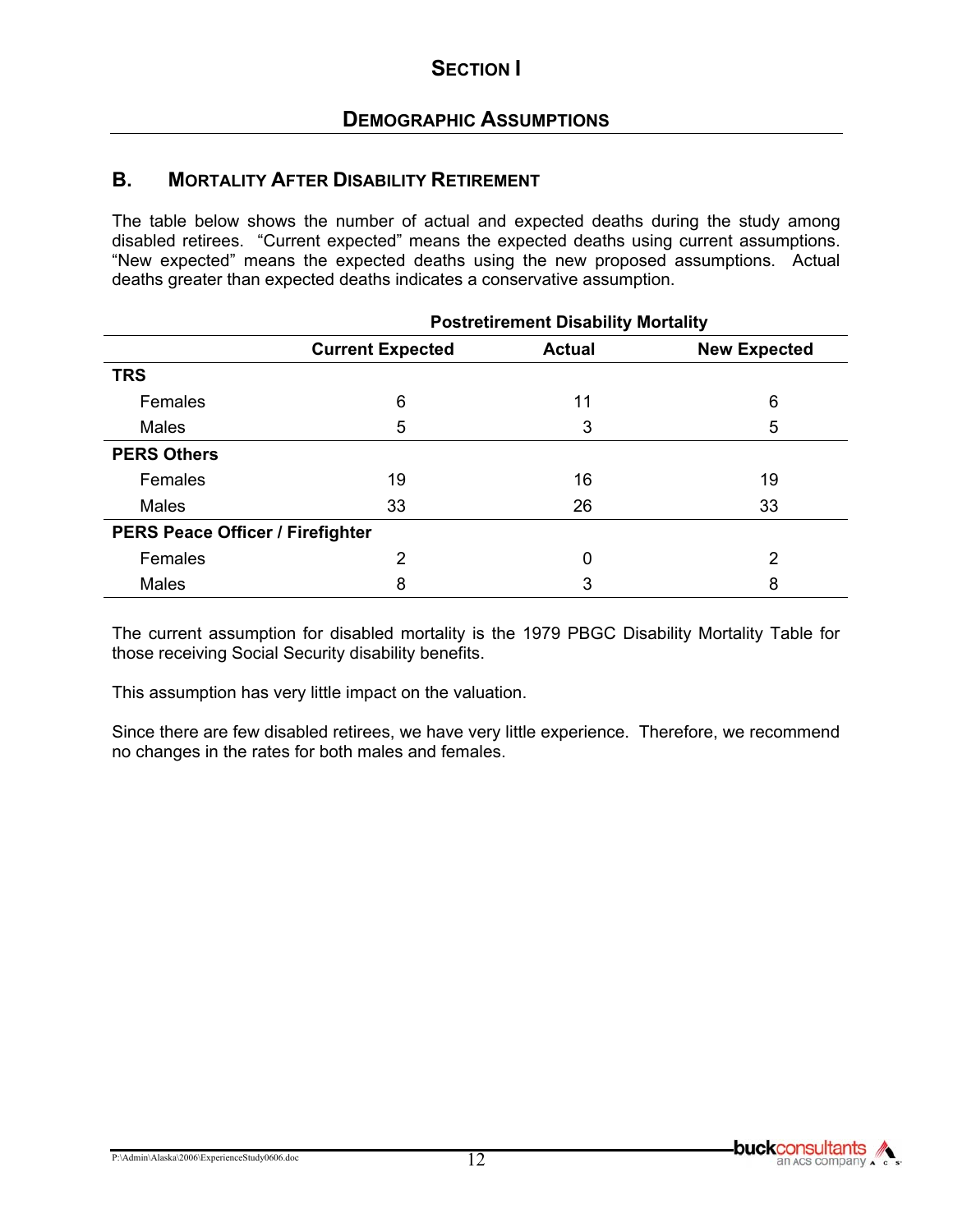### **DEMOGRAPHIC ASSUMPTIONS**





**TRS Disabled Mortality Male** 

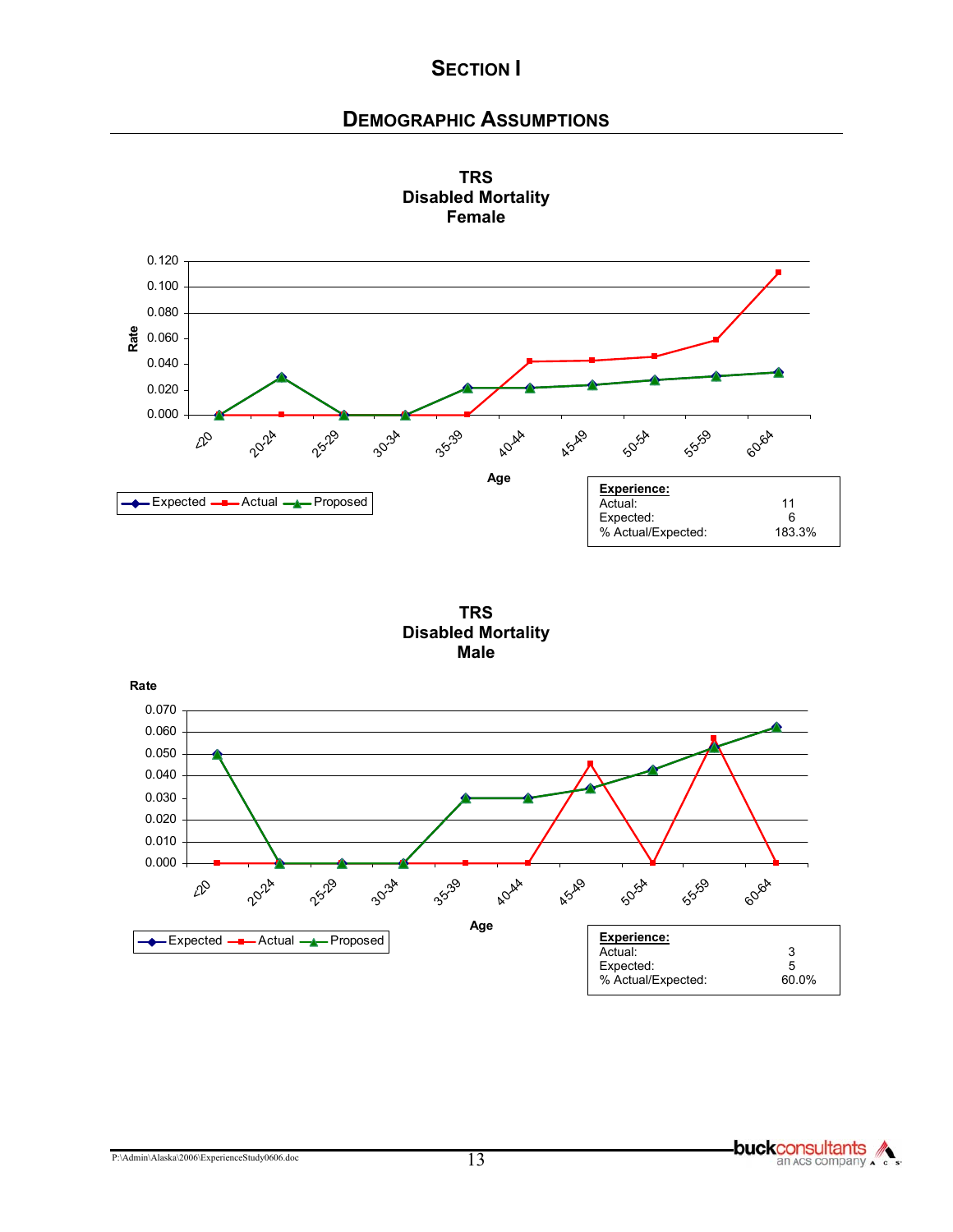#### **DEMOGRAPHIC ASSUMPTIONS**



#### **PERS Others Disabled Mortality Female**

**PERS Others Disabled Mortality Male** 

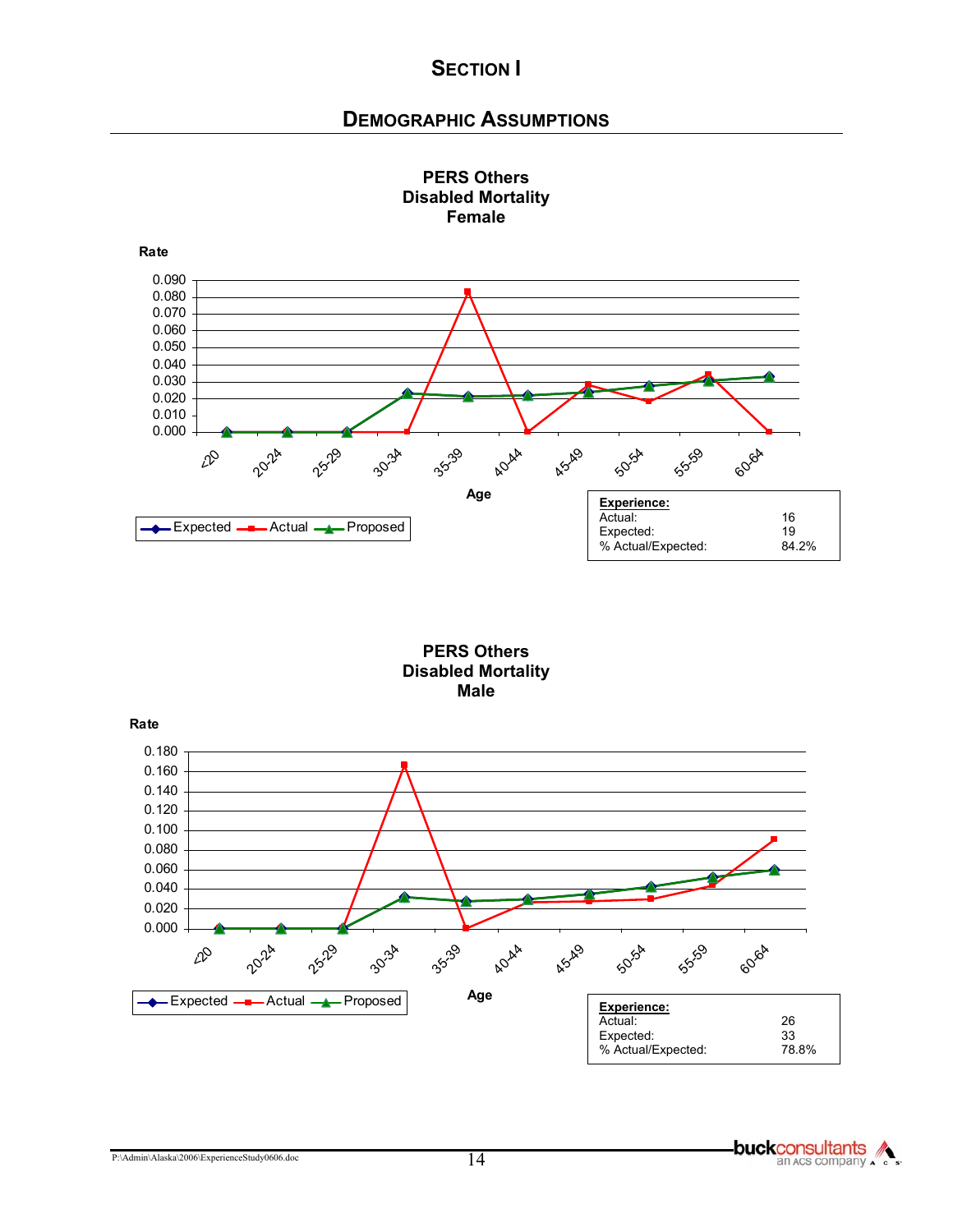#### **DEMOGRAPHIC ASSUMPTIONS**



**PERS Peace Officer / Firefighter Disabled Mortality** 

#### **PERS Peace Officer / Firefighter Disabled Mortality Male**

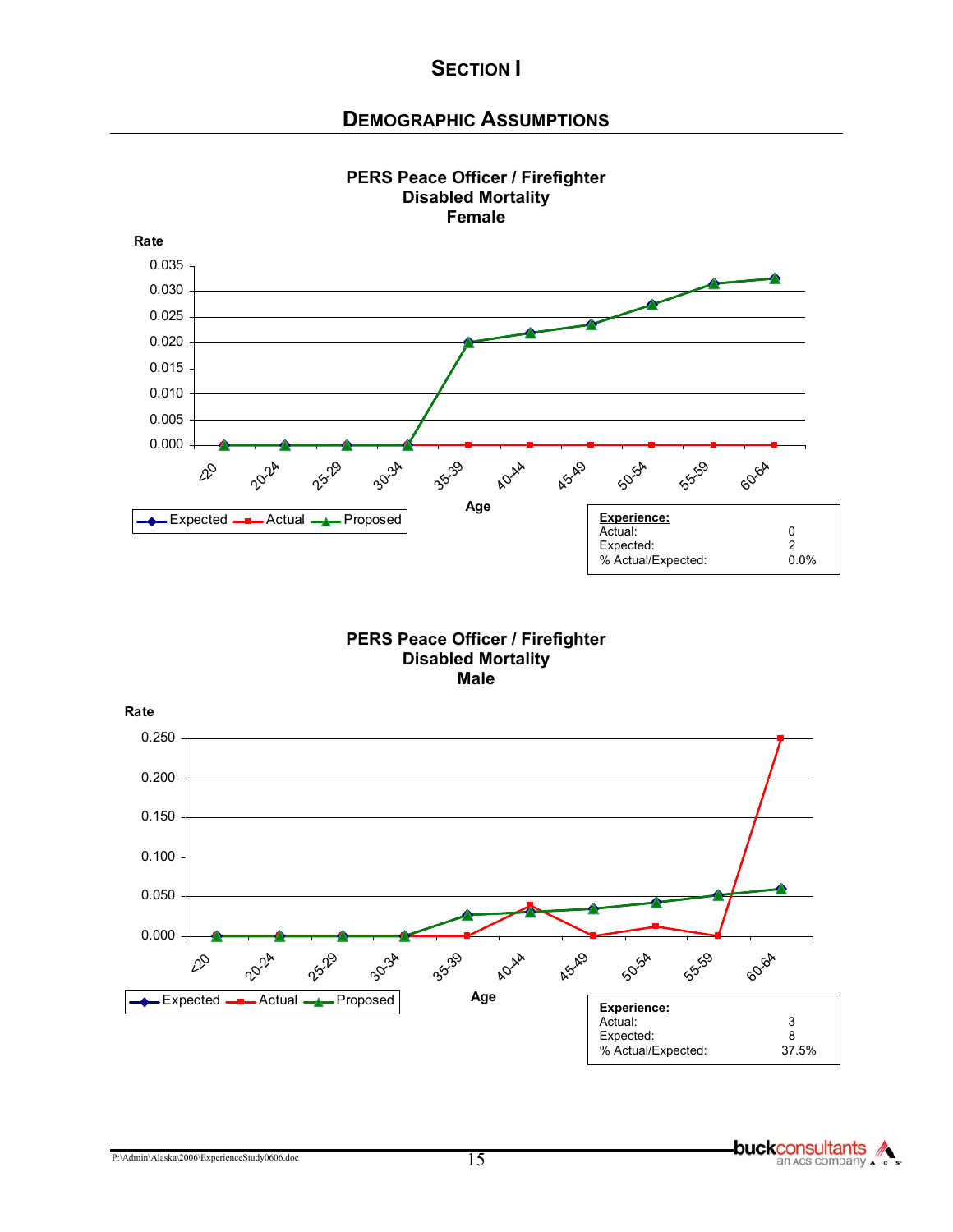### **C. WITHDRAWAL FROM SERVICE BEFORE RETIREMENT**

We reviewed the assumption for withdrawal from service before retirement. The assumption for withdrawal uses a "select and ultimate" table. During the select period (the first five years of an employee's career for PERS (eight years for TRS)), the withdrawal assumption is based on years of service. After the select period (the "ultimate period"), the withdrawal assumptions are based on age only. Low withdrawal rates produce higher liabilities. Therefore, low termination rates are more conservative.

The tables below show the expected number of withdrawals based on current assumptions, the actual number of withdrawals, and the expected number of withdrawals based on the proposed assumptions. "Current expected" means the expected withdrawals using current assumptions. "New expected" means the expected withdrawals using the new proposed assumptions. The results are as follows:

|                                         | <b>Females</b>  |               |                 | <b>Males</b>    |               |                 |
|-----------------------------------------|-----------------|---------------|-----------------|-----------------|---------------|-----------------|
|                                         | <b>Current</b>  |               | <b>New</b>      | <b>Current</b>  |               | <b>New</b>      |
|                                         | <b>Expected</b> | <b>Actual</b> | <b>Expected</b> | <b>Expected</b> | <b>Actual</b> | <b>Expected</b> |
| <b>TRS</b>                              |                 |               |                 |                 |               |                 |
|                                         |                 |               |                 |                 |               |                 |
| Years less than 8                       | 955             | 1,468         | 1,287           | 408             | 714           | 611             |
| Years $8+$                              | 287             | 359           | 316             | 144             | 204           | 180             |
|                                         |                 |               |                 |                 |               |                 |
| <b>PERS Others</b>                      |                 |               |                 |                 |               |                 |
| Years less than 5                       | 4,614           | 5,390         | 4,837           | 3,178           | 3,279         | 3,178           |
| Years $5+$                              | 1,717           | 2,391         | 2,146           | 1,262           | 1,517         | 1,388           |
|                                         |                 |               |                 |                 |               |                 |
| <b>PERS - Peace Officer/Firefighter</b> |                 |               |                 |                 |               |                 |
| Years less than 5                       | 41              | 48            | 43              | 226             | 238           | 215             |
| Years 5+                                | 23              | 82            | 46              | 116             | 208           | 183             |

The current rates are based on the actual withdrawal experience from 1997 to 1999. Actual terminations exceeded expected terminations for nearly all groups. We typically recommend withdrawal rates with a margin of about 10% for conservatism. This should offset actuarial losses that is often experienced due to new entrants with prior service or rehires who repay refunded contributions to reinstate prior service credit.

We recommend increasing the termination rates for all members except the select rates for PERS Others male members and the select rates for PERS Peace Officer / Firefighter male members. We recommend no changes to the select table for PERS Others male members and a 5% decrease to the select rates for PERS Peace Officer / Firefighter male members.

Graphs on the following pages show the "select and ultimate" experience and current and proposed assumptions.

P:\Admin\Alaska\2006\ExperienceStudy0606.doc 16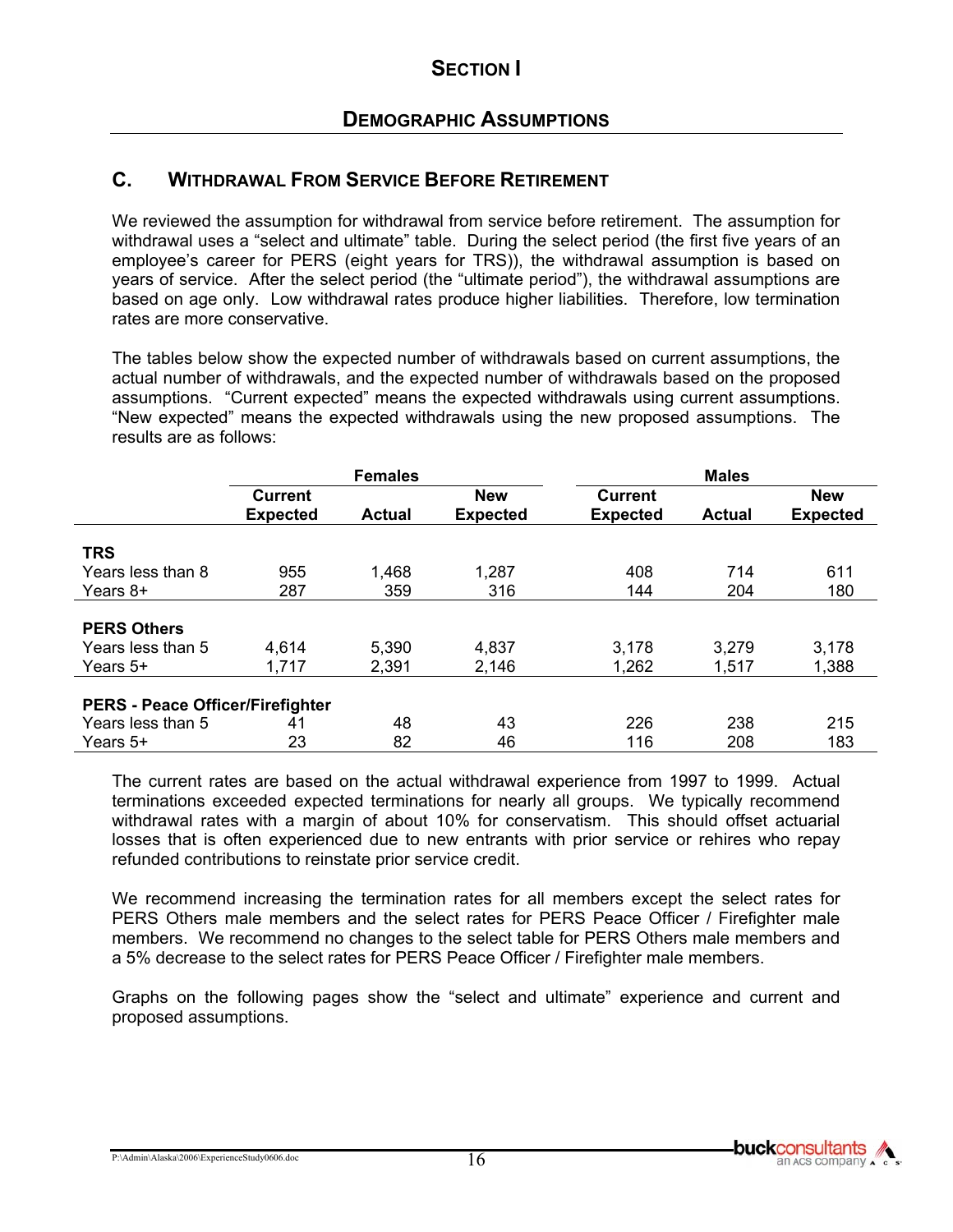## **DEMOGRAPHIC ASSUMPTIONS**



**TRS Withdrawal Rates (Select) Female** 





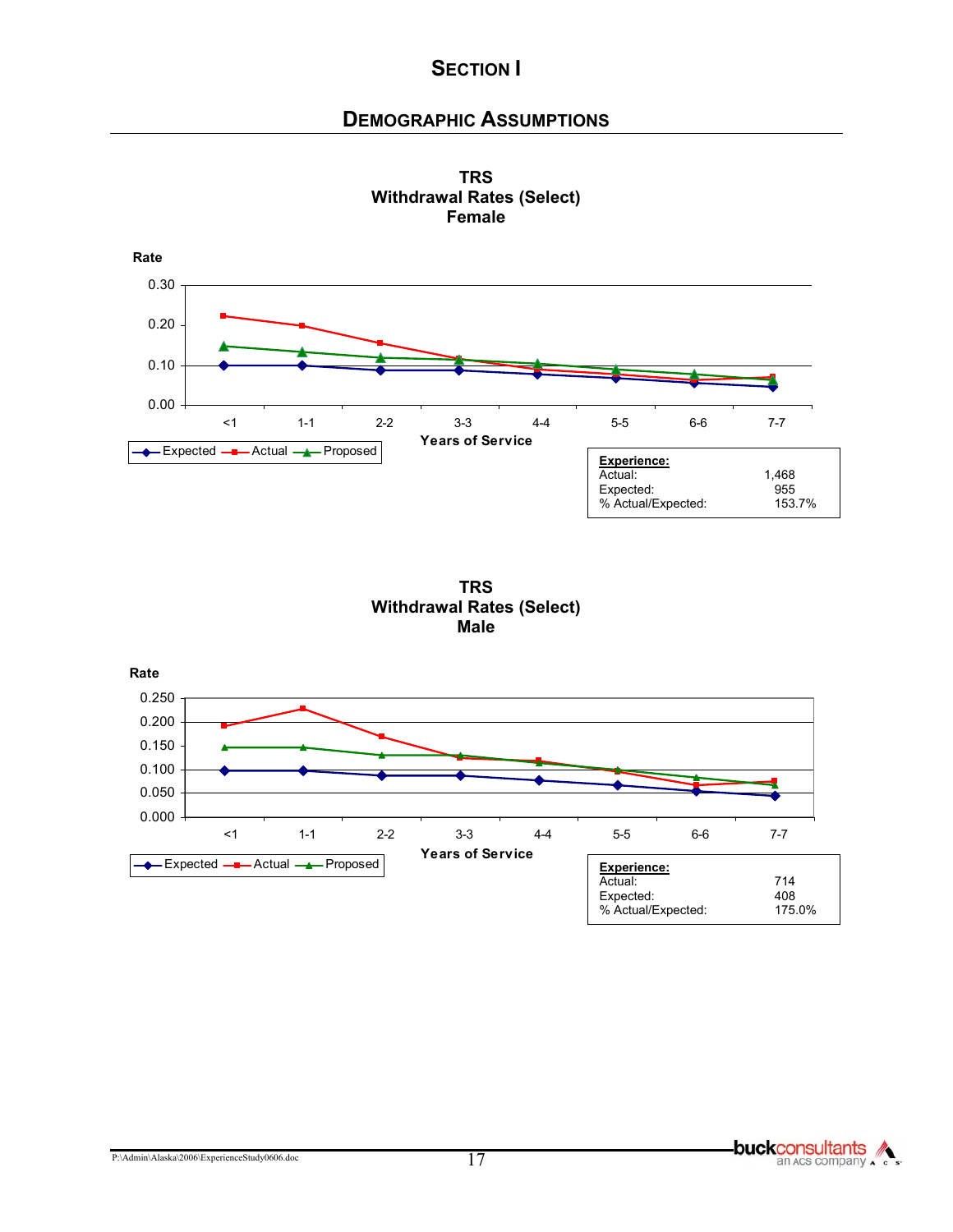## **DEMOGRAPHIC ASSUMPTIONS**







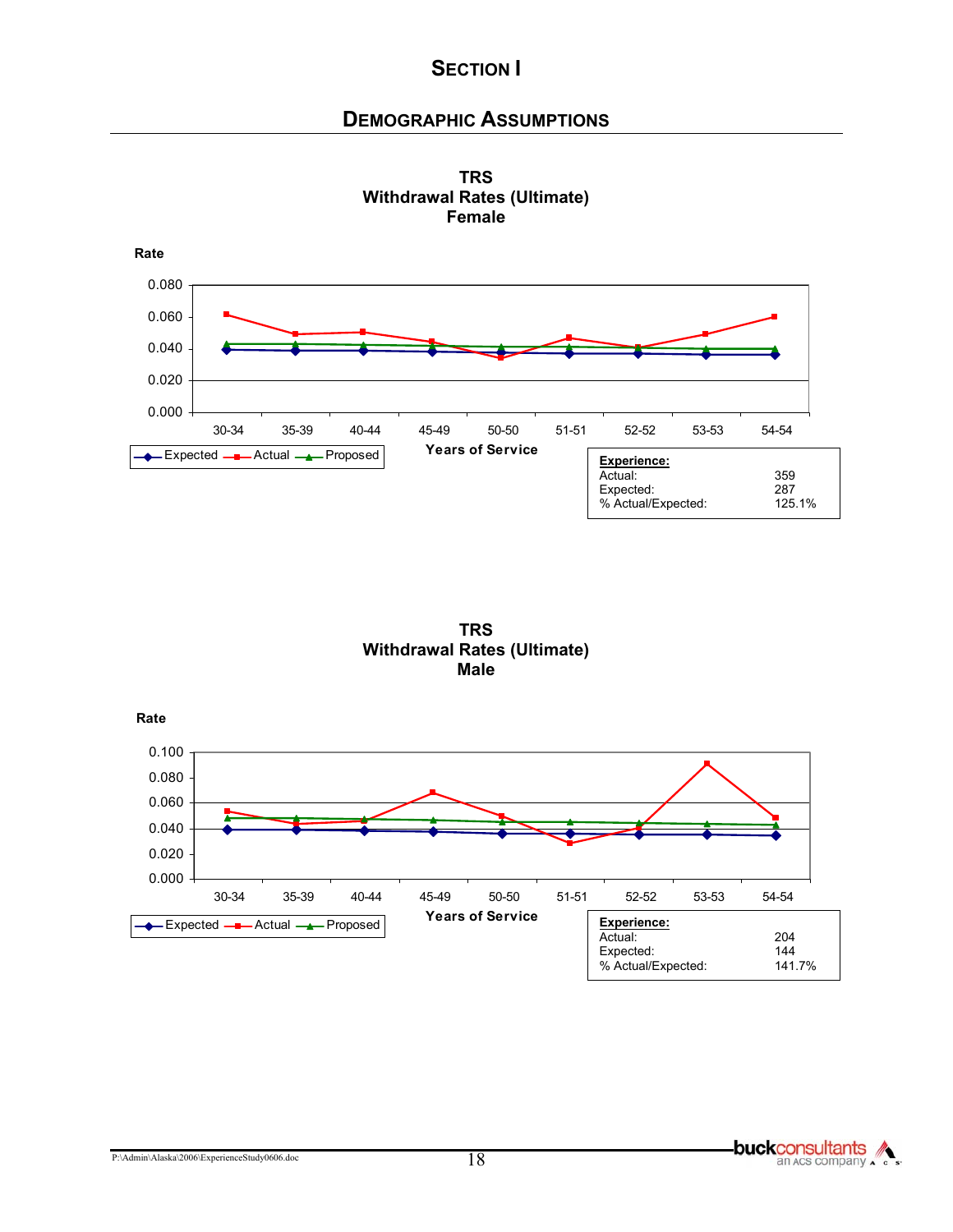## **DEMOGRAPHIC ASSUMPTIONS**



**PERS Others Withdrawal Rates (Select) Female** 





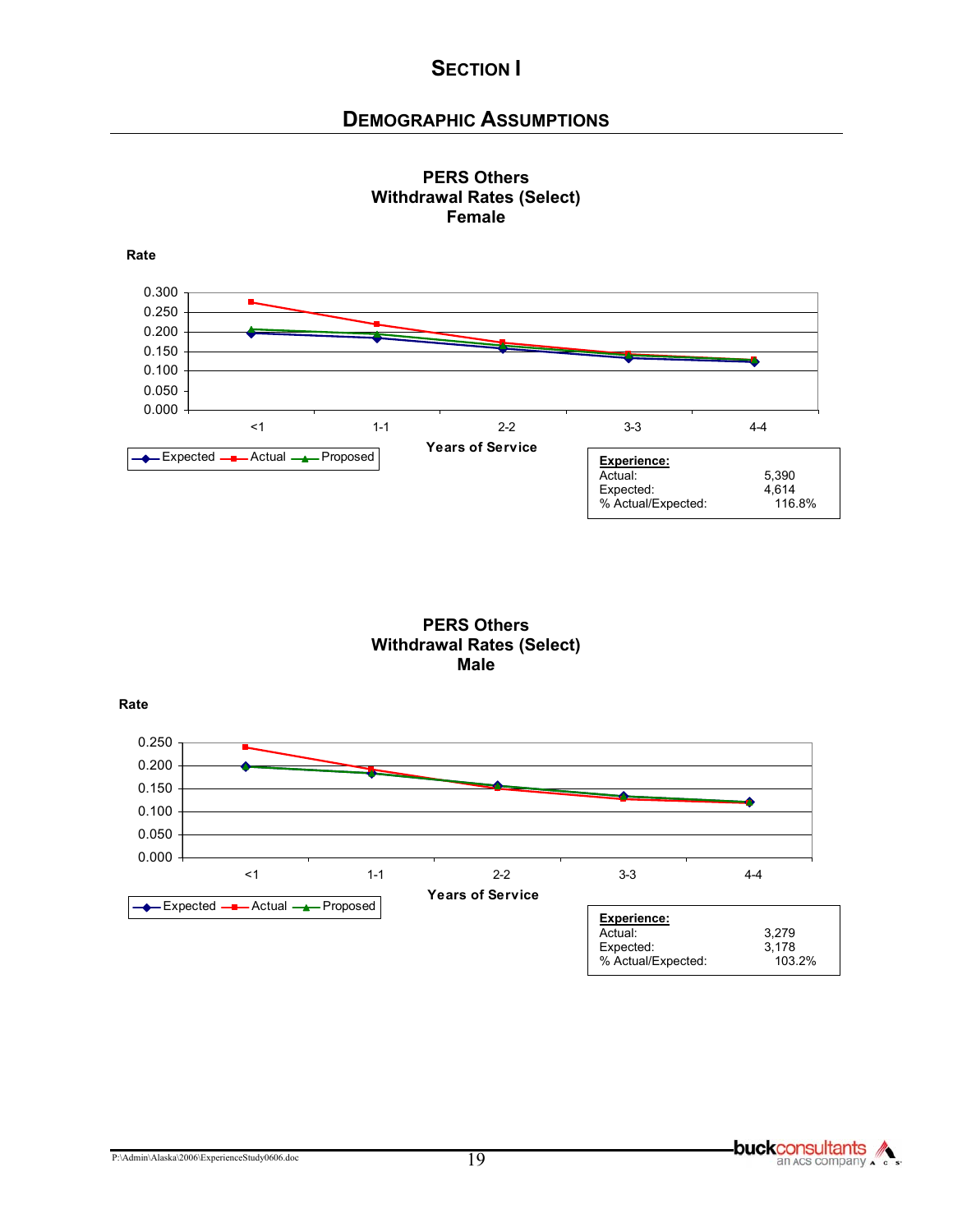### **DEMOGRAPHIC ASSUMPTIONS**





#### **PERS Others Withdrawal Rates (Ultimate) Male**



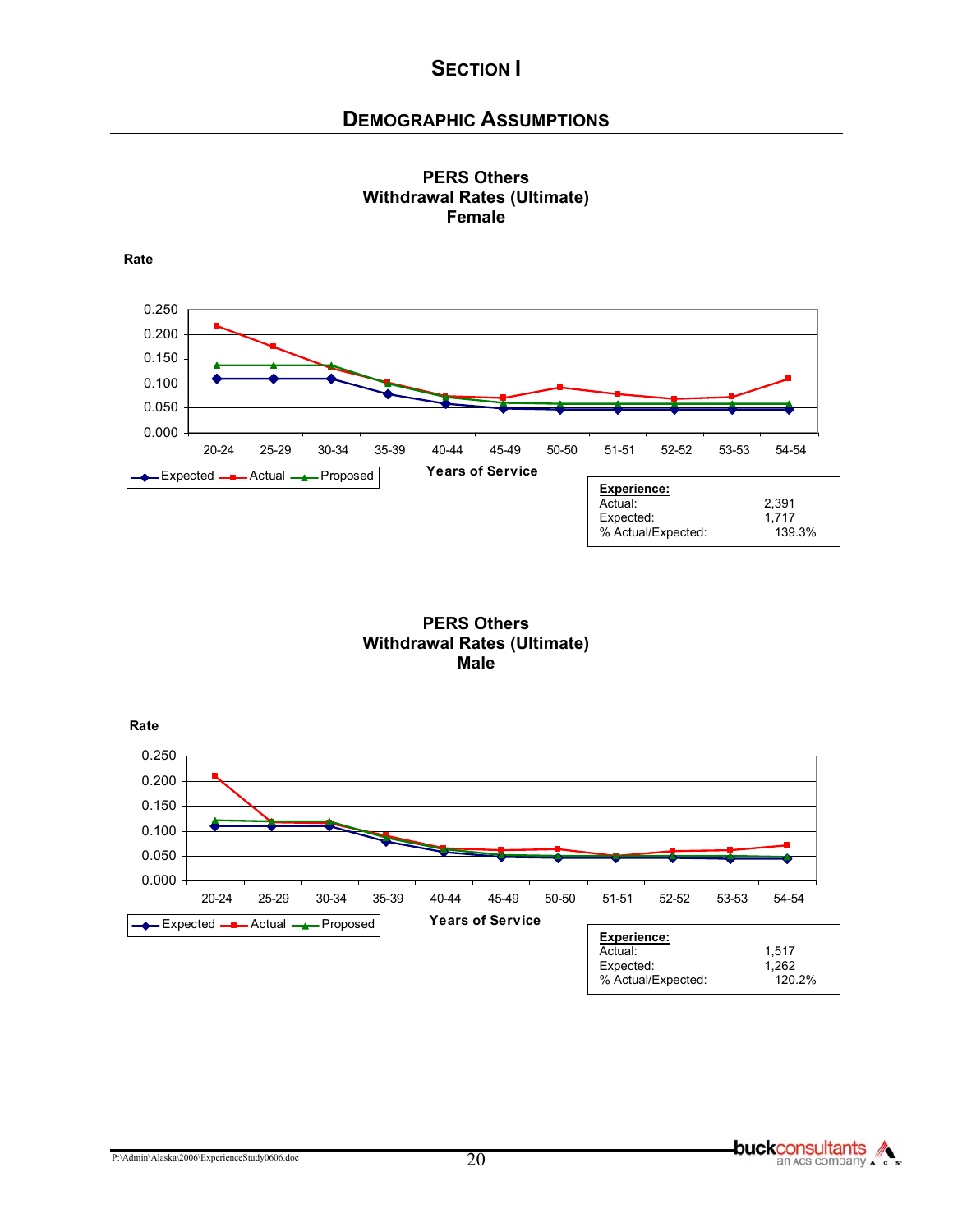### **DEMOGRAPHIC ASSUMPTIONS**



#### **PERS Peace Officer / Firefighter Withdrawal Rates (Select) Male**



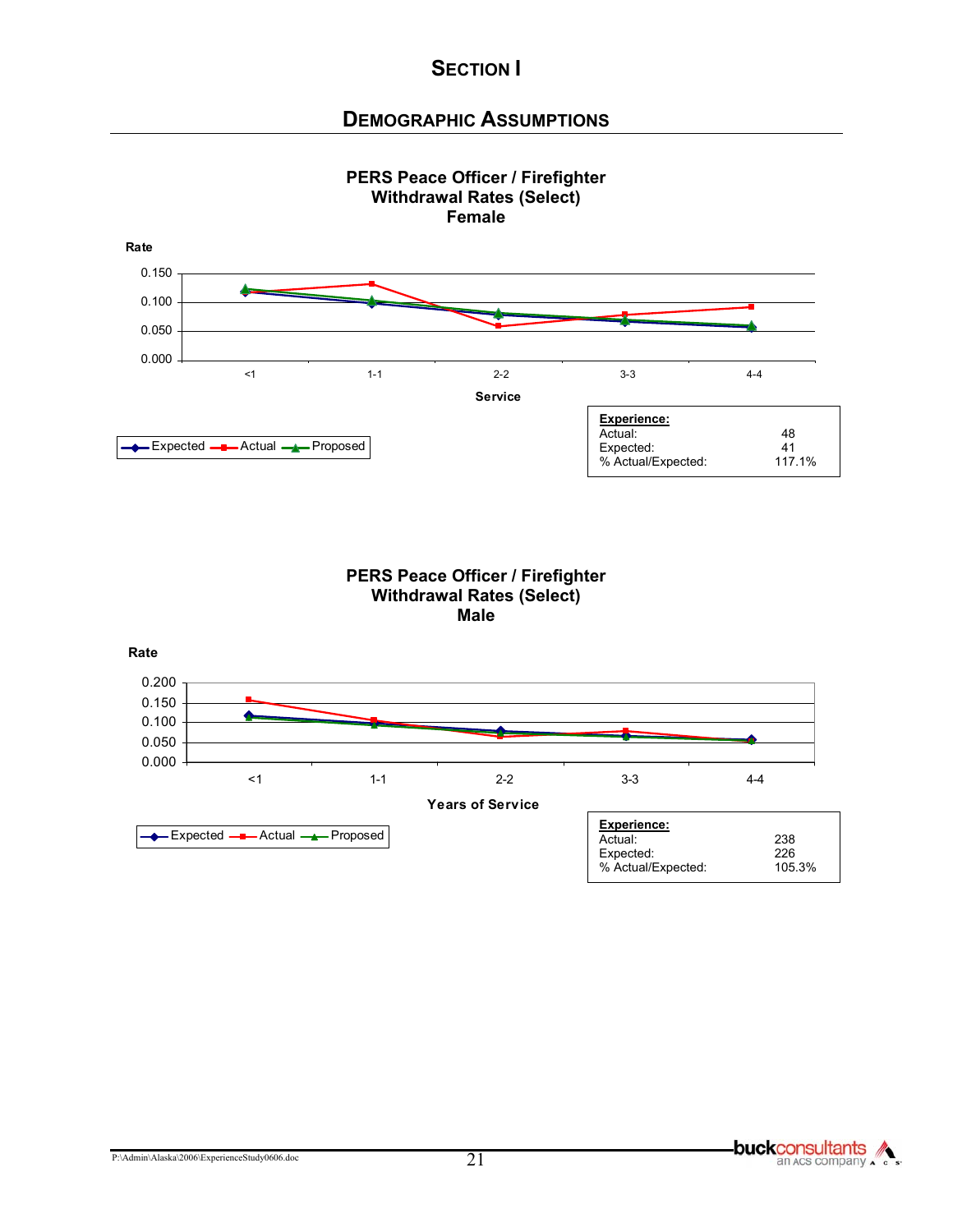### **DEMOGRAPHIC ASSUMPTIONS**



P:\Admin\Alaska\2006\ExperienceStudy0606.doc 22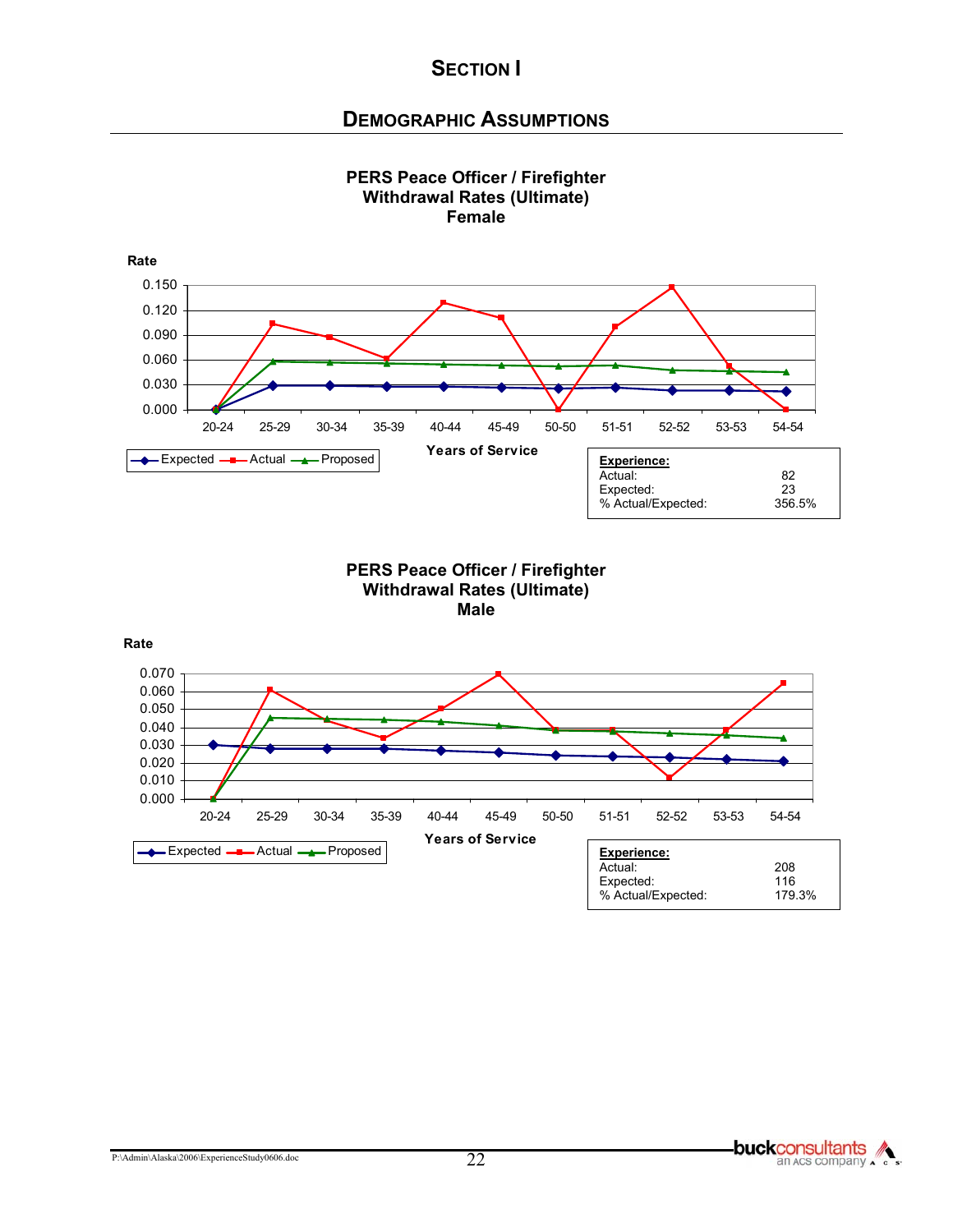#### **D. RETIREMENT**

We studied the retirement experience among active participants who were eligible for retirement. The results are shown in the table below. "Current expected" means the expected retirements using current assumptions. "New expected" means the expected retirements using the new proposed assumptions.

**Reduced Retirement Rates** 

|                                            | REUULEU RELIIEIIIEIIL RALES       |               |                               |                                   |               |                               |
|--------------------------------------------|-----------------------------------|---------------|-------------------------------|-----------------------------------|---------------|-------------------------------|
|                                            | <b>Females</b>                    |               |                               | <b>Males</b>                      |               |                               |
|                                            | <b>Current</b><br><b>Expected</b> | <b>Actual</b> | <b>New</b><br><b>Expected</b> | <b>Current</b><br><b>Expected</b> | <b>Actual</b> | <b>New</b><br><b>Expected</b> |
| <b>TRS</b>                                 | 96                                | 207           | 173                           | 42                                | 84            | 68                            |
| <b>PERS Others</b>                         | 450                               | 616           | 555                           | 403                               | 472           | 461                           |
| <b>PERS Peace</b><br>Officer / Firefighter | 13                                | 14            | 14                            | 51                                | 78            | 69                            |

|                                            | <b>Unreduced Retirement Rates</b> |               |                               |                                   |               |                               |
|--------------------------------------------|-----------------------------------|---------------|-------------------------------|-----------------------------------|---------------|-------------------------------|
|                                            | <b>Females</b>                    |               |                               | <b>Males</b>                      |               |                               |
|                                            | <b>Current</b><br><b>Expected</b> | <b>Actual</b> | <b>New</b><br><b>Expected</b> | <b>Current</b><br><b>Expected</b> | <b>Actual</b> | <b>New</b><br><b>Expected</b> |
| <b>TRS</b>                                 | 371                               | 774           | 648                           | 238                               | 480           | 413                           |
| <b>PERS Others</b>                         | 763                               | 1,299         | 1,225                         | 656                               | 1,258         | 1,131                         |
| <b>PERS Peace</b><br>Officer / Firefighter | 19                                | 57            | 42                            | 123                               | 345           | 261                           |

Under the plan, depending on their age and service, a member may receive a full unreduced benefit or a reduced benefit. The current retirement assumptions are based on age and group and do not reflect whether the member is eligible for full or reduced retirement benefits. Since unreduced retirement benefits are more costly to the plan, we did additional analysis by benefit eligibility to see if the pattern of retirement is different for those eligible for reduced and unreduced retirement. The current retirement rates are based on actual service from 1997 to 1999.

Generally, the actual retirements show unreduced retirement rates to be higher than those for reduced retirement. We recommend adopting separate retirement rates for those eligible for unreduced and reduced retirement. The current retirement rates are too low given the experience and we have increased rates for all ages, gender and groups.

The graphs on the next pages show the actual experience and the new proposed rates for reduced and unreduced retirement.

P:\Admin\Alaska\2006\ExperienceStudy0606.doc 23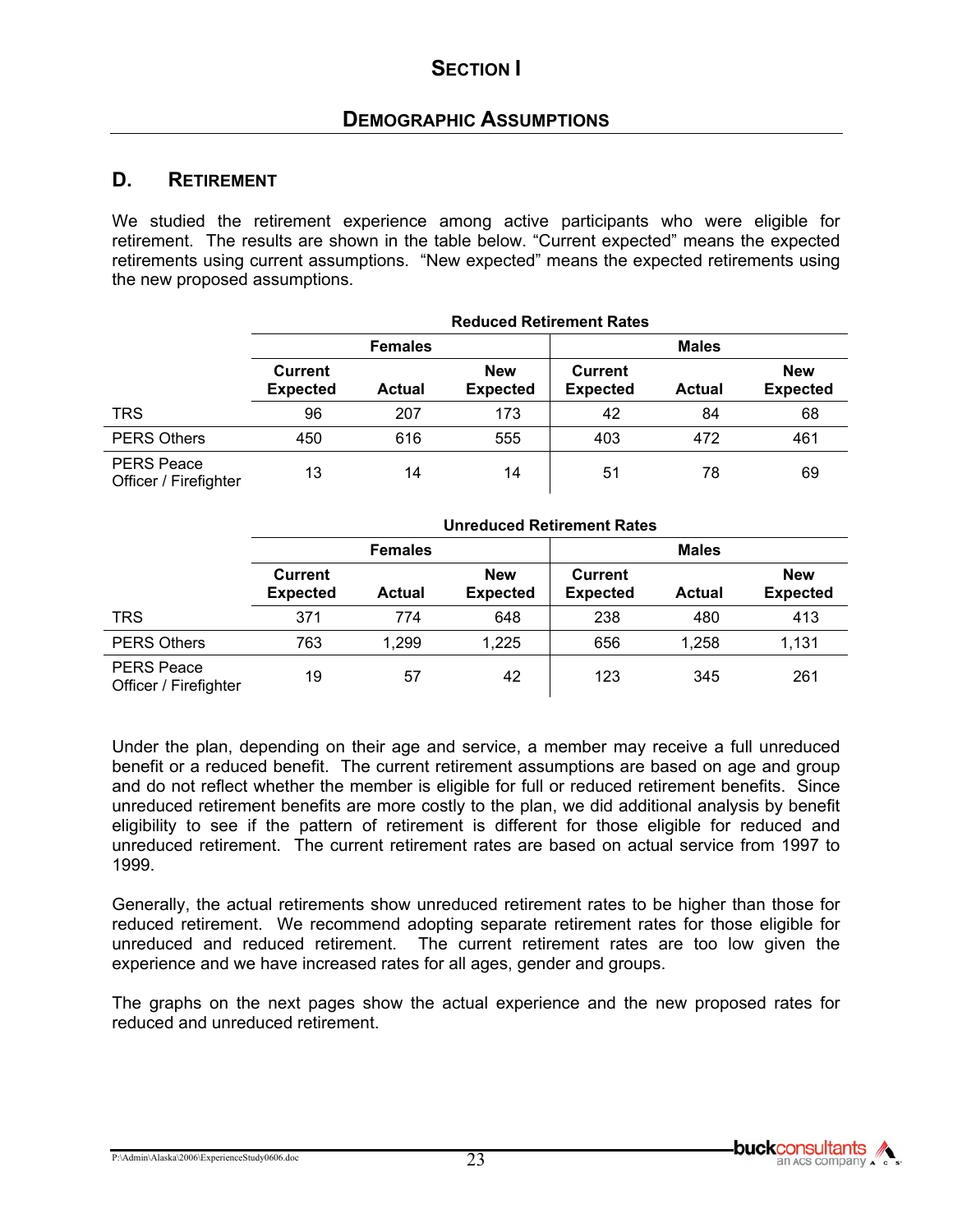### **DEMOGRAPHIC ASSUMPTIONS**





**TRS Reduced Retirement Rates Male**

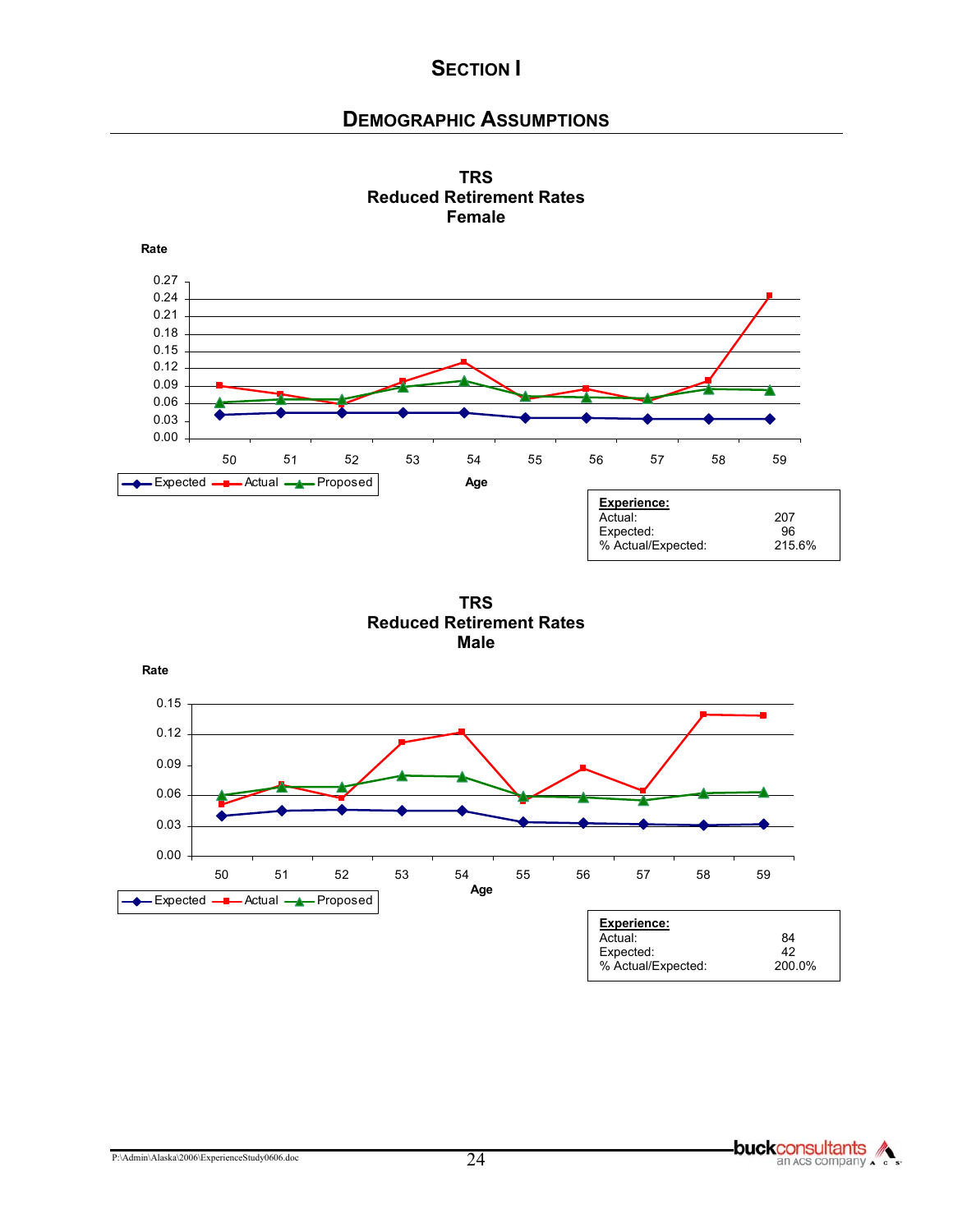### **DEMOGRAPHIC ASSUMPTIONS**



**TRS Unreduced Retirement Rates Female**

**TRS Unreduced Retirement Rates Male**

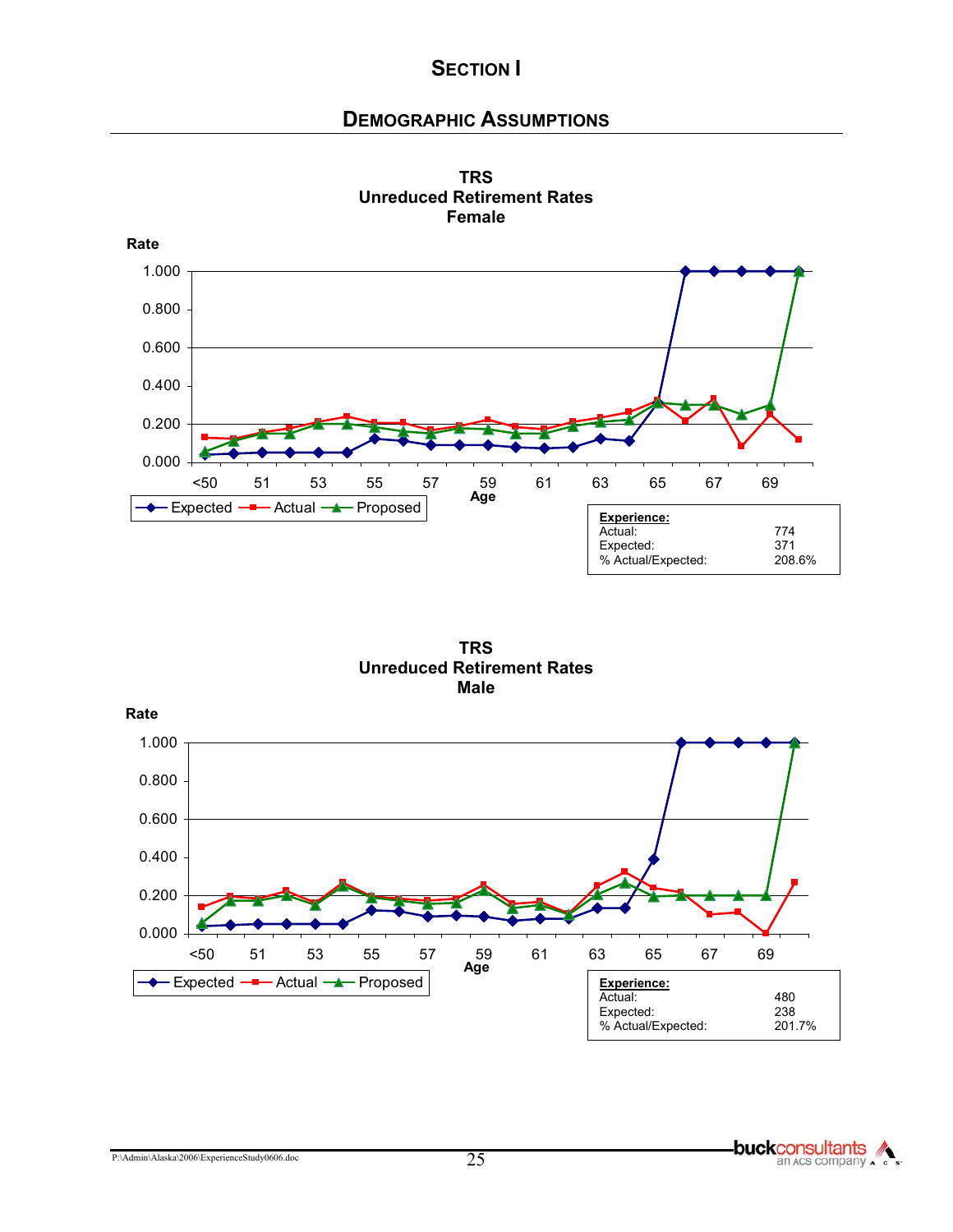#### **DEMOGRAPHIC ASSUMPTIONS**





**PERS Others Reduced Retirement Rates Male** 

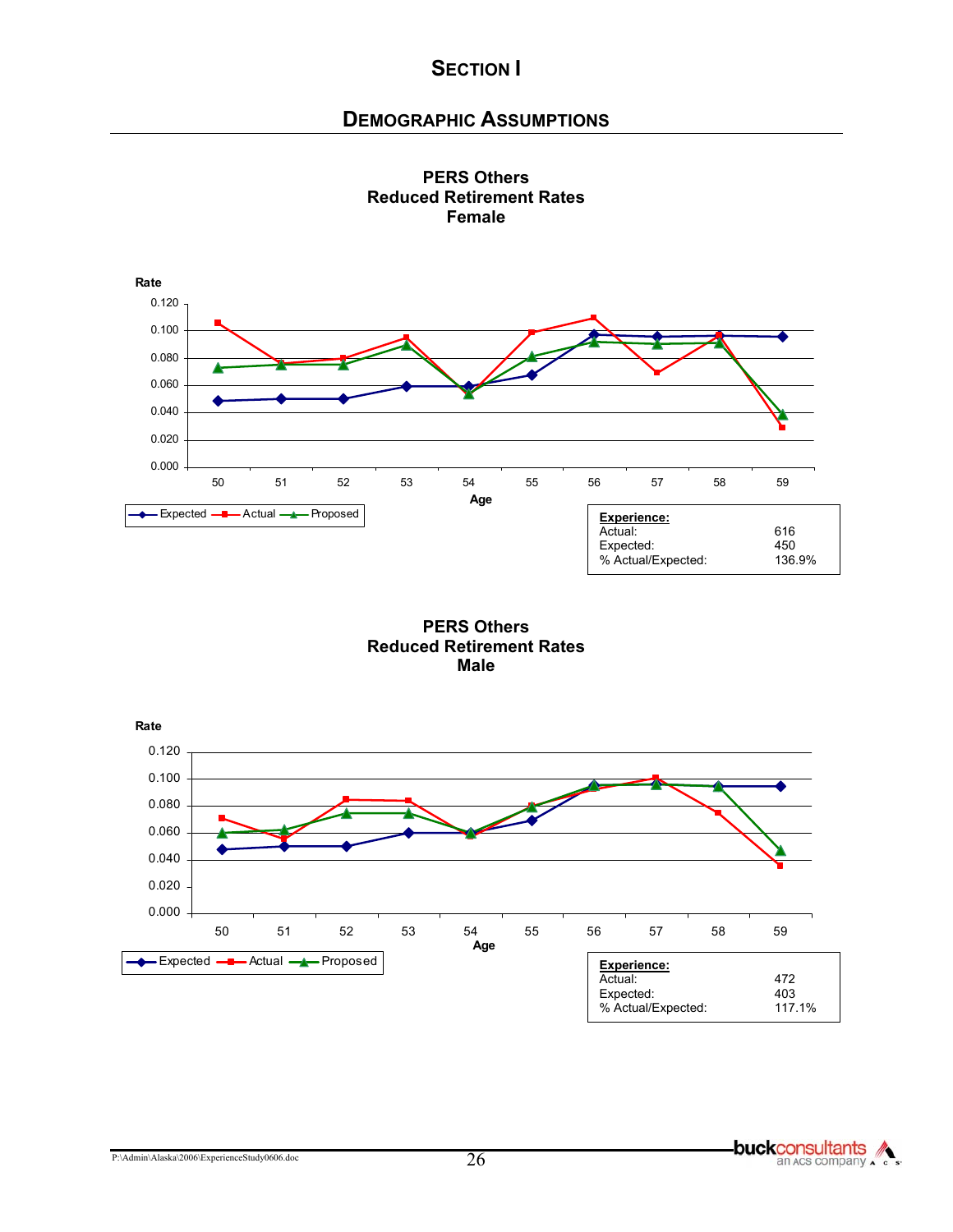## **DEMOGRAPHIC ASSUMPTIONS**





**PERS Others Unreduced Retirement Rates Male** 



**buckconsultants**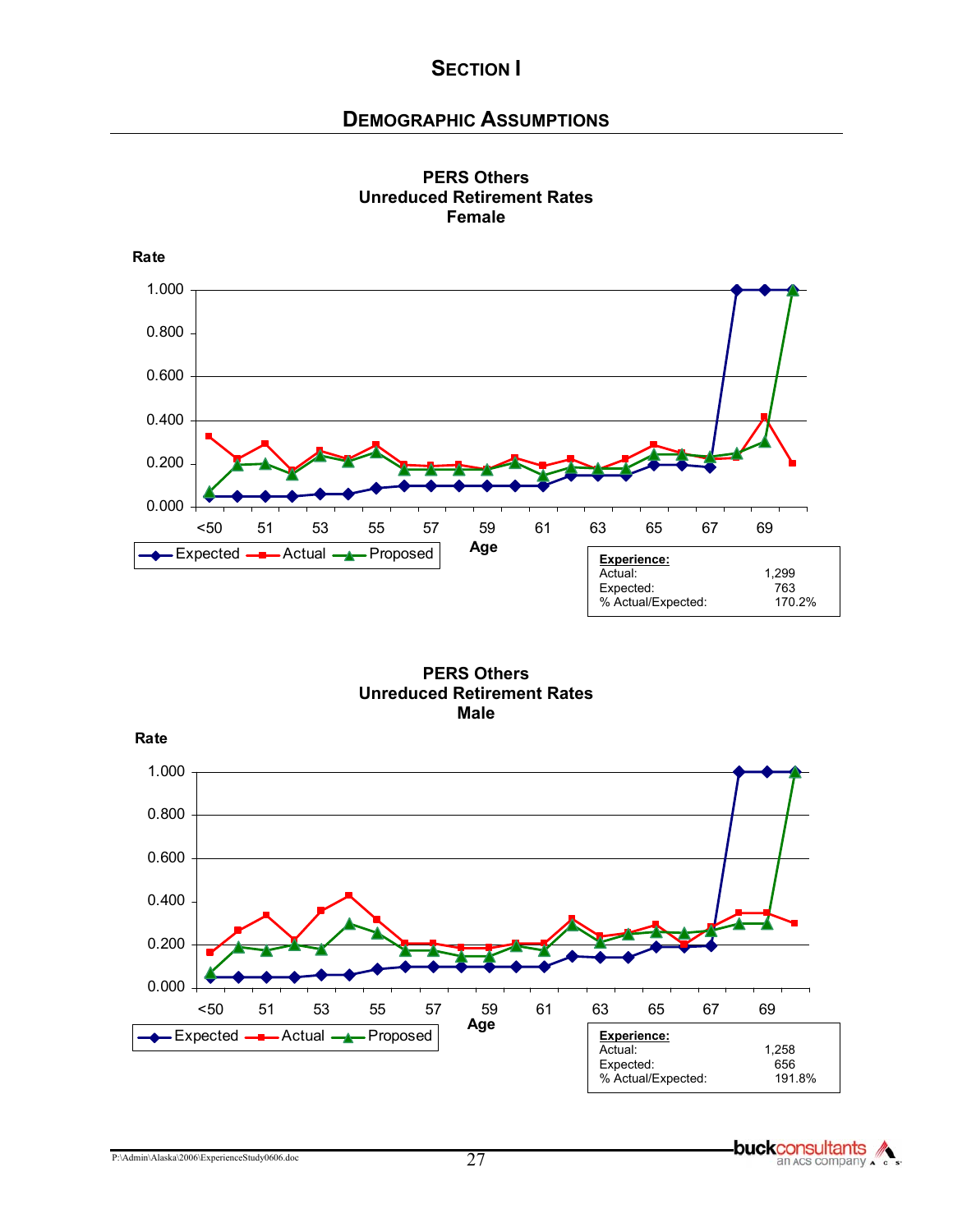#### **DEMOGRAPHIC ASSUMPTIONS**



**PERS Peace Officer / Firefighter Reduced Retirement Rates Male** 



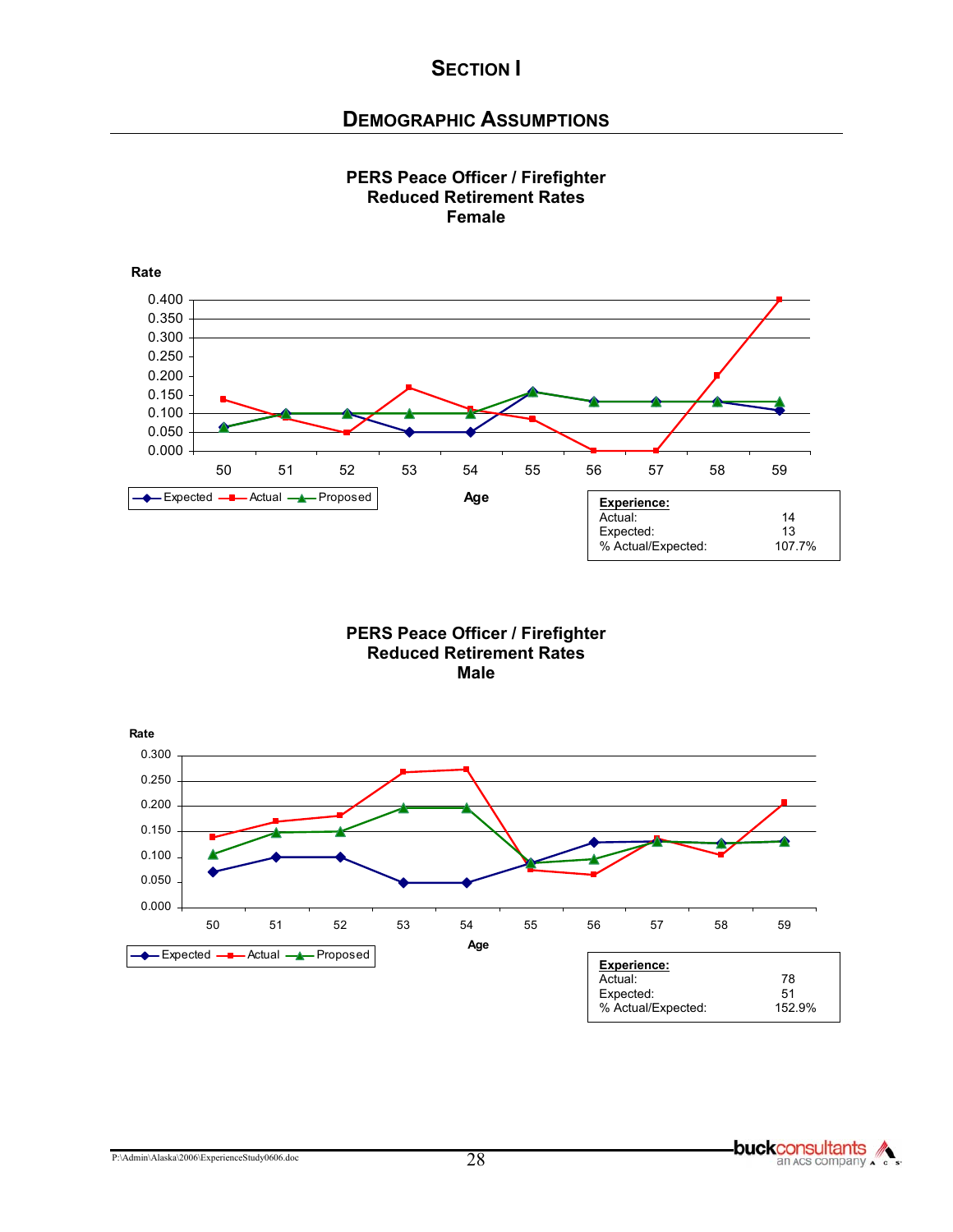#### **DEMOGRAPHIC ASSUMPTIONS**



#### **PERS Peace Officer / Firefighter Unreduced Retirement Rates Female**





**buckconsultants** an Acs company . .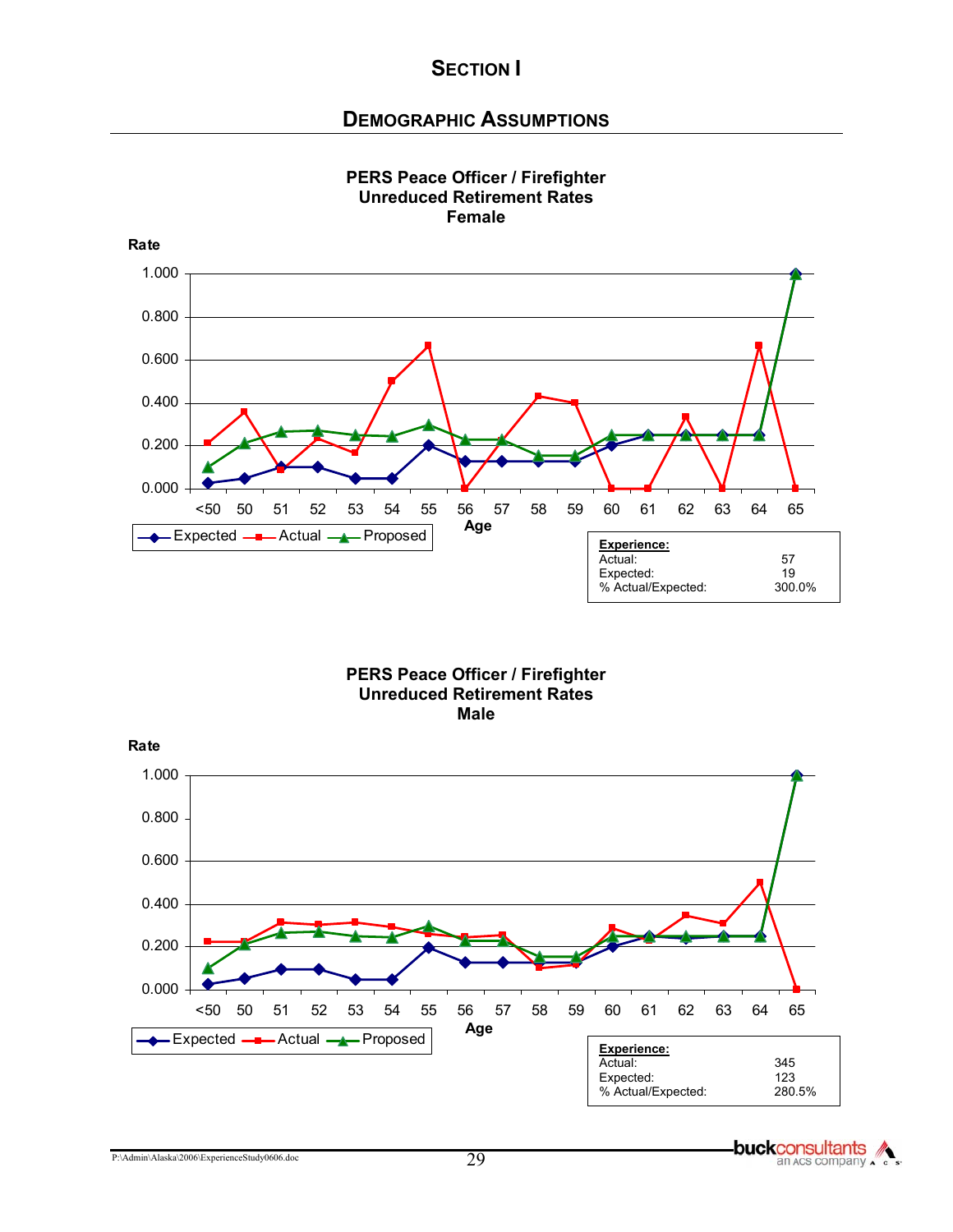#### **E. DISABILITY RETIREMENTS**

We studied the number of members who retired under disability retirement during the past four years. The table below shows the number of actual and expected disability retirements during this study. "Current expected" means the expected disabilities using current assumptions. "New expected" means the expected disabilities using the new proposed assumptions. Actual disabilities greater than expected disabilities is a conservative assumption.

|                                            | <b>Disability Retirements</b>     |               |                               |                                   |               |                               |
|--------------------------------------------|-----------------------------------|---------------|-------------------------------|-----------------------------------|---------------|-------------------------------|
|                                            | <b>Females</b>                    |               |                               |                                   | <b>Males</b>  |                               |
|                                            | <b>Current</b><br><b>Expected</b> | <b>Actual</b> | <b>New</b><br><b>Expected</b> | <b>Current</b><br><b>Expected</b> | <b>Actual</b> | <b>New</b><br><b>Expected</b> |
| <b>TRS</b>                                 | 24                                | 20            | 22                            | 12                                | 13            | 12                            |
| <b>PERS Others</b>                         | 63                                | 70            | 66                            | 51                                | 66            | 59                            |
| <b>PERS Peace</b><br>Officer / Firefighter | Δ                                 |               | 4                             | 20                                | 21            | 20                            |

The current assumption was based on the actual experience from 1991 to 1995.

The experience for TRS male members and PERS Peace Officers / Firefighters (in total) matches well with the current assumption. Therefore, we recommend no changes to these rates. For the TRS female members, the rates are slightly high so we recommend reducing the rates by 10%. For PERS Others members, the current rates are slightly low. We recommend increasing the rates by 5% for female members and 15% for male members.

The graphs on the next five pages compare the current and proposed assumptions with the actual disability rates.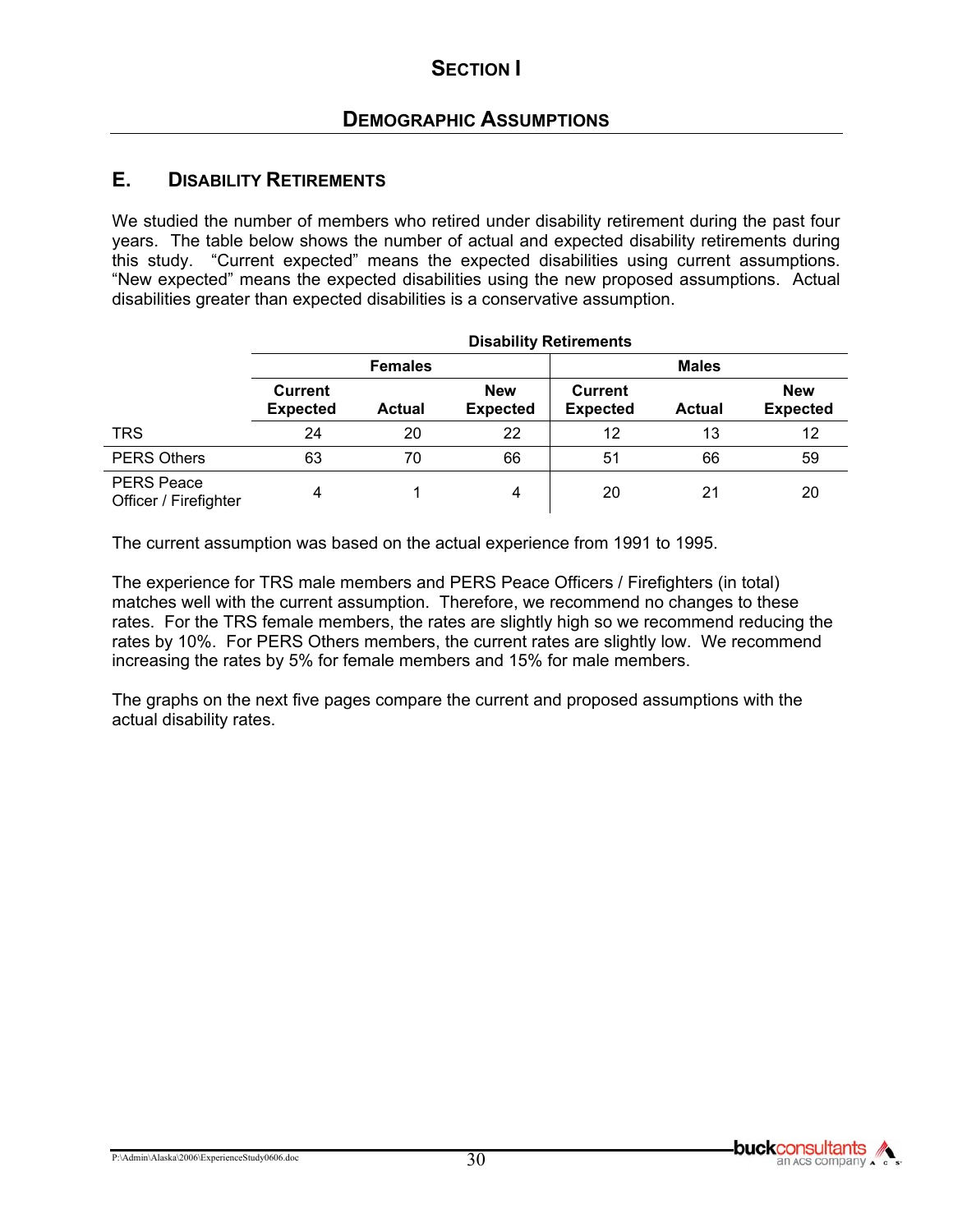## **DEMOGRAPHIC ASSUMPTIONS**





**TRS Disability Rates Male** 

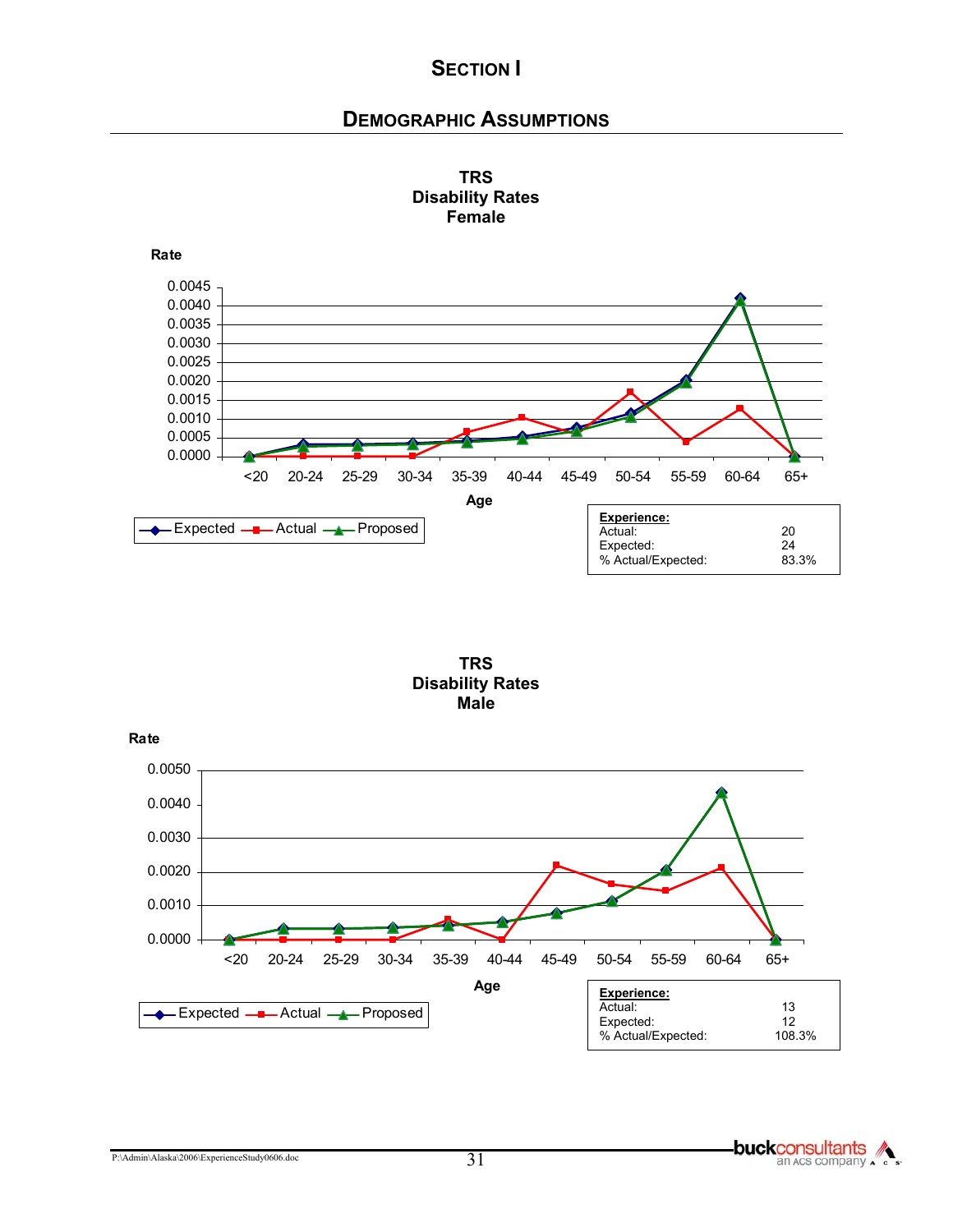### **DEMOGRAPHIC ASSUMPTIONS**



# **PERS Others Disability Rates**

#### **PERS Others Disability Rates Male**

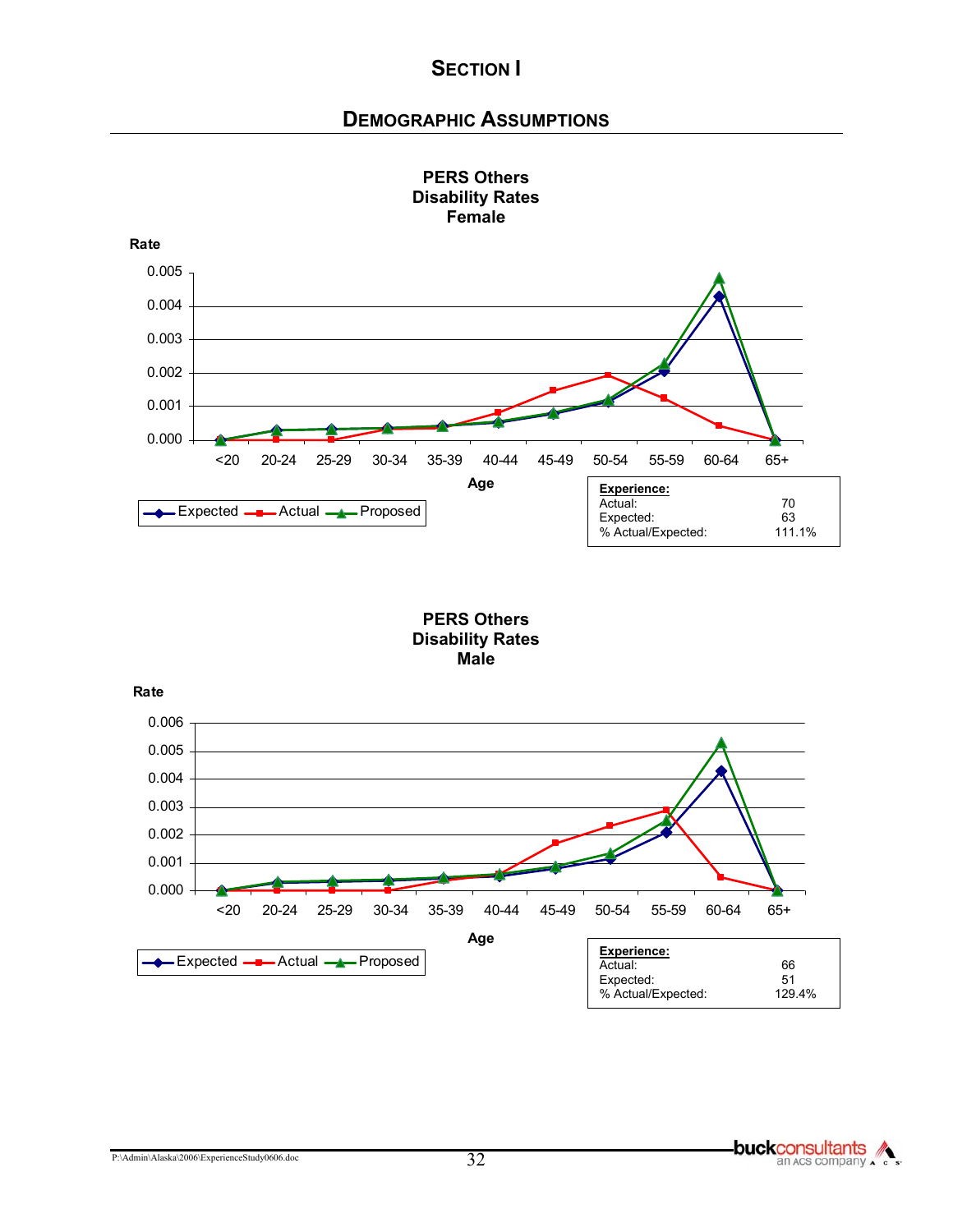## **DEMOGRAPHIC ASSUMPTIONS**



#### **PERS Peace Officer / Firefighter Disability Rates Female**

#### **PERS Peace Officer / Firefighter Disability Rates Male**

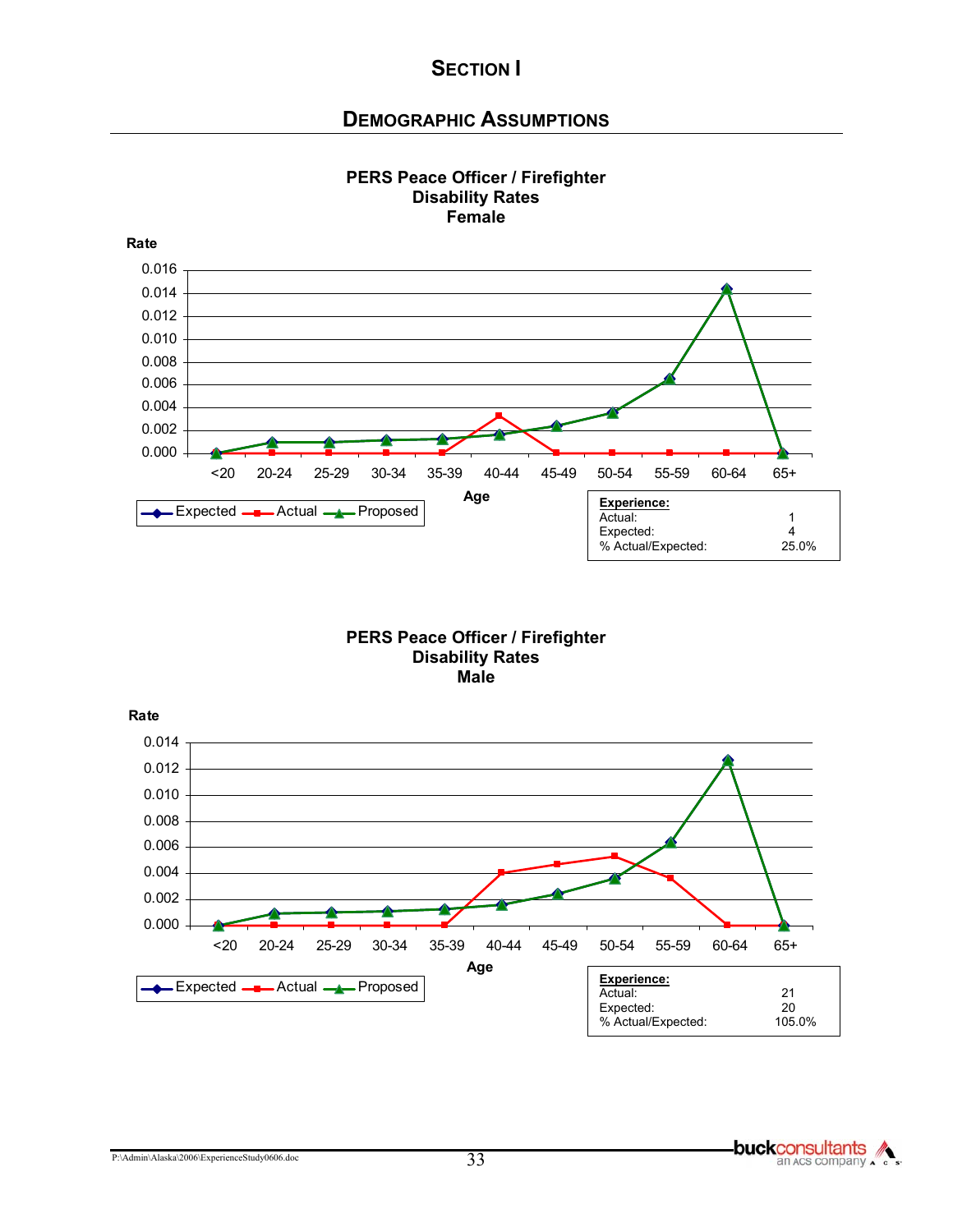### **F. WITHDRAWAL OF CONTRIBUTIONS AT TERMINATION**

Vested participants who terminate prior to being eligible for retirement have the option of withdrawing their contributions with interest or leaving their money in the plan and receiving a deferred retirement annuity benefit. A low percent of members electing a refund is a conservative assumption.

We reviewed the data for vested members leaving active employment during the last two valuation years for our analysis. The results are as follows (data for the prior years was incomplete and unreliable):

|             | <b>Current Assumption</b>                                                   | <b>Rate Electing</b><br><b>Refunds</b> | <b>Proposed</b><br><b>Assumption</b> |
|-------------|-----------------------------------------------------------------------------|----------------------------------------|--------------------------------------|
| <b>TRS</b>  | 100% for those<br>vested and under age<br>35 and nonvested,<br>0% otherwise | 10%                                    | 10%                                  |
| <b>PERS</b> | 100% for those<br>vested and under age<br>35 and nonvested,<br>0% otherwise | 15%                                    | 15%                                  |

Data for PERS Others and Peace Officers / Firefighters has been combined.

We understand that very few TRS members take a refund. Since TRS members likely terminate at the end of the school year in June, our valuation will not capture the actual number of members electing a refund since most refunds will not be paid before we collect valuation data as of June 30. We recommend an assumption of 10% of vested members will elect refunds.

We recommend an assumption of 15% for members electing a refund for PERS Others and Peace Officers / Firefighters.

Members who are eligible to retire also have the option of withdrawing their contributions. We assume these members elect the annuity and medical coverage which is the most valuable benefit. We do not recommend changing this assumption.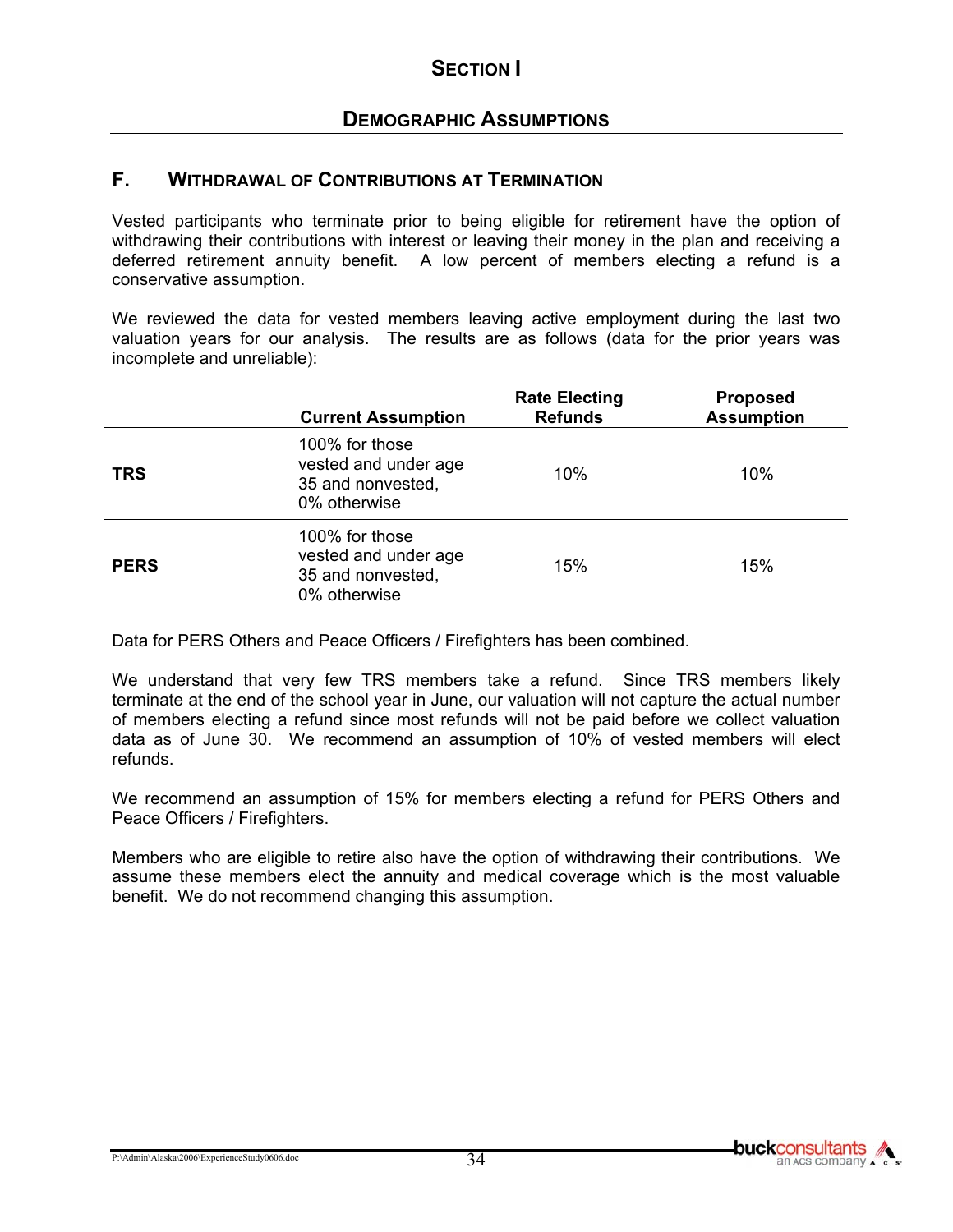## **DEMOGRAPHIC ASSUMPTIONS**

### **G. OTHER DEMOGRAPHIC ASSUMPTIONS**

We have reviewed the following other demographic assumptions that are needed for the valuation:

- Marriage assumption
- Age difference between husbands and wives
- Number of dependent children
- Alaska residency
- Number of unused sick days (TRS only)
- Part-time service earned during the year
- Occupational versus nonoccupational deaths and disabilities

#### **MARRIAGE ASSUMPTION**

The marriage assumption is used in a pension valuation to estimate the death benefits payable to a spouse upon the death of an active or deferred member. It is also used to predict the optional form of payment a member will elect upon retirement. For the postretirement healthcare valuation, this assumption is used to determine the expected number of spouses to elect participation. This last use will have the most impact on the valuation. A high marriage percent is a conservative assumption.

Currently, members who are married as of the valuation date are assumed to remain married until retirement. Members that are single on the valuation date are assumed to remain single for their lifetime. This is an uncommon assumption. Typically, a percentage is used to determined marital status at retirement or death, regardless of the member's current marital status. We reviewed the actual marital status for members who are retirement eligible at each valuation date over the study period.

The results are as follows:

|                                                                                             | <b>TRS</b> |               | <b>PERS Others</b> |               | <b>PERS</b><br><b>Peace Officer/</b><br><b>Firefighter</b> |        |
|---------------------------------------------------------------------------------------------|------------|---------------|--------------------|---------------|------------------------------------------------------------|--------|
|                                                                                             | Male       | <b>Female</b> | <b>Male</b>        | <b>Female</b> | Male                                                       | Female |
| Total number of member exposures<br>who are retirement eligible as of the<br>valuation date | 3,565      | 7,995         | 10,562             | 12,052        | 1,118                                                      | 245    |
| Number who are married                                                                      | 3,035      | 5,806         | 8,158              | 7,949         | 924                                                        | 142    |
| Percent married                                                                             | 85%        | 73%           | 77%                | 66%           | 83%                                                        | 58%    |
| Proposed assumption                                                                         | 85%        | 75%           | 80%                | 70%           | 80%                                                        | 70%    |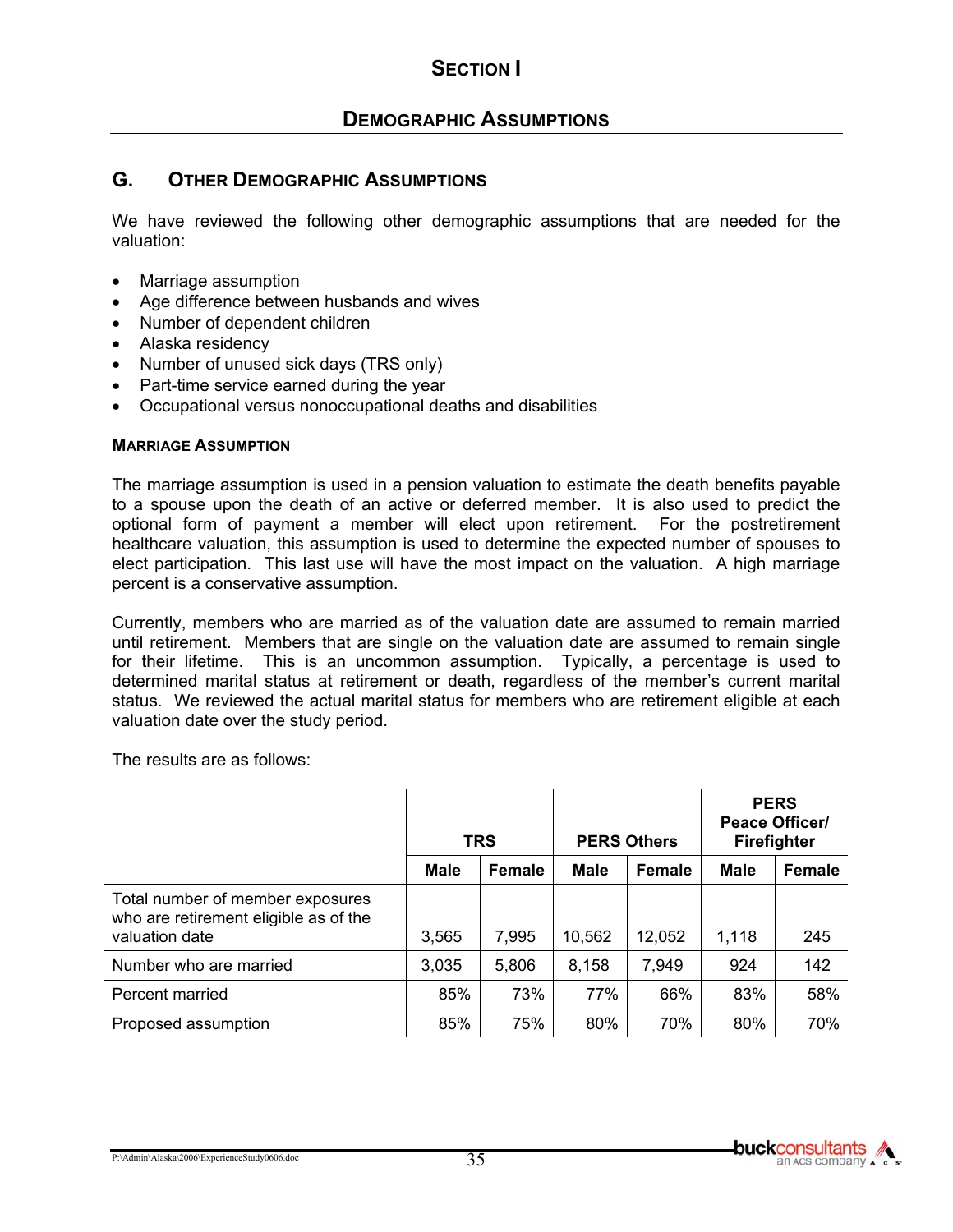#### **AGE DIFFERENCE BETWEEN HUSBANDS AND WIVES**

The age difference between husbands and wives is used in conjunction with the marriage assumption to value death benefits, expected optional form of payment elections and postemployment healthcare benefits. The current assumption for both PERS and TRS is that husbands are four years older than their wives.

We reviewed the actual age differences between husbands and wives for current retirees who have elected a joint and survivor benefit. The results are as follows:

|                                                                            | <b>TRS</b>        | <b>PERS Others</b> | <b>PERS</b><br><b>Peace Officer/</b><br>Firefighter |
|----------------------------------------------------------------------------|-------------------|--------------------|-----------------------------------------------------|
| Number of male retiree exposures<br>receiving a joint and survivor benefit | 4,616             | 18,511             | 4,788                                               |
| Average age older                                                          | 3.3 years older   | 3.9 years older    | 3.1 years older                                     |
| Current age difference assumption                                          | 4 years older     | 4 years older      | 4 years older                                       |
| Proposed age difference assumption                                         | 3 years older     | 3 years older      | 3 years older                                       |
| Number of female retirees receiving<br>a joint and survivor benefit        | 5,325             | 13,766             | 324                                                 |
| Average age younger                                                        | 0.4 years younger | 2.0 years younger  | 1.2 years younger                                   |
| Current age difference assumption                                          | 4 years younger   | 4 years younger    | 4 years younger                                     |
| Proposed age difference assumption                                         | 3 years younger   | 3 years younger    | 3 years younger                                     |

### **NUMBER OF DEPENDENT CHILDREN**

Death and disability benefits are based on dependent children under TRS. Death benefits are payable to dependent children if no spouse exists in PERS.

The current assumption is that married members will always have one dependent child regardless of age. This is somewhat unusual and we generally see this assumption based on the members' typical child bearing years. We do not have sufficient data to review this assumption. However, we do recommend changing this assumption to assume that married members have two dependent children from age 25 through 45.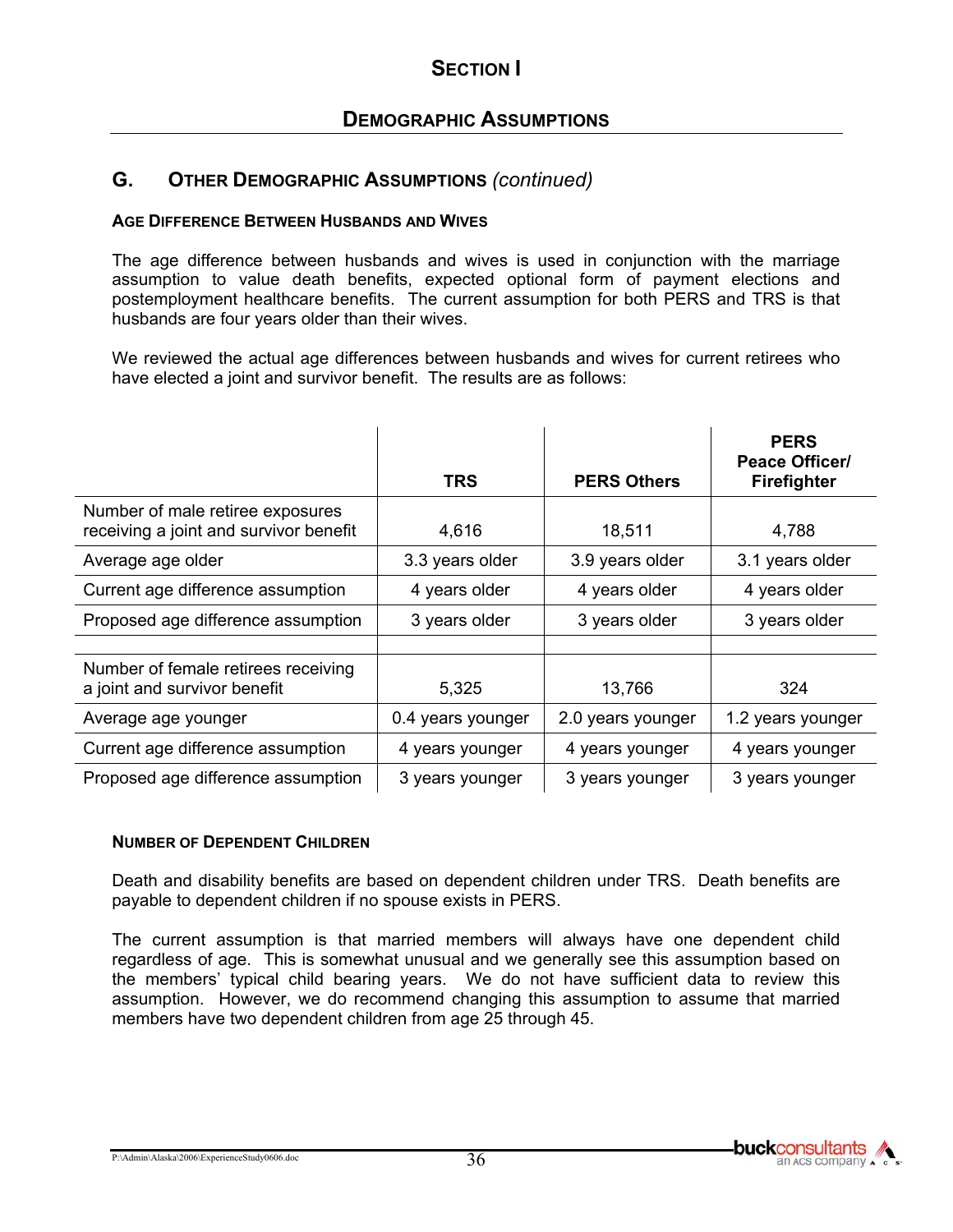#### **ALASKA RESIDENCY**

Eligible benefit recipients who reside in Alaska receive an Alaska cost-of-living allowance. An assumption must be made regarding how many members will remain in Alaska after retirement. A high portion of retirees expected to reside in Alaska is a conservative assumption.

We reviewed all members and beneficiaries who are receiving benefits to review this assumption. The results are as follows:

|                                                  | <b>TRS</b> | <b>PERS Others</b> | <b>PERS</b><br><b>Peace Officer/</b><br><b>Firefighter</b> |
|--------------------------------------------------|------------|--------------------|------------------------------------------------------------|
| Number of benefit recipient exposures            | 41,434     | 82,219             | 10,017                                                     |
| Number of recipients receiving an<br>Alaska COLA | 23,085     | 47,824             | 5,776                                                      |
| Portion receiving Alaska COLA                    | 56%        | 58%                | 58%                                                        |
| Current assumption                               | 65%        | 68%                | 68%                                                        |
| Proposed assumption                              | 60%        | 60%                | 60%                                                        |

Since the actual number of members who are receiving the Alaska Residency COLA is less than the assumption, we recommend decreasing this assumption to 60%.

#### **NUMBER OF UNUSED SICK DAYS (TRS ONLY)**

TRS members receive service credit for unused sick leave when they retire. An assumption is made to determine the expected amount of credit members will receive when they retire.

The current assumption is that a member will receive 4.7 days for each year of service. This effectively increases the liability by 2.73%. We currently do not have data available to review this assumption. We will begin collecting data with the June 30, 2006 valuation so we may review this assumption with the next actuarial valuation.

We do not recommend a change to this assumption.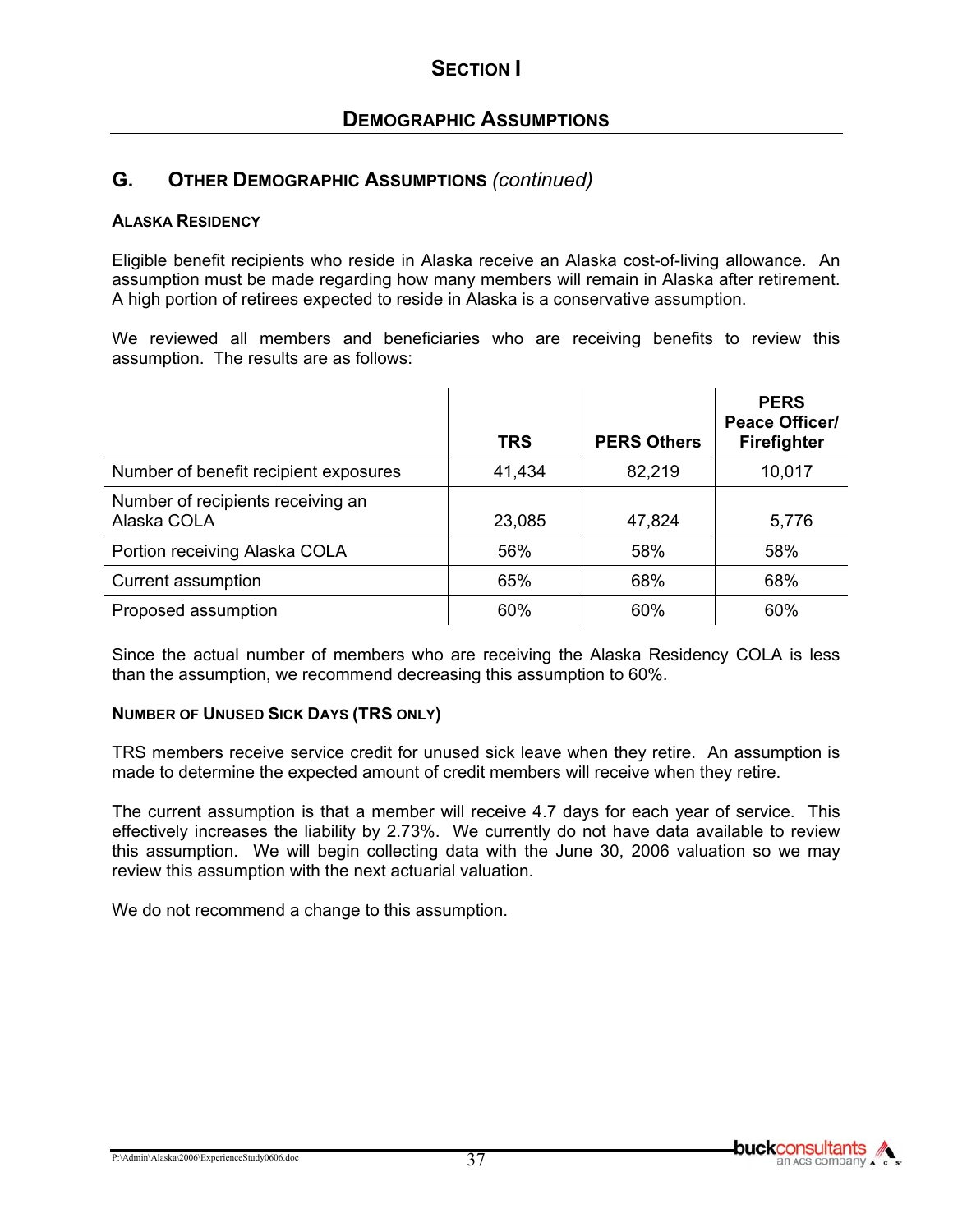#### **PART-TIME SERVICE EARNED DURING THE YEAR**

There are members who are employed part-time and participate in PERS and TRS. Members will earn a portion of a year of service for their part-time employment. An assumption is made regarding the amount of service these members will earn during a year. A conservative assumption would be close to 1.

We reviewed members who were part-time to analyze this assumption. The results are as follows:

|                                  | <b>TRS</b>       | <b>PERS Others</b> | <b>PERS</b><br><b>Peace Officer/</b><br><b>Firefighter</b> |
|----------------------------------|------------------|--------------------|------------------------------------------------------------|
| Total part-time member exposures | 1,362            | 7,067              | 5                                                          |
| Average increase in service      | .50 <sub>1</sub> | .64                | .73                                                        |
| Current assumption               | .55              | .60                | .60                                                        |
| Proposed assumption              | .55              | .65                |                                                            |

There was only one Peace Officer / Firefighter with part-time status during the study period. We recommend changing the assumption so that all Peace Officers / Firefighters will earn a full year of service. We recommend increasing the assumption for PERS Others to be .65 of a year.

We recommend no change for TRS.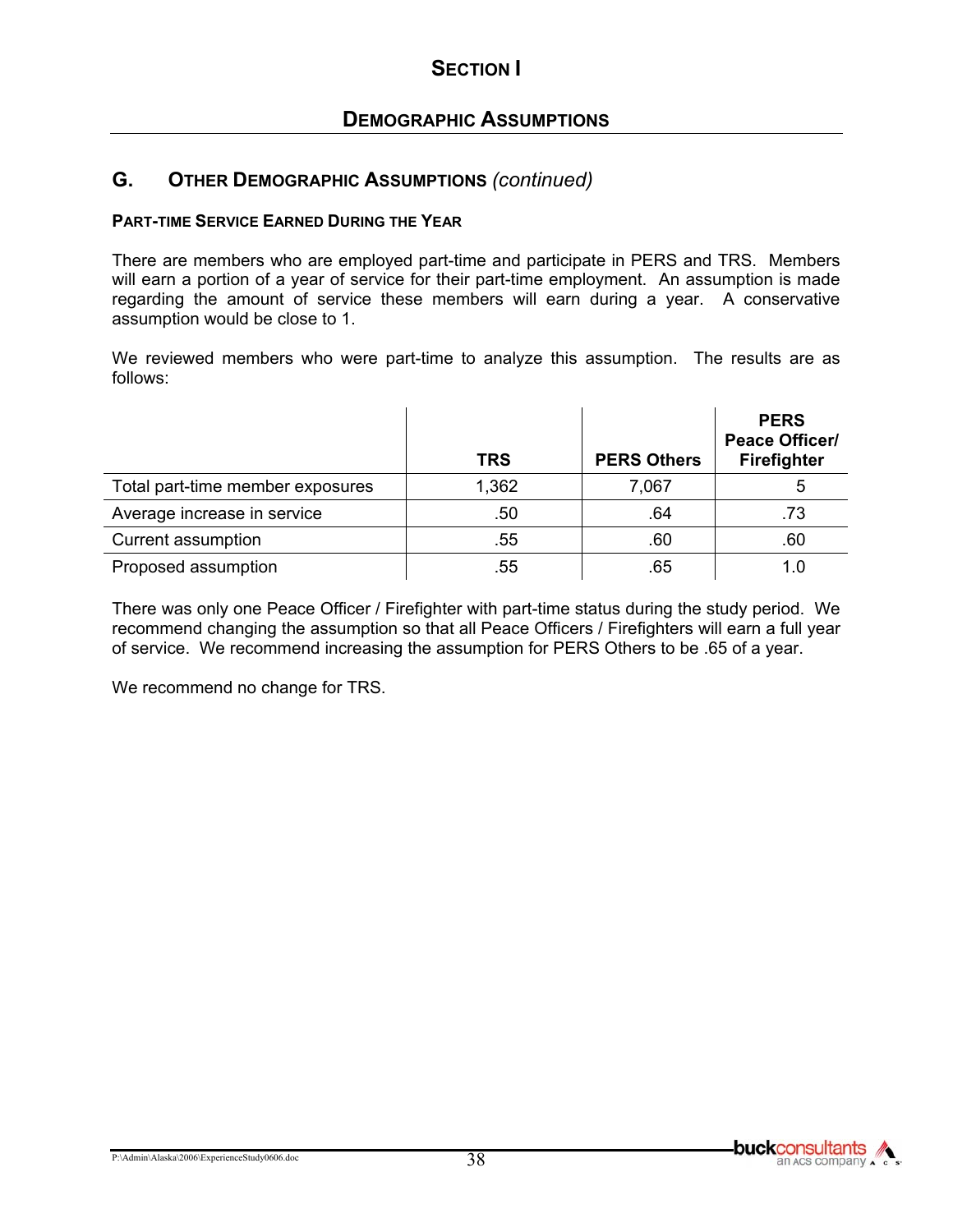#### **OCCUPATIONAL VS. NONOCCUPATIONAL DEATH AND DISABILITY**

PERS has different benefits for members who become disabled or die due to occupational causes. TRS has different benefits for those who die due to occupational causes.

We reviewed the data for members who are currently receiving a disability benefit to analyze this assumption. Please note that we do not have data available to determine whether occupational or nonoccupational death benefits are paid. The results are as follows:

|                                                                    | TRS   | <b>PERS Others</b> | <b>PERS</b><br><b>Peace Officer/</b><br><b>Firefighter</b> |
|--------------------------------------------------------------------|-------|--------------------|------------------------------------------------------------|
| <b>Disability</b>                                                  |       |                    |                                                            |
| Member exposures receiving a<br>nonoccupational disability benefit | N/A   | 944                | 133                                                        |
| Members receiving an occupational<br>disability benefit            | N/A   | 932                | 209                                                        |
| Portion occupational                                               | N/A   | 50%                | 65%                                                        |
| Current assumption                                                 | N/A   | 35%                | 85%                                                        |
| Proposed assumption                                                | N/A   | 50%                | 75%                                                        |
| <b>Death</b>                                                       |       |                    |                                                            |
| Current assumption                                                 | $0\%$ | 35%                | 85%                                                        |
| Proposed assumption                                                | $0\%$ | 50%                | 75%                                                        |

We recommend decreasing the percent occupational assumption for PERS Peace Officers / Firefighters to 75% and increasing the PERS Others assumption to 50%.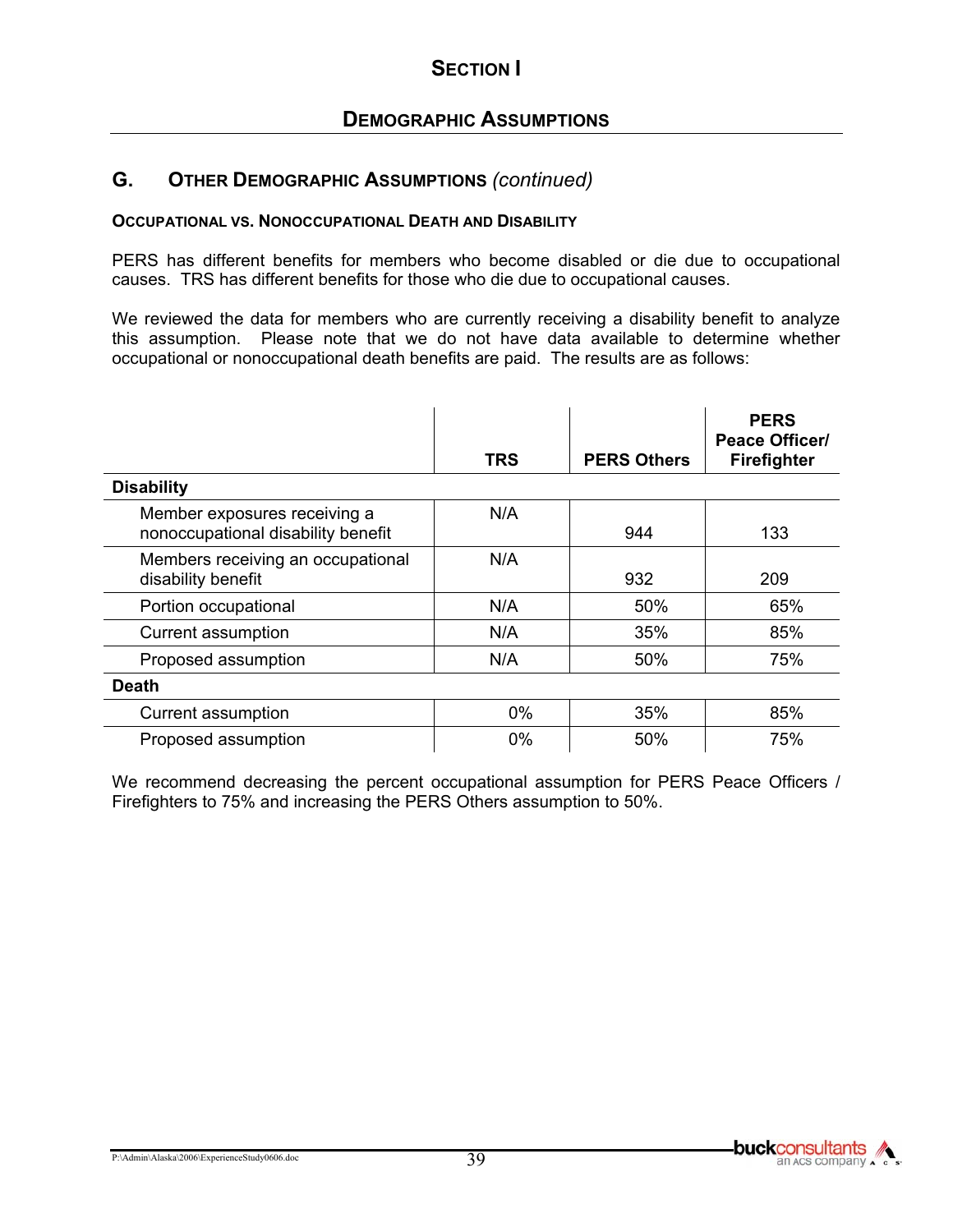# **ECONOMIC ASSUMPTIONS**

This section compares the actual experience with respect to the economic assumptions over the last four years.

### **A. INVESTMENT RETURN OR INTEREST RATE**

This assumption is the expected net return on the actuarial value of assets. Since this return is assumed for the period benefits will be paid to current members, the experience of the last four years is not necessarily a good predictor of the appropriate long-term rate. However, actual experience should be reviewed to make sure that the actuarial assumptions are reasonable.

The development of the investment return assumption should recognize the expected rate of return over a long time horizon considering the Systems' asset allocation policy. A development of the expected investment rate of return using the building block method follows.

|                                |                               | <b>Current Policy</b><br>(Resolution 2006-11) |            |
|--------------------------------|-------------------------------|-----------------------------------------------|------------|
| <b>Asset Class</b>             | <b>Real Rate</b><br>of Return | <b>Allocation % Real Return</b>               |            |
| Cash & Short-Term              | 1.00%                         | $0\%$                                         | 0.00%      |
| <b>Fixed Income</b>            |                               |                                               |            |
| Domestic                       | 2.50%                         | 20%                                           | 0.50%      |
| <b>High Yield</b>              | 3.25%                         | 2%                                            | 0.07%      |
| International                  | 2.00%                         | 2%                                            | 0.04%      |
| Equity                         |                               |                                               |            |
| U.S. Large Cap                 | 5.75%                         | 30%                                           | 1.73%      |
| U.S. Small Cap                 | 6.75%                         | 6%                                            | 0.41%      |
| International                  | 6.25%                         | 14%                                           | 0.88%      |
| <b>Private Equity</b>          | 8.00%                         | 7%                                            | 0.56%      |
| <b>Emerging Markets</b>        | 7.00%                         | 2%                                            | 0.14%      |
| Other (Limited Partnership)    | 7.00%                         | 3%                                            | 0.21%      |
| <b>Real Estate</b>             | 4.25%                         | 10%                                           | 0.43%      |
| Absolute                       | 4.50%                         | 4%                                            | 0.18%      |
| Total                          |                               | 100.0%                                        | 5.15%      |
| Inflation                      |                               |                                               | 3.50%      |
| <b>Gross Return</b>            |                               |                                               | 8.65%      |
| <b>Administrative Expenses</b> |                               |                                               | $(0.06)\%$ |
| Conservatism                   |                               |                                               | $(0.34)\%$ |
| <b>Assumed Rate of Return</b>  |                               |                                               | 8.25%      |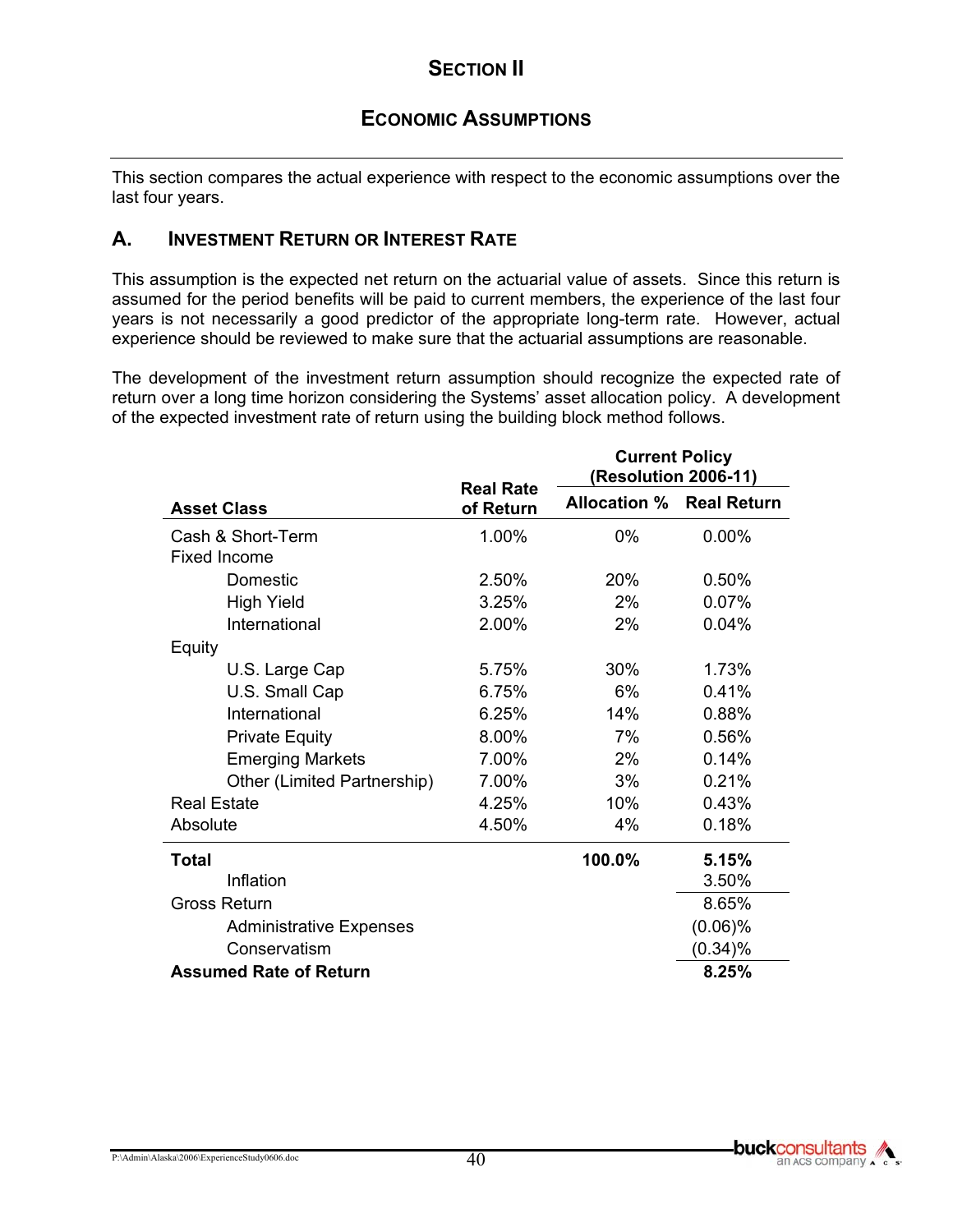## **ECONOMIC ASSUMPTIONS**

## **A. INVESTMENT RETURN OR INTEREST RATE** *(continued)*

It is also important to recognize historical rates of return. The following graph shows the Systems' actual return history on market value with comparison to the mean return actually experienced from 1992 to the present:



**TRS Historical Summary of Investment Returns** 

**PERS Historical Summary of Investment Returns**



There is no one right answer for the long-term investment rate of return, but instead a range of acceptable investment return rates that are judged to be reasonable. The current 8.25% assumption is within that range and in our opinion continues to be a reasonable assumption to use. All of the calculations in this report assume a continuation of the 8.25% assumption.

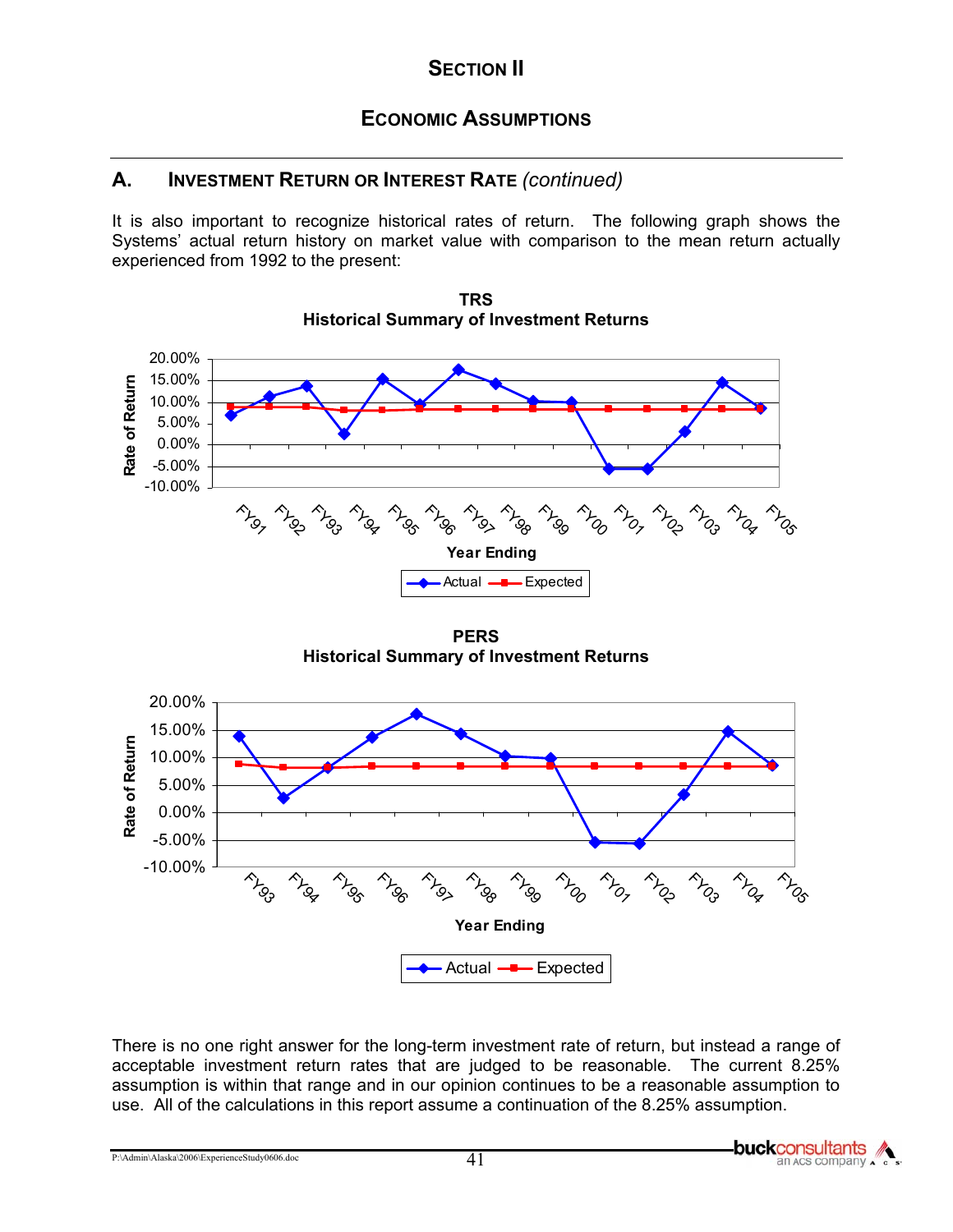### **B. INFLATION**

Inflation is the critical core component of economic actuarial assumptions. It is a component of the investment return assumption as well as the salary and payroll growth assumption. The current inflation assumption is 3.50%. This is lower than the actual annualized inflation rate of 4.39% experienced during the second quarter of 2006 and higher than the most recent 10-year average by 0.90%. This is illustrated in the following table:

| <b>Ten-Year Period</b><br><b>Ending</b> | <b>Mean Inflation</b><br>Rate (CPI)* |
|-----------------------------------------|--------------------------------------|
| 01/01/1966                              | 1.78%                                |
| 01/01/1976                              | 5.80%                                |
| 01/01/1986                              | 6.77%                                |
| 01/01/1996                              | 3.62%                                |
| 01/01/2006                              | 2.60%                                |
| Fifty-Year Mean                         | 4.11%                                |

 *\*Consumer Price Index reflective of price inflation.* 

We do not recommend a change in the inflation assumption at this time. Analysis of all economic assumptions are performed considering this core inflation rate of 3.50%. A change in this assumption alone has no direct impact on the funding, but needs to be consistent with all other economic assumptions.

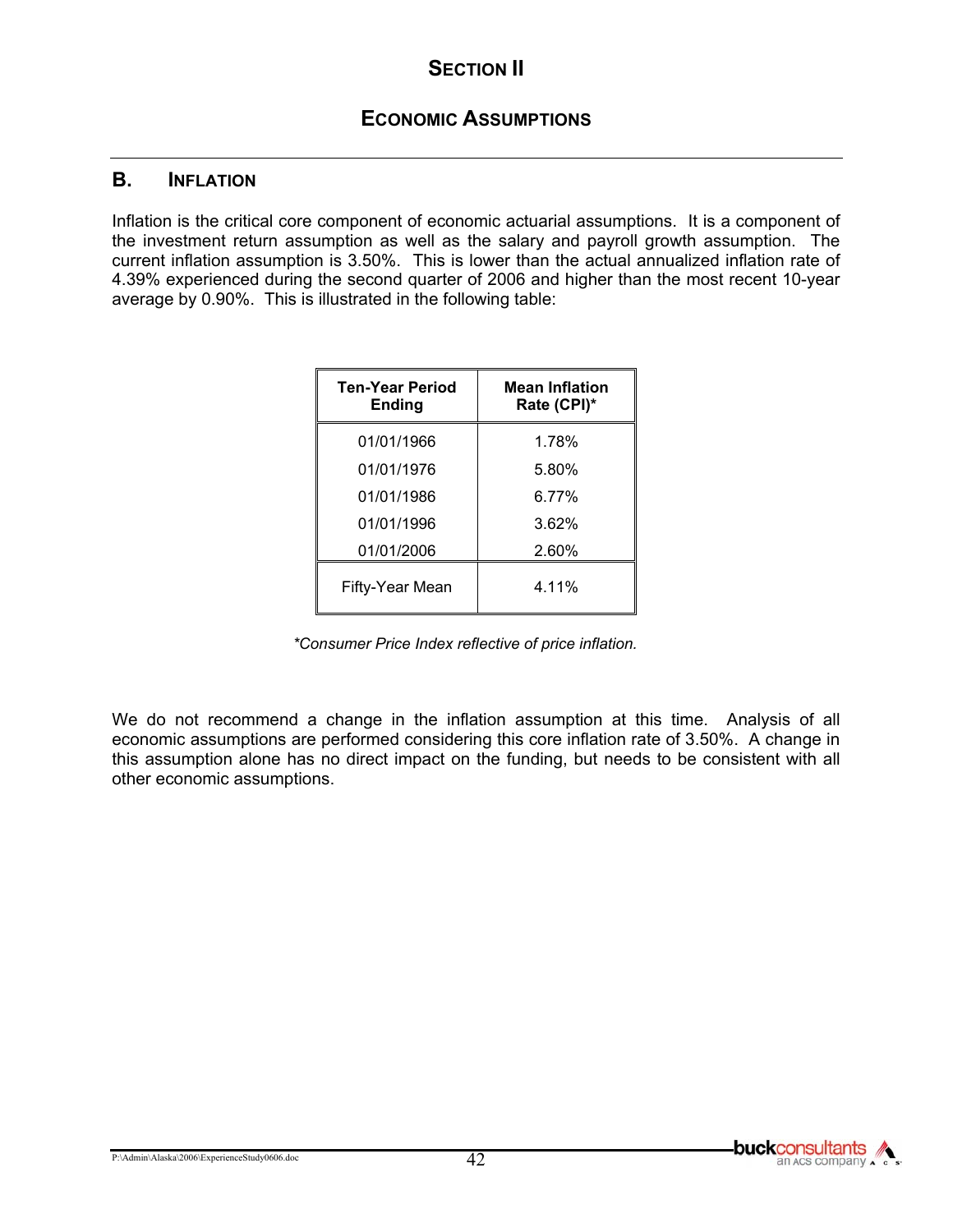## **C. INDIVIDUAL SALARY INCREASES**

We reviewed the salary increases over the past four years. We measured actual total pay increases for a four-year period and compared them to the total assumptions. We did not separate the salary increases into inflation and real components. The table below shows the average increase compared to the assumption. These averages are weighted by salary. If the salary increases were weighted by liability, the average increases would be somewhat smaller.

|                                  | <b>Average Salary Increase</b>    |               |                               |  |  |
|----------------------------------|-----------------------------------|---------------|-------------------------------|--|--|
|                                  | <b>Current</b><br><b>Expected</b> | <b>Actual</b> | <b>New</b><br><b>Expected</b> |  |  |
| <b>TRS</b>                       | 4.3%                              | 4.1%          | 5.0%                          |  |  |
| <b>PERS Others</b>               |                                   |               |                               |  |  |
| First 5 years                    | 5.5%                              | 7.2%          | 6.5%                          |  |  |
| After 5 years                    | 4.4%                              | 3.5%          | 4.5%                          |  |  |
| PERS Peace Officer / Firefighter | 4.9%                              | 6.3%          | 5.1%                          |  |  |

The current assumption is that annual individual salary increases for general wage inflation will be 4.0% for TRS and PERS Others, and 4.5% for PERS Peace Officer / Firefighter, plus a real increase for merit and seniority that varies by years of service. Generally, actual increases were less than expected, the lowest ages actual increases were higher than expected. We recommend changes to the salary assumptions for all groups to partially reflect the actual experience of the last four years. In particular, we have decreased the productivity assumption for all groups to 0.5%, resulting in a 4.0% long-term assumption for general wage inflation. This assumption reflects our best guess of future long-term wage growth and is conservative given actual wage inflation during the analysis period. The graphs on the following pages compare the current and proposed assumptions with the actual rates. Salary increases for this period have been lower than expected for TRS and PERS Others with more than 5 years of service. Salary increases have been higher for Peace Officer / Firefighters and PERS Others with less than 5 years of service.

We set the salary scale assumption based on service only for TRS and PERS Peace Officers / Firefighters. For PERS Others, we set the assumption based on a 5-year select and ultimate table. Our analysis indicates this approach results in the best match to actual experience.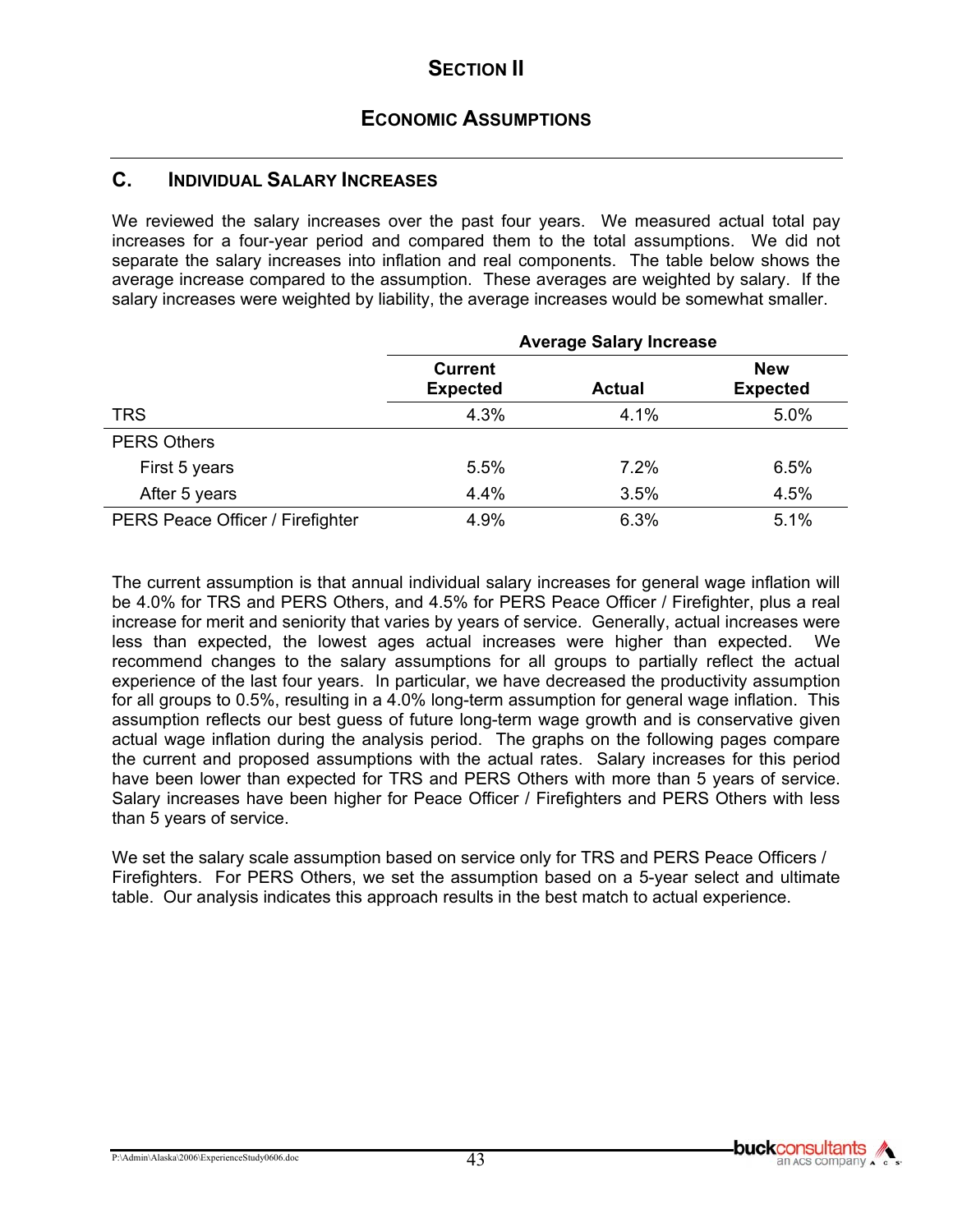# **ECONOMIC ASSUMPTIONS**



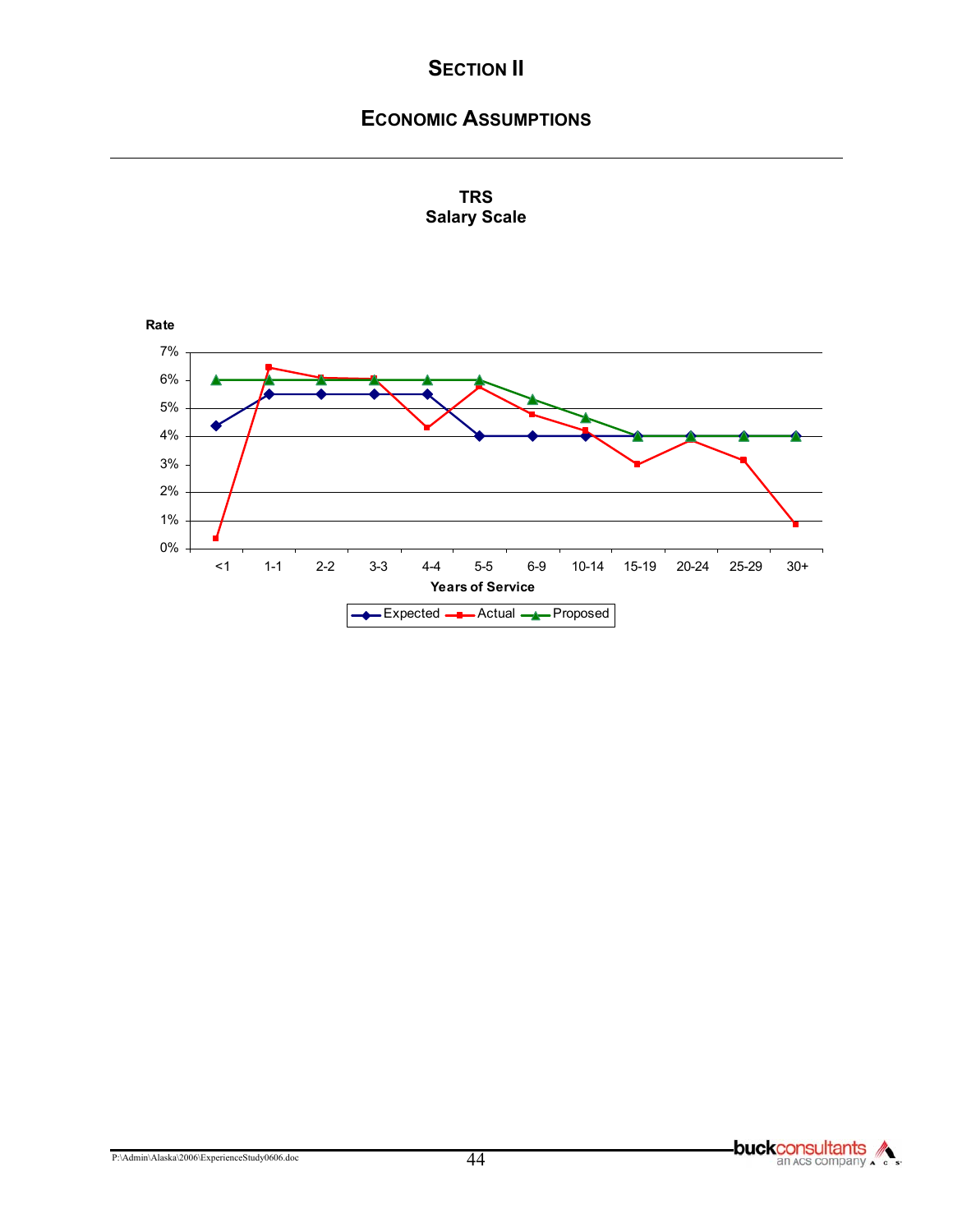## **ECONOMIC ASSUMPTIONS**



**PERS Others Salary Scale (Select) Service Less Than 5 Years** 

**PERS Others Salary Scale (Ultimate) Service Over 5 Years** 

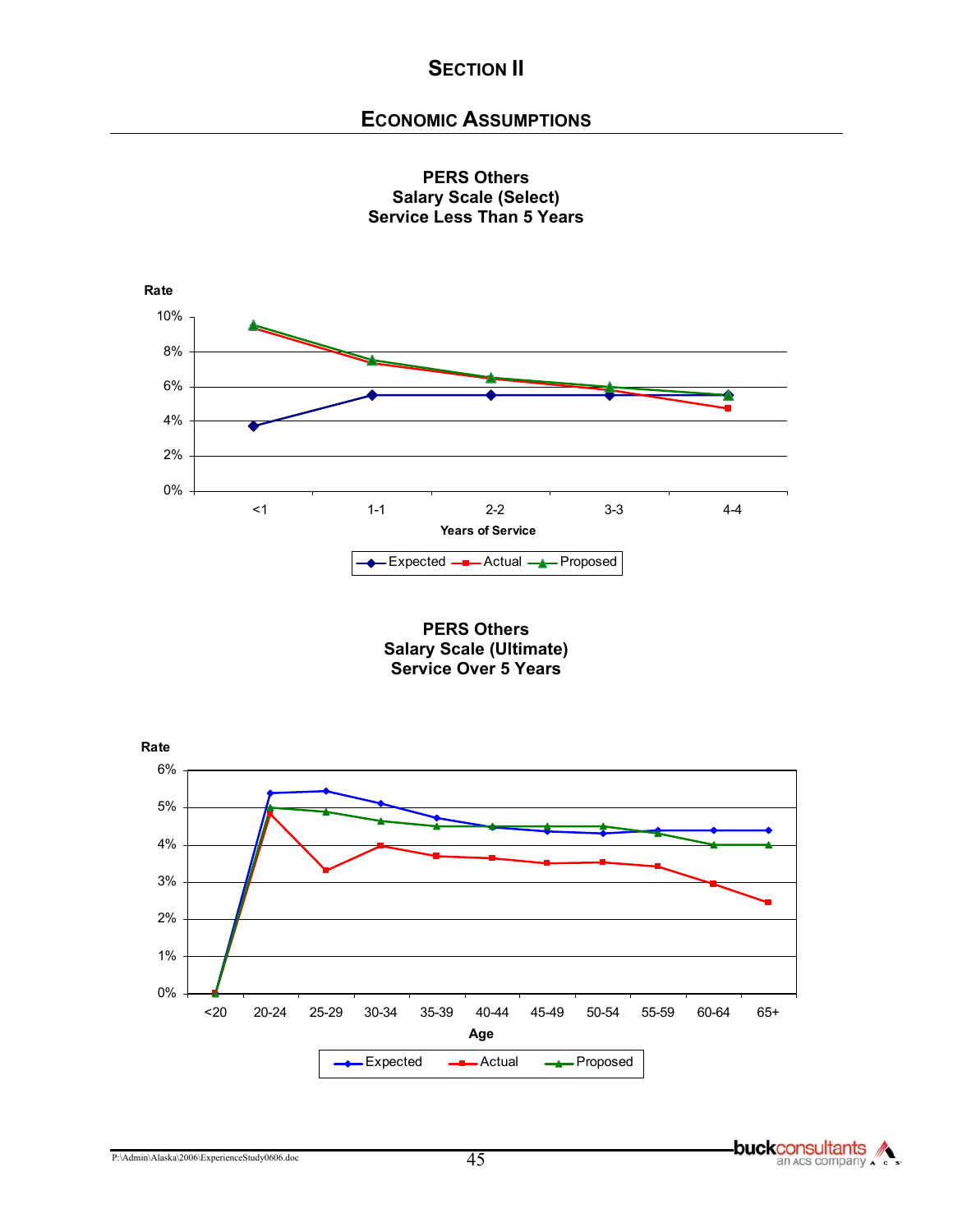## **ECONOMIC ASSUMPTIONS**



#### **PERS Peace Officer / Firefighter Salary Scale**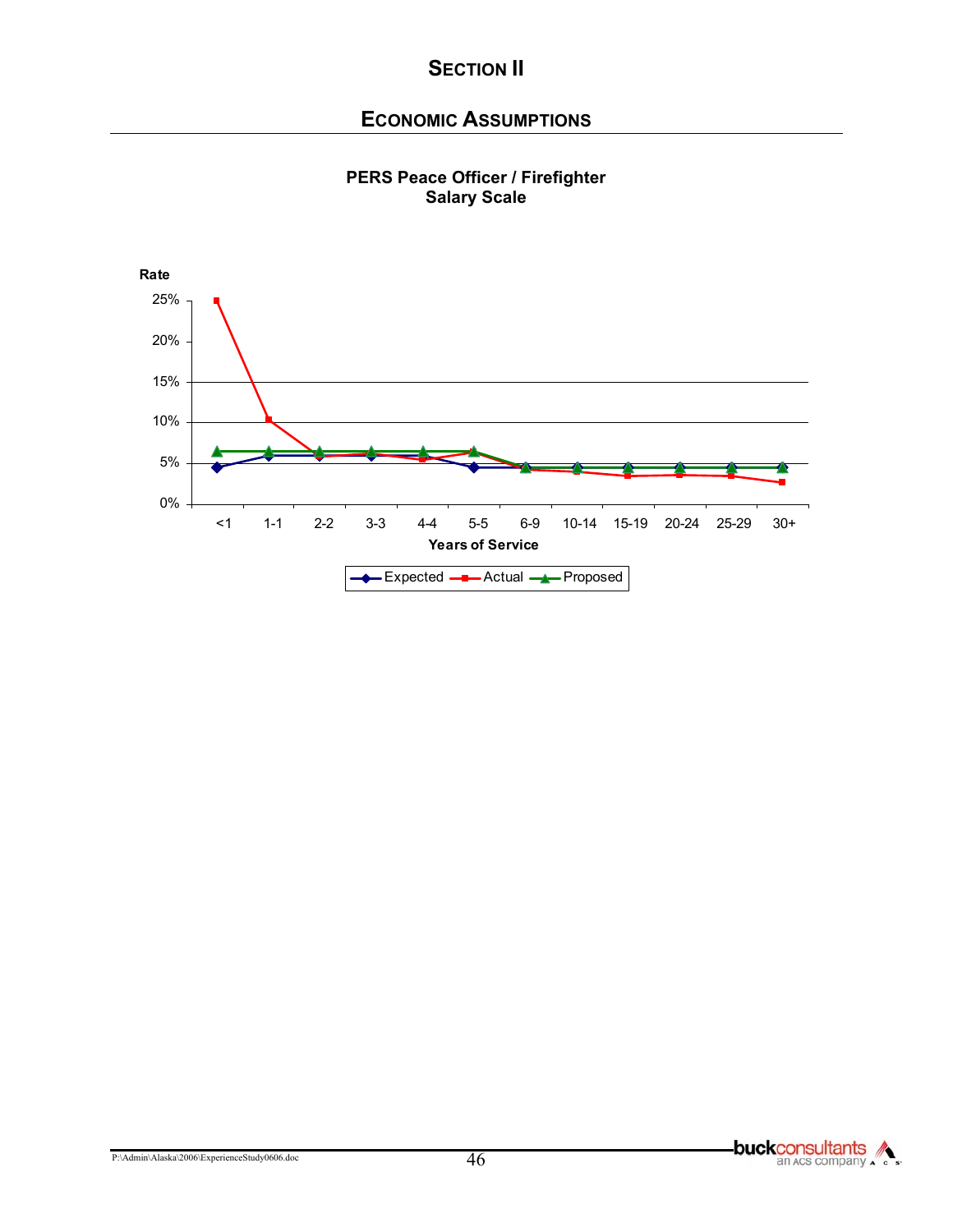## **ECONOMIC ASSUMPTIONS**

## **D. PAYROLL GROWTH**

As part of determining the actuarial contribution rate, the unfunded accrued liability is amortized over a 25-year period as a level percent of pay. If pay is expected to increase, an assumption is made for the rate at which total payroll increases. The amortization payment will remain level as a percentage of total payroll provided:

- the active payroll on which the contribution is based remains at a constant or stationary level,
- the underlying long-term inflation rate and productivity increases are realized, and
- the total payroll grows by the assumed rate.

This procedure for amortizing unfunded accrued liabilities is common for large public plans. However, this methodology increases the risk of future funding shortfalls since adequate funding is dependent on a stationary population with a growing active payroll.

Currently, a net interest rate of 4.0% is used for both TRS and PERS to amortize the unfunded liability. The net interest is the difference between the valuation interest rate of 8.25% and the expected total payroll growth. The use of a 4.0% net interest rate assumes a total payroll growth of 4.25%. The assumed wage inflation portion of the salary scale is 4.0% for TRS, 4.5% for PERS Peace/Fire and 4.0% for all other members in PERS. There is an inconsistency between the net interest rate and the salary scale.

Additionally, current law states that the contribution rates will be paid only for the members in the defined benefit plan. Since the active payroll in which contributions are based upon will be declining, a payroll growth assumption is not appropriate.

We would recommend changing to a net interest rate of 8.25% for both TRS and PERS for the June 30, 2006 valuations. This change would increase the amortization amount and therefore, increase the annual required employer contribution rate.



**buckconsultants** an Acs company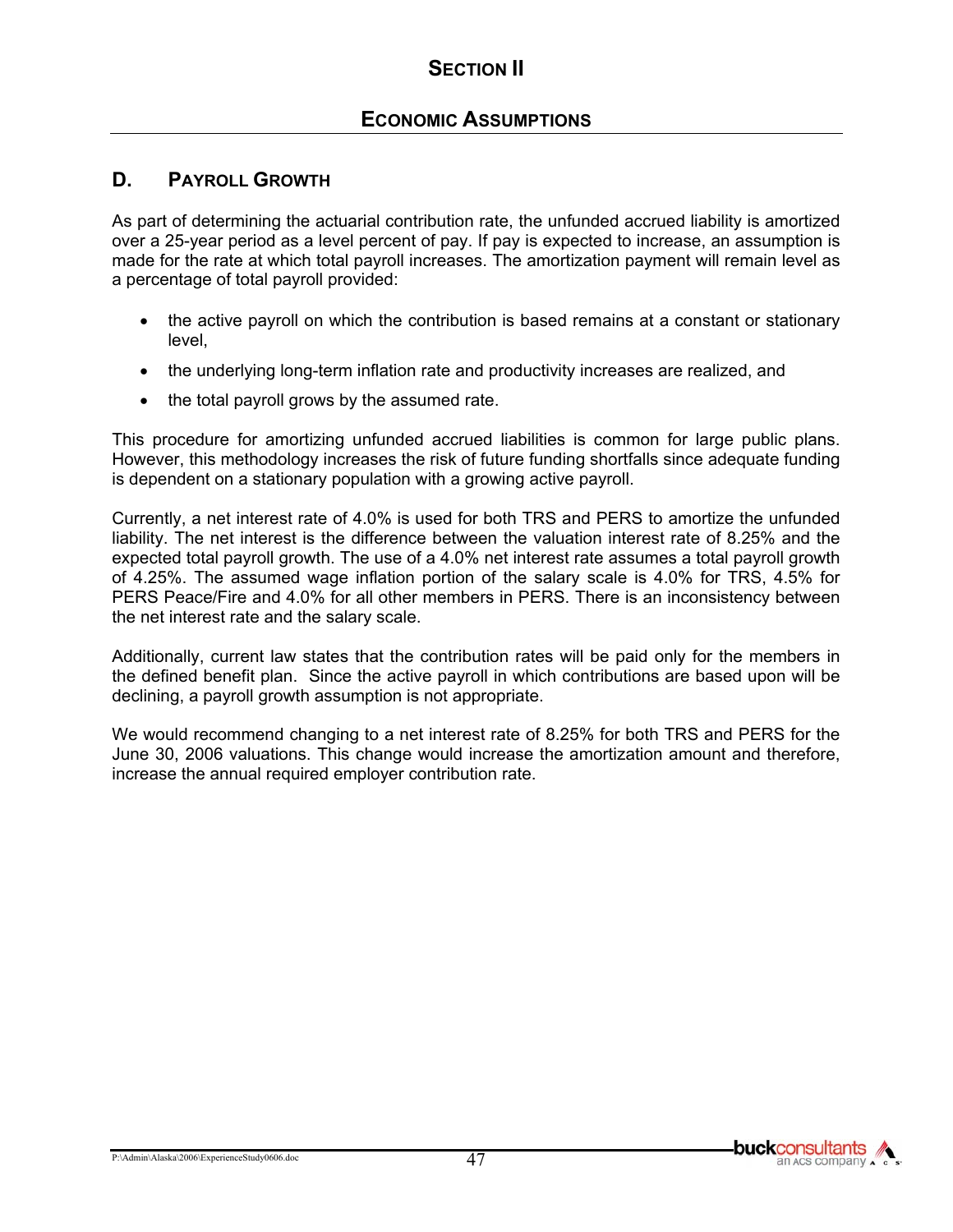## **POSTEMPLOYMENT HEALTHCARE ASSUMPTIONS**

In this section, we have reviewed the following assumptions that are needed for the postemployment healthcare valuation:

- Base Claim Cost Rate Derivation
- Health Care Cost Trend Rate
- **Morbidity**
- Retiree-Paid Premiums
- Participation Rates

Pension-related assumption and method changes impact the postemployment healthcare results in generally the same direction and magnitude as their impact on the pension valuation. Healthcare-specific assumption changes do not impact pension results.

#### **A. BASE CLAIM COST RATE DERIVATION**

Base claim cost rates are incurred healthcare costs expressed as a rate per member per year. Ideally, claim cost rates should be derived for each significant component of cost that can be expected to require differing projection assumptions or methods, i.e., medical claims, prescription drug claims, administrative costs, etc. Separate analysis is limited by the availability and credibility of cost and enrollment data for each component of cost. For example, non-prescription claims, prescription claims and retiree-paid premiums were analyzed separately by the prior actuary and for our June 30, 2005 valuation. We recommend that nonprescription claims analysis be further separated by Medicare status, including eligibility for free Part A coverage, and by administrative versus claims costs. Our analysis to date on Medicare Part A coverage is limited since Part A coverage is not available by individual, nor is this status incorporated into historical claim data.

We analyzed Aetna management-level reporting for calendar 2002 through 2005 and derived recommended base as described in the following steps:

- 1. Based on discussions with Aetna, we requested reporting with and without dental, vision and audio claims (DVA). It is our understanding that DVA is "self-supporting" and is therefore not part of the valuation; that is, since retirees pay premiums that cover 100% of the cost of DVA claims plus administration, there is no Alaska-subsidized DVA benefit. However, based on claims and premiums reported by the prior actuary, it appears that prior valuations, as well as our June 30, 2005 valuation, include medical, prescription and DVA claims but only medical and prescription retiree-paid premiums. Therefore, net obligations are likely overstated by about 2% as of June 30, 2004 and 2005.
- 2. Available Aetna reports do not show claims or enrollment separately for Medicare and non-Medicare plan participants, but do include overall statistics as to the percentage of claims and enrollment attributable to both groups. We used summary statistics provided to split claims and enrollment into Medicare and non-Medicare buckets each year.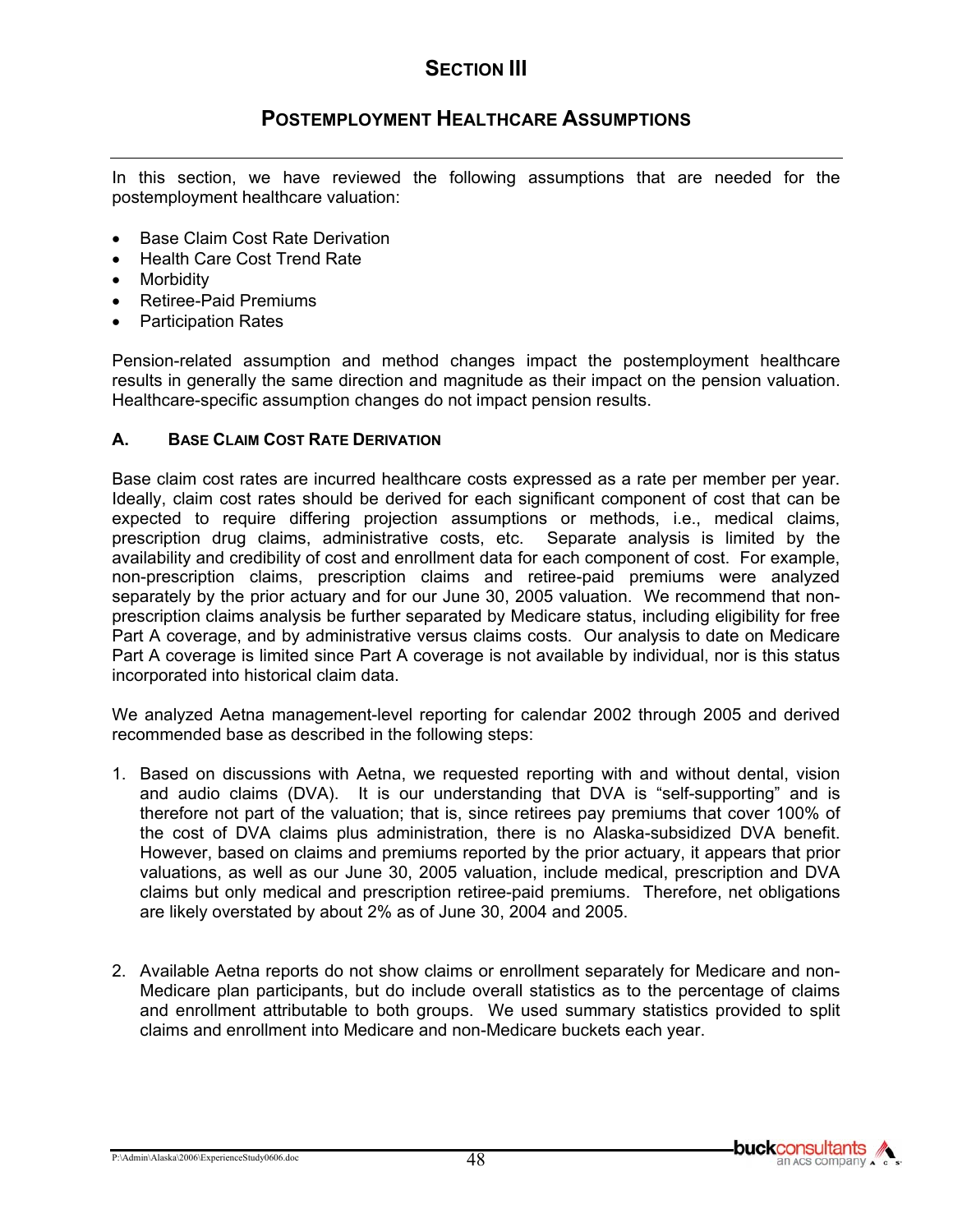## **POSTEMPLOYMENT HEALTHCARE ASSUMPTIONS**

#### **A. BASE CLAIM COST RATE DERIVATION** *(continued)*

3. Alaska retirees who do not have 40 quarters of Medicare-covered compensation do not qualify for Medicare Part A coverage free of charge. This is a relatively small and closed group. Medicare was applied to State employment for all employees hired after March 31, 1986. For these "no-Part A" individuals, the State is the primary payer for hospital bills and other Part A services. Thus, claims costs are higher for the no-Part A group. To date, claim and enrollment experience is not available separately for participants with both Medicare Parts A and B and those with Part B only. Therefore, higher no-Part A claims are spread across the entire retired population and have been applied to future claims of current active employees. To the extent that no-Part A claims can be isolated and applied strictly to the appropriate closed group, actuarial accrued liability will be more accurate and will be lower. The larger the no-Part A population, the more accrued liabilities will decrease.

Current retiree census does not include date of hire, although the Tier indicator does imply that Tier I PERS retirees should probably be considered as no-Part A retirees. After analysis of active employee data, and accounting for retirees who return to work and therefore pay Medicare taxes, we assume that 7.5% of the active and inactive workforce will not qualify for free Part A coverage when they retire. Similarly, we assume 7.5% of the current retiree population does not receive Part A coverage.

We understand that the State is in the process of compiling census records for no-Part A members so that Premera may be able to split claims and enrollment data along these lines. We are investigating Aetna's capacity to similarly split prior year's claims once a master census file is available.

Due to data constraints, we were unable to establish credible rates for Medicare A&B and Medicare B only. We therefore conservatively set Medicare A&B rates relatively close to aggregate Medicare rates previously established and then set Medicare B only rates to reflect a reasonable no-Part A cost to the State's plan. To the extent future data specific to Medicare subgroups becomes credible, we can modify this conservative assumption.

4. The steps above result in separate paid claim cost rates for medical and prescription benefits for non-Medicare, Medicare Part B only and Medicare Part A&B members for the past four calendar years. Medical claim cost rates reflect differing average ages and levels of Medicare coordination for each group. Prescription claim cost rates reflect differing average ages. We converted paid claim data to incurred cost rates projected from each historical data period to the valuation year and developed weighted average incurred claim cost rates. This "trend and blend" methodology differs mechanically from the prior method that essentially averaged three years of paid claims before projecting forward to an incurred basis for the valuation year. During transition to a trended blended average basis, we recommend weighting each year's data in the 4-year experience period at 25%. In the future, we may recommend weighting recent experience more heavily and/or reducing the experience period analyzed back to a 3-year period.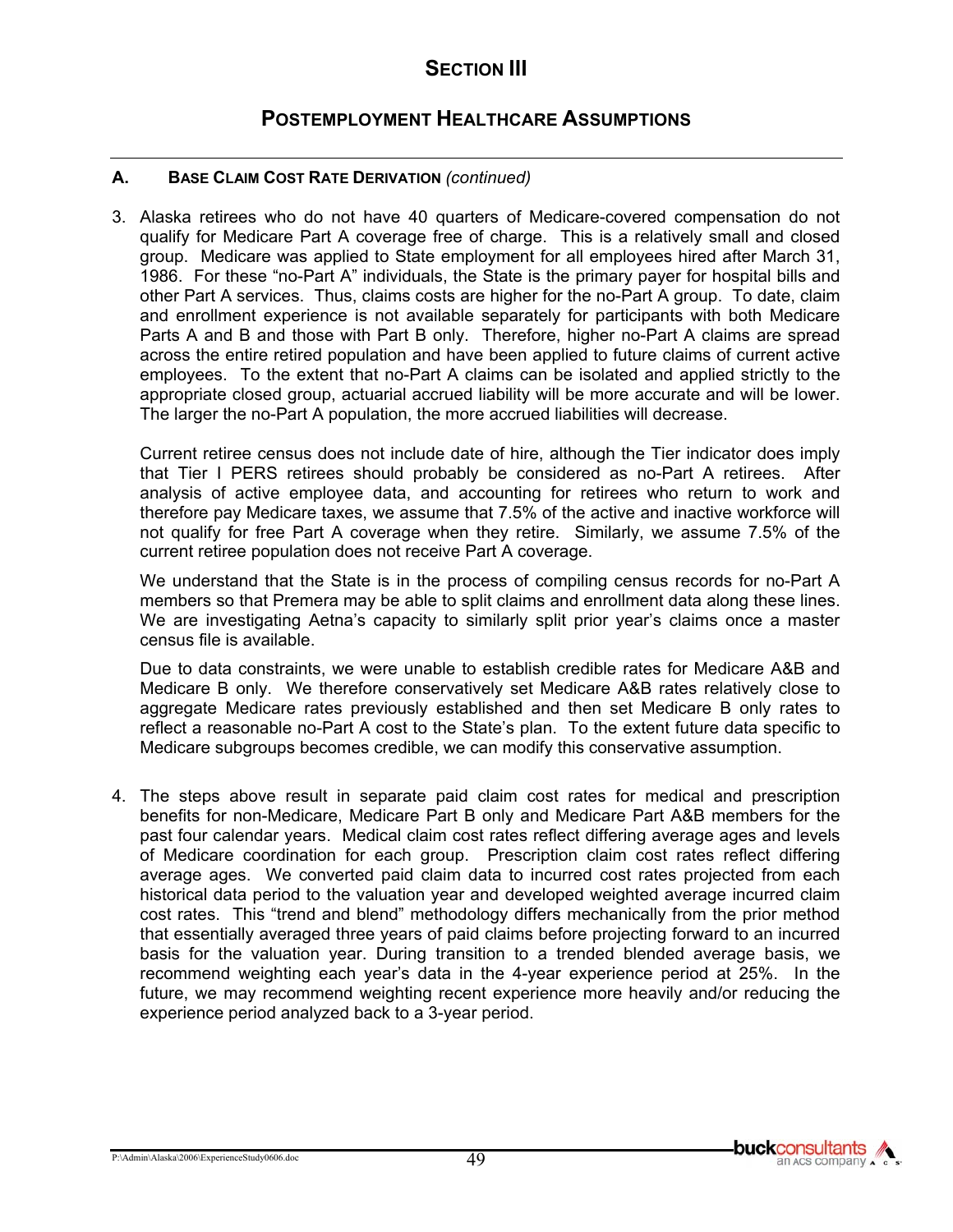## **POSTEMPLOYMENT HEALTHCARE ASSUMPTIONS**

### **A. BASE CLAIM COST RATE DERIVATION** *(continued)*

The following tables summarize incurred claim cost rates for the 12-month period ending June 30, 2006 (the base year) used in the June 30, 2005 valuation. Incurred claim cost rates are adjusted to age 65 and are shown before and after our experience analysis study:

| <b>Benefit Type</b>           | <b>Member Type</b> | <b>Total</b><br>Payable | <b>Medicare</b><br>Portion* | <b>Incurred</b><br>Cost |  |  |  |
|-------------------------------|--------------------|-------------------------|-----------------------------|-------------------------|--|--|--|
| Medical<br>(non-prescription) | Non-Medicare       | 8,328<br>\$             | \$<br>0                     | 8,328                   |  |  |  |
|                               | Medicare           | 8,328<br>\$             | 6,821<br>\$                 | 1,507                   |  |  |  |
| <b>Prescription Drug</b>      | Non-Medicare       | 1,936<br>S              | \$<br>0                     | 1,936<br>S              |  |  |  |
|                               | Medicare           | 1,936<br>\$             | \$<br>414                   | 1,522<br>\$             |  |  |  |

### **Current Methodology Age 65 Incurred Claim Cost Rates**

*\* Medicare RDS amount for prescription drugs applies after calendar 2006.* 

| <b>Benefit Type</b>           | <b>Member Type</b> | Total<br><b>Payable</b> | <b>Medicare</b><br>Portion* | <b>Incurred</b><br>Cost |
|-------------------------------|--------------------|-------------------------|-----------------------------|-------------------------|
| Medical<br>(non-prescription) | Non-Medicare       | 8,497<br>\$             | \$<br>0                     | 8,497<br>\$             |
|                               | Medicare B Only    | \$<br>8,497             | 6,765<br>\$                 | 1,732<br>\$             |
|                               | Medicare A&B       | 8,497<br>\$             | 7,631<br>\$                 | 866<br>\$               |
| <b>Prescription Drug</b>      | Non-Medicare       | 2,113<br>\$             | \$<br>0                     | 2,113<br>\$             |
|                               | Medicare B Only    | 2,113<br>\$             | \$<br>452                   | \$<br>1,661             |
|                               | Medicare A&B       | 2,113<br>\$             | \$<br>452                   | 1,661<br>\$             |

## **Proposed Methodology Age 65 Incurred Claim Cost Rates**

*\* Medicare RDS amount for prescription drugs applies after calendar 2006.*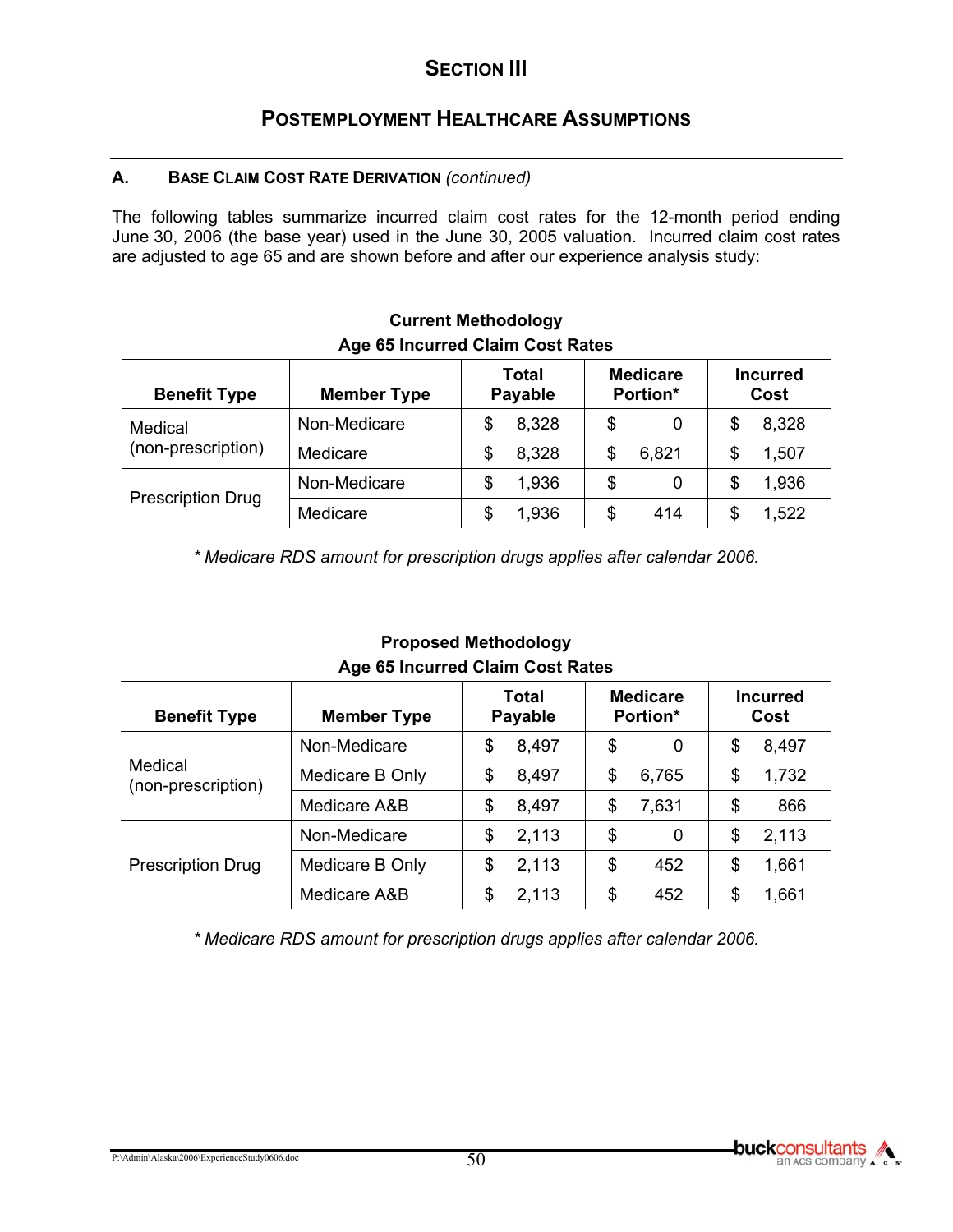## **POSTEMPLOYMENT HEALTHCARE ASSUMPTIONS**

#### **B. HEALTH CARE COST TREND RATE (HCCTR)**

Health care cost trend rates are used to project the base claim cost rates into the future. Separate trend rates are used for medical and prescription benefits. We last changed this assumption by reinitializing the rates used from the June 30, 2004 valuation when we performed the June 30, 2005 valuation.

At this time, we do not recommend HCCTR changes. As we collect more experience data and improve allocation to Medicare groups, we will propose revised trend rate assumptions to better reflect recent experience of each separate group and benefit type. We will analyze historic trend rates for each group with and without large claims in order to smooth out large claim variance over time. While initial trend rates may differ by member type, we anticipate that ultimate trend rates for all three member types and both benefit types will remain uniform. Until we recommend HCCTR changes, or until significant unanticipated costs indicate otherwise, the set of trend rates used will not change but will progress toward the ultimate, long-term rates currently assumed. Finally, if the assumed inflation rate and economic growth in the investment return is changed at some future date, ultimate HCCTR factors should be revisited.

#### **C. MORBIDITY**

Morbidity rates (also called aging factors) are used to estimate utilization of healthcare benefits at each age to reflect the fact that healthcare utilization increases with age. Separate morbidity rates are used for medical and prescription benefits.

We do not recommend changes to the current morbidity assumptions. As we collect more experience data, we will propose revised morbidity assumptions to better reflect utilization by age. We may recommend separate sets of morbidity assumptions for each of the Medicare groups in order to better reflect suspected Medicare cost shifting.

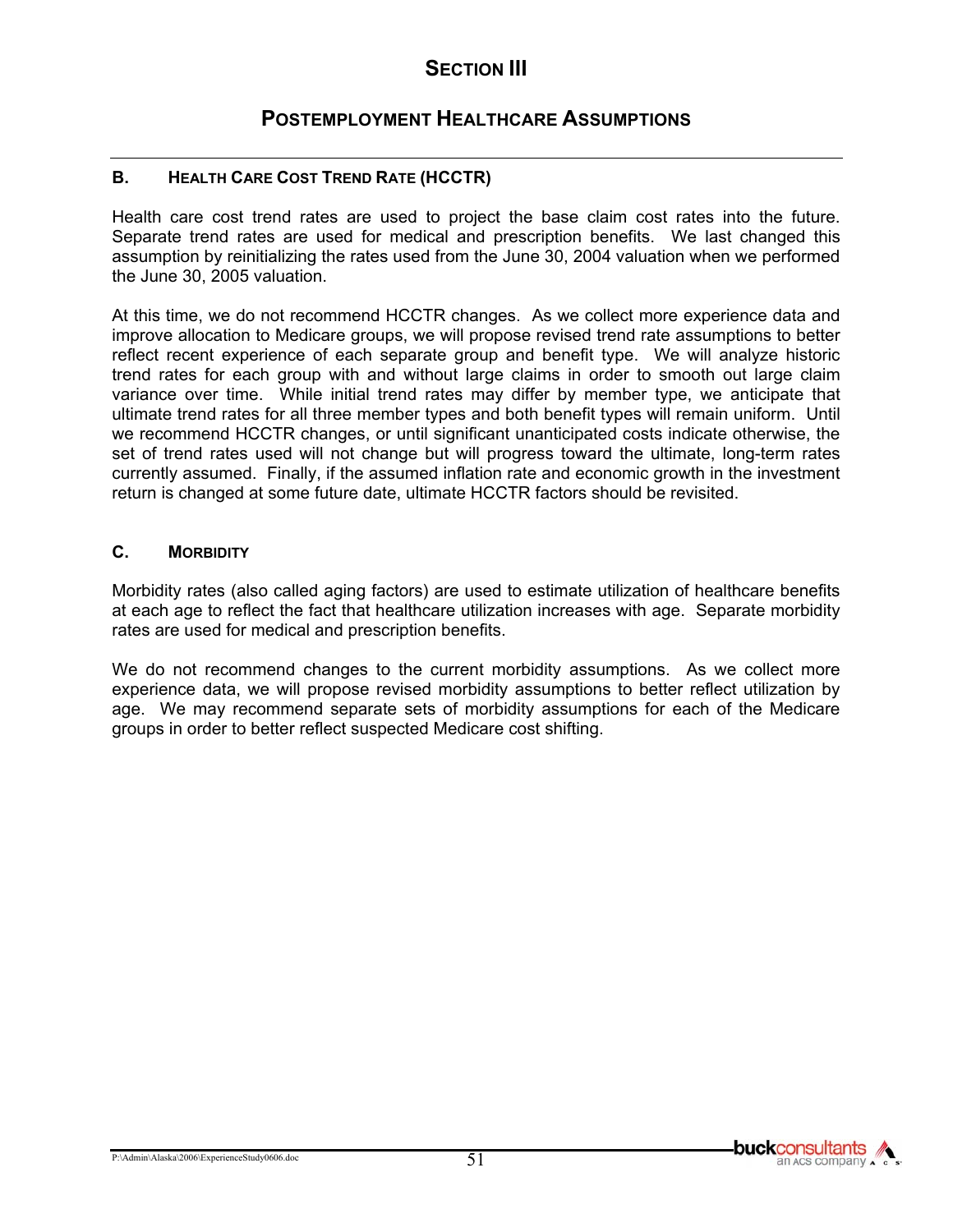## **POSTEMPLOYMENT HEALTHCARE ASSUMPTIONS**

#### **D. RETIREE-PAID PREMIUMS**

TRS Tier II retirees under age 60 and with less than 30 years of service are required to pay premiums to obtain coverage. PERS Tier II and III retirees under age 60 and with less than 30 years of service (25 years for peace officers and firefighters) are also required to pay premiums to obtain coverage. Tier I members under both Systems are not required to pay premiums to obtain coverage.

Currently, premiums paid by retirees are reflected on a composite basis (the portion of retirees electing retiree only and retiree plus dependent(s) coverage has been blended into a single retiree premium rate and applied to all current and future retirees). This methodology is required for current active and inactive employees since their future dependent coverage elections are unknown. However, we recommend that actual dependent coverage elections in place as of the valuation date be assumed to continue for current retirees.

We do not recommend changes to the assumed trend rates for retiree-paid premiums at this time. However, we will monitor actual premiums charged compared to plan cost changes and recommend changes to retiree-paid premium trend factors as appropriate.

#### **E. PARTICIPATION RATES**

The participation assumption is used to estimate how many members elect to participate in the program. Members may have coverage under another employer or their spouse, or they may simply elect to waive coverage for a period of time.

The current assumption is that 100% of members elect to participate in the program at the first eligibility date, whether or not retiree-paid premiums are required.

We currently do not have the data to determine which members have elected to participate in the program. We only have information regarding who has system-paid coverage, not information regarding whether the individual retiree pays for the coverage they elect. Given the generosity of the program, the current assumption is not unreasonable and may be slightly conservative. We will begin collecting data for the June 30, 2006 valuation to review this assumption at a future date.

We do not recommend a change to this assumption.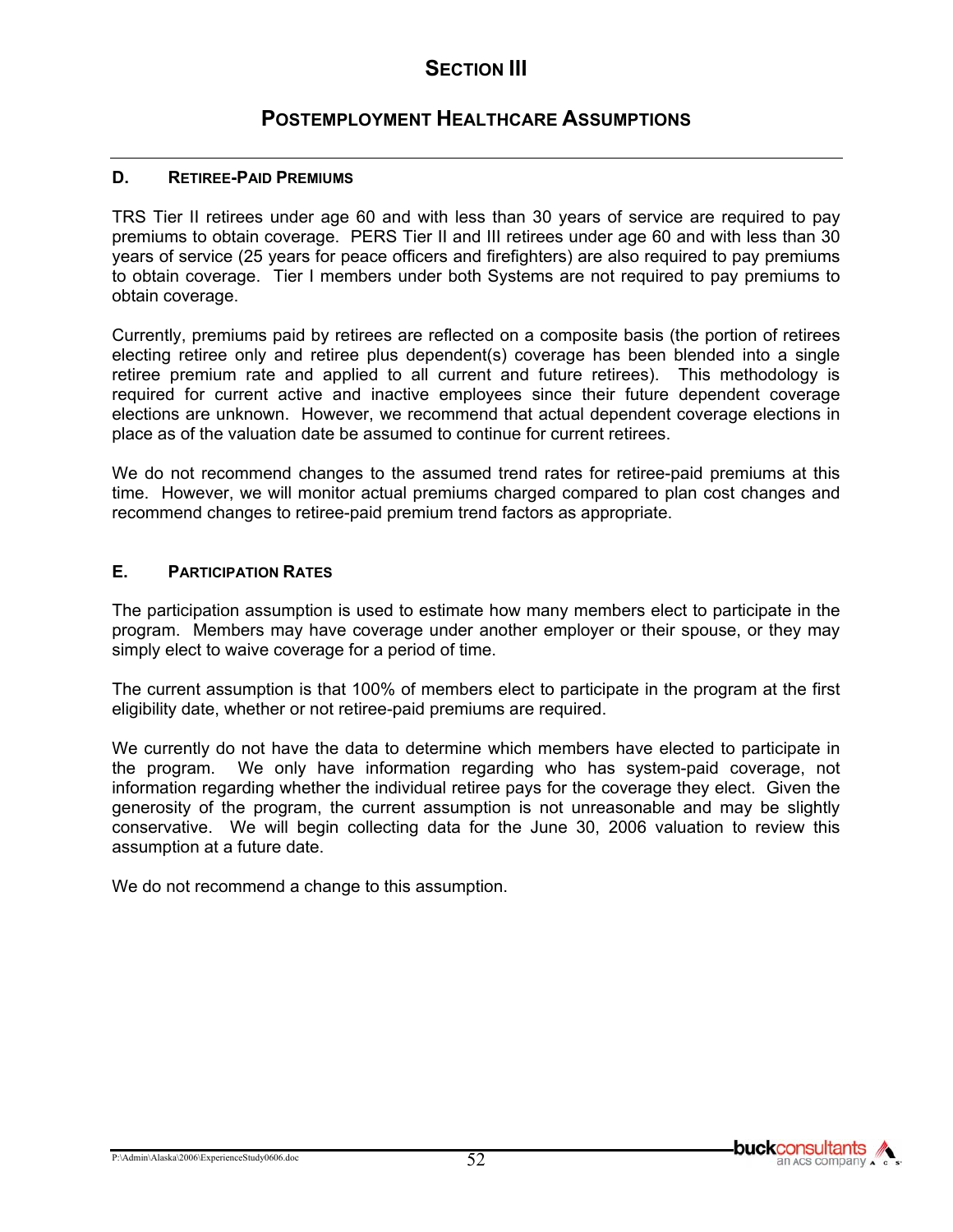# **SECTION IV**

## **ACTUARIAL METHODS**

#### **ACTUARIAL COST METHODS**

The ultimate cost of any retirement program is equal to the benefits paid plus the administrative costs of operating the plan. This cost is provided from contributions made to the plan plus the investment return on accumulated contributions. The level and timing of the contributions needed to fund the ultimate cost are determined by the actuarial assumptions, plan provisions, member characteristics, investment experience, and the actuarial cost method. Actuarial cost methods are calculation processes which determine and allocate the cost of a retirement plan to specific periods of time. As such, it has an influence on the level and timing of the ultimate contributions.

Different actuarial cost methods can provide for faster funding earlier in a plan's existence, more level funding over time, or more flexibility in funding. The choice of an actuarial cost method will determine the pattern or pace of the funding and therefore should be linked to long term financing objectives of the fund and benefit security considerations.

The actuarial cost method used for the State of Alaska is as follows:

Projected Unit Credit Method – The objective under this method is to fund each participant's benefits under the plan as they accrue. Thus, each participant's total pension projected to retirement with salary scale is broken down into units, each associated with a year of past or future service. The principle underlying the method is that each unit is funded in the year for which it is credited. Typically, when the method is introduced, there will be an initial liability for benefits credited for service prior to that date, and to the extent that this liability is not covered by assets of the plan, there is an unfunded liability. The initial unfunded accrued liability and future gains/losses are amortized over a 25-year fixed period as a level percentage of pay. Under this method, differences between the actual experience and that assumed in the determination of costs and liabilities will emerge as adjustments in the unfunded liability, subject to amortization.

This actuarial cost method will systematically fund the prospective pension benefits on an actuarially sound basis given all of the actuarial assumptions are realized.

Another actuarial funding method is the Entry Age Normal Cost Method. This cost method determines the normal cost as a level percentage of pay for each individual member of the plan, which if paid from entry into the plan to the last assumed retirement age, will accumulate to an amount sufficient to pay the expected benefit. An additional cost is determined by amortizing the unfunded actuarial liability over a specified period (such as 25 years) as a percentage of increasing payroll and is added to the normal cost to determine the total actuarially required contribution. Actuarial gains and losses adjust the unfunded liability each year.

The Entry Age Normal Cost Method is the most common method used by public systems. The 2004 Wilshire Report on State Retirement Systems showed 89 out of 123 surveyed systems, or 72%, used this method. The 2004 Wisconsin Study had 72% of the 85 plans surveyed using this method.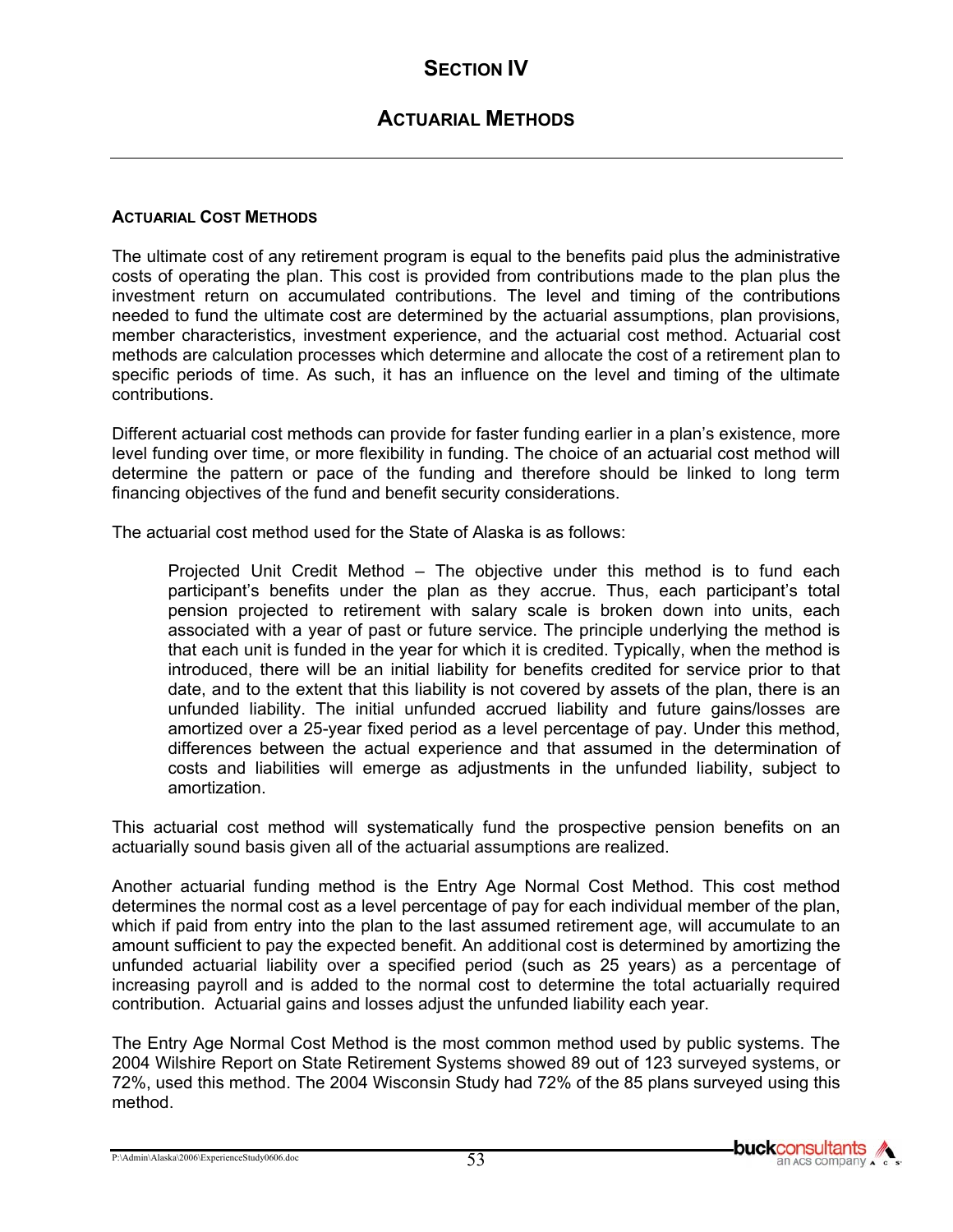# **SECTION IV**

## **ACTUARIAL METHODS**

We reviewed the average age on the valuation date and average hire age for the active population over the past 11 valuation years. The Normal Cost Rate under the Projected Unit Credit Method can be expected to remain level as a percentage of pay if the average age of the active population remains stable. Under the Entry Age Normal Cost Method, the Normal Cost Rate can be expected to remain level as a percentage of pay if the average *hire* age of the active population remains stable.

For the PERS plan, the average hire age increased by 1.84 years from July 1, 1994 to July 1, 2005 while the average age on the valuation date increased by over 2.6 years over the same period. This would indicate that the Entry Age Normal Cost Method may be more appropriate for the PERS plan.

For the TRS plan, the average hire age increased by 1.92 years from July 1, 1994 until July 1, 2005 while the average age on the valuation date increased by only 1.44 years. This would indicate that the Entry Age Normal Cost Method is not necessarily more appropriate for the TRS plan. Even so, we believe a switch to the Entry Age Normal Cost Method should be made because general trends indicate this method can be expected to provide a more stable normal cost rate long-term.

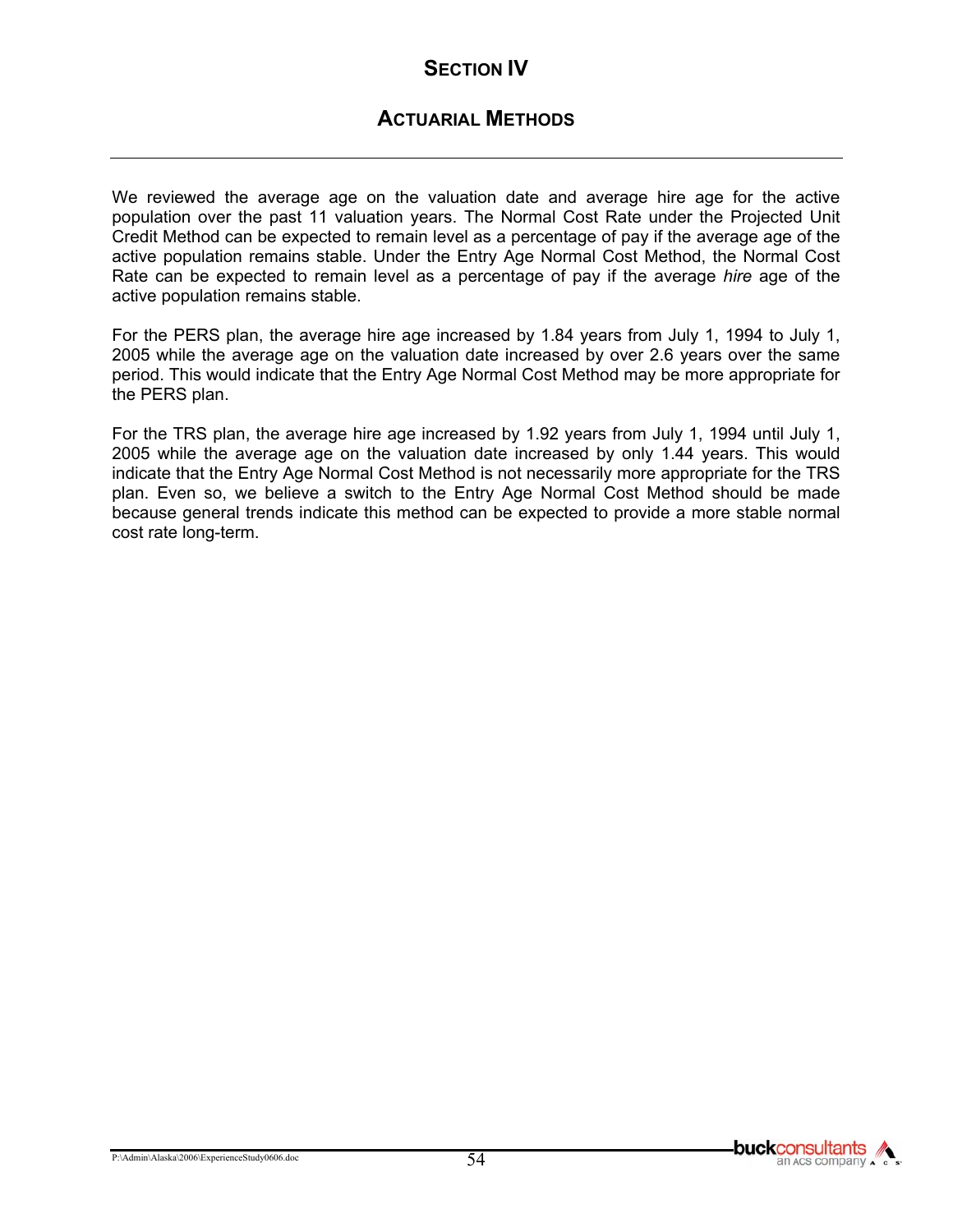## **SECTION V IMPACT OF PROPOSED CHANGES ACTUARIAL RESULTS AS OF JUNE 30, 2005 (\$ in thousands)**

|                                                                                  | <b>Current Assumptions</b><br>and Methods | <b>Proposed Assumptions</b><br>and Methods |  |
|----------------------------------------------------------------------------------|-------------------------------------------|--------------------------------------------|--|
| <b>Public Employees' Retirement System -</b><br><b>Peace Officer/Firefighter</b> |                                           |                                            |  |
| Actuarial Accrued Liability (AAL)                                                | \$<br>1,885,407                           | \$<br>1,886,507                            |  |
| Actuarial Value of Assets (AVA)*                                                 | 1,239,279                                 | 1,137,873                                  |  |
| <b>UAAL</b>                                                                      | \$<br>646,128                             | \$<br>748,634                              |  |
| Funded Ratio Based on AVA                                                        | 66%                                       | 60%                                        |  |
| <b>Employer Consolidated Normal Cost Rate</b>                                    | 13.79%                                    | 13.07%                                     |  |
| Past Service Cost Rate                                                           | 23.01%                                    | 37.09%                                     |  |
| Average Employer Contribution Rate                                               | 36.80%                                    | 50.16%                                     |  |
| <b>Public Employees' Retirement System -</b>                                     |                                           |                                            |  |
| <b>Others</b>                                                                    |                                           |                                            |  |
| Actuarial Accrued Liability (AAL)                                                | \$<br>10,959,434                          | \$<br>12,111,209                           |  |
| Actuarial Value of Assets (AVA)*                                                 | 7,203,640                                 | 7,305,046                                  |  |
| <b>UAAL</b>                                                                      | \$<br>3,755,794                           | \$<br>4,806,163                            |  |
| Funded Ratio Based on AVA                                                        | 66%                                       | 60%                                        |  |
| <b>Employer Consolidated Normal Cost Rate</b>                                    | 14.58%                                    | 15.40%                                     |  |
| Past Service Cost Rate                                                           | 17.38%                                    | 30.79%                                     |  |
| Average Employer Contribution Rate                                               | 31.96%                                    | 46.19%                                     |  |
| <b>Public Employees' Retirement System -</b>                                     |                                           |                                            |  |
| Total                                                                            |                                           |                                            |  |
| Actuarial Accrued Liability (AAL)                                                | \$<br>12,844,841                          | \$<br>13,997,716                           |  |
| Actuarial Value of Assets (AVA)*                                                 | 8,442,919                                 | 8,442,919                                  |  |
| <b>UAAL</b>                                                                      | \$<br>4,401,922                           | \$<br>5,554,797                            |  |
| Funded Ratio Based on AVA                                                        | 66%                                       | 60%                                        |  |
| <b>Employer Consolidated Normal Cost Rate</b>                                    | 14.48%                                    | 15.13%                                     |  |
| Past Service Cost Rate                                                           | 18.03%                                    | 31.51%                                     |  |
| Average Employer Contribution Rate                                               | 32.51%                                    | 46.64%                                     |  |

*\*Assets are allocated based on accrued liability. Therefore, allocated assets changed with the new assumptions.* 

Please note that the current assumptions and methods use the Projected Unit Credit Funding Method and a 4% amortization rate and the proposed assumptions and methods use the Entry Age Normal Funding Method and an 8.25% amortization rate.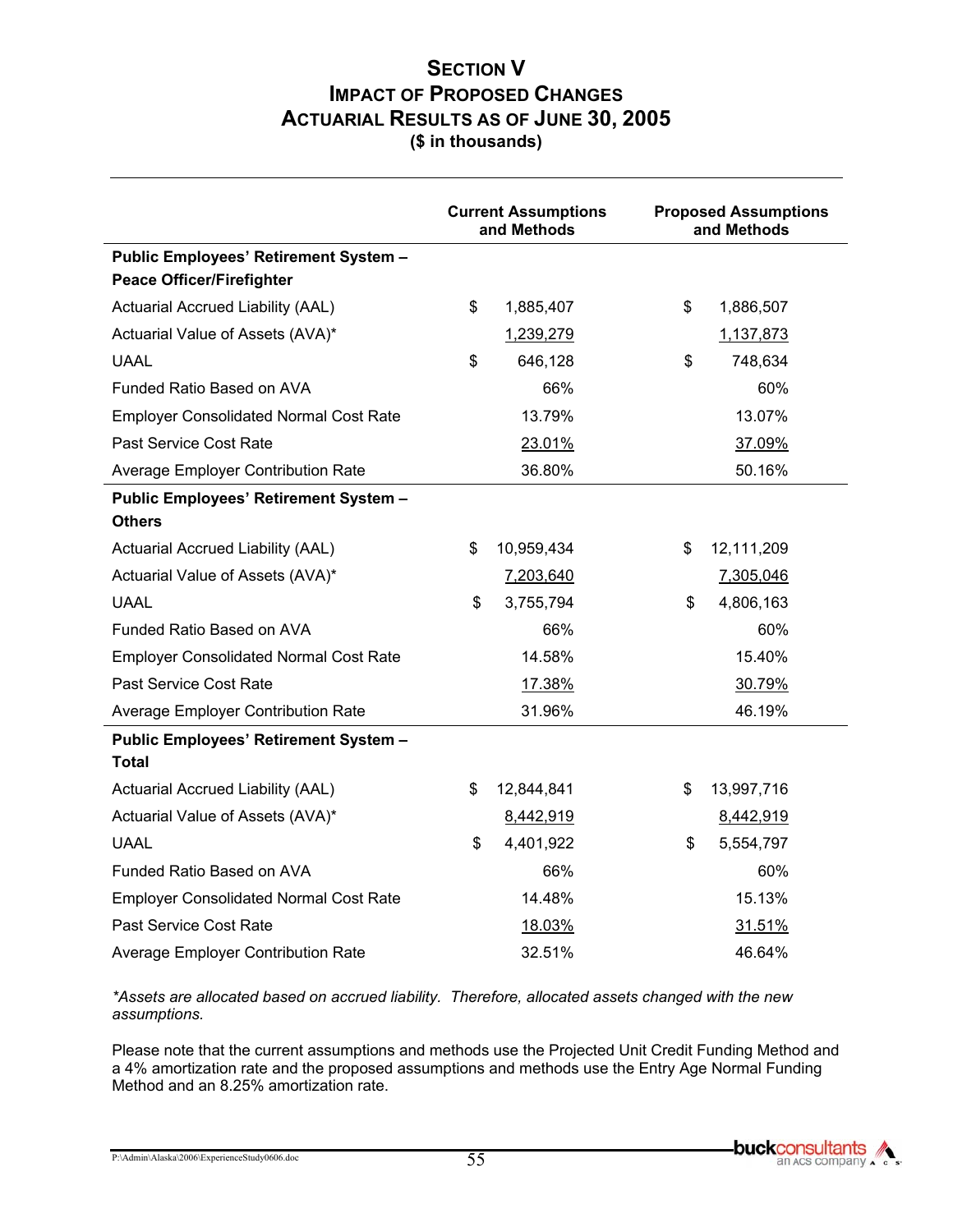## **SECTION V IMPACT OF PROPOSED CHANGES ACTUARIAL RESULTS AS OF JUNE 30, 2005 (\$ in thousands)**

|                                    | <b>Current Assumptions</b><br>and Methods | <b>Proposed Assumptions</b><br>and Methods |           |
|------------------------------------|-------------------------------------------|--------------------------------------------|-----------|
| <b>Teachers' Retirement System</b> |                                           |                                            |           |
| Actuarial Accrued Liability (AAL)  | \$<br>6,498,556                           | \$                                         | 7,031,639 |
| Actuarial Value of Assets (AVA)    | 3,958,939                                 |                                            | 3,958,939 |
| <b>UAAL</b>                        | \$<br>2,539,617                           | \$                                         | 3,072,700 |
| Funded Ratio Based on AVA          | 61%                                       |                                            | 56%       |
| <b>Employer Normal Cost Rate</b>   | 12.56%                                    |                                            | 9.98%     |
| Past Service Cost Rate             | 29.70%                                    |                                            | 49.58%    |
| <b>Employer Contribution Rate</b>  | 42.26%                                    |                                            | 59.56%    |

Please note that the current assumptions and methods use the Projected Unit Credit Funding Method and a 4% amortization rate and the proposed assumptions and methods use the Entry Age Normal Funding Method and an 8.25% amortization rate.

|                                     | <b>Current</b><br><b>Assumptions and</b><br><b>Methods</b> | <b>Proposed</b><br><b>Assumptions and</b><br><b>Current Methods</b><br>(PUC) | <b>Proposed</b><br><b>Assumptions and</b><br><b>Funding Method</b><br>(EAN) and<br><b>Current</b><br>Amortization<br>Method | <b>Proposed</b><br>Assumptions,<br><b>Funding Method</b><br>(EAN) and<br>Amortization<br>Method |
|-------------------------------------|------------------------------------------------------------|------------------------------------------------------------------------------|-----------------------------------------------------------------------------------------------------------------------------|-------------------------------------------------------------------------------------------------|
| PERS – Peace<br>Officer/Firefighter | 36.80%                                                     | 36.84%                                                                       | 39.46%                                                                                                                      | 50.16%                                                                                          |
| <b>PERS - Others</b>                | 31.96%                                                     | 36.23%                                                                       | 37.24%                                                                                                                      | 46.19%                                                                                          |
| PERS - Total                        | 32.51%                                                     | 36.29%                                                                       | 37.49%                                                                                                                      | 46.64%                                                                                          |
| <b>TRS</b>                          | 42.26%                                                     | 46.45%                                                                       | 45.32%                                                                                                                      | 59.56%                                                                                          |

#### **Employer Contribution Rate**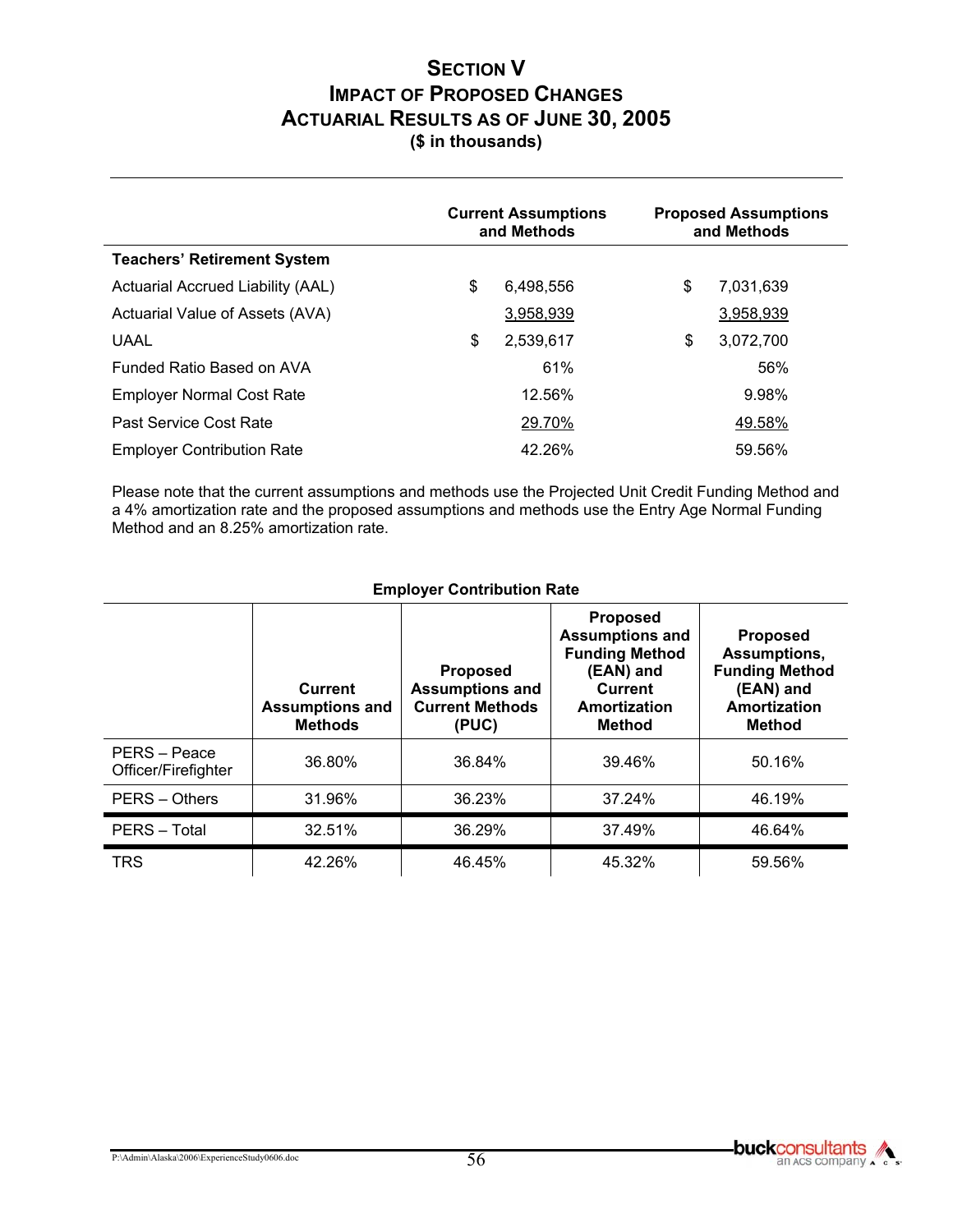# **COMPARATIVE SUMMARY OF CURRENT & PROPOSED ASSUMPTION RATE TABLES**

|     | סווומוס        |          |     |                |          |     |                |          |  |  |  |
|-----|----------------|----------|-----|----------------|----------|-----|----------------|----------|--|--|--|
| Age | <b>Current</b> | Proposed | Age | <b>Current</b> | Proposed | Age | <b>Current</b> | Proposed |  |  |  |
| 15  | 0.0263         | 0.0263   | 50  | 0.0257         | 0.0257   | 85  | 0.1128         | 0.1128   |  |  |  |
| 16  | 0.0263         | 0.0263   | 51  | 0.0264         | 0.0264   | 86  | 0.1221         | 0.1221   |  |  |  |
| 17  | 0.0263         | 0.0263   | 52  | 0.0272         | 0.0272   | 87  | 0.1322         | 0.1322   |  |  |  |
| 18  | 0.0263         | 0.0263   | 53  | 0.0281         | 0.0281   | 88  | 0.1432         | 0.1432   |  |  |  |
| 19  | 0.0263         | 0.0263   | 54  | 0.0288         | 0.0288   | 89  | 0.1551         | 0.1551   |  |  |  |
| 20  | 0.0263         | 0.0263   | 55  | 0.0295         | 0.0295   | 90  | 0.1682         | 0.1682   |  |  |  |
| 21  | 0.0263         | 0.0263   | 56  | 0.0301         | 0.0301   | 91  | 0.1825         | 0.1825   |  |  |  |
| 22  | 0.0263         | 0.0263   | 57  | 0.0307         | 0.0307   | 92  | 0.1980         | 0.1980   |  |  |  |
| 23  | 0.0263         | 0.0263   | 58  | 0.0315         | 0.0315   | 93  | 0.2150         | 0.2150   |  |  |  |
| 24  | 0.0263         | 0.0263   | 59  | 0.0323         | 0.0323   | 94  | 0.2330         | 0.2330   |  |  |  |
| 25  | 0.0263         | 0.0263   | 60  | 0.0331         | 0.0331   | 95  | 0.2525         | 0.2525   |  |  |  |
| 26  | 0.0257         | 0.0257   | 61  | 0.0339         | 0.0339   | 96  | 0.2739         | 0.2739   |  |  |  |
| 27  | 0.0253         | 0.0253   | 62  | 0.0347         | 0.0347   | 97  | 0.2972         | 0.2972   |  |  |  |
| 28  | 0.0247         | 0.0247   | 63  | 0.0355         | 0.0355   | 98  | 0.3226         | 0.3226   |  |  |  |
| 29  | 0.0242         | 0.0242   | 64  | 0.0362         | 0.0362   | 99  | 0.3495         | 0.3495   |  |  |  |
| 30  | 0.0237         | 0.0237   | 65  | 0.0370         | 0.0370   | 100 | 0.3789         | 0.3789   |  |  |  |
| 31  | 0.0232         | 0.0232   | 66  | 0.0378         | 0.0378   | 101 | 0.4109         | 0.4109   |  |  |  |
| 32  | 0.0227         | 0.0227   | 67  | 0.0386         | 0.0386   | 102 | 0.4458         | 0.4458   |  |  |  |
| 33  | 0.0222         | 0.0222   | 68  | 0.0394         | 0.0394   | 103 | 0.4838         | 0.4838   |  |  |  |
| 34  | 0.0216         | 0.0216   | 69  | 0.0402         | 0.0402   | 104 | 0.5243         | 0.5243   |  |  |  |
| 35  | 0.0214         | 0.0214   | 70  | 0.0411         | 0.0411   | 105 | 0.5684         | 0.5684   |  |  |  |
| 36  | 0.0212         | 0.0212   | 71  | 0.0421         | 0.0421   | 106 | 0.6164         | 0.6164   |  |  |  |
| 37  | 0.0210         | 0.0210   | 72  | 0.0433         | 0.0433   | 107 | 0.6687         | 0.6687   |  |  |  |
| 38  | 0.0208         | 0.0208   | 73  | 0.0447         | 0.0447   | 108 | 0.7257         | 0.7257   |  |  |  |
| 39  | 0.0208         | 0.0208   | 74  | 0.0465         | 0.0465   | 109 | 0.7865         | 0.7865   |  |  |  |
| 40  | 0.0209         | 0.0209   | 75  | 0.0492         | 0.0492   | 110 | 1.0000         | 1.0000   |  |  |  |
| 41  | 0.0210         | 0.0210   | 76  | 0.0529         | 0.0529   | 111 | 1.0000         | 1.0000   |  |  |  |
| 42  | 0.0213         | 0.0213   | 77  | 0.0578         | 0.0578   | 112 | 1.0000         | 1.0000   |  |  |  |
| 43  | 0.0216         | 0.0216   | 78  | 0.0631         | 0.0631   | 113 | 1.0000         | 1.0000   |  |  |  |
| 44  | 0.0219         | 0.0219   | 79  | 0.0686         | 0.0686   | 114 | 1.0000         | 1.0000   |  |  |  |
| 45  | 0.0224         | 0.0224   | 80  | 0.0746         | 0.0746   | 115 | 1.0000         | 1.0000   |  |  |  |
| 46  | 0.0229         | 0.0229   | 81  | 0.0813         | 0.0813   | 116 | 1.0000         | 1.0000   |  |  |  |
| 47  | 0.0235         | 0.0235   | 82  | 0.0885         | 0.0885   | 117 | 1.0000         | 1.0000   |  |  |  |
| 48  | 0.0242         | 0.0242   | 83  | 0.0962         | 0.0962   | 118 | 1.0000         | 1.0000   |  |  |  |
| 49  | 0.0249         | 0.0249   | 84  | 0.1043         | 0.1043   | 119 | 1.0000         | 1.0000   |  |  |  |

#### **PERS and TRS Disability Mortality Rates Female**

Current Assumption: 1979 PBGC Disability Mortality Table for those receiving Social Security disability benefits.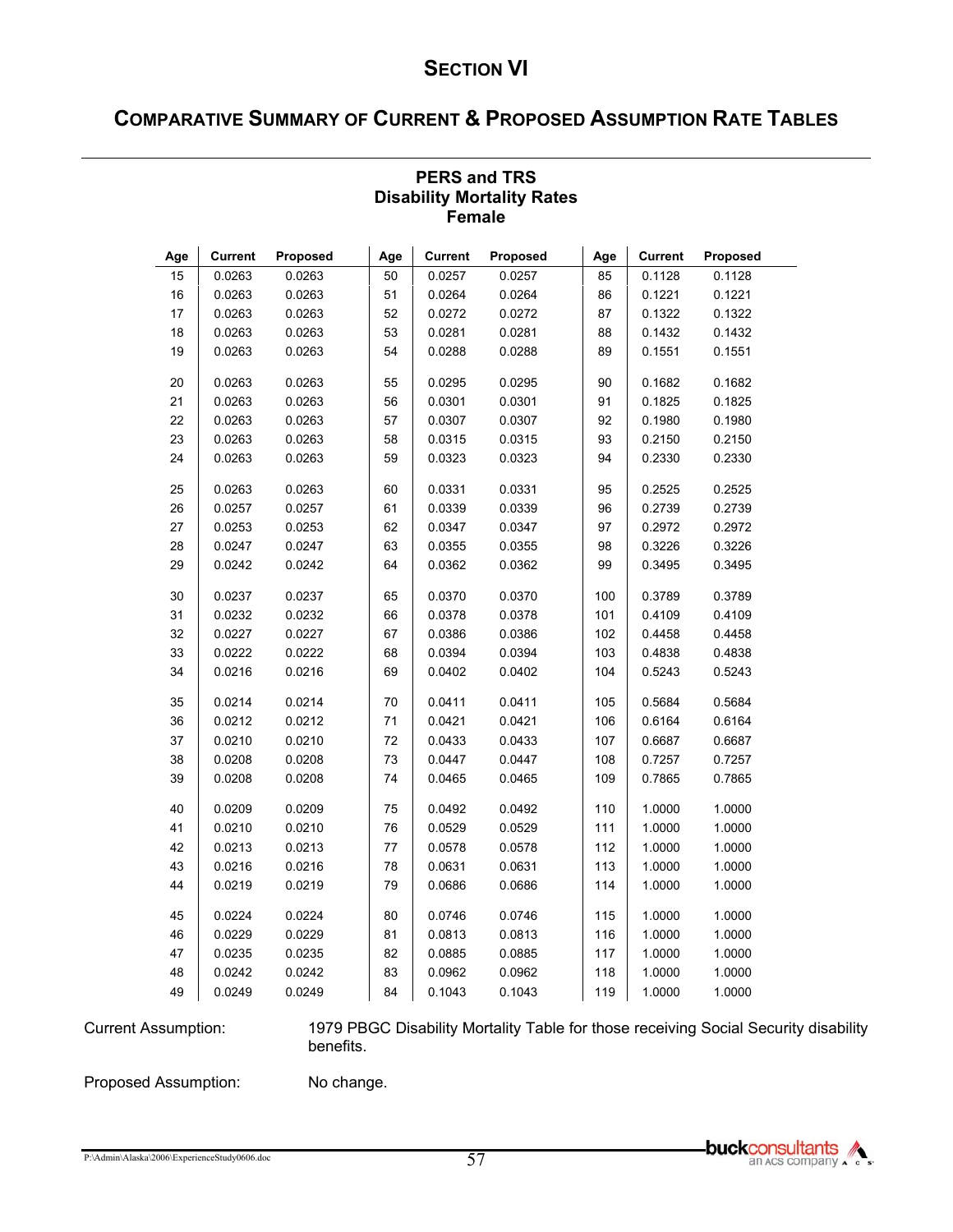# **COMPARATIVE SUMMARY OF CURRENT & PROPOSED ASSUMPTION RATE TABLES**

|     | <b>IVIAIC</b>  |          |     |                |          |     |                |          |  |  |  |
|-----|----------------|----------|-----|----------------|----------|-----|----------------|----------|--|--|--|
| Age | <b>Current</b> | Proposed | Age | <b>Current</b> | Proposed | Age | <b>Current</b> | Proposed |  |  |  |
| 15  | 0.0483         | 0.0483   | 50  | 0.0383         | 0.0383   | 85  | 0.1682         | 0.1682   |  |  |  |
| 16  | 0.0483         | 0.0483   | 51  | 0.0401         | 0.0401   | 86  | 0.1825         | 0.1825   |  |  |  |
| 17  | 0.0483         | 0.0483   | 52  | 0.0420         | 0.0420   | 87  | 0.1980         | 0.1980   |  |  |  |
| 18  | 0.0483         | 0.0483   | 53  | 0.0439         | 0.0439   | 88  | 0.2150         | 0.2150   |  |  |  |
| 19  | 0.0483         | 0.0483   | 54  | 0.0460         | 0.0460   | 89  | 0.2330         | 0.2330   |  |  |  |
| 20  | 0.0483         | 0.0483   | 55  | 0.0482         | 0.0482   | 90  | 0.2525         | 0.2525   |  |  |  |
| 21  | 0.0483         | 0.0483   | 56  | 0.0506         | 0.0506   | 91  | 0.2739         | 0.2739   |  |  |  |
| 22  | 0.0483         | 0.0483   | 57  | 0.0531         | 0.0531   | 92  | 0.2972         | 0.2972   |  |  |  |
| 23  | 0.0483         | 0.0483   | 58  | 0.0555         | 0.0555   | 93  | 0.3226         | 0.3226   |  |  |  |
| 24  | 0.0483         | 0.0483   | 59  | 0.0581         | 0.0581   | 94  | 0.3495         | 0.3495   |  |  |  |
| 25  | 0.0483         | 0.0483   | 60  | 0.0603         | 0.0603   | 95  | 0.3789         | 0.3789   |  |  |  |
| 26  | 0.0461         | 0.0461   | 61  | 0.0624         | 0.0624   | 96  | 0.4109         | 0.4109   |  |  |  |
| 27  | 0.0436         | 0.0436   | 62  | 0.0643         | 0.0643   | 97  | 0.4458         | 0.4458   |  |  |  |
| 28  | 0.0411         | 0.0411   | 63  | 0.0657         | 0.0657   | 98  | 0.4838         | 0.4838   |  |  |  |
| 29  | 0.0386         | 0.0386   | 64  | 0.0668         | 0.0668   | 99  | 0.5243         | 0.5243   |  |  |  |
| 30  | 0.0362         | 0.0362   | 65  | 0.0678         | 0.0678   | 100 | 0.5684         | 0.5684   |  |  |  |
| 31  | 0.0339         | 0.0339   | 66  | 0.0687         | 0.0687   | 101 | 0.6164         | 0.6164   |  |  |  |
| 32  | 0.0320         | 0.0320   | 67  | 0.0697         | 0.0697   | 102 | 0.6687         | 0.6687   |  |  |  |
| 33  | 0.0302         | 0.0302   | 68  | 0.0709         | 0.0709   | 103 | 0.7257         | 0.7257   |  |  |  |
| 34  | 0.0288         | 0.0288   | 69  | 0.0723         | 0.0723   | 104 | 0.7865         | 0.7865   |  |  |  |
| 35  | 0.0278         | 0.0278   | 70  | 0.0739         | 0.0739   | 105 | 0.8527         | 0.8527   |  |  |  |
| 36  | 0.0272         | 0.0272   | 71  | 0.0757         | 0.0757   | 106 | 0.9247         | 0.9247   |  |  |  |
| 37  | 0.0271         | 0.0271   | 72  | 0.0776         | 0.0776   | 107 | 1.0000         | 1.0000   |  |  |  |
| 38  | 0.0273         | 0.0273   | 73  | 0.0796         | 0.0796   | 108 | 1.0000         | 1.0000   |  |  |  |
| 39  | 0.0276         | 0.0276   | 74  | 0.0818         | 0.0818   | 109 | 1.0000         | 1.0000   |  |  |  |
| 40  | 0.0282         | 0.0282   | 75  | 0.0842         | 0.0842   | 110 | 1.0000         | 1.0000   |  |  |  |
| 41  | 0.0288         | 0.0288   | 76  | 0.0869         | 0.0869   | 111 | 1.0000         | 1.0000   |  |  |  |
| 42  | 0.0297         | 0.0297   | 77  | 0.0908         | 0.0908   | 112 | 1.0000         | 1.0000   |  |  |  |
| 43  | 0.0305         | 0.0305   | 78  | 0.0962         | 0.0962   | 113 | 1.0000         | 1.0000   |  |  |  |
| 44  | 0.0314         | 0.0314   | 79  | 0.1043         | 0.1043   | 114 | 1.0000         | 1.0000   |  |  |  |
| 45  | 0.0322         | 0.0322   | 80  | 0.1128         | 0.1128   | 115 | 1.0000         | 1.0000   |  |  |  |
| 46  | 0.0330         | 0.0330   | 81  | 0.1221         | 0.1221   | 116 | 1.0000         | 1.0000   |  |  |  |
| 47  | 0.0340         | 0.0340   | 82  | 0.1322         | 0.1322   | 117 | 1.0000         | 1.0000   |  |  |  |
| 48  | 0.0353         | 0.0353   | 83  | 0.1432         | 0.1432   | 118 | 1.0000         | 1.0000   |  |  |  |
| 49  | 0.0367         | 0.0367   | 84  | 0.1551         | 0.1551   | 119 | 1.0000         | 1.0000   |  |  |  |

#### **PERS and TRS Disability Mortality Rates Male**

Current Assumption: 1979 PBGC Disability Mortality Table for those receiving Social Security disability benefits.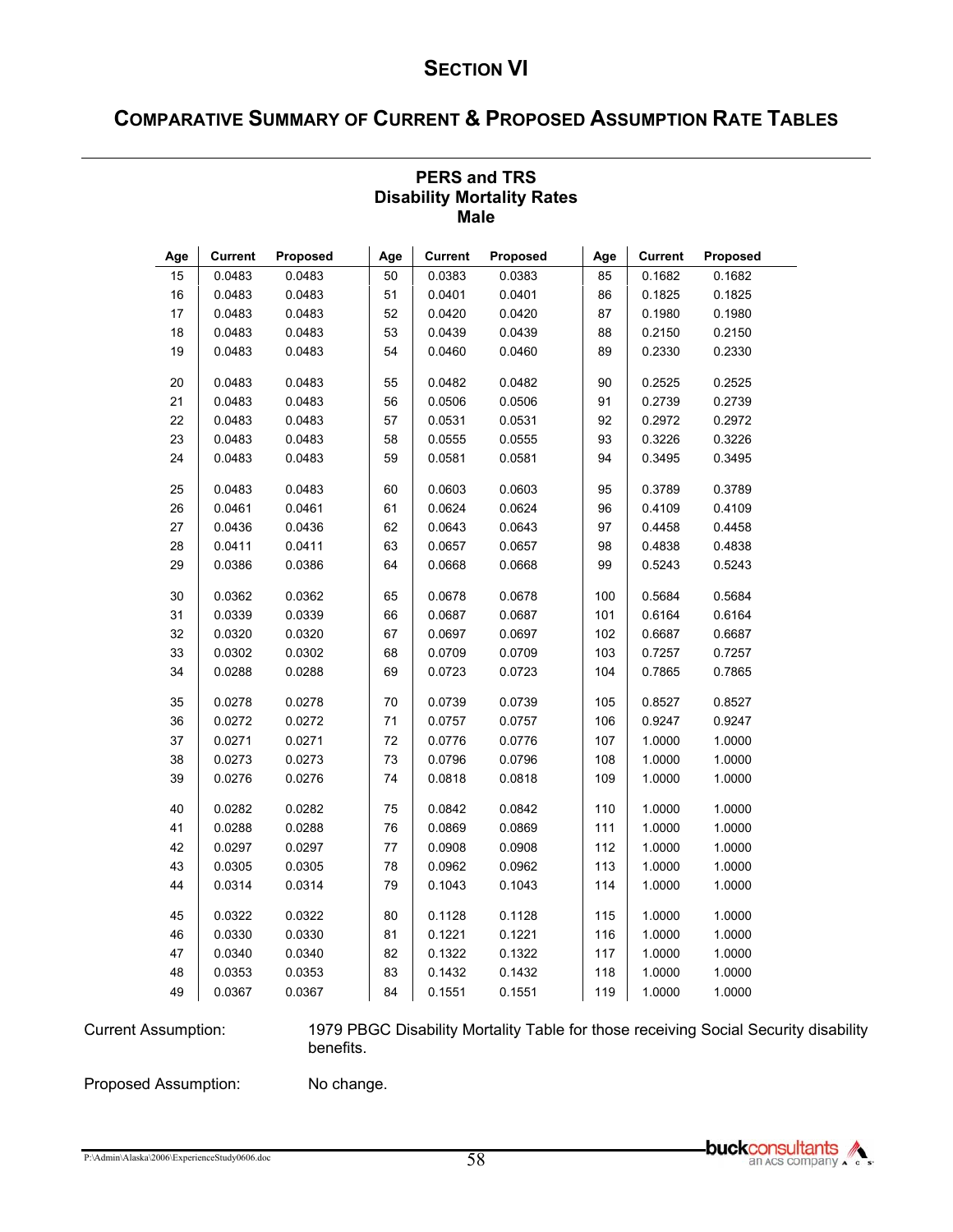# **COMPARATIVE SUMMARY OF CURRENT & PROPOSED ASSUMPTION RATE TABLES**

|     | <b>Female</b>  |          |     |                |                 |     |                |          |  |  |  |
|-----|----------------|----------|-----|----------------|-----------------|-----|----------------|----------|--|--|--|
| Age | <b>Current</b> | Proposed | Age | <b>Current</b> | <b>Proposed</b> | Age | <b>Current</b> | Proposed |  |  |  |
| 15  | 0.000233       | 0.000233 | 50  | 0.001536       | 0.001536        | 85  | 0.072836       | 0.072836 |  |  |  |
| 16  | 0.000261       | 0.000261 | 51  | 0.001686       | 0.001686        | 86  | 0.081018       | 0.081018 |  |  |  |
| 17  | 0.000281       | 0.000281 | 52  | 0.001864       | 0.001864        | 87  | 0.090348       | 0.090348 |  |  |  |
| 18  | 0.000293       | 0.000293 | 53  | 0.002051       | 0.002051        | 88  | 0.100882       | 0.100882 |  |  |  |
| 19  | 0.000301       | 0.000301 | 54  | 0.002241       | 0.002241        | 89  | 0.112467       | 0.112467 |  |  |  |
| 20  | 0.000305       | 0.000305 | 55  | 0.002466       | 0.002466        | 90  | 0.125016       | 0.125016 |  |  |  |
| 21  | 0.000308       | 0.000308 | 56  | 0.002755       | 0.002755        | 91  | 0.138442       | 0.138442 |  |  |  |
| 22  | 0.000311       | 0.000311 | 57  | 0.003139       | 0.003139        | 92  | 0.152660       | 0.152660 |  |  |  |
| 23  | 0.000313       | 0.000313 | 58  | 0.003612       | 0.003612        | 93  | 0.167668       | 0.167668 |  |  |  |
| 24  | 0.000313       | 0.000313 | 59  | 0.004154       | 0.004154        | 94  | 0.183524       | 0.183524 |  |  |  |
| 25  | 0.000313       | 0.000313 | 60  | 0.004773       | 0.004773        | 95  | 0.200229       | 0.200229 |  |  |  |
| 26  | 0.000316       | 0.000316 | 61  | 0.005476       | 0.005476        | 96  | 0.217783       | 0.217783 |  |  |  |
| 27  | 0.000324       | 0.000324 | 62  | 0.006271       | 0.006271        | 97  | 0.236188       | 0.236188 |  |  |  |
| 28  | 0.000338       | 0.000338 | 63  | 0.007179       | 0.007179        | 98  | 0.255605       | 0.255605 |  |  |  |
| 29  | 0.000356       | 0.000356 | 64  | 0.008194       | 0.008194        | 99  | 0.276035       | 0.276035 |  |  |  |
| 30  | 0.000377       | 0.000377 | 65  | 0.009286       | 0.009286        | 100 | 0.297233       | 0.297233 |  |  |  |
| 31  | 0.000401       | 0.000401 | 66  | 0.010423       | 0.010423        | 101 | 0.318956       | 0.318956 |  |  |  |
| 32  | 0.000427       | 0.000427 | 67  | 0.011574       | 0.011574        | 102 | 0.340960       | 0.340960 |  |  |  |
| 33  | 0.000454       | 0.000454 | 68  | 0.012648       | 0.012648        | 103 | 0.364586       | 0.364586 |  |  |  |
| 34  | 0.000482       | 0.000482 | 69  | 0.013665       | 0.013665        | 104 | 0.389996       | 0.389996 |  |  |  |
| 35  | 0.000514       | 0.000514 | 70  | 0.014763       | 0.014763        | 105 | 0.415180       | 0.415180 |  |  |  |
| 36  | 0.000550       | 0.000550 | 71  | 0.016079       | 0.016079        | 106 | 0.438126       | 0.438126 |  |  |  |
| 37  | 0.000593       | 0.000593 | 72  | 0.017748       | 0.017748        | 107 | 0.456824       | 0.456824 |  |  |  |
| 38  | 0.000643       | 0.000643 | 73  | 0.019724       | 0.019724        | 108 | 0.471493       | 0.471493 |  |  |  |
| 39  | 0.000701       | 0.000701 | 74  | 0.021915       | 0.021915        | 109 | 0.483473       | 0.483473 |  |  |  |
| 40  | 0.000763       | 0.000763 | 75  | 0.024393       | 0.024393        | 110 | 0.492436       | 0.492436 |  |  |  |
| 41  | 0.000826       | 0.000826 | 76  | 0.027231       | 0.027231        | 111 | 0.498054       | 0.498054 |  |  |  |
| 42  | 0.000888       | 0.000888 | 77  | 0.030501       | 0.030501        | 112 | 0.500000       | 0.500000 |  |  |  |
| 43  | 0.000943       | 0.000943 | 78  | 0.034115       | 0.034115        | 113 | 0.500000       | 0.500000 |  |  |  |
| 44  | 0.000992       | 0.000992 | 79  | 0.038024       | 0.038024        | 114 | 0.500000       | 0.500000 |  |  |  |
| 45  | 0.001046       | 0.001046 | 80  | 0.042361       | 0.042361        | 115 | 0.500000       | 0.500000 |  |  |  |
| 46  | 0.001111       | 0.001111 | 81  | 0.047260       | 0.047260        | 116 | 0.500000       | 0.500000 |  |  |  |
| 47  | 0.001196       | 0.001196 | 82  | 0.052853       | 0.052853        | 117 | 0.500000       | 0.500000 |  |  |  |
| 48  | 0.001297       | 0.001297 | 83  | 0.058986       | 0.058986        | 118 | 0.500000       | 0.500000 |  |  |  |
| 49  | 0.001408       | 0.001408 | 84  | 0.065569       | 0.065569        | 119 | 1.000000       | 1.000000 |  |  |  |

#### **PERS Peace Officer / Firefighter Preretirement and Postretirement Mortality Rates Female**

Current Assumption: 1994 Group Annuity Mortality Table, 1994 Base Year.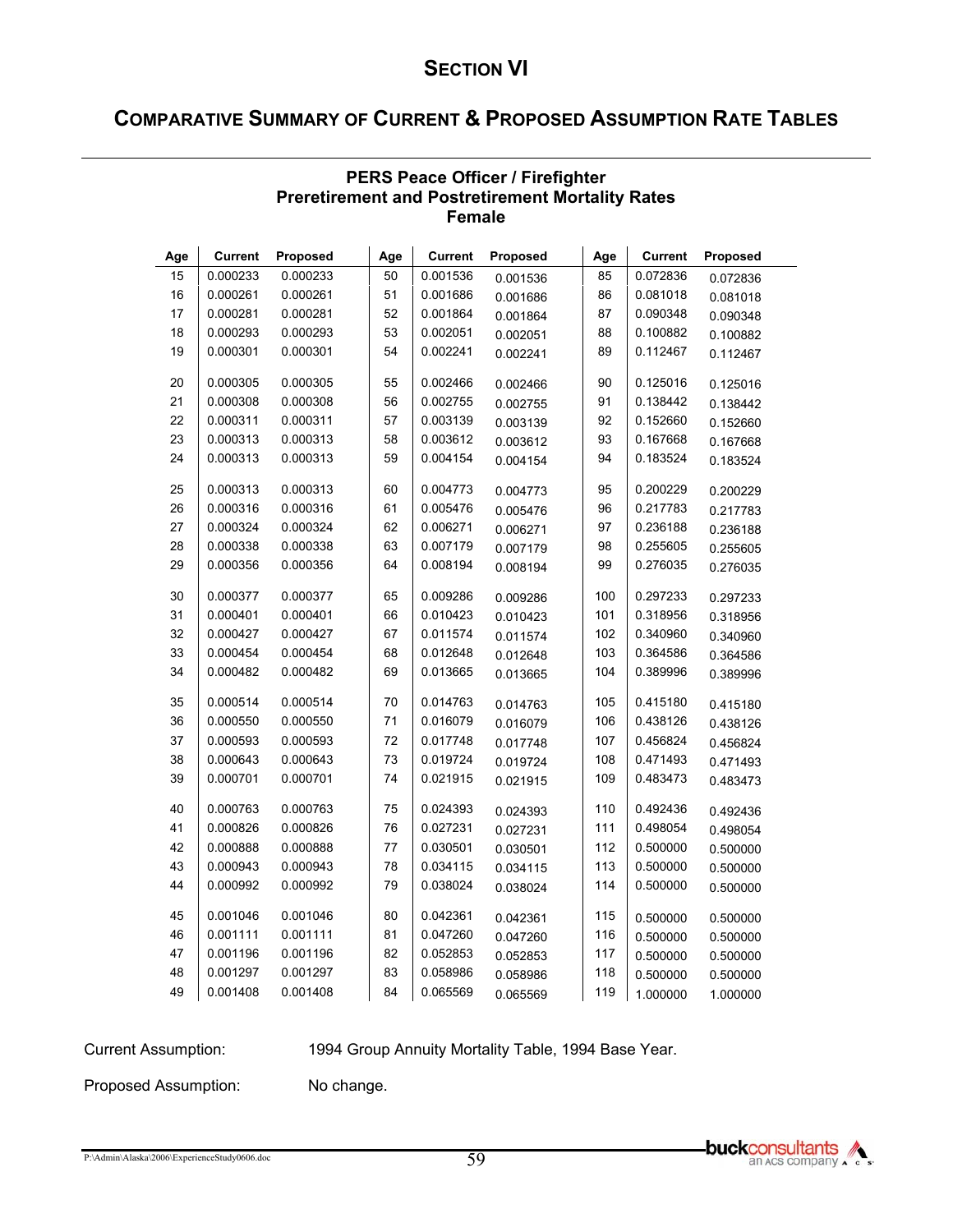# **COMPARATIVE SUMMARY OF CURRENT & PROPOSED ASSUMPTION RATE TABLES**

|     | <b>Male</b>    |          |     |                |          |     |                |                 |  |  |  |
|-----|----------------|----------|-----|----------------|----------|-----|----------------|-----------------|--|--|--|
| Age | <b>Current</b> | Proposed | Age | <b>Current</b> | Proposed | Age | <b>Current</b> | <b>Proposed</b> |  |  |  |
| 15  | 0.000371       | 0.000371 | 50  | 0.002773       | 0.002773 | 85  | 0.104559       | 0.104559        |  |  |  |
| 16  | 0.000421       | 0.000421 | 51  | 0.003088       | 0.003088 | 86  | 0.113755       | 0.113755        |  |  |  |
| 17  | 0.000463       | 0.000463 | 52  | 0.003455       | 0.003455 | 87  | 0.124377       | 0.124377        |  |  |  |
| 18  | 0.000495       | 0.000495 | 53  | 0.003854       | 0.003854 | 88  | 0.136537       | 0.136537        |  |  |  |
| 19  | 0.000521       | 0.000521 | 54  | 0.004278       | 0.004278 | 89  | 0.149949       | 0.149949        |  |  |  |
| 20  | 0.000545       | 0.000545 | 55  | 0.004758       | 0.004758 | 90  | 0.164442       | 0.164442        |  |  |  |
| 21  | 0.000570       | 0.000570 | 56  | 0.005322       | 0.005322 | 91  | 0.179849       | 0.179849        |  |  |  |
| 22  | 0.000598       | 0.000598 | 57  | 0.006001       | 0.006001 | 92  | 0.196001       | 0.196001        |  |  |  |
| 23  | 0.000633       | 0.000633 | 58  | 0.006774       | 0.006774 | 93  | 0.213325       | 0.213325        |  |  |  |
| 24  | 0.000671       | 0.000671 | 59  | 0.007623       | 0.007623 | 94  | 0.231936       | 0.231936        |  |  |  |
| 25  | 0.000711       | 0.000711 | 60  | 0.008576       | 0.008576 | 95  | 0.251189       | 0.251189        |  |  |  |
| 26  | 0.000749       | 0.000749 | 61  | 0.009663       | 0.009663 | 96  | 0.270441       | 0.270441        |  |  |  |
| 27  | 0.000782       | 0.000782 | 62  | 0.010911       | 0.010911 | 97  | 0.289048       | 0.289048        |  |  |  |
| 28  | 0.000811       | 0.000811 | 63  | 0.012335       | 0.012335 | 98  | 0.306750       | 0.306750        |  |  |  |
| 29  | 0.000838       | 0.000838 | 64  | 0.013914       | 0.013914 | 99  | 0.323976       | 0.323976        |  |  |  |
| 30  | 0.000862       | 0.000862 | 65  | 0.015629       | 0.015629 | 100 | 0.341116       | 0.341116        |  |  |  |
| 31  | 0.000883       | 0.000883 | 66  | 0.017462       | 0.017462 | 101 | 0.358560       | 0.358560        |  |  |  |
| 32  | 0.000902       | 0.000902 | 67  | 0.019391       | 0.019391 | 102 | 0.376699       | 0.376699        |  |  |  |
| 33  | 0.000912       | 0.000912 | 68  | 0.021354       | 0.021354 | 103 | 0.396884       | 0.396884        |  |  |  |
| 34  | 0.000913       | 0.000913 | 69  | 0.023364       | 0.023364 | 104 | 0.418855       | 0.418855        |  |  |  |
| 35  | 0.000915       | 0.000915 | 70  | 0.025516       | 0.025516 | 105 | 0.440585       | 0.440585        |  |  |  |
| 36  | 0.000927       | 0.000927 | 71  | 0.027905       | 0.027905 | 106 | 0.460043       | 0.460043        |  |  |  |
| 37  | 0.000958       | 0.000958 | 72  | 0.030625       | 0.030625 | 107 | 0.475200       | 0.475200        |  |  |  |
| 38  | 0.001010       | 0.001010 | 73  | 0.033549       | 0.033549 | 108 | 0.485670       | 0.485670        |  |  |  |
| 39  | 0.001075       | 0.001075 | 74  | 0.036614       | 0.036614 | 109 | 0.492807       | 0.492807        |  |  |  |
| 40  | 0.001153       | 0.001153 | 75  | 0.040012       | 0.040012 | 110 | 0.497189       | 0.497189        |  |  |  |
| 41  | 0.001243       | 0.001243 | 76  | 0.043933       | 0.043933 | 111 | 0.499394       | 0.499394        |  |  |  |
| 42  | 0.001346       | 0.001346 | 77  | 0.048570       | 0.048570 | 112 | 0.500000       | 0.500000        |  |  |  |
| 43  | 0.001454       | 0.001454 | 78  | 0.053991       | 0.053991 | 113 | 0.500000       | 0.500000        |  |  |  |
| 44  | 0.001568       | 0.001568 | 79  | 0.060066       | 0.060066 | 114 | 0.500000       | 0.500000        |  |  |  |
| 45  | 0.001697       | 0.001697 | 80  | 0.066696       | 0.066696 | 115 | 0.500000       | 0.500000        |  |  |  |
| 46  | 0.001852       | 0.001852 | 81  | 0.073780       | 0.073780 | 116 | 0.500000       | 0.500000        |  |  |  |
| 47  | 0.002042       | 0.002042 | 82  | 0.081217       | 0.081217 | 117 | 0.500000       | 0.500000        |  |  |  |
| 48  | 0.002660       | 0.002260 | 83  | 0.088721       | 0.088721 | 118 | 0.500000       | 0.500000        |  |  |  |
| 49  | 0.002501       | 0.002501 | 84  | 0.096358       | 0.096358 | 119 | 1.000000       | 1.000000        |  |  |  |

#### **PERS Peace Officer / Firefighter Preretirement and Postretirement Mortality Rates Male**

Current Assumption: 1994 Group Annuity Mortality Table, 1994 Base Year.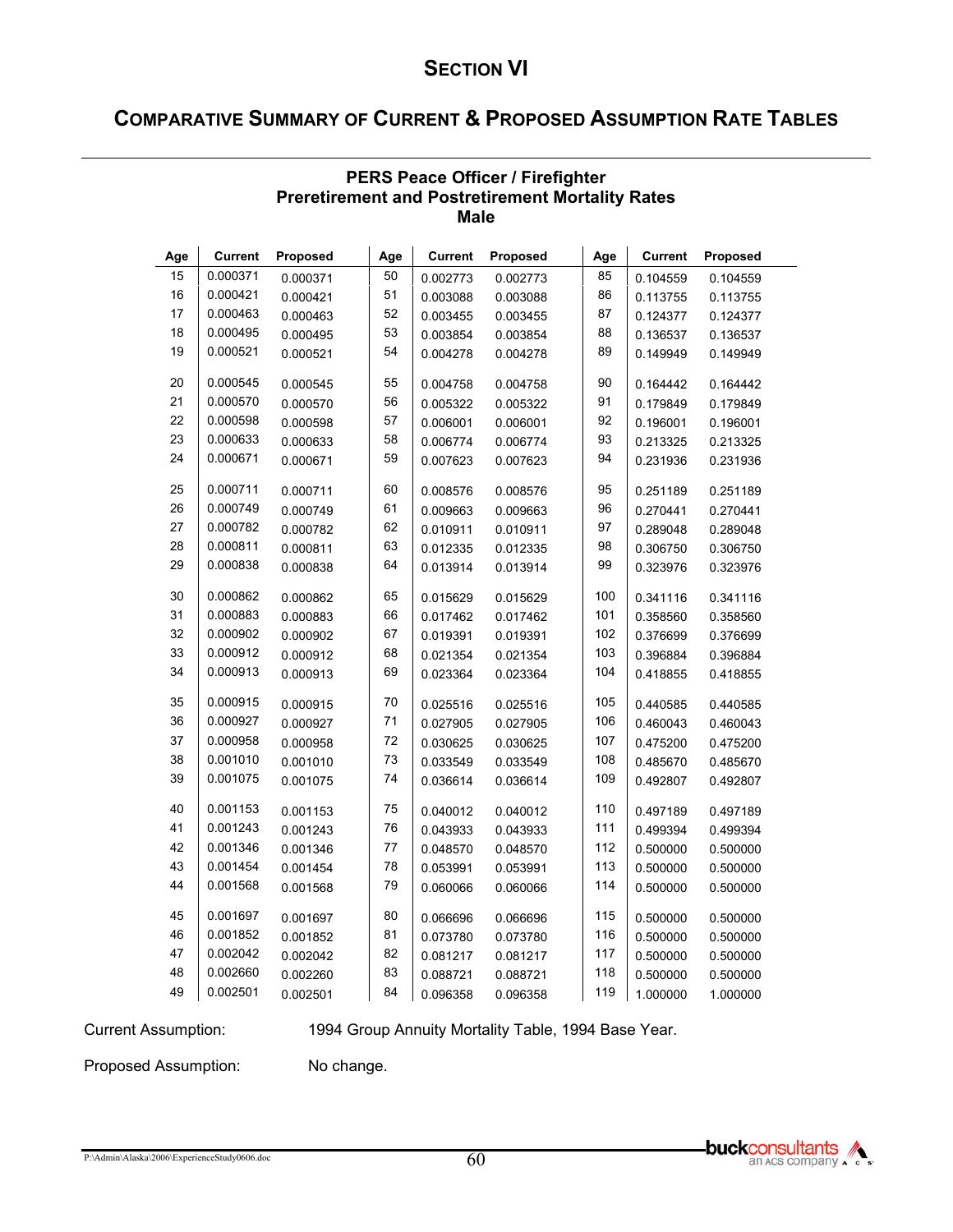## **COMPARATIVE SUMMARY OF CURRENT & PROPOSED ASSUMPTION RATE TABLES**

#### **PERS Peace Officer / Firefighter Withdrawal Rates**

#### **Members With Less than 5 Years of Service**

(Note that these rates vary slightly by age)

|                |                | Female          |                | <b>Male</b>     |
|----------------|----------------|-----------------|----------------|-----------------|
| <b>Service</b> | <b>Current</b> | <b>Proposed</b> | <b>Current</b> | <b>Proposed</b> |
| 0              | 0.12           | 0.12            | 0.12           | 0.11            |
|                | 0.10           | 0.10            | 0.10           | 0.09            |
| 2              | 0.08           | 0.08            | 0.08           | 0.07            |
| 3              | 0.07           | 0.07            | 0.07           | 0.06            |
|                | 0.06           | 0.06            | 0.06           | 0.05            |

#### **Members with 5 or More Years of Service**

|                            |                                                          | <b>Female</b>                                            | <b>Male</b>                                              |                                                          |             | Female               |                      |                      | <b>Male</b>          |
|----------------------------|----------------------------------------------------------|----------------------------------------------------------|----------------------------------------------------------|----------------------------------------------------------|-------------|----------------------|----------------------|----------------------|----------------------|
| Age                        | <b>Current</b>                                           | <b>Proposed</b>                                          | <b>Current</b>                                           | <b>Proposed</b>                                          | Age         | <b>Current</b>       | Proposed             | <b>Current</b>       | Proposed             |
| 20                         | 0.028815                                                 | 0.057630                                                 | 0.028575                                                 | 0.045720                                                 | 45          | 0.026924             | 0.053848             | 0.026273             | 0.042037             |
| 21                         | 0.028802                                                 | 0.057604                                                 | 0.028540                                                 | 0.045664                                                 | 46          | 0.026689             | 0.053378             | 0.025948             | 0.041517             |
| 22                         | 0.028789                                                 | 0.057578                                                 | 0.028502                                                 | 0.045603                                                 | 47          | 0.026414             | 0.052828             | 0.025568             | 0.040909             |
| 23                         | 0.028777                                                 | 0.057554                                                 | 0.028457                                                 | 0.045531                                                 | 48          | 0.026113             | 0.052226             | 0.025150             | 0.040240             |
| 24                         | 0.028757                                                 | 0.057514                                                 | 0.028399                                                 | 0.045438                                                 | 49          | 0.025802             | 0.051604             | 0.024709             | 0.039534             |
| 25                         | 0.028747                                                 | 0.057494                                                 | 0.028349                                                 | 0.045358                                                 | 50          | 0.025464             | 0.050928             | 0.024227             | 0.038763             |
| 26                         | 0.028734                                                 | 0.057468                                                 | 0.028301                                                 | 0.045282                                                 | 51          | 0.025064             | 0.050128             | 0.023662             | 0.037859             |
| 27                         | 0.028696                                                 | 0.057392                                                 | 0.028238                                                 | 0.045181                                                 | 52          | 0.024556             | 0.049112             | 0.022965             | 0.036744             |
| 28                         | 0.028662                                                 | 0.057324                                                 | 0.028189                                                 | 0.045102                                                 | 53          | 0.023969             | 0.047938             | 0.022166             | 0.035466             |
| 29                         | 0.028614                                                 | 0.057228                                                 | 0.028132                                                 | 0.045011                                                 | 54          | 0.023319             | 0.046638             | 0.021282             | 0.034051             |
| 30                         | 0.028573                                                 | 0.057146                                                 | 0.028088                                                 | 0.044941                                                 | 55          | 0.022534             | 0.045068             | 0.020242             | 0.032387             |
| 31                         | 0.028519                                                 | 0.057038                                                 | 0.028037                                                 | 0.044859                                                 | 56          | 0.021505             | 0.043010             | 0.018938             | 0.030301             |
| 32                         | 0.028473                                                 | 0.056946                                                 | 0.027998                                                 | 0.044797                                                 | 57          | 0.020181             | 0.040362             | 0.017319             | 0.027710             |
| 33                         | 0.028416                                                 | 0.056832                                                 | 0.027958                                                 | 0.044733                                                 | 58          | 0.018758             | 0.037516             | 0.015596             | 0.024954             |
| 34                         | 0.028358                                                 | 0.056716                                                 | 0.027927                                                 | 0.044683                                                 | 59          | 0.016846             | 0.033692             | 0.013377             | 0.021403             |
| 35                         | 0.028286                                                 | 0.056572                                                 | 0.027885                                                 | 0.044616                                                 | 60          | 0.014687             | 0.029374             | 0.010884             | 0.017414             |
| 36                         | 0.028210                                                 | 0.056420                                                 | 0.027833                                                 | 0.044533                                                 | 61          | 0.012334             | 0.024668             | 0.008147             | 0.013035             |
| 37                         | 0.028117                                                 | 0.056234                                                 | 0.027752                                                 | 0.044403                                                 | 62          | 0.009599             | 0.019198             | 0.004959             | 0.007934             |
| 38                         | 0.028017                                                 | 0.056034                                                 | 0.027650                                                 | 0.044240                                                 | 63          | 0.006511             | 0.013022             | 0.001355             | 0.002168             |
| 39                         | 0.027909                                                 | 0.055818                                                 | 0.027535                                                 | 0.044056                                                 | 64          | 0.003176             | 0.006352             | 0.030000             | 0.048000             |
| 40<br>41<br>42<br>43<br>44 | 0.027797<br>0.027674<br>0.027522<br>0.027357<br>0.027158 | 0.055594<br>0.055348<br>0.055044<br>0.054714<br>0.054316 | 0.027407<br>0.027257<br>0.027064<br>0.026846<br>0.026582 | 0.043851<br>0.043611<br>0.043302<br>0.042954<br>0.042531 | 65<br>$65+$ | 0.030000<br>0.030000 | 0.060000<br>0.060000 | 0.030000<br>0.030000 | 0.048000<br>0.048000 |

Current Assumption: Based on the actual withdrawal experience from 1997 to 1999.

Proposed Assumption: Male rates were reduced by 5% and female rates were increased by 5% based on the actual withdrawal experience from 2001 to 2005.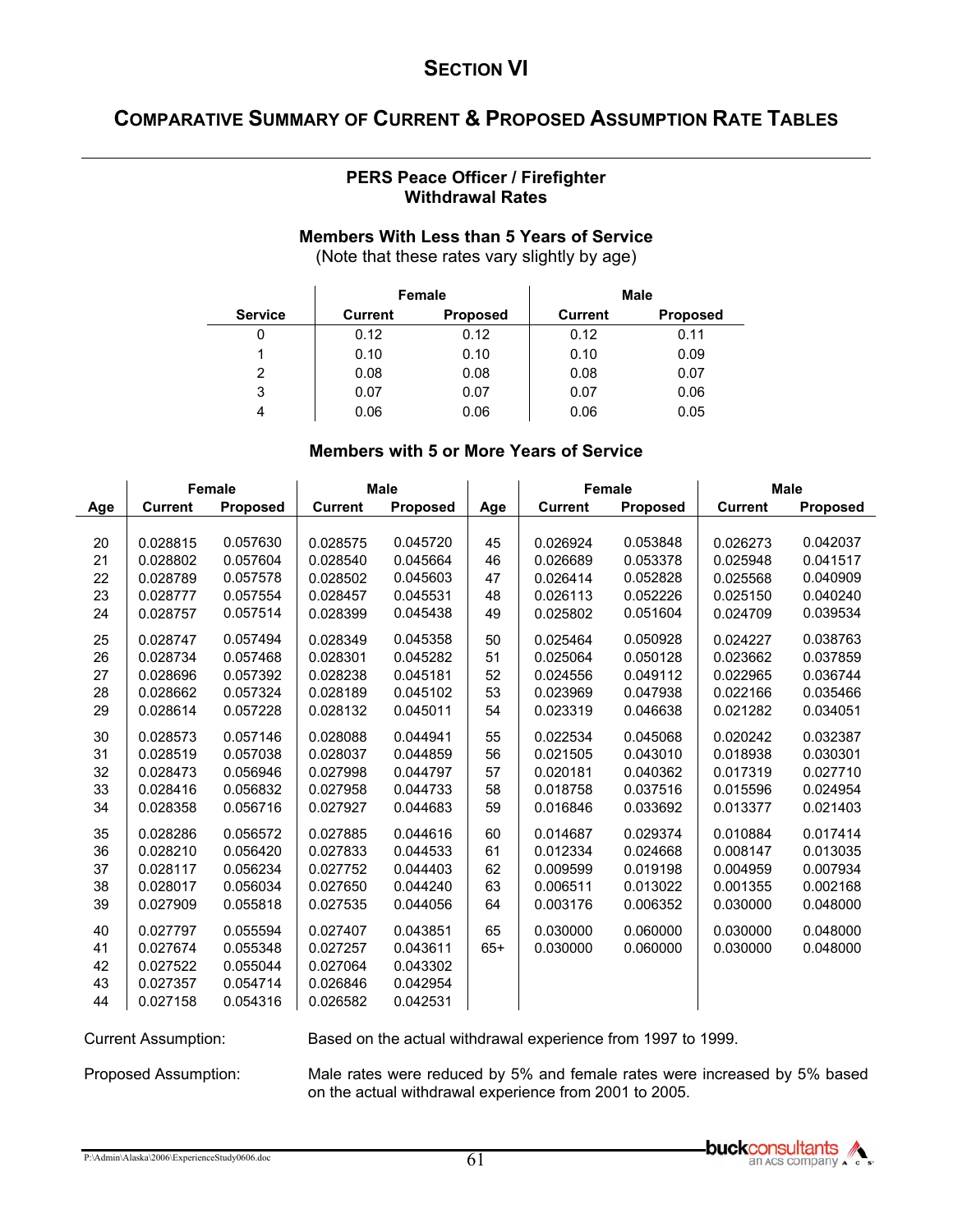# **COMPARATIVE SUMMARY OF CURRENT & PROPOSED ASSUMPTION RATE TABLES**

|      |                                               | <b>Female</b>                     |                                     |                                               | <b>Male</b>                       |                                     |
|------|-----------------------------------------------|-----------------------------------|-------------------------------------|-----------------------------------------------|-----------------------------------|-------------------------------------|
| Age  | <b>Current</b>                                | <b>Proposed</b><br><b>Reduced</b> | <b>Proposed</b><br><b>Unreduced</b> | <b>Current</b>                                | <b>Proposed</b><br><b>Reduced</b> | <b>Proposed</b><br><b>Unreduced</b> |
|      |                                               |                                   |                                     |                                               |                                   |                                     |
| $50$ | One<br>year<br>after the<br>valuation<br>date | N/A                               | 0.104000                            | One<br>year<br>after the<br>valuation<br>date | N/A                               | 0.104000                            |
| 50   | 0.10                                          | 0.063000                          | 0.400000                            | 0.10                                          | 0.105000                          | 0.400000                            |
| 51   | 0.10                                          | 0.100000                          | 0.275000                            | 0.10                                          | 0.148000                          | 0.275000                            |
| 52   | 0.10                                          | 0.100000                          | 0.275000                            | 0.10                                          | 0.150000                          | 0.275000                            |
| 53   | 0.05                                          | 0.100000                          | 0.250000                            | 0.05                                          | 0.197000                          | 0.250000                            |
| 54   | 0.05                                          | 0.100000                          | 0.250000                            | 0.05                                          | 0.196000                          | 0.250000                            |
|      |                                               |                                   |                                     |                                               |                                   |                                     |
| 55   | 0.20                                          | 0.156000                          | 0.300000                            | 0.20                                          | 0.088000                          | 0.300000                            |
| 56   | 0.13                                          | 0.130000                          | 0.227500                            | 0.13                                          | 0.096000                          | 0.227500                            |
| 57   | 0.13                                          | 0.130000                          | 0.227500                            | 0.13                                          | 0.130000                          | 0.227500                            |
| 58   | 0.13                                          | 0.130000                          | 0.156000                            | 0.13                                          | 0.127000                          | 0.156000                            |
| 59   | 0.13                                          | 0.130000                          | 0.156000                            | 0.13                                          | 0.130000                          | 0.156000                            |
|      |                                               |                                   |                                     |                                               |                                   |                                     |
| 60   | 0.20                                          | N/A                               | 0.250000                            | 0.20                                          | N/A                               | 0.250000                            |
| 61   | 0.25                                          | N/A                               | 0.250000                            | 0.25                                          | N/A                               | 0.250000                            |
| 62   | 0.25                                          | N/A                               | 0.260000                            | 0.25                                          | N/A                               | 0.260000                            |
| 63   | 0.25                                          | N/A                               | 0.250000                            | 0.25                                          | N/A                               | 0.250000                            |
| 64   | 0.25                                          | N/A                               | 0.250000                            | 0.25                                          | N/A                               | 0.250000                            |
| 65   | 1.00                                          | N/A                               | 1.000000                            | 1.00                                          | N/A                               | 1.000000                            |

#### **PERS Peace Officer / Firefighter Retirement Rates**

Current Assumption: Based on the actual withdrawal experience from 1997 to 1999.

Proposed Assumption: Rates were adjusted based on actual experience from 2001 to 2005.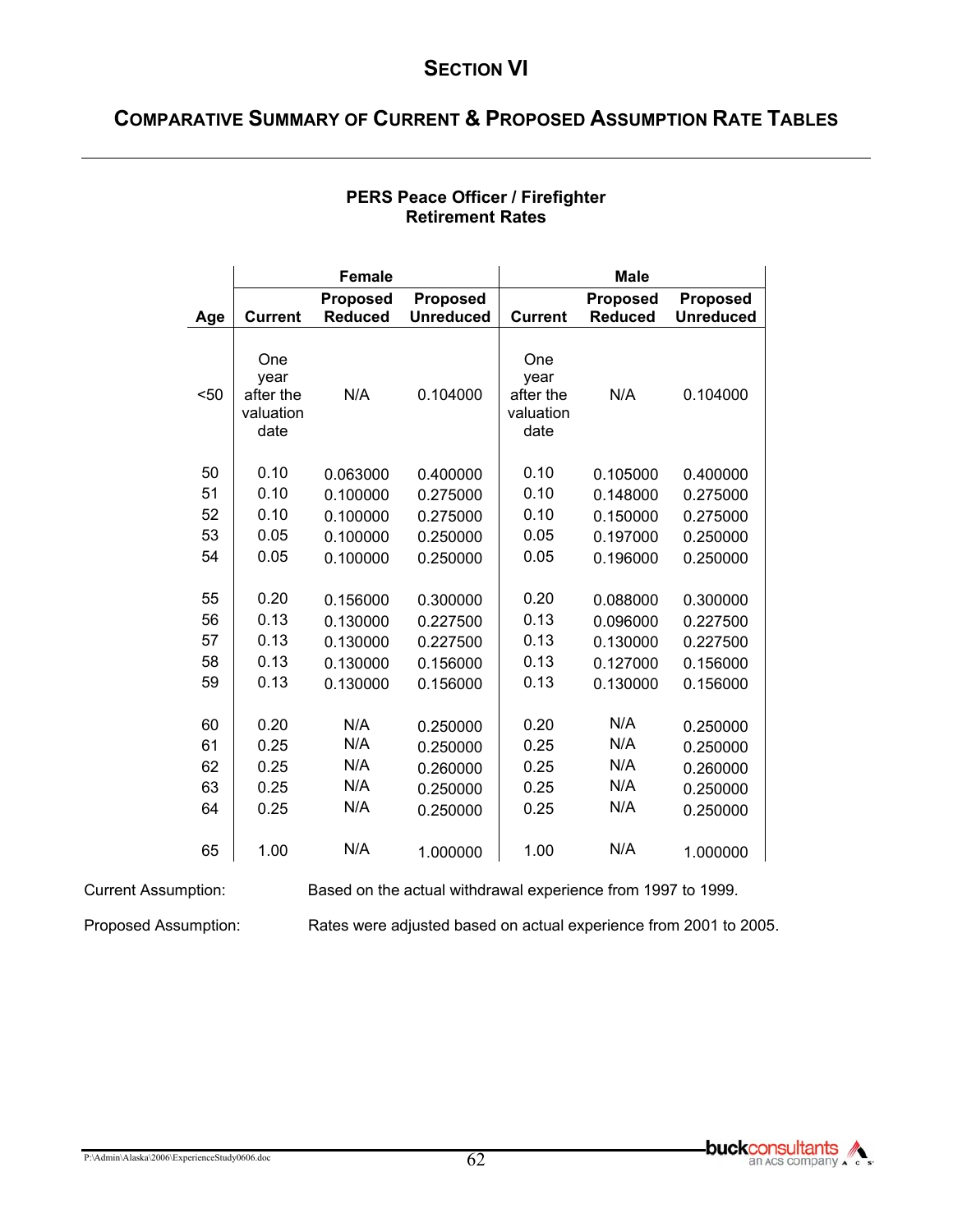# **COMPARATIVE SUMMARY OF CURRENT & PROPOSED ASSUMPTION RATE TABLES**

|     |                | <b>Female</b>   |                | <b>Male</b> |     |                | <b>Female</b>   |                | <b>Male</b>     |
|-----|----------------|-----------------|----------------|-------------|-----|----------------|-----------------|----------------|-----------------|
| Age | <b>Current</b> | <b>Proposed</b> | <b>Current</b> | Proposed    | Age | <b>Current</b> | <b>Proposed</b> | <b>Current</b> | <b>Proposed</b> |
|     |                |                 |                |             |     |                |                 |                |                 |
| 20  | 0.000880       | 0.000880        | 0.000880       | 0.000880    | 45  | 0.002030       | 0.002030        | 0.002030       | 0.002030        |
| 21  | 0.000890       | 0.000890        | 0.000890       | 0.000890    | 46  | 0.002200       | 0.002200        | 0.002200       | 0.002200        |
| 22  | 0.000900       | 0.000900        | 0.000900       | 0.000900    | 47  | 0.002390       | 0.002390        | 0.002390       | 0.002390        |
| 23  | 0.000910       | 0.000910        | 0.000910       | 0.000910    | 48  | 0.002590       | 0.002590        | 0.002590       | 0.002590        |
| 24  | 0.000930       | 0.000930        | 0.000930       | 0.000930    | 49  | 0.002790       | 0.002790        | 0.002790       | 0.002790        |
|     |                |                 |                |             |     |                |                 |                |                 |
| 25  | 0.000940       | 0.000940        | 0.000940       | 0.000940    | 50  | 0.003000       | 0.003000        | 0.003000       | 0.003000        |
| 26  | 0.000950       | 0.000950        | 0.000950       | 0.000950    | 51  | 0.003250       | 0.003250        | 0.003250       | 0.003250        |
| 27  | 0.000980       | 0.000980        | 0.000980       | 0.000980    | 52  | 0.003580       | 0.003580        | 0.003580       | 0.003580        |
| 28  | 0.001000       | 0.001000        | 0.001000       | 0.001000    | 53  | 0.003980       | 0.003980        | 0.003980       | 0.003980        |
| 29  | 0.001030       | 0.001030        | 0.001030       | 0.001030    | 54  | 0.004440       | 0.004440        | 0.004440       | 0.004440        |
|     |                |                 |                |             |     |                |                 |                |                 |
| 30  | 0.001050       | 0.001050        | 0.001050       | 0.001050    | 55  | 0.005000       | 0.005000        | 0.005000       | 0.005000        |
| 31  | 0.001080       | 0.001080        | 0.001080       | 0.001080    | 56  | 0.005740       | 0.005740        | 0.005740       | 0.005740        |
| 32  | 0.001100       | 0.001100        | 0.001100       | 0.001100    | 57  | 0.006680       | 0.006680        | 0.006680       | 0.006680        |
| 33  | 0.001130       | 0.001130        | 0.001130       | 0.001130    | 58  | 0.007630       | 0.007630        | 0.007630       | 0.007630        |
| 34  | 0.001160       | 0.001160        | 0.001160       | 0.001160    | 59  | 0.009000       | 0.009000        | 0.009000       | 0.009000        |
|     |                |                 |                |             |     |                |                 |                |                 |
| 35  | 0.001200       | 0.001200        | 0.001200       | 0.001200    | 60  | 0.010540       | 0.010540        | 0.010540       | 0.010540        |
| 36  | 0.001240       | 0.001240        | 0.001240       | 0.001240    | 61  | 0.012190       | 0.012190        | 0.012190       | 0.012190        |
| 37  | 0.001290       | 0.001290        | 0.001290       | 0.001290    | 62  | 0.014130       | 0.014130        | 0.014130       | 0.014130        |
| 38  | 0.001340       | 0.001340        | 0.001340       | 0.001340    | 63  | 0.016310       | 0.016310        | 0.016310       | 0.016310        |
| 39  | 0.001390       | 0.001390        | 0.001390       | 0.001390    | 64  | 0.018630       | 0.018630        | 0.018630       | 0.018630        |
|     |                |                 |                |             |     |                |                 |                |                 |
| 40  | 0.001440       | 0.001440        | 0.001440       | 0.001440    |     |                |                 |                |                 |
| 41  | 0.001500       | 0.001500        | 0.001500       | 0.001500    |     |                |                 |                |                 |
| 42  | 0.001590       | 0.001590        | 0.001590       | 0.001590    |     |                |                 |                |                 |
| 43  | 0.001700       | 0.001700        | 0.001700       | 0.001700    |     |                |                 |                |                 |
| 44  | 0.001850       | 0.001850        | 0.001850       | 0.001850    |     |                |                 |                |                 |
|     |                |                 |                |             |     |                |                 |                |                 |

### **PERS Peace Officer/Firefighter Disability Rates**

Current Assumption: Based on the actual withdrawal experience from 1991 to 1995.

Proposed Assumption: There were no changes for the disability rates for PERS Peace Officer / Firefighter. Male and female rates are the same.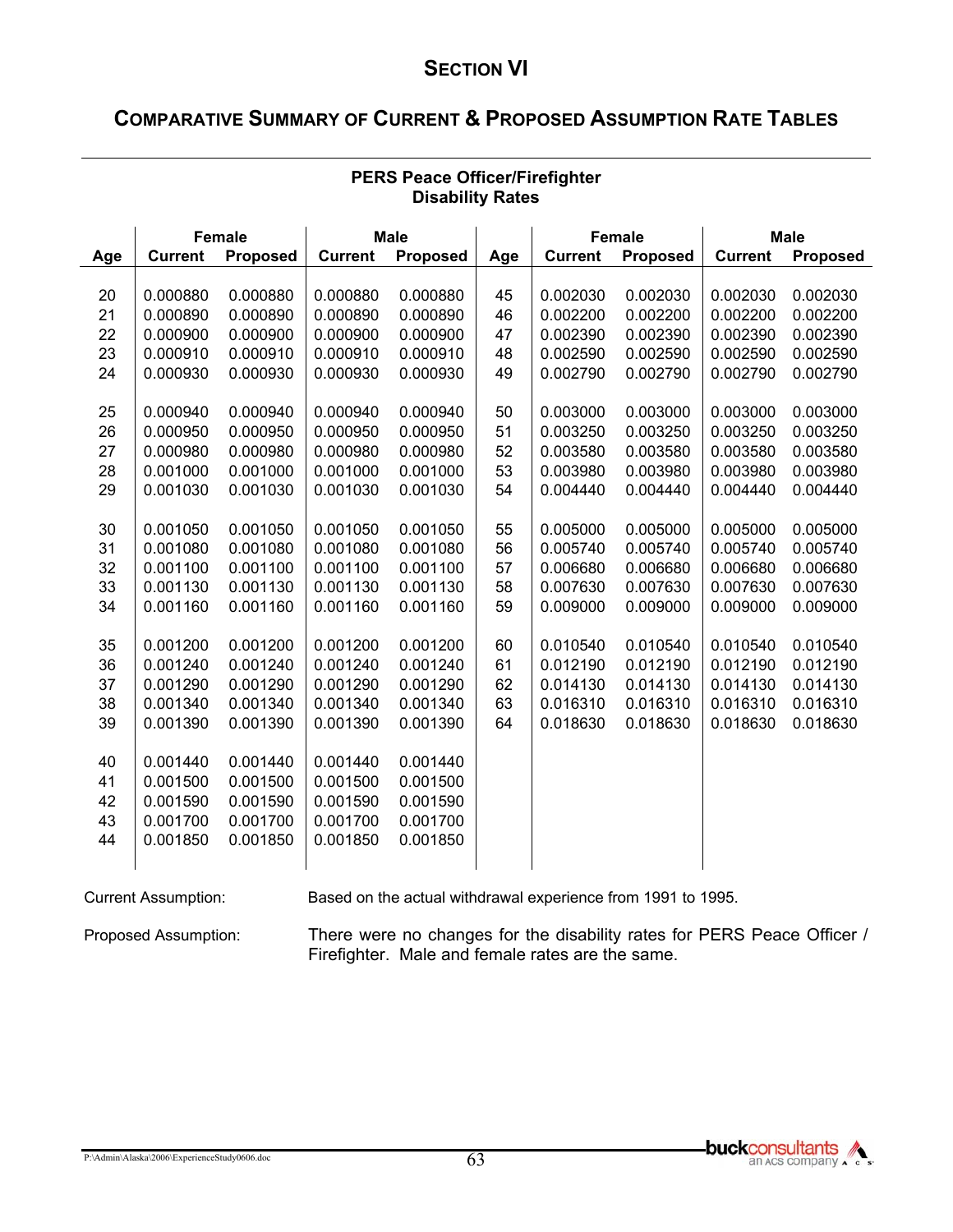# **COMPARATIVE SUMMARY OF CURRENT & PROPOSED ASSUMPTION RATE TABLES**

|                            | <b>Percent Increase</b> |                 |  |  |  |  |  |
|----------------------------|-------------------------|-----------------|--|--|--|--|--|
| Years of<br><b>Service</b> | <b>Current</b>          | <b>Proposed</b> |  |  |  |  |  |
|                            |                         |                 |  |  |  |  |  |
| 0                          | $6.0\%$                 | 6.5%            |  |  |  |  |  |
| 1                          | 6.0%                    | 6.5%            |  |  |  |  |  |
| $\overline{c}$             | $6.0\%$                 | 6.5%            |  |  |  |  |  |
| 3                          | 6.0%                    | 6.5%            |  |  |  |  |  |
| 4                          | $6.0\%$                 | 6.5%            |  |  |  |  |  |
| 5                          | 4.5%                    | 6.5%            |  |  |  |  |  |
| 6                          | 4.5%                    | 4.5%            |  |  |  |  |  |
| $\overline{7}$             | 4.5%                    | 4.5%            |  |  |  |  |  |
| 8                          | 4.5%                    | 4.5%            |  |  |  |  |  |
| 9                          | 4.5%                    | 4.5%            |  |  |  |  |  |
| 10                         | 4.5%                    | 4.5%            |  |  |  |  |  |
| 11                         | 4.5%                    | 4.5%            |  |  |  |  |  |
| 12                         | 4.5%                    | 4.5%            |  |  |  |  |  |
| 13                         | 4.5%                    | 4.5%            |  |  |  |  |  |
| 14                         | 4.5%                    | 4.5%            |  |  |  |  |  |
| 15                         | 4.5%                    | 4.5%            |  |  |  |  |  |
| 16                         | 4.5%                    | 4.5%            |  |  |  |  |  |
| 17                         | 4.5%                    | 4.5%            |  |  |  |  |  |
| 18                         | 4.5%                    | 4.5%            |  |  |  |  |  |
| 19                         | 4.5%                    | 4.5%            |  |  |  |  |  |
|                            |                         |                 |  |  |  |  |  |
| $20+$                      | 4.5%                    | 4.5%            |  |  |  |  |  |

### **PERS Peace Officer / Firefighter Salary Scale**

Current Assumption: Based on the actual withdrawal experience from 1997 to 1999.

Proposed Assumption: The rates were increased for the first 6 years and are based on actual experience from 2000 to 2005.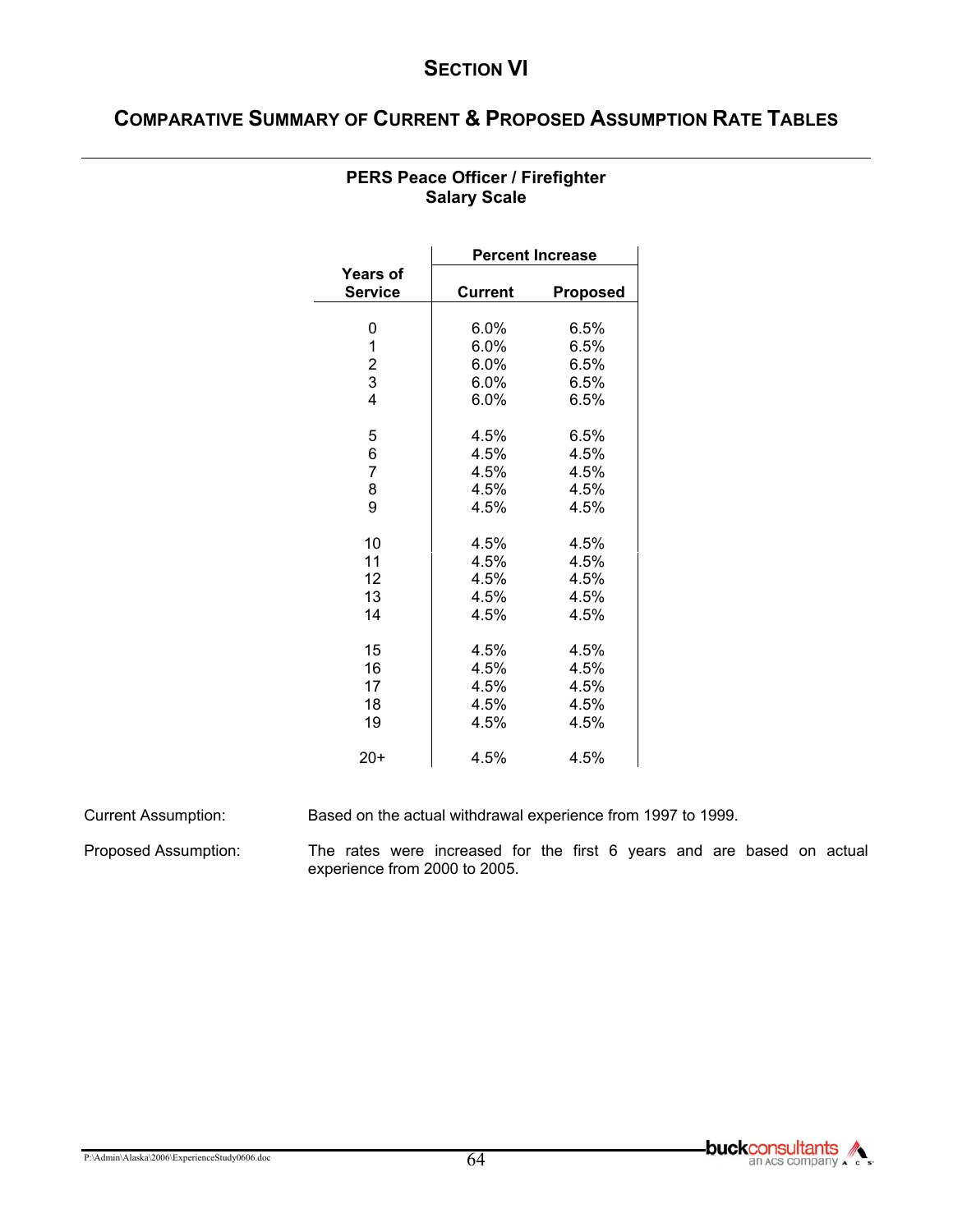# **COMPARATIVE SUMMARY OF CURRENT & PROPOSED ASSUMPTION RATE TABLES**

|     | <b>Female</b>  |          |     |                |          |     |                |          |  |  |  |  |
|-----|----------------|----------|-----|----------------|----------|-----|----------------|----------|--|--|--|--|
| Age | <b>Current</b> | Proposed | Age | <b>Current</b> | Proposed | Age | <b>Current</b> | Proposed |  |  |  |  |
| 15  | 0.000233       | 0.000098 | 50  | 0.001536       | 0.000645 | 85  | 0.072836       | 0.030591 |  |  |  |  |
| 16  | 0.000261       | 0.000110 | 51  | 0.001686       | 0.000708 | 86  | 0.081018       | 0.034028 |  |  |  |  |
| 17  | 0.000281       | 0.000118 | 52  | 0.001864       | 0.000783 | 87  | 0.090348       | 0.037946 |  |  |  |  |
| 18  | 0.000293       | 0.000123 | 53  | 0.002051       | 0.000861 | 88  | 0.100882       | 0.042370 |  |  |  |  |
| 19  | 0.000301       | 0.000126 | 54  | 0.002241       | 0.000941 | 89  | 0.112467       | 0.047236 |  |  |  |  |
| 20  | 0.000305       | 0.000128 | 55  | 0.002466       | 0.001036 | 90  | 0.125016       | 0.052507 |  |  |  |  |
| 21  | 0.000308       | 0.000129 | 56  | 0.002755       | 0.001157 | 91  | 0.138442       | 0.058146 |  |  |  |  |
| 22  | 0.000311       | 0.000131 | 57  | 0.003139       | 0.001318 | 92  | 0.152660       | 0.064117 |  |  |  |  |
| 23  | 0.000313       | 0.000131 | 58  | 0.003612       | 0.001517 | 93  | 0.167668       | 0.070421 |  |  |  |  |
| 24  | 0.000313       | 0.000131 | 59  | 0.004154       | 0.001745 | 94  | 0.183524       | 0.077080 |  |  |  |  |
| 25  | 0.000313       | 0.000131 | 60  | 0.004773       | 0.002005 | 95  | 0.200229       | 0.084096 |  |  |  |  |
| 26  | 0.000316       | 0.000133 | 61  | 0.005476       | 0.002300 | 96  | 0.217783       | 0.091469 |  |  |  |  |
| 27  | 0.000324       | 0.000136 | 62  | 0.006271       | 0.002634 | 97  | 0.236188       | 0.099199 |  |  |  |  |
| 28  | 0.000338       | 0.000142 | 63  | 0.007179       | 0.003015 | 98  | 0.255605       | 0.107354 |  |  |  |  |
| 29  | 0.000356       | 0.000150 | 64  | 0.008194       | 0.003441 | 99  | 0.276035       | 0.115935 |  |  |  |  |
| 30  | 0.000377       | 0.000158 | 65  | 0.009286       | 0.003900 | 100 | 0.297233       | 0.124838 |  |  |  |  |
| 31  | 0.000401       | 0.000168 | 66  | 0.010423       | 0.004378 | 101 | 0.318956       | 0.133962 |  |  |  |  |
| 32  | 0.000427       | 0.000179 | 67  | 0.011574       | 0.004861 | 102 | 0.340960       | 0.143203 |  |  |  |  |
| 33  | 0.000454       | 0.000191 | 68  | 0.012648       | 0.005312 | 103 | 0.364586       | 0.153126 |  |  |  |  |
| 34  | 0.000482       | 0.000202 | 69  | 0.013665       | 0.005739 | 104 | 0.389996       | 0.163798 |  |  |  |  |
| 35  | 0.000514       | 0.000216 | 70  | 0.014763       | 0.006200 | 105 | 0.415180       | 0.174376 |  |  |  |  |
| 36  | 0.000550       | 0.000231 | 71  | 0.016079       | 0.006753 | 106 | 0.438126       | 0.184013 |  |  |  |  |
| 37  | 0.000593       | 0.000249 | 72  | 0.017748       | 0.007454 | 107 | 0.456824       | 0.191866 |  |  |  |  |
| 38  | 0.000643       | 0.000270 | 73  | 0.019724       | 0.008284 | 108 | 0.471493       | 0.198027 |  |  |  |  |
| 39  | 0.000701       | 0.000294 | 74  | 0.021915       | 0.009204 | 109 | 0.483473       | 0.203059 |  |  |  |  |
| 40  | 0.000763       | 0.000320 | 75  | 0.024393       | 0.010245 | 110 | 0.492436       | 0.206823 |  |  |  |  |
| 41  | 0.000826       | 0.000347 | 76  | 0.027231       | 0.011437 | 111 | 0.498054       | 0.209183 |  |  |  |  |
| 42  | 0.000888       | 0.000373 | 77  | 0.030501       | 0.012810 | 112 | 0.500000       | 0.210000 |  |  |  |  |
| 43  | 0.000943       | 0.000396 | 78  | 0.034115       | 0.014328 | 113 | 0.500000       | 0.210000 |  |  |  |  |
| 44  | 0.000992       | 0.000417 | 79  | 0.038024       | 0.015970 | 114 | 0.500000       | 0.210000 |  |  |  |  |
| 45  | 0.001046       | 0.000439 | 80  | 0.042361       | 0.017792 | 115 | 0.500000       | 0.210000 |  |  |  |  |
| 46  | 0.001111       | 0.000467 | 81  | 0.047260       | 0.019849 | 116 | 0.500000       | 0.210000 |  |  |  |  |
| 47  | 0.001196       | 0.000502 | 82  | 0.052853       | 0.022198 | 117 | 0.500000       | 0.210000 |  |  |  |  |
| 48  | 0.001297       | 0.000545 | 83  | 0.058986       | 0.024774 | 118 | 0.500000       | 0.210000 |  |  |  |  |
| 49  | 0.001408       | 0.000591 | 84  | 0.065569       | 0.027539 | 119 | 1.000000       | 1.000000 |  |  |  |  |

#### **PERS Others Preretirement Mortality Rates Female**

Current Assumption: 1994 Group Annuity Table, 1994 Base Year.

Proposed Assumption: 42% of the 1994 Group Annuity Table, 1994 Base Year.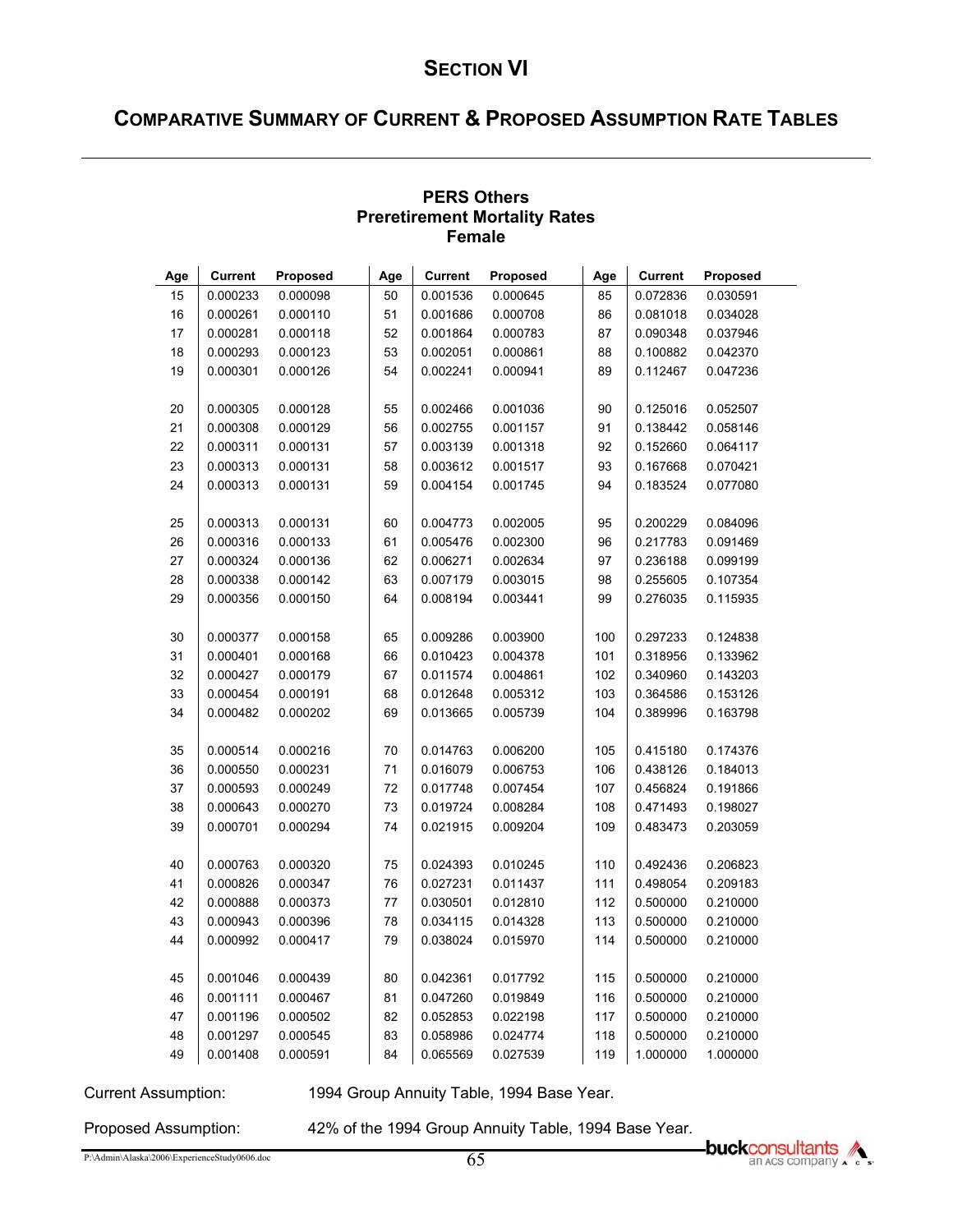# **COMPARATIVE SUMMARY OF CURRENT & PROPOSED ASSUMPTION RATE TABLES**

| mare |          |          |     |                |          |     |          |          |  |  |
|------|----------|----------|-----|----------------|----------|-----|----------|----------|--|--|
| Age  | Current  | Proposed | Age | <b>Current</b> | Proposed | Age | Current  | Proposed |  |  |
| 15   | 0.000371 | 0.000156 | 50  | 0.002773       | 0.001165 | 85  | 0.104559 | 0.043915 |  |  |
| 16   | 0.000421 | 0.000177 | 51  | 0.003088       | 0.001297 | 86  | 0.113755 | 0.047777 |  |  |
| 17   | 0.000463 | 0.000194 | 52  | 0.003455       | 0.001451 | 87  | 0.124377 | 0.052238 |  |  |
| 18   | 0.000495 | 0.000208 | 53  | 0.003854       | 0.001619 | 88  | 0.136537 | 0.057346 |  |  |
| 19   | 0.000521 | 0.000219 | 54  | 0.004278       | 0.001797 | 89  | 0.149949 | 0.062979 |  |  |
|      |          |          |     |                |          |     |          |          |  |  |
| 20   | 0.000545 | 0.000229 | 55  | 0.004758       | 0.001998 | 90  | 0.164442 | 0.069066 |  |  |
| 21   | 0.000570 | 0.000239 | 56  | 0.005322       | 0.002235 | 91  | 0.179849 | 0.075537 |  |  |
| 22   | 0.000598 | 0.000251 | 57  | 0.006001       | 0.002520 | 92  | 0.196001 | 0.082320 |  |  |
| 23   | 0.000633 | 0.000266 | 58  | 0.006774       | 0.002845 | 93  | 0.213325 | 0.089597 |  |  |
| 24   | 0.000671 | 0.000282 | 59  | 0.007623       | 0.003202 | 94  | 0.231936 | 0.097413 |  |  |
|      |          |          |     |                |          |     |          |          |  |  |
| 25   | 0.000711 | 0.000299 | 60  | 0.008576       | 0.003602 | 95  | 0.251189 | 0.105499 |  |  |
| 26   | 0.000749 | 0.000315 | 61  | 0.009663       | 0.004058 | 96  | 0.270441 | 0.113585 |  |  |
| 27   | 0.000782 | 0.000328 | 62  | 0.010911       | 0.004583 | 97  | 0.289048 | 0.121400 |  |  |
| 28   | 0.000811 | 0.000341 | 63  | 0.012335       | 0.005181 | 98  | 0.306750 | 0.128835 |  |  |
| 29   | 0.000838 | 0.000352 | 64  | 0.013914       | 0.005844 | 99  | 0.323976 | 0.136070 |  |  |
|      |          |          |     |                |          |     |          |          |  |  |
| 30   | 0.000862 | 0.000362 | 65  | 0.015629       | 0.006564 | 100 | 0.341116 | 0.143269 |  |  |
| 31   | 0.000883 | 0.000371 | 66  | 0.017462       | 0.007334 | 101 | 0.358560 | 0.150595 |  |  |
| 32   | 0.000902 | 0.000379 | 67  | 0.019391       | 0.008144 | 102 | 0.376699 | 0.158214 |  |  |
| 33   | 0.000912 | 0.000383 | 68  | 0.021354       | 0.008969 | 103 | 0.396884 | 0.166691 |  |  |
| 34   | 0.000913 | 0.000383 | 69  | 0.023364       | 0.009813 | 104 | 0.418855 | 0.175919 |  |  |
|      |          |          |     |                |          |     |          |          |  |  |
| 35   | 0.000915 | 0.000384 | 70  | 0.025516       | 0.010717 | 105 | 0.440585 | 0.185046 |  |  |
| 36   | 0.000927 | 0.000389 | 71  | 0.027905       | 0.011720 | 106 | 0.460043 | 0.193218 |  |  |
| 37   | 0.000958 | 0.000402 | 72  | 0.030625       | 0.012863 | 107 | 0.475200 | 0.199584 |  |  |
| 38   | 0.001010 | 0.000424 | 73  | 0.033549       | 0.014091 | 108 | 0.485670 | 0.203981 |  |  |
| 39   | 0.001075 | 0.000452 | 74  | 0.036614       | 0.015378 | 109 | 0.492807 | 0.206979 |  |  |
|      |          |          |     |                |          |     |          |          |  |  |
| 40   | 0.001153 | 0.000484 | 75  | 0.040012       | 0.016805 | 110 | 0.497189 | 0.208819 |  |  |
| 41   | 0.001243 | 0.000522 | 76  | 0.043933       | 0.018452 | 111 | 0.499394 | 0.209745 |  |  |
| 42   | 0.001346 | 0.000565 | 77  | 0.048570       | 0.020399 | 112 | 0.500000 | 0.210000 |  |  |
| 43   | 0.001454 | 0.000611 | 78  | 0.053991       | 0.022676 | 113 | 0.500000 | 0.210000 |  |  |
| 44   | 0.001568 | 0.000659 | 79  | 0.060066       | 0.025228 | 114 | 0.500000 | 0.210000 |  |  |
|      |          |          |     |                |          |     |          |          |  |  |
| 45   | 0.001697 | 0.000713 | 80  | 0.066696       | 0.028012 | 115 | 0.500000 | 0.210000 |  |  |
| 46   | 0.001852 | 0.000778 | 81  | 0.073780       | 0.030988 | 116 | 0.500000 | 0.210000 |  |  |
| 47   | 0.002042 | 0.000858 | 82  | 0.081217       | 0.034111 | 117 | 0.500000 | 0.210000 |  |  |
| 48   | 0.002660 | 0.000949 | 83  | 0.088721       | 0.037263 | 118 | 0.500000 | 0.210000 |  |  |
| 49   | 0.002501 | 0.001050 | 84  | 0.096358       | 0.040470 | 119 | 1.000000 | 1.000000 |  |  |

#### **PERS Others Preretirement Mortality Rates Male**

Current Assumption: 1994 Group Annuity Table, 1994 Base Year.

Proposed Assumption: 42% of the 1994 Group Annuity Table, 1994 Base Year.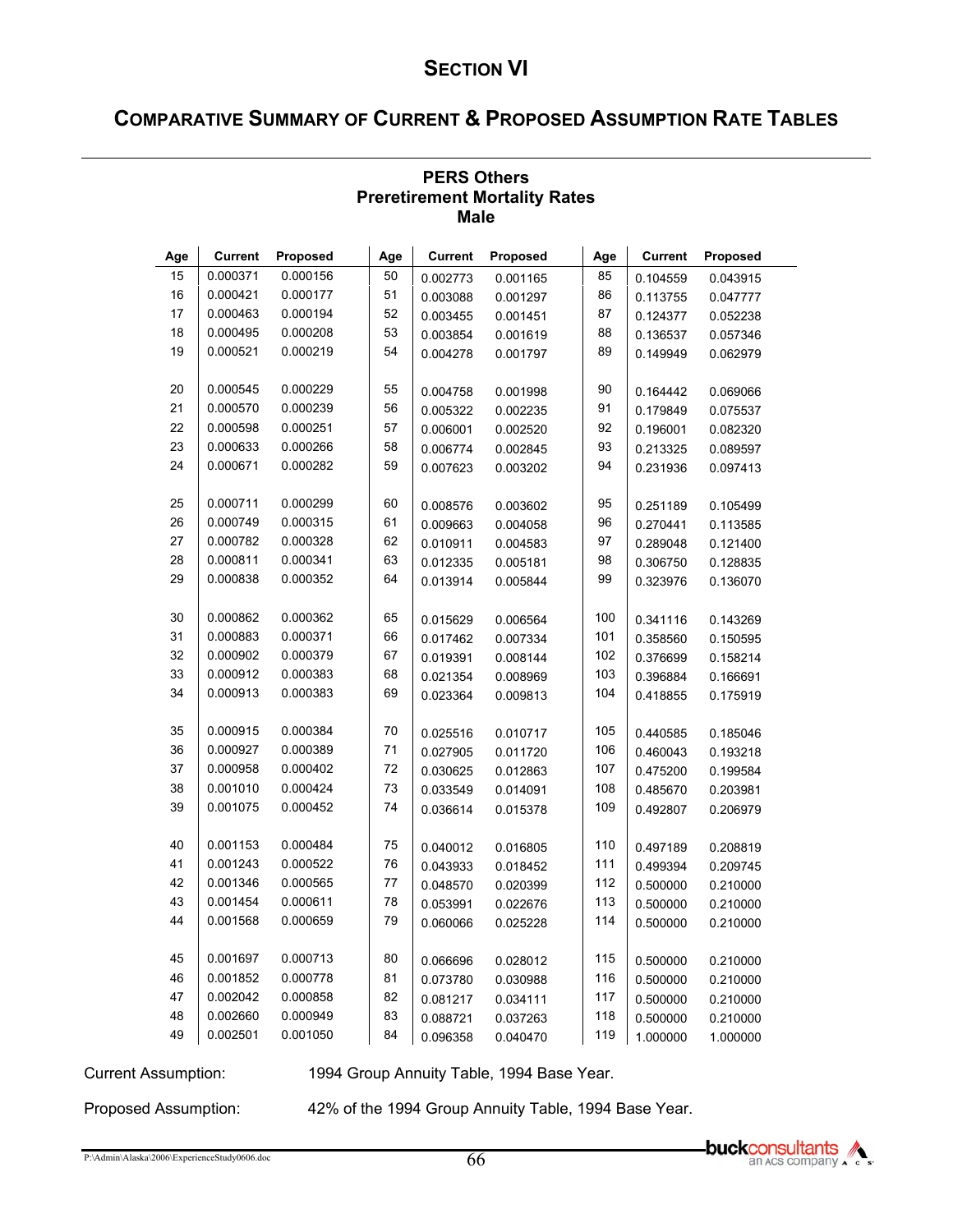# **COMPARATIVE SUMMARY OF CURRENT & PROPOSED ASSUMPTION RATE TABLES**

| <b>GIII</b> qie |                |          |     |                |          |     |                |          |  |  |
|-----------------|----------------|----------|-----|----------------|----------|-----|----------------|----------|--|--|
| Age             | <b>Current</b> | Proposed | Age | <b>Current</b> | Proposed | Age | <b>Current</b> | Proposed |  |  |
| 15              | 0.000233       | 0.000233 | 50  | 0.001536       | 0.001536 | 85  | 0.072836       | 0.072836 |  |  |
| 16              | 0.000261       | 0.000261 | 51  | 0.001686       | 0.001686 | 86  | 0.081018       | 0.081018 |  |  |
| 17              | 0.000281       | 0.000281 | 52  | 0.001864       | 0.001864 | 87  | 0.090348       | 0.090348 |  |  |
| 18              | 0.000293       | 0.000293 | 53  | 0.002051       | 0.002051 | 88  | 0.100882       | 0.100882 |  |  |
| 19              | 0.000301       | 0.000301 | 54  | 0.002241       | 0.002241 | 89  | 0.112467       | 0.112467 |  |  |
| 20              | 0.000305       | 0.000305 | 55  | 0.002466       | 0.002466 | 90  | 0.125016       | 0.125016 |  |  |
| 21              | 0.000308       | 0.000308 | 56  | 0.002755       | 0.002755 | 91  | 0.138442       | 0.138442 |  |  |
| 22              | 0.000311       | 0.000311 | 57  | 0.003139       | 0.003139 | 92  | 0.152660       | 0.152660 |  |  |
| 23              | 0.000313       | 0.000313 | 58  | 0.003612       | 0.003612 | 93  | 0.167668       | 0.167668 |  |  |
| 24              | 0.000313       | 0.000313 | 59  | 0.004154       | 0.004154 | 94  | 0.183524       | 0.183524 |  |  |
| 25              | 0.000313       | 0.000313 | 60  | 0.004773       | 0.004773 | 95  | 0.200229       | 0.200229 |  |  |
| 26              | 0.000316       | 0.000316 | 61  | 0.005476       | 0.005476 | 96  | 0.217783       | 0.217783 |  |  |
| 27              | 0.000324       | 0.000324 | 62  | 0.006271       | 0.006271 | 97  | 0.236188       | 0.236188 |  |  |
| 28              | 0.000338       | 0.000338 | 63  | 0.007179       | 0.007179 | 98  | 0.255605       | 0.255605 |  |  |
| 29              | 0.000356       | 0.000356 | 64  | 0.008194       | 0.008194 | 99  | 0.276035       | 0.276035 |  |  |
| 30              | 0.000377       | 0.000377 | 65  | 0.009286       | 0.009286 | 100 | 0.297233       | 0.297233 |  |  |
| 31              | 0.000401       | 0.000401 | 66  | 0.010423       | 0.010423 | 101 | 0.318956       | 0.318956 |  |  |
| 32              | 0.000427       | 0.000427 | 67  | 0.011574       | 0.011574 | 102 | 0.340960       | 0.340960 |  |  |
| 33              | 0.000454       | 0.000454 | 68  | 0.012648       | 0.012648 | 103 | 0.364586       | 0.364586 |  |  |
| 34              | 0.000482       | 0.000482 | 69  | 0.013665       | 0.013665 | 104 | 0.389996       | 0.389996 |  |  |
| 35              | 0.000514       | 0.000514 | 70  | 0.014763       | 0.014763 | 105 | 0.415180       | 0.415180 |  |  |
| 36              | 0.000550       | 0.000550 | 71  | 0.016079       | 0.016079 | 106 | 0.438126       | 0.438126 |  |  |
| 37              | 0.000593       | 0.000593 | 72  | 0.017748       | 0.017748 | 107 | 0.456824       | 0.456824 |  |  |
| 38              | 0.000643       | 0.000643 | 73  | 0.019724       | 0.019724 | 108 | 0.471493       | 0.471493 |  |  |
| 39              | 0.000701       | 0.000701 | 74  | 0.021915       | 0.021915 | 109 | 0.483473       | 0.483473 |  |  |
| 40              | 0.000763       | 0.000763 | 75  | 0.024393       | 0.024393 | 110 | 0.492436       | 0.492436 |  |  |
| 41              | 0.000826       | 0.000826 | 76  | 0.027231       | 0.027231 | 111 | 0.498054       | 0.498054 |  |  |
| 42              | 0.000888       | 0.000888 | 77  | 0.030501       | 0.030501 | 112 | 0.500000       | 0.500000 |  |  |
| 43              | 0.000943       | 0.000943 | 78  | 0.034115       | 0.034115 | 113 | 0.500000       | 0.500000 |  |  |
| 44              | 0.000992       | 0.000992 | 79  | 0.038024       | 0.038024 | 114 | 0.500000       | 0.500000 |  |  |
| 45              | 0.001046       | 0.001046 | 80  | 0.042361       | 0.042361 | 115 | 0.500000       | 0.500000 |  |  |
| 46              | 0.001111       | 0.001111 | 81  | 0.047260       | 0.047260 | 116 | 0.500000       | 0.500000 |  |  |
| 47              | 0.001196       | 0.001196 | 82  | 0.052853       | 0.052853 | 117 | 0.500000       | 0.500000 |  |  |
| 48              | 0.001297       | 0.001297 | 83  | 0.058986       | 0.058986 | 118 | 0.500000       | 0.500000 |  |  |
| 49              | 0.001408       | 0.001408 | 84  | 0.065569       | 0.065569 | 119 | 1.000000       | 1.000000 |  |  |

#### **PERS Others Postretirement Mortality Rates Female**

Current Assumption: 1994 Group Annuity Table, 1994 Base Year.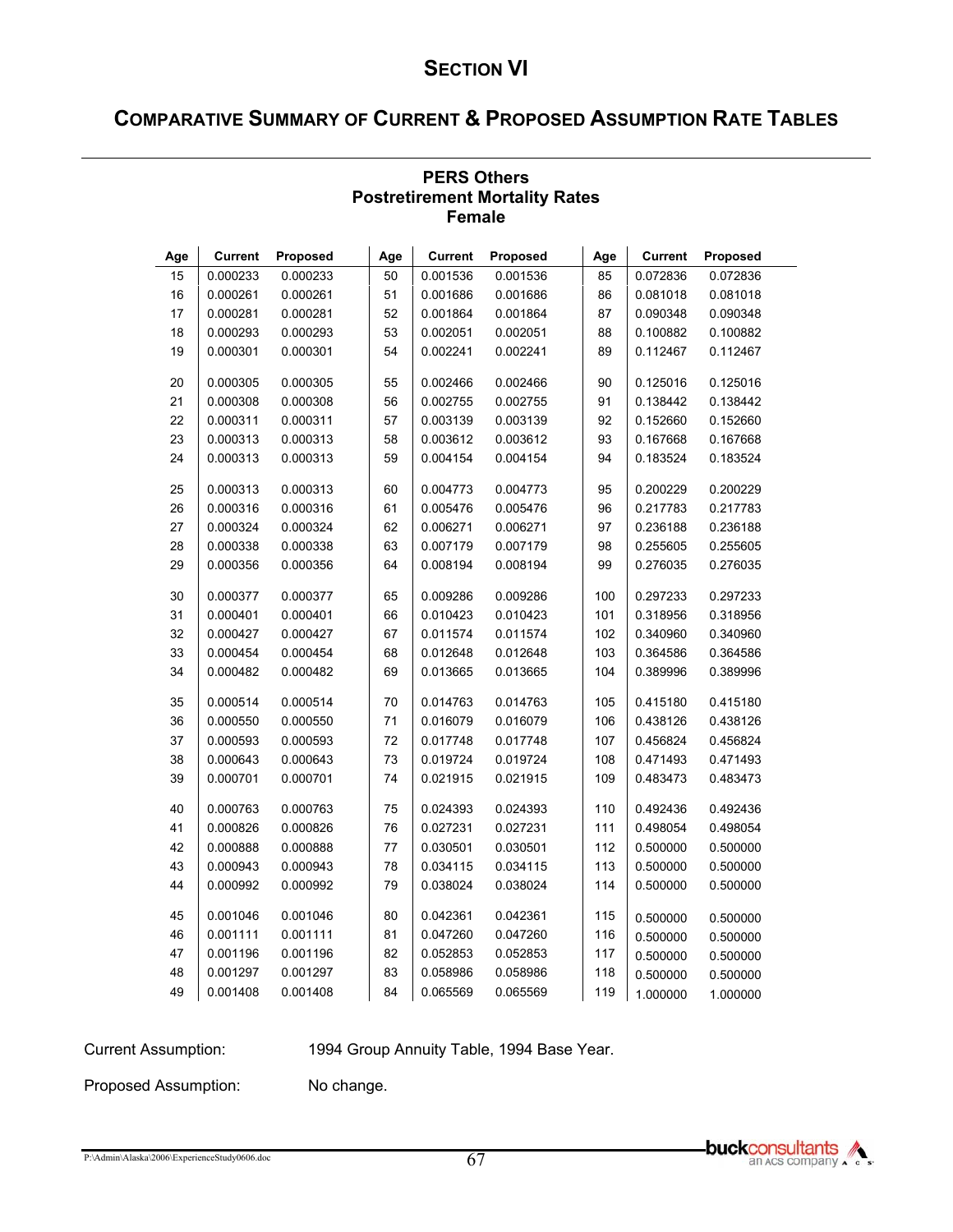# **COMPARATIVE SUMMARY OF CURRENT & PROPOSED ASSUMPTION RATE TABLES**

| marc     |                      |          |     |                |          |            |                |          |  |
|----------|----------------------|----------|-----|----------------|----------|------------|----------------|----------|--|
| Age      | <b>Current</b>       | Proposed | Age | <b>Current</b> | Proposed | Age        | <b>Current</b> | Proposed |  |
| 15       | 0.000371             | 0.000371 | 50  | 0.002773       | 0.002773 | 85         | 0.104559       | 0.104559 |  |
| 16       | 0.000421             | 0.000421 | 51  | 0.003088       | 0.003088 | 86         | 0.113755       | 0.113755 |  |
| 17       | 0.000463             | 0.000463 | 52  | 0.003455       | 0.003455 | 87         | 0.124377       | 0.124377 |  |
| 18       | 0.000495             | 0.000495 | 53  | 0.003854       | 0.003854 | 88         | 0.136537       | 0.136537 |  |
| 19       | 0.000521             | 0.000521 | 54  | 0.004278       | 0.004278 | 89         | 0.149949       | 0.149949 |  |
|          |                      |          |     |                |          |            |                |          |  |
| 20       | 0.000545             | 0.000545 | 55  | 0.004758       | 0.004758 | 90         | 0.164442       | 0.164442 |  |
| 21       | 0.000570             | 0.000570 | 56  | 0.005322       | 0.005322 | 91         | 0.179849       | 0.179849 |  |
| 22       | 0.000598             | 0.000598 | 57  | 0.006001       | 0.006001 | 92         | 0.196001       | 0.196001 |  |
| 23       | 0.000633             | 0.000633 | 58  | 0.006774       | 0.006774 | 93         | 0.213325       | 0.213325 |  |
| 24       | 0.000671             | 0.000671 | 59  | 0.007623       | 0.007623 | 94         | 0.231936       | 0.231936 |  |
|          |                      |          |     |                |          |            |                |          |  |
| 25       | 0.000711             | 0.000711 | 60  | 0.008576       | 0.008576 | 95         | 0.251189       | 0.251189 |  |
| 26       | 0.000749             | 0.000749 | 61  | 0.009663       | 0.009663 | 96         | 0.270441       | 0.270441 |  |
| 27       | 0.000782             | 0.000782 | 62  | 0.010911       | 0.010911 | 97         | 0.289048       | 0.289048 |  |
| 28       | 0.000811             | 0.000811 | 63  | 0.012335       | 0.012335 | 98         | 0.306750       | 0.306750 |  |
| 29       | 0.000838             | 0.000838 | 64  | 0.013914       | 0.013914 | 99         | 0.323976       | 0.323976 |  |
|          |                      |          |     |                |          |            |                |          |  |
| 30       | 0.000862             | 0.000862 | 65  | 0.015629       | 0.015629 | 100        | 0.341116       | 0.341116 |  |
| 31       | 0.000883             | 0.000883 | 66  | 0.017462       | 0.017462 | 101        | 0.358560       | 0.358560 |  |
| 32       | 0.000902             | 0.000902 | 67  | 0.019391       | 0.019391 | 102        | 0.376699       | 0.376699 |  |
| 33       | 0.000912             | 0.000912 | 68  | 0.021354       | 0.021354 | 103        | 0.396884       | 0.396884 |  |
| 34       | 0.000913             | 0.000913 | 69  | 0.023364       | 0.023364 | 104        | 0.418855       | 0.418855 |  |
|          |                      |          |     |                |          |            |                |          |  |
| 35       | 0.000915             | 0.000915 | 70  | 0.025516       | 0.025516 | 105        | 0.440585       | 0.440585 |  |
| 36       | 0.000927             | 0.000927 | 71  | 0.027905       | 0.027905 | 106        | 0.460043       | 0.460043 |  |
| 37       | 0.000958             | 0.000958 | 72  | 0.030625       | 0.030625 | 107        | 0.475200       | 0.475200 |  |
| 38       | 0.001010             | 0.001010 | 73  | 0.033549       | 0.033549 | 108        | 0.485670       | 0.485670 |  |
| 39       | 0.001075             | 0.001075 | 74  | 0.036614       | 0.036614 | 109        | 0.492807       | 0.492807 |  |
| 40       | 0.001153             | 0.001153 |     |                |          |            |                |          |  |
|          |                      |          | 75  | 0.040012       | 0.040012 | 110        | 0.497189       | 0.497189 |  |
| 41<br>42 | 0.001243<br>0.001346 | 0.001243 | 76  | 0.043933       | 0.043933 | 111        | 0.499394       | 0.499394 |  |
|          |                      | 0.001346 | 77  | 0.048570       | 0.048570 | 112<br>113 | 0.500000       | 0.500000 |  |
| 43       | 0.001454             | 0.001454 | 78  | 0.053991       | 0.053991 |            | 0.500000       | 0.500000 |  |
| 44       | 0.001568             | 0.001568 | 79  | 0.060066       | 0.060066 | 114        | 0.500000       | 0.500000 |  |
| 45       | 0.001697             | 0.001697 | 80  |                |          | 115        |                |          |  |
| 46       | 0.001852             | 0.001852 | 81  | 0.066696       | 0.066696 |            | 0.500000       | 0.500000 |  |
| 47       | 0.002042             | 0.002042 | 82  | 0.073780       | 0.073780 | 116<br>117 | 0.500000       | 0.500000 |  |
| 48       | 0.002660             | 0.002260 |     | 0.081217       | 0.081217 | 118        | 0.500000       | 0.500000 |  |
|          |                      |          | 83  | 0.088721       | 0.088721 |            | 0.500000       | 0.500000 |  |
| 49       | 0.002501             | 0.002501 | 84  | 0.096358       | 0.096358 | 119        | 1.000000       | 1.000000 |  |

#### **PERS Others Postretirement Mortality Rates Male**

Current Assumption: 1994 Group Annuity Table, 1994 Base Year.

Proposed Assumption: No change.

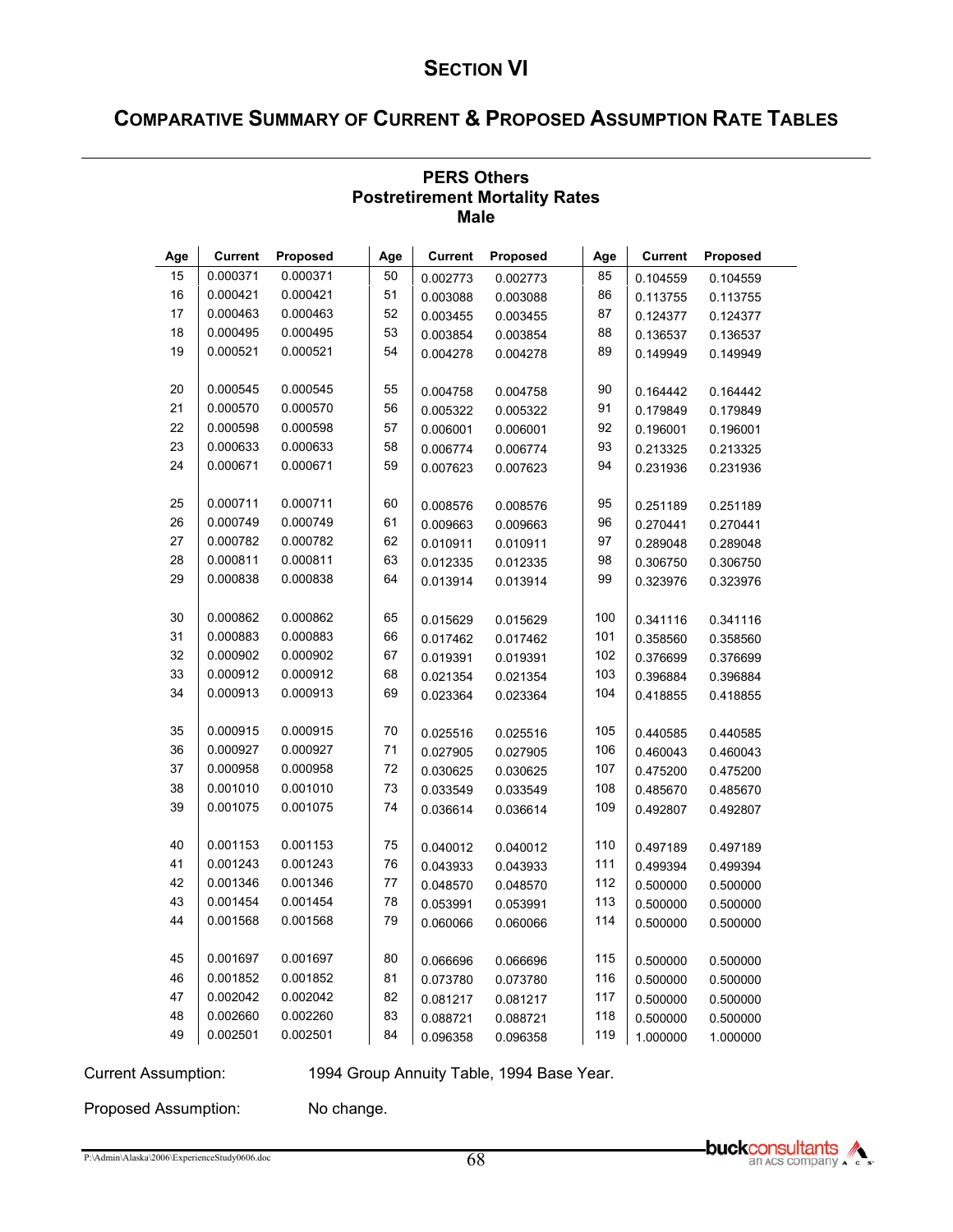# **COMPARATIVE SUMMARY OF CURRENT & PROPOSED ASSUMPTION RATE TABLES**

#### **PERS Others Withdrawal Rates**

#### **Members With Less than 5 Years of Service**  (Rates vary slightly by age)

 $\mathbf{I}$ 

|                |                | Hire Age $<$ 35 |        | Hire Age $> 35$ |                 |        |  |
|----------------|----------------|-----------------|--------|-----------------|-----------------|--------|--|
|                |                | <b>Proposed</b> |        |                 | <b>Proposed</b> |        |  |
| <b>Service</b> | <b>Current</b> | <b>Male</b>     | Female | <b>Current</b>  | <b>Male</b>     | Female |  |
| 0              | 0.25           | 0.25            | 0.26   | 0.15            | 0.15            | 0.16   |  |
|                | 0.23           | 0.23            | 0.24   | 0.15            | 0.15            | 0.16   |  |
| 2              | 0.20           | 0.20            | 0.21   | 0.13            | 0.13            | 0.14   |  |
| 3              | 0.16           | 0.16            | 0.17   | 0.12            | 0.12            | 0.12   |  |
| 4              | 0.15           | 0.15            | 0.16   | 0.11            | 0.11            | 0.11   |  |

#### **Members with 5 or More Years of Service**

|     | <b>Female</b>  |                 | <b>Male</b>    |                 |       |                | <b>Female</b> |                | <b>Male</b>     |  |
|-----|----------------|-----------------|----------------|-----------------|-------|----------------|---------------|----------------|-----------------|--|
| Age | <b>Current</b> | <b>Proposed</b> | <b>Current</b> | <b>Proposed</b> | Age   | <b>Current</b> | Proposed      | <b>Current</b> | <b>Proposed</b> |  |
| 20  | 0.109415       | 0.136769        | 0.109175       | 0.120093        | 45    | 0.048304       | 0.060380      | 0.047653       | 0.052418        |  |
| 21  | 0.109412       | 0.136765        | 0.109150       | 0.120065        | 46    | 0.048189       | 0.060236      | 0.047448       | 0.052193        |  |
| 22  | 0.109399       | 0.136749        | 0.109112       | 0.120023        | 47    | 0.048044       | 0.060055      | 0.047198       | 0.051918        |  |
| 23  | 0.109397       | 0.136746        | 0.109077       | 0.119985        | 48    | 0.047873       | 0.059841      | 0.046910       | 0.051601        |  |
| 24  | 0.109387       | 0.136734        | 0.109029       | 0.119932        | 49    | 0.047702       | 0.059628      | 0.046609       | 0.051270        |  |
| 25  | 0.109387       | 0.136734        | 0.108989       | 0.119888        | 50    | 0.047504       | 0.059380      | 0.046267       | 0.050894        |  |
| 26  | 0.109384       | 0.136730        | 0.108931       | 0.119846        | 51    | 0.047274       | 0.059093      | 0.045872       | 0.050459        |  |
| 27  | 0.109366       | 0.136708        | 0.108908       | 0.119799        | 52    | 0.046996       | 0.058745      | 0.045405       | 0.049946        |  |
| 28  | 0.109342       | 0.136678        | 0.108869       | 0.119756        | 53    | 0.046679       | 0.058349      | 0.044876       | 0.049364        |  |
| 29  | 0.109314       | 0.136643        | 0.108832       | 0.119715        | 54    | 0.046339       | 0.057924      | 0.044302       | 0.048732        |  |
| 30  | 0.109283       | 0.136604        | 0.108798       | 0.119678        | 55    | 0.045934       | 0.057418      | 0.043642       | 0.048006        |  |
| 31  | 0.109259       | 0.136574        | 0.108777       | 0.119655        | 56    | 0.045405       | 0.056756      | 0.042838       | 0.047122        |  |
| 32  | 0.109223       | 0.136529        | 0.108748       | 0.119623        | 57    | 0.044721       | 0.055901      | 0.041859       | 0.046045        |  |
| 33  | 0.109186       | 0.136483        | 0.108728       | 0.119601        | 58    | 0.043948       | 0.054935      | 0.040786       | 0.044865        |  |
| 34  | 0.109148       | 0.136435        | 0.108717       | 0.119589        | 59    | 0.042966       | 0.053708      | 0.039497       | 0.043447        |  |
| 35  | 0.079106       | 0.098883        | 0.078705       | 0.086576        | 60    | 0.041857       | 0.052321      | 0.038054       | 0.041859        |  |
| 36  | 0.079050       | 0.098813        | 0.078673       | 0.086540        | 61    | 0.040624       | 0.050780      | 0.036437       | 0.040081        |  |
| 37  | 0.078997       | 0.098746        | 0.078632       | 0.086495        | 62    | 0.039209       | 0.049011      | 0.034569       | 0.038026        |  |
| 38  | 0.078927       | 0.098659        | 0.078560       | 0.086416        | 63    | 0.037601       | 0.047001      | 0.032445       | 0.035690        |  |
| 39  | 0.078859       | 0.098574        | 0.078485       | 0.086334        | 64    | 0.035846       | 0.044808      | 0.030126       | 0.033139        |  |
| 40  | 0.058777       | 0.073471        | 0.058387       | 0.064226        | $65+$ | 0.050000       | 0.062500      | 0.050000       | 0.055000        |  |
| 41  | 0.058694       | 0.073368        | 0.058277       | 0.064105        |       |                |               |                |                 |  |
| 42  | 0.058602       | 0.073253        | 0.058144       | 0.063958        |       |                |               |                |                 |  |
| 43  | 0.058517       | 0.073146        | 0.058006       | 0.063807        |       |                |               |                |                 |  |
| 44  | 0.058418       | 0.073023        | 0.057842       | 0.063626        |       |                |               |                |                 |  |

Current Assumption: Based on actual experience from 1997 to 1999.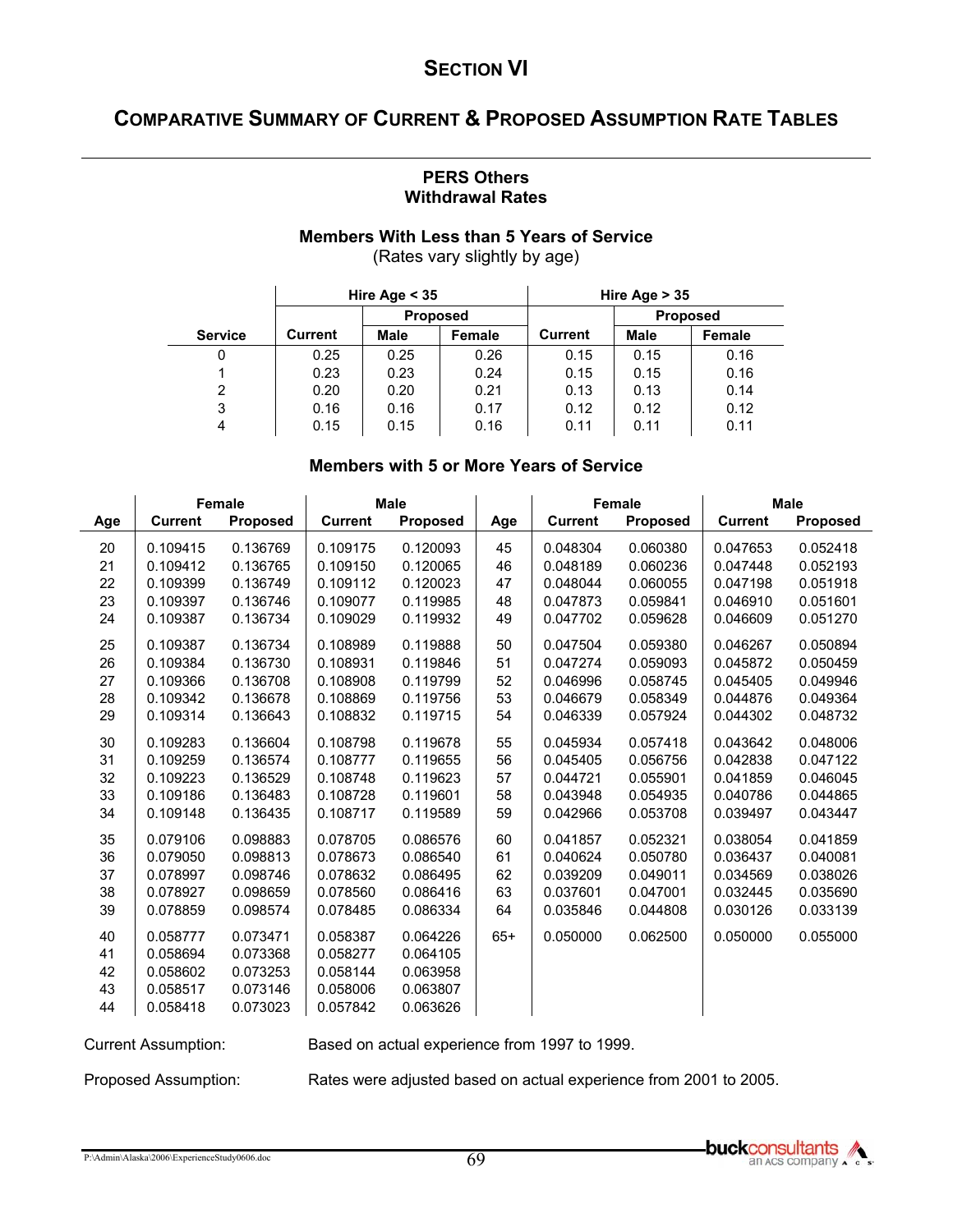# **COMPARATIVE SUMMARY OF CURRENT & PROPOSED ASSUMPTION RATE TABLES**

|      |                                               | <b>Female</b>   |                  |                                               | <b>Male</b>     |                  |
|------|-----------------------------------------------|-----------------|------------------|-----------------------------------------------|-----------------|------------------|
|      |                                               | <b>Proposed</b> | <b>Proposed</b>  |                                               | <b>Proposed</b> | <b>Proposed</b>  |
| Age  | <b>Current</b>                                | <b>Reduced</b>  | <b>Unreduced</b> | <b>Current</b>                                | <b>Reduced</b>  | <b>Unreduced</b> |
| < 50 | One<br>year<br>after the<br>valuation<br>date | N/A             | 0.072000         | One<br>year<br>after the<br>valuation<br>date | N/A             | 0.071000         |
| 50   | 0.05                                          | 0.073000        | 0.200000         | 0.05                                          | 0.060000        | 0.200000         |
| 51   | 0.05                                          | 0.075000        | 0.200000         | 0.05                                          | 0.062000        | 0.175000         |
| 52   | 0.05                                          | 0.075000        | 0.150000         | 0.05                                          | 0.075000        | 0.200000         |
| 53   | 0.06                                          | 0.089000        | 0.240000         | 0.06                                          | 0.075000        | 0.180000         |
| 54   | 0.06                                          | 0.054000        | 0.210000         | 0.06                                          | 0.060000        | 0.300000         |
|      |                                               |                 |                  |                                               |                 |                  |
| 55   | 0.10                                          | 0.082000        | 0.300000         | 0.10                                          | 0.079000        | 0.300000         |
| 56   | 0.10                                          | 0.092000        | 0.175000         | 0.10                                          | 0.095000        | 0.175000         |
| 57   | 0.10                                          | 0.091000        | 0.175000         | 0.10                                          | 0.096000        | 0.175000         |
| 58   | 0.10                                          | 0.091000        | 0.175000         | 0.10                                          | 0.095000        | 0.150000         |
| 59   | 0.10                                          | 0.038000        | 0.175000         | 0.10                                          | 0.047000        | 0.150000         |
|      |                                               |                 |                  |                                               |                 |                  |
| 60   | 0.10                                          | N/A             | 0.210000         | 0.10                                          | N/A             | 0.200000         |
| 61   | 0.10                                          | N/A             | 0.150000         | 0.10                                          | N/A             | 0.175000         |
| 62   | 0.15                                          | N/A             | 0.187500         | 0.15                                          | N/A             | 0.300000         |
| 63   | 0.15                                          | N/A             | 0.187500         | 0.15                                          | N/A             | 0.225000         |
| 64   | 0.15                                          | N/A             | 0.187500         | 0.15                                          | N/A             | 0.262500         |
| 65   | 0.20                                          | N/A             | 0.250000         | 0.20                                          | N/A             | 0.270000         |
| 66   | 0.20                                          | N/A             | 0.250000         | 0.20                                          | N/A             | 0.270000         |
| 67   | 0.20                                          | N/A             | 0.250000         | 0.20                                          | N/A             | 0.270000         |
| 68   | 1.00                                          | N/A             | 0.250000         | 1.00                                          | N/A             | 0.300000         |
| 69   | 1.00                                          | N/A             | 0.300000         | 1.00                                          | N/A             | 0.300000         |
|      |                                               |                 |                  |                                               |                 |                  |
| 70   | 1.00                                          | N/A             | 1.000000         | 1.00                                          | N/A             | 1.000000         |

#### **PERS Others Retirement Rates**

Current Assumption: Based on actual experience from 1997 to 1999.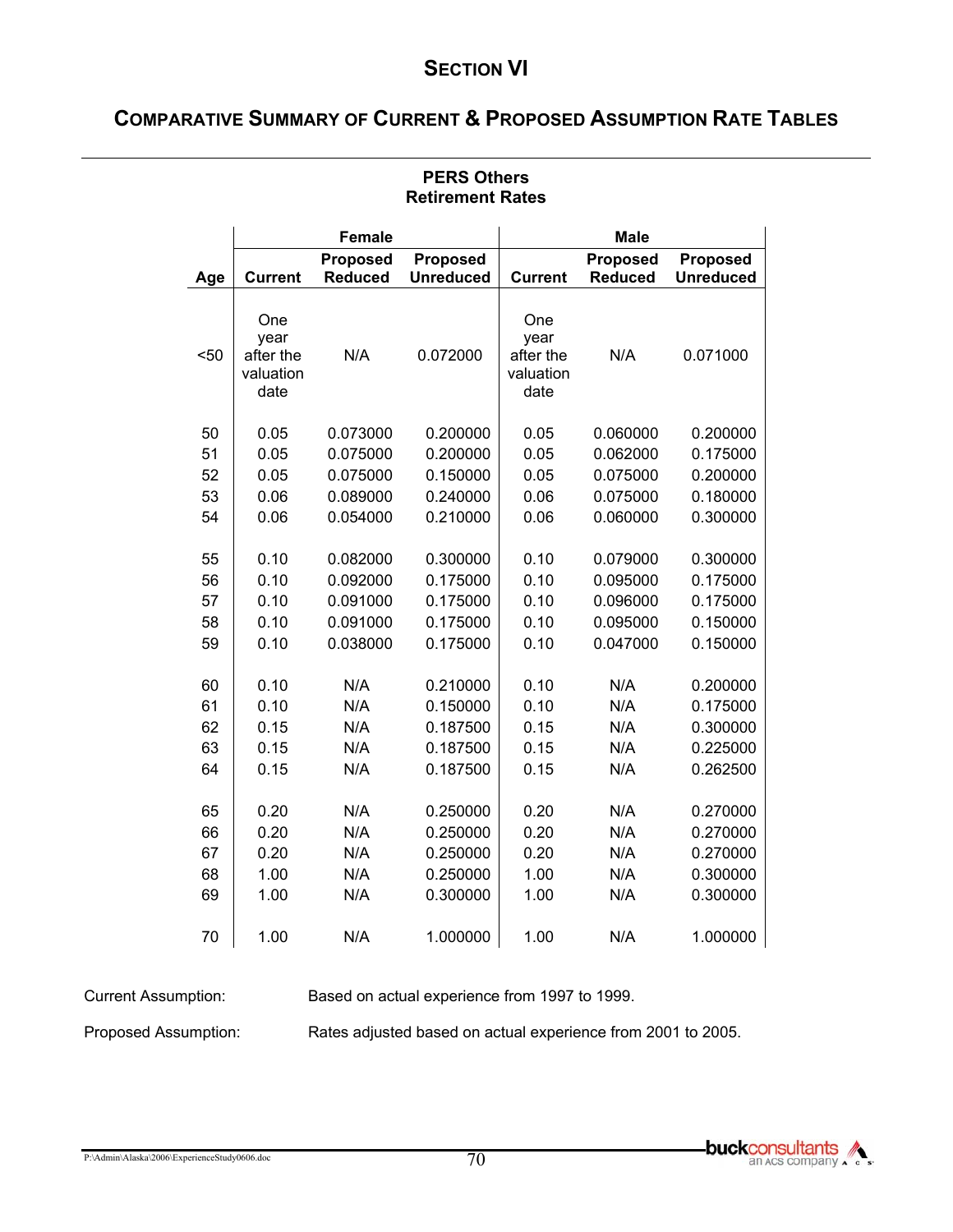# **COMPARATIVE SUMMARY OF CURRENT & PROPOSED ASSUMPTION RATE TABLES**

#### **PERS Others Salary Scale**

| <b>Percent Increase</b> |                            |                             |  |  |  |  |  |  |  |  |
|-------------------------|----------------------------|-----------------------------|--|--|--|--|--|--|--|--|
| <b>Years of Service</b> | <b>Current Assumptions</b> | <b>Proposed Assumptions</b> |  |  |  |  |  |  |  |  |
|                         | 5.5%                       | 9.5%                        |  |  |  |  |  |  |  |  |
|                         | 5.5%                       | 7.5%                        |  |  |  |  |  |  |  |  |
|                         | 5.5%                       | 6.5%                        |  |  |  |  |  |  |  |  |
|                         | 5.5%                       | 6.0%                        |  |  |  |  |  |  |  |  |
|                         | 5.5%                       | 5.5%                        |  |  |  |  |  |  |  |  |
| $5-9$                   | 5.5%                       | Age based                   |  |  |  |  |  |  |  |  |
| $10+$                   | 4.0%                       | Age based                   |  |  |  |  |  |  |  |  |

|                            | <b>Percent Increase</b>                        |            |                 |  |  |  |  |  |  |  |  |
|----------------------------|------------------------------------------------|------------|-----------------|--|--|--|--|--|--|--|--|
| Age                        | Proposed                                       | <b>Age</b> | <b>Proposed</b> |  |  |  |  |  |  |  |  |
| 20                         | 0.0500                                         | 50         | 0.0450          |  |  |  |  |  |  |  |  |
| 21                         | 0.0500                                         | 51         | 0.0450          |  |  |  |  |  |  |  |  |
| 22                         | 0.0500                                         | 52         | 0.0450          |  |  |  |  |  |  |  |  |
| 23                         | 0.0500                                         | 53         | 0.0450          |  |  |  |  |  |  |  |  |
| 24                         | 0.0500                                         | 54         | 0.0450          |  |  |  |  |  |  |  |  |
| 25                         | 0.0500                                         | 55         | 0.0450          |  |  |  |  |  |  |  |  |
| 26                         | 0.0495                                         | 56         | 0.0440          |  |  |  |  |  |  |  |  |
| 27                         | 0.0490                                         | 57         | 0.0430          |  |  |  |  |  |  |  |  |
| 28                         | 0.0485                                         | 58         | 0.0420          |  |  |  |  |  |  |  |  |
| 29                         | 0.0480                                         | 59         | 0.0410          |  |  |  |  |  |  |  |  |
| 30                         | 0.0475                                         | 60         | 0.0400          |  |  |  |  |  |  |  |  |
| 31                         | 0.0470                                         | 61         | 0.0400          |  |  |  |  |  |  |  |  |
| 32                         | 0.0465                                         | 62         | 0.0400          |  |  |  |  |  |  |  |  |
| 33                         | 0.0460                                         | 63         | 0.0400          |  |  |  |  |  |  |  |  |
| 34                         | 0.0455                                         | 64         | 0.0400          |  |  |  |  |  |  |  |  |
| 35                         | 0.0450                                         | 65         | 0.0400          |  |  |  |  |  |  |  |  |
| 36                         | 0.0450                                         | 66         | 0.0400          |  |  |  |  |  |  |  |  |
| 37                         | 0.0450                                         | 67         | 0.0400          |  |  |  |  |  |  |  |  |
| 38                         | 0.0450                                         | 68         | 0.0400          |  |  |  |  |  |  |  |  |
| 39                         | 0.0450                                         | 69         | 0.0400          |  |  |  |  |  |  |  |  |
| 40<br>41<br>42<br>43<br>44 | 0.0450<br>0.0450<br>0.0450<br>0.0450<br>0.0450 | 70         | 0.0400          |  |  |  |  |  |  |  |  |
| 45<br>46<br>47<br>48<br>49 | 0.0450<br>0.0450<br>0.0450<br>0.0450<br>0.0450 |            |                 |  |  |  |  |  |  |  |  |

Current Assumption: Based on actual experience from 1997 to 1999.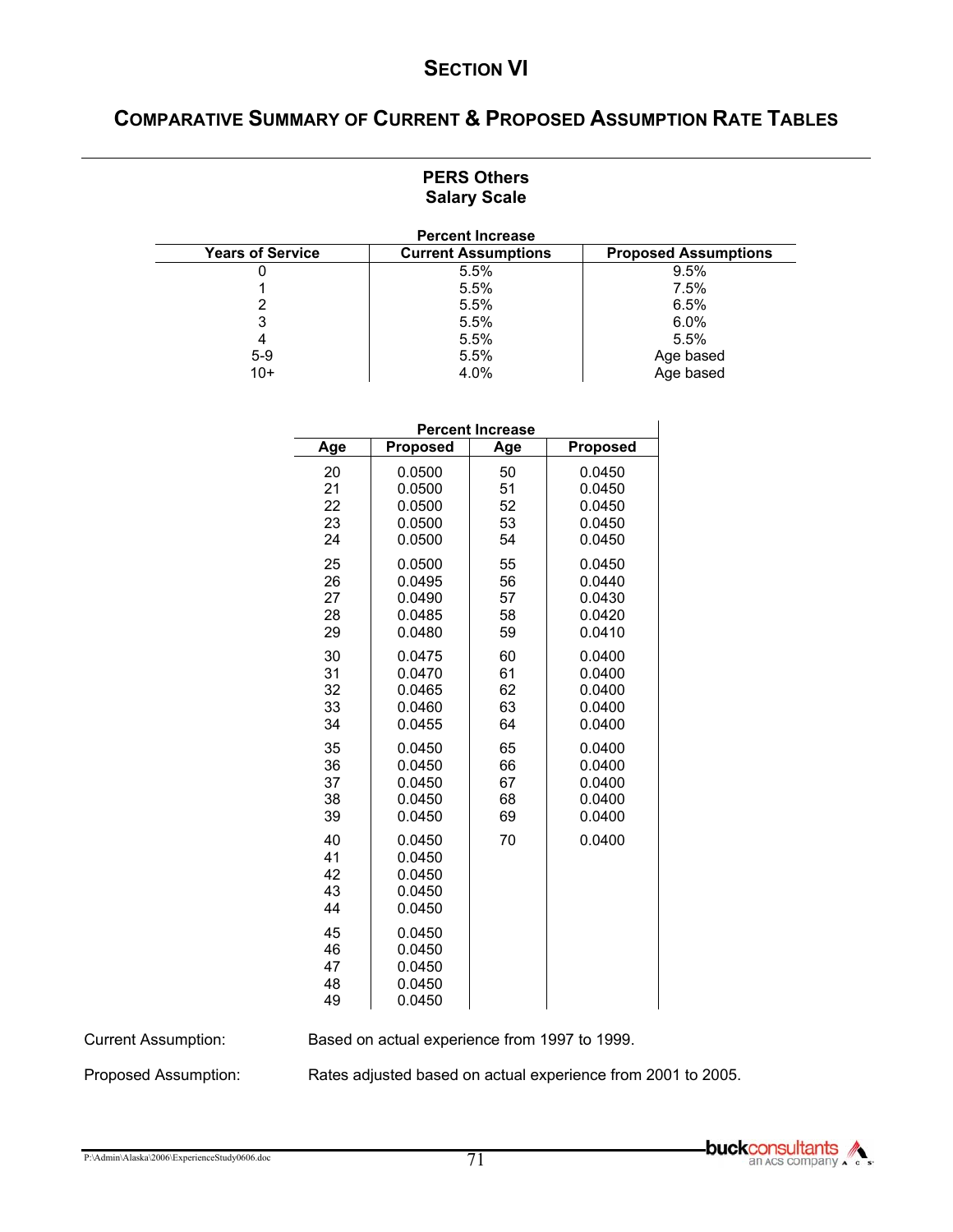# **COMPARATIVE SUMMARY OF CURRENT & PROPOSED ASSUMPTION RATE TABLES**

|          | <b>DISABILITY RATES</b> |                      |                      |                      |          |                      |                      |                |                      |  |  |
|----------|-------------------------|----------------------|----------------------|----------------------|----------|----------------------|----------------------|----------------|----------------------|--|--|
|          |                         | <b>Female</b>        |                      | <b>Male</b>          |          |                      | <b>Female</b>        |                | <b>Male</b>          |  |  |
| Age      | <b>Current</b>          | <b>Proposed</b>      | <b>Current</b>       | <b>Proposed</b>      | Age      | <b>Current</b>       | Proposed             | <b>Current</b> | <b>Proposed</b>      |  |  |
|          |                         |                      |                      |                      |          |                      |                      |                |                      |  |  |
| 20       | 0.000280                | 0.000294             | 0.000280             | 0.000322             | 45       | 0.000650             | 0.000683             | 0.000650       | 0.000748             |  |  |
| 21       | 0.000280                | 0.000294             | 0.000280             | 0.000322             | 46       | 0.000700             | 0.000735             | 0.000700       | 0.000805             |  |  |
| 22       | 0.000290                | 0.000305             | 0.000290             | 0.000334             | 47       | 0.000760             | 0.000798             | 0.000760       | 0.000874             |  |  |
| 23       | 0.000290                | 0.000305             | 0.000290             | 0.000334             | 48       | 0.000830             | 0.000872             | 0.000830       | 0.000955             |  |  |
| 24       | 0.000300                | 0.000315             | 0.000300             | 0.000345             | 49       | 0.000890             | 0.000935             | 0.000890       | 0.001024             |  |  |
| 25       | 0.000300                | 0.000315             | 0.000300             | 0.000345             | 50       | 0.000960             | 0.001008             | 0.000960       | 0.001104             |  |  |
| 26       | 0.000300                | 0.000315             | 0.000300             | 0.000345             | 51       | 0.001040             | 0.001092             | 0.001040       | 0.001196             |  |  |
| 27       | 0.000310                | 0.000326             | 0.000310             | 0.000357             | 52       | 0.001140             | 0.001197             | 0.001140       | 0.001311             |  |  |
| 28       | 0.000320                | 0.000336             | 0.000320             | 0.000368             | 53       | 0.001270             | 0.001334             | 0.001270       | 0.001461             |  |  |
| 29       | 0.000330                | 0.000347             | 0.000330             | 0.000380             | 54       | 0.001420             | 0.001491             | 0.001420       | 0.001633             |  |  |
|          |                         |                      |                      |                      |          |                      |                      |                |                      |  |  |
| 30       | 0.000340                | 0.000357             | 0.000340             | 0.000391             | 55       | 0.001600             | 0.001680             | 0.001600       | 0.001840             |  |  |
| 31<br>32 | 0.000340                | 0.000357             | 0.000340             | 0.000391             | 56<br>57 | 0.001840             | 0.001932             | 0.001840       | 0.002116             |  |  |
| 33       | 0.000350                | 0.000368             | 0.000350             | 0.000403             | 58       | 0.002140             | 0.002247             | 0.002140       | 0.002461             |  |  |
| 34       | 0.000360<br>0.000370    | 0.000378<br>0.000389 | 0.000360<br>0.000370 | 0.000414<br>0.000426 | 59       | 0.002440<br>0.002880 | 0.002562<br>0.003024 | 0.002440       | 0.002806<br>0.003312 |  |  |
|          |                         |                      |                      |                      |          |                      |                      | 0.002880       |                      |  |  |
| 35       | 0.000380                | 0.000399             | 0.000380             | 0.000437             | 60       | 0.003370             | 0.003539             | 0.003370       | 0.003876             |  |  |
| 36       | 0.000400                | 0.000420             | 0.000400             | 0.000460             | 61       | 0.003900             | 0.004095             | 0.003900       | 0.004485             |  |  |
| 37       | 0.000410                | 0.000431             | 0.000410             | 0.000472             | 62       | 0.004520             | 0.004746             | 0.004520       | 0.005198             |  |  |
| 38       | 0.000430                | 0.000452             | 0.000430             | 0.000495             | 63       | 0.005220             | 0.005481             | 0.005220       | 0.006003             |  |  |
| 39       | 0.000440                | 0.000462             | 0.000440             | 0.000506             | 64       | 0.005960             | 0.006258             | 0.005960       | 0.006854             |  |  |
| 40       | 0.000460                | 0.000483             | 0.000460             | 0.000529             | 65       | N/A                  | 0.007134             | N/A            | 0.007814             |  |  |
| 41       | 0.000480                | 0.000504             | 0.000480             | 0.000552             | 66       | N/A                  | 0.008133             | N/A            | 0.008907             |  |  |
| 42       | 0.000510                | 0.000536             | 0.000510             | 0.000587             | 67       | N/A                  | 0.009272             | N/A            | 0.010155             |  |  |
| 43       | 0.000540                | 0.000567             | 0.000540             | 0.000621             | 68       | N/A                  | 0.010570             | N/A            | 0.011576             |  |  |
| 44       | 0.000590                | 0.000620             | 0.000590             | 0.000679             | 69       | N/A                  | 0.012049             | N/A            | 0.013197             |  |  |
|          |                         |                      |                      |                      |          |                      |                      |                |                      |  |  |
|          |                         |                      |                      |                      |          |                      |                      |                |                      |  |  |

#### **PERS Others Disability Rates**

Current Assumption: Based on actual experience from 1991 to 1995.

Proposed Assumption: Female rates were increased by 5% and male rates were increased by 5% based on actual experience from 2001 to 2005.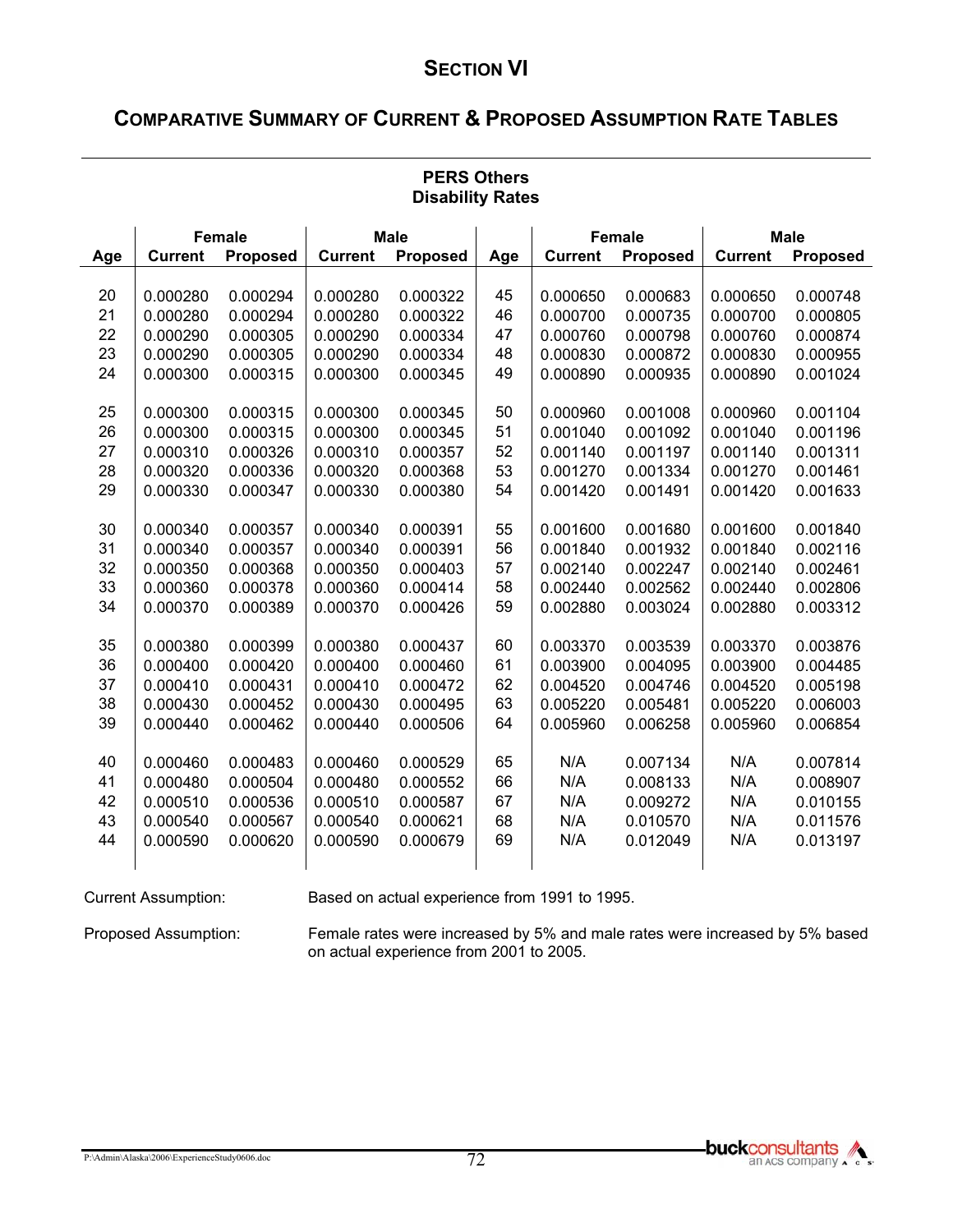# **COMPARATIVE SUMMARY OF CURRENT & PROPOSED ASSUMPTION RATE TABLES**

|     | <b>Female</b>  |          |     |                |          |     |                |          |  |  |  |  |
|-----|----------------|----------|-----|----------------|----------|-----|----------------|----------|--|--|--|--|
| Age | <b>Current</b> | Proposed | Age | <b>Current</b> | Proposed | Age | <b>Current</b> | Proposed |  |  |  |  |
| 15  | 0.000233       | 0.000140 | 50  | 0.001536       | 0.000922 | 85  | 0.072836       | 0.043702 |  |  |  |  |
| 16  | 0.000261       | 0.000157 | 51  | 0.001686       | 0.001012 | 86  | 0.081018       | 0.048611 |  |  |  |  |
| 17  | 0.000281       | 0.000169 | 52  | 0.001864       | 0.001118 | 87  | 0.090348       | 0.054209 |  |  |  |  |
| 18  | 0.000293       | 0.000176 | 53  | 0.002051       | 0.001231 | 88  | 0.100882       | 0.060529 |  |  |  |  |
| 19  | 0.000301       | 0.000181 | 54  | 0.002241       | 0.001345 | 89  | 0.112467       | 0.067480 |  |  |  |  |
| 20  | 0.000305       | 0.000183 | 55  | 0.002466       | 0.001480 | 90  | 0.125016       | 0.075010 |  |  |  |  |
| 21  | 0.000308       | 0.000185 | 56  | 0.002755       | 0.001653 | 91  | 0.138442       | 0.083065 |  |  |  |  |
| 22  | 0.000311       | 0.000187 | 57  | 0.003139       | 0.001883 | 92  | 0.152660       | 0.091596 |  |  |  |  |
| 23  | 0.000313       | 0.000188 | 58  | 0.003612       | 0.002167 | 93  | 0.167668       | 0.100601 |  |  |  |  |
| 24  | 0.000313       | 0.000188 | 59  | 0.004154       | 0.002492 | 94  | 0.183524       | 0.110114 |  |  |  |  |
| 25  | 0.000313       | 0.000188 | 60  | 0.004773       | 0.002864 | 95  | 0.200229       | 0.120137 |  |  |  |  |
| 26  | 0.000316       | 0.000190 | 61  | 0.005476       | 0.003286 | 96  | 0.217783       | 0.130670 |  |  |  |  |
| 27  | 0.000324       | 0.000194 | 62  | 0.006271       | 0.003763 | 97  | 0.236188       | 0.141713 |  |  |  |  |
| 28  | 0.000338       | 0.000203 | 63  | 0.007179       | 0.004307 | 98  | 0.255605       | 0.153363 |  |  |  |  |
| 29  | 0.000356       | 0.000214 | 64  | 0.008194       | 0.004916 | 99  | 0.276035       | 0.165621 |  |  |  |  |
| 30  | 0.000377       | 0.000226 | 65  | 0.009286       | 0.005572 | 100 | 0.297233       | 0.178340 |  |  |  |  |
| 31  | 0.000401       | 0.000241 | 66  | 0.010423       | 0.006254 | 101 | 0.318956       | 0.191374 |  |  |  |  |
| 32  | 0.000427       | 0.000256 | 67  | 0.011574       | 0.006944 | 102 | 0.340960       | 0.204576 |  |  |  |  |
| 33  | 0.000454       | 0.000272 | 68  | 0.012648       | 0.007589 | 103 | 0.364586       | 0.218752 |  |  |  |  |
| 34  | 0.000482       | 0.000289 | 69  | 0.013665       | 0.008199 | 104 | 0.389996       | 0.233998 |  |  |  |  |
| 35  | 0.000514       | 0.000308 | 70  | 0.014763       | 0.008858 | 105 | 0.415180       | 0.249108 |  |  |  |  |
| 36  | 0.000550       | 0.000330 | 71  | 0.016079       | 0.009647 | 106 | 0.438126       | 0.262876 |  |  |  |  |
| 37  | 0.000593       | 0.000356 | 72  | 0.017748       | 0.010649 | 107 | 0.456824       | 0.274094 |  |  |  |  |
| 38  | 0.000643       | 0.000386 | 73  | 0.019724       | 0.011834 | 108 | 0.471493       | 0.282896 |  |  |  |  |
| 39  | 0.000701       | 0.000421 | 74  | 0.021915       | 0.013149 | 109 | 0.483473       | 0.290084 |  |  |  |  |
| 40  | 0.000763       | 0.000458 | 75  | 0.024393       | 0.014636 | 110 | 0.492436       | 0.295462 |  |  |  |  |
| 41  | 0.000826       | 0.000496 | 76  | 0.027231       | 0.016339 | 111 | 0.498054       | 0.298832 |  |  |  |  |
| 42  | 0.000888       | 0.000533 | 77  | 0.030501       | 0.018301 | 112 | 0.500000       | 0.300000 |  |  |  |  |
| 43  | 0.000943       | 0.000566 | 78  | 0.034115       | 0.020469 | 113 | 0.500000       | 0.300000 |  |  |  |  |
| 44  | 0.000992       | 0.000595 | 79  | 0.038024       | 0.022814 | 114 | 0.500000       | 0.300000 |  |  |  |  |
| 45  | 0.001046       | 0.000628 | 80  | 0.042361       | 0.025417 | 115 | 0.500000       | 0.300000 |  |  |  |  |
| 46  | 0.001111       | 0.000667 | 81  | 0.047260       | 0.028356 | 116 | 0.500000       | 0.300000 |  |  |  |  |
| 47  | 0.001196       | 0.000718 | 82  | 0.052853       | 0.031712 | 117 | 0.500000       | 0.300000 |  |  |  |  |
| 48  | 0.001297       | 0.000778 | 83  | 0.058986       | 0.035392 | 118 | 0.500000       | 0.300000 |  |  |  |  |
| 49  | 0.001408       | 0.000845 | 84  | 0.065569       | 0.039341 | 119 | 1.000000       | 1.000000 |  |  |  |  |

#### **TRS Preretirement Mortality Rates Female**

Current Assumption: 1994 Group Annuity Table, 1994 Base Year.

Proposed Assumption: 60% of the 1994 Group Annuity Table, 1994 Base Year.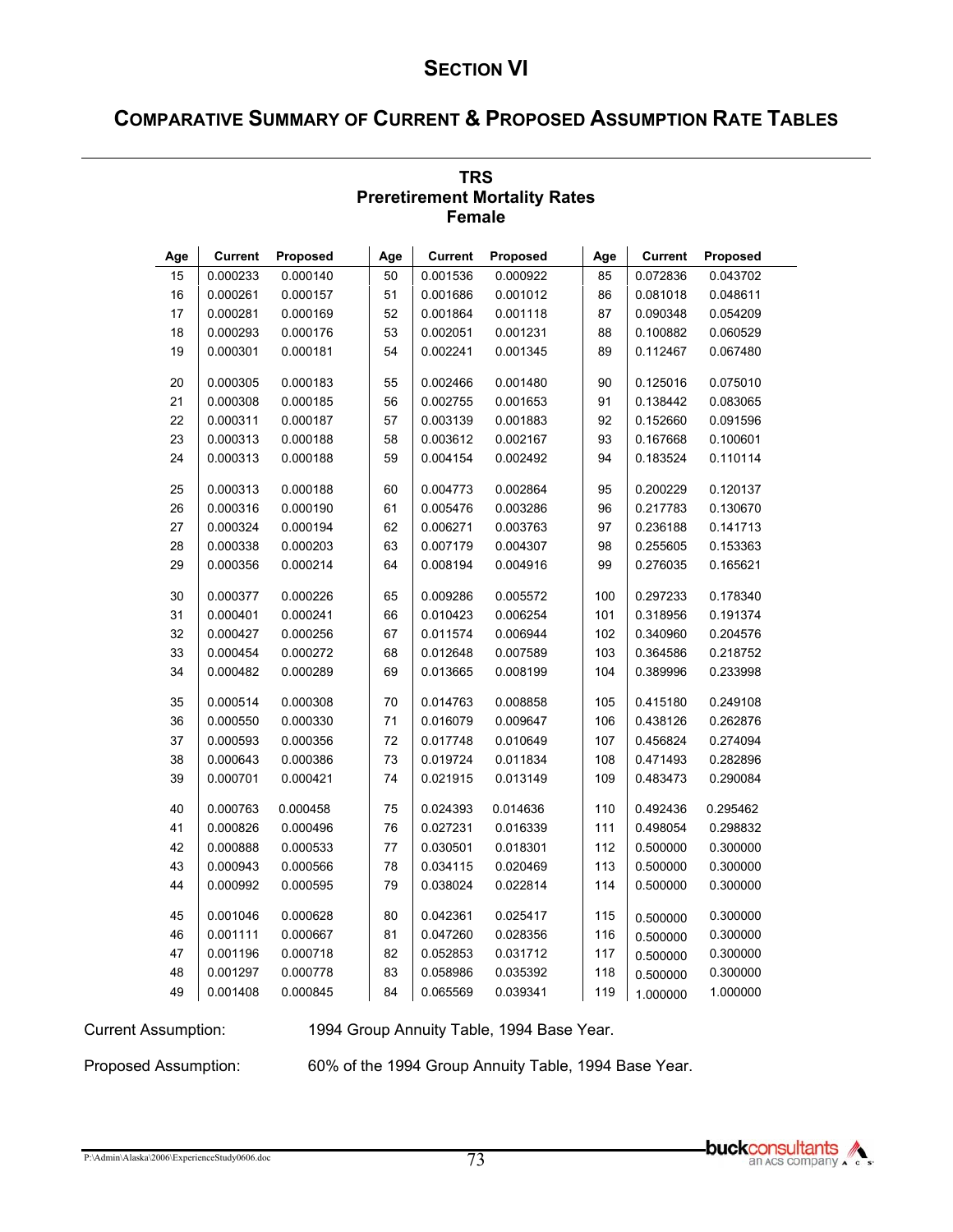# **COMPARATIVE SUMMARY OF CURRENT & PROPOSED ASSUMPTION RATE TABLES**

|     | <b>Male</b>    |          |     |                |          |     |                |          |  |  |  |  |
|-----|----------------|----------|-----|----------------|----------|-----|----------------|----------|--|--|--|--|
| Age | <b>Current</b> | Proposed | Age | <b>Current</b> | Proposed | Age | <b>Current</b> | Proposed |  |  |  |  |
| 15  | 0.000371       | 0.000204 | 50  | 0.002773       | 0.001525 | 85  | 0.104559       | 0.057507 |  |  |  |  |
| 16  | 0.000421       | 0.000232 | 51  | 0.003088       | 0.001698 | 86  | 0.113755       | 0.062565 |  |  |  |  |
| 17  | 0.000463       | 0.000255 | 52  | 0.003455       | 0.001900 | 87  | 0.124377       | 0.068407 |  |  |  |  |
| 18  | 0.000495       | 0.000272 | 53  | 0.003854       | 0.002120 | 88  | 0.136537       | 0.075095 |  |  |  |  |
| 19  | 0.000521       | 0.000287 | 54  | 0.004278       | 0.002353 | 89  | 0.149949       | 0.082472 |  |  |  |  |
| 20  | 0.000545       | 0.000300 | 55  | 0.004758       | 0.002617 | 90  | 0.164442       | 0.090443 |  |  |  |  |
| 21  | 0.000570       | 0.000314 | 56  | 0.005322       | 0.002927 | 91  | 0.179849       | 0.098917 |  |  |  |  |
| 22  | 0.000598       | 0.000329 | 57  | 0.006001       | 0.003301 | 92  | 0.196001       | 0.107801 |  |  |  |  |
| 23  | 0.000633       | 0.000348 | 58  | 0.006774       | 0.003726 | 93  | 0.213325       | 0.117329 |  |  |  |  |
| 24  | 0.000671       | 0.000369 | 59  | 0.007623       | 0.004193 | 94  | 0.231936       | 0.127565 |  |  |  |  |
| 25  | 0.000711       | 0.000391 | 60  | 0.008576       | 0.004717 | 95  | 0.251189       | 0.138154 |  |  |  |  |
| 26  | 0.000749       | 0.000412 | 61  | 0.009663       | 0.005315 | 96  | 0.270441       | 0.148743 |  |  |  |  |
| 27  | 0.000782       | 0.000430 | 62  | 0.010911       | 0.006001 | 97  | 0.289048       | 0.158976 |  |  |  |  |
| 28  | 0.000811       | 0.000446 | 63  | 0.012335       | 0.006784 | 98  | 0.306750       | 0.168713 |  |  |  |  |
| 29  | 0.000838       | 0.000461 | 64  | 0.013914       | 0.007653 | 99  | 0.323976       | 0.178187 |  |  |  |  |
| 30  | 0.000862       | 0.000474 | 65  | 0.015629       | 0.008596 | 100 | 0.341116       | 0.187614 |  |  |  |  |
| 31  | 0.000883       | 0.000486 | 66  | 0.017462       | 0.009604 | 101 | 0.358560       | 0.197208 |  |  |  |  |
| 32  | 0.000902       | 0.000496 | 67  | 0.019391       | 0.010665 | 102 | 0.376699       | 0.207184 |  |  |  |  |
| 33  | 0.000912       | 0.000502 | 68  | 0.021354       | 0.011745 | 103 | 0.396884       | 0.218286 |  |  |  |  |
| 34  | 0.000913       | 0.000502 | 69  | 0.023364       | 0.012850 | 104 | 0.418855       | 0.230370 |  |  |  |  |
| 35  | 0.000915       | 0.000503 | 70  | 0.025516       | 0.014034 | 105 | 0.440585       | 0.242322 |  |  |  |  |
| 36  | 0.000927       | 0.000510 | 71  | 0.027905       | 0.015348 | 106 | 0.460043       | 0.253024 |  |  |  |  |
| 37  | 0.000958       | 0.000527 | 72  | 0.030625       | 0.016844 | 107 | 0.475200       | 0.261360 |  |  |  |  |
| 38  | 0.001010       | 0.000556 | 73  | 0.033549       | 0.018452 | 108 | 0.485670       | 0.267119 |  |  |  |  |
| 39  | 0.001075       | 0.000591 | 74  | 0.036614       | 0.020138 | 109 | 0.492807       | 0.271044 |  |  |  |  |
| 40  | 0.001153       | 0.000634 | 75  | 0.040012       | 0.022007 | 110 | 0.497189       | 0.273454 |  |  |  |  |
| 41  | 0.001243       | 0.000684 | 76  | 0.043933       | 0.024163 | 111 | 0.499394       | 0.274667 |  |  |  |  |
| 42  | 0.001346       | 0.000740 | 77  | 0.048570       | 0.026714 | 112 | 0.500000       | 0.275000 |  |  |  |  |
| 43  | 0.001454       | 0.000800 | 78  | 0.053991       | 0.029695 | 113 | 0.500000       | 0.275000 |  |  |  |  |
| 44  | 0.001568       | 0.000862 | 79  | 0.060066       | 0.033036 | 114 | 0.500000       | 0.275000 |  |  |  |  |
| 45  | 0.001697       | 0.000933 | 80  | 0.066696       | 0.036683 | 115 | 0.500000       | 0.275000 |  |  |  |  |
| 46  | 0.001852       | 0.001019 | 81  | 0.073780       | 0.040579 | 116 | 0.500000       | 0.275000 |  |  |  |  |
| 47  | 0.002042       | 0.001123 | 82  | 0.081217       | 0.044669 | 117 | 0.500000       | 0.275000 |  |  |  |  |
| 48  | 0.002660       | 0.001243 | 83  | 0.088721       | 0.048797 | 118 | 0.500000       | 0.275000 |  |  |  |  |
| 49  | 0.002501       | 0.001376 | 84  | 0.096358       | 0.052997 | 119 | 1.000000       | 1.000000 |  |  |  |  |

# **TRS Preretirement Mortality Rates**

Current Assumption: 1994 Group Annuity Table, 1994 Base Year.

Proposed Assumption: 55% of the 1994 Group Annuity Table, 1994 Base Year.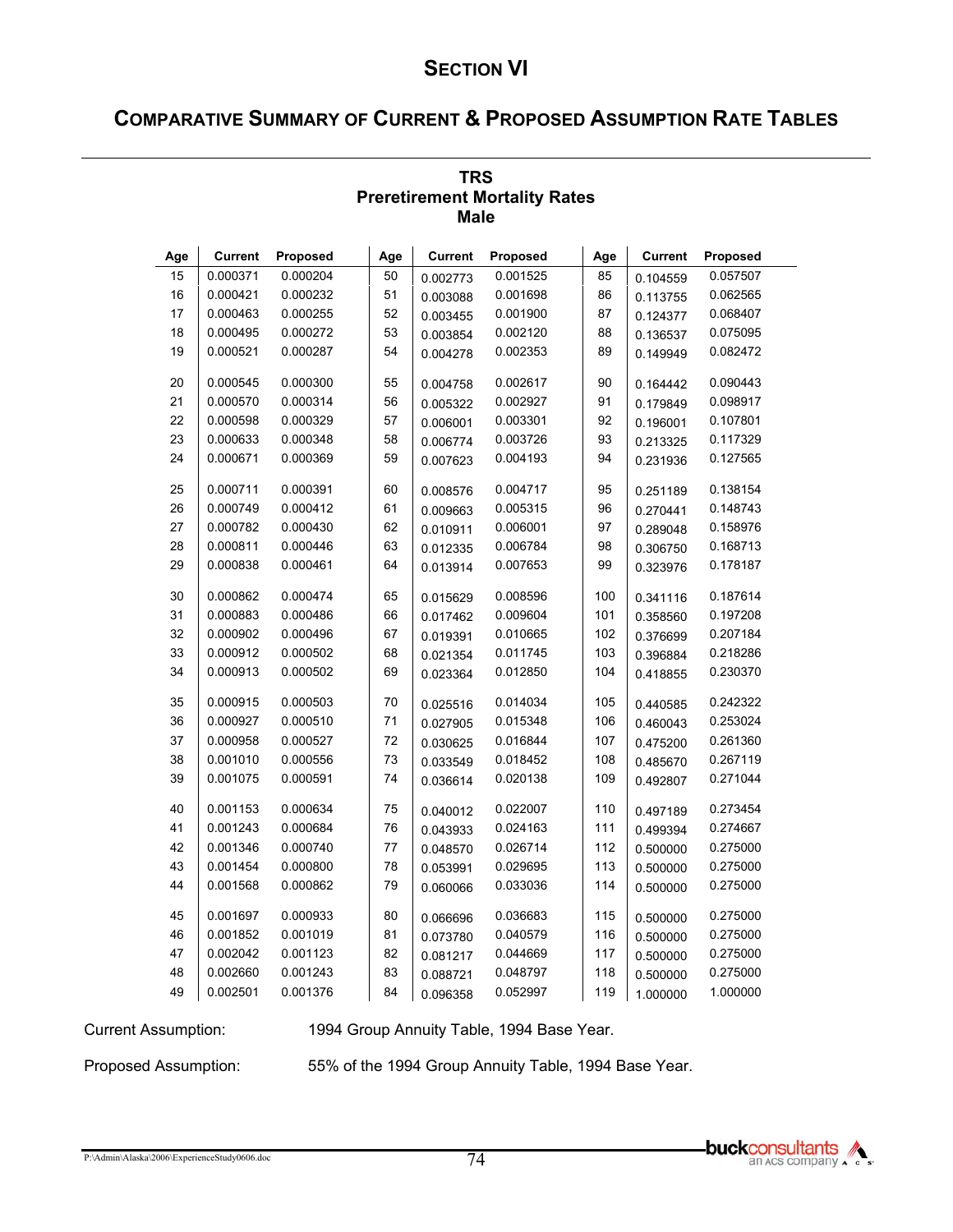# **COMPARATIVE SUMMARY OF CURRENT & PROPOSED ASSUMPTION RATE TABLES**

|     | <b>Female</b>  |                 |     |                |          |     |                |          |  |  |  |
|-----|----------------|-----------------|-----|----------------|----------|-----|----------------|----------|--|--|--|
| Age | <b>Current</b> | <b>Proposed</b> | Age | <b>Current</b> | Proposed | Age | <b>Current</b> | Proposed |  |  |  |
| 15  | 0.000233       |                 | 50  | 0.001536       | 0.001408 | 85  | 0.072836       | 0.065569 |  |  |  |
| 16  | 0.000261       | 0.000233        | 51  | 0.001686       | 0.001536 | 86  | 0.081018       | 0.072836 |  |  |  |
| 17  | 0.000281       | 0.000261        | 52  | 0.001864       | 0.001686 | 87  | 0.090348       | 0.081018 |  |  |  |
| 18  | 0.000293       | 0.000281        | 53  | 0.002051       | 0.001864 | 88  | 0.100882       | 0.090348 |  |  |  |
| 19  | 0.000301       | 0.000293        | 54  | 0.002241       | 0.002051 | 89  | 0.112467       | 0.100882 |  |  |  |
| 20  | 0.000305       | 0.000301        | 55  | 0.002466       | 0.002241 | 90  | 0.125016       | 0.112467 |  |  |  |
| 21  | 0.000308       | 0.000305        | 56  | 0.002755       | 0.002466 | 91  | 0.138442       | 0.125016 |  |  |  |
| 22  | 0.000311       | 0.000308        | 57  | 0.003139       | 0.002755 | 92  | 0.152660       | 0.138442 |  |  |  |
| 23  | 0.000313       | 0.000311        | 58  | 0.003612       | 0.003139 | 93  | 0.167668       | 0.152660 |  |  |  |
| 24  | 0.000313       | 0.000313        | 59  | 0.004154       | 0.003612 | 94  | 0.183524       | 0.167668 |  |  |  |
| 25  | 0.000313       | 0.000313        | 60  | 0.004773       | 0.004154 | 95  | 0.200229       | 0.183524 |  |  |  |
| 26  | 0.000316       | 0.000313        | 61  | 0.005476       | 0.004773 | 96  | 0.217783       | 0.200229 |  |  |  |
| 27  | 0.000324       | 0.000316        | 62  | 0.006271       | 0.005476 | 97  | 0.236188       | 0.217783 |  |  |  |
| 28  | 0.000338       | 0.000324        | 63  | 0.007179       | 0.006271 | 98  | 0.255605       | 0.236188 |  |  |  |
| 29  | 0.000356       | 0.000338        | 64  | 0.008194       | 0.007179 | 99  | 0.276035       | 0.255605 |  |  |  |
| 30  | 0.000377       | 0.000356        | 65  | 0.009286       | 0.008194 | 100 | 0.297233       | 0.276035 |  |  |  |
| 31  | 0.000401       | 0.000377        | 66  | 0.010423       | 0.009286 | 101 | 0.318956       | 0.297233 |  |  |  |
| 32  | 0.000427       | 0.000401        | 67  | 0.011574       | 0.010423 | 102 | 0.340960       | 0.318956 |  |  |  |
| 33  | 0.000454       | 0.000427        | 68  | 0.012648       | 0.011574 | 103 | 0.364586       | 0.340960 |  |  |  |
| 34  | 0.000482       | 0.000454        | 69  | 0.013665       | 0.012648 | 104 | 0.389996       | 0.364586 |  |  |  |
| 35  | 0.000514       | 0.000482        | 70  | 0.014763       | 0.013665 | 105 | 0.415180       | 0.389996 |  |  |  |
| 36  | 0.000550       | 0.000514        | 71  | 0.016079       | 0.014763 | 106 | 0.438126       | 0.415180 |  |  |  |
| 37  | 0.000593       | 0.000550        | 72  | 0.017748       | 0.016079 | 107 | 0.456824       | 0.438126 |  |  |  |
| 38  | 0.000643       | 0.000593        | 73  | 0.019724       | 0.017748 | 108 | 0.471493       | 0.456824 |  |  |  |
| 39  | 0.000701       | 0.000643        | 74  | 0.021915       | 0.019724 | 109 | 0.483473       | 0.471493 |  |  |  |
| 40  | 0.000763       | 0.000701        | 75  | 0.024393       | 0.021915 | 110 | 0.492436       | 0.483473 |  |  |  |
| 41  | 0.000826       | 0.000763        | 76  | 0.027231       | 0.024393 | 111 | 0.498054       | 0.492436 |  |  |  |
| 42  | 0.000888       | 0.000826        | 77  | 0.030501       | 0.027231 | 112 | 0.500000       | 0.498054 |  |  |  |
| 43  | 0.000943       | 0.000888        | 78  | 0.034115       | 0.030501 | 113 | 0.500000       | 0.500000 |  |  |  |
| 44  | 0.000992       | 0.000943        | 79  | 0.038024       | 0.034115 | 114 | 0.500000       | 0.500000 |  |  |  |
| 45  | 0.001046       | 0.000992        | 80  | 0.042361       | 0.038024 | 115 | 0.500000       | 0.500000 |  |  |  |
| 46  | 0.001111       | 0.001046        | 81  | 0.047260       | 0.042361 | 116 | 0.500000       | 0.500000 |  |  |  |
| 47  | 0.001196       | 0.001111        | 82  | 0.052853       | 0.047260 | 117 | 0.500000       | 0.500000 |  |  |  |
| 48  | 0.001297       | 0.001196        | 83  | 0.058986       | 0.052853 | 118 | 0.500000       | 0.500000 |  |  |  |
| 49  | 0.001408       | 0.001297        | 84  | 0.065569       | 0.058986 | 119 | 1.000000       | 1.000000 |  |  |  |

#### **TRS Postretirement Mortality Rates Female**

Current Assumption: 1994 Group Annuity Table, 1994 Base Year.

Proposed Assumption: 1-year setback of the 1994 Group Annuity Table, 1994 Base Year.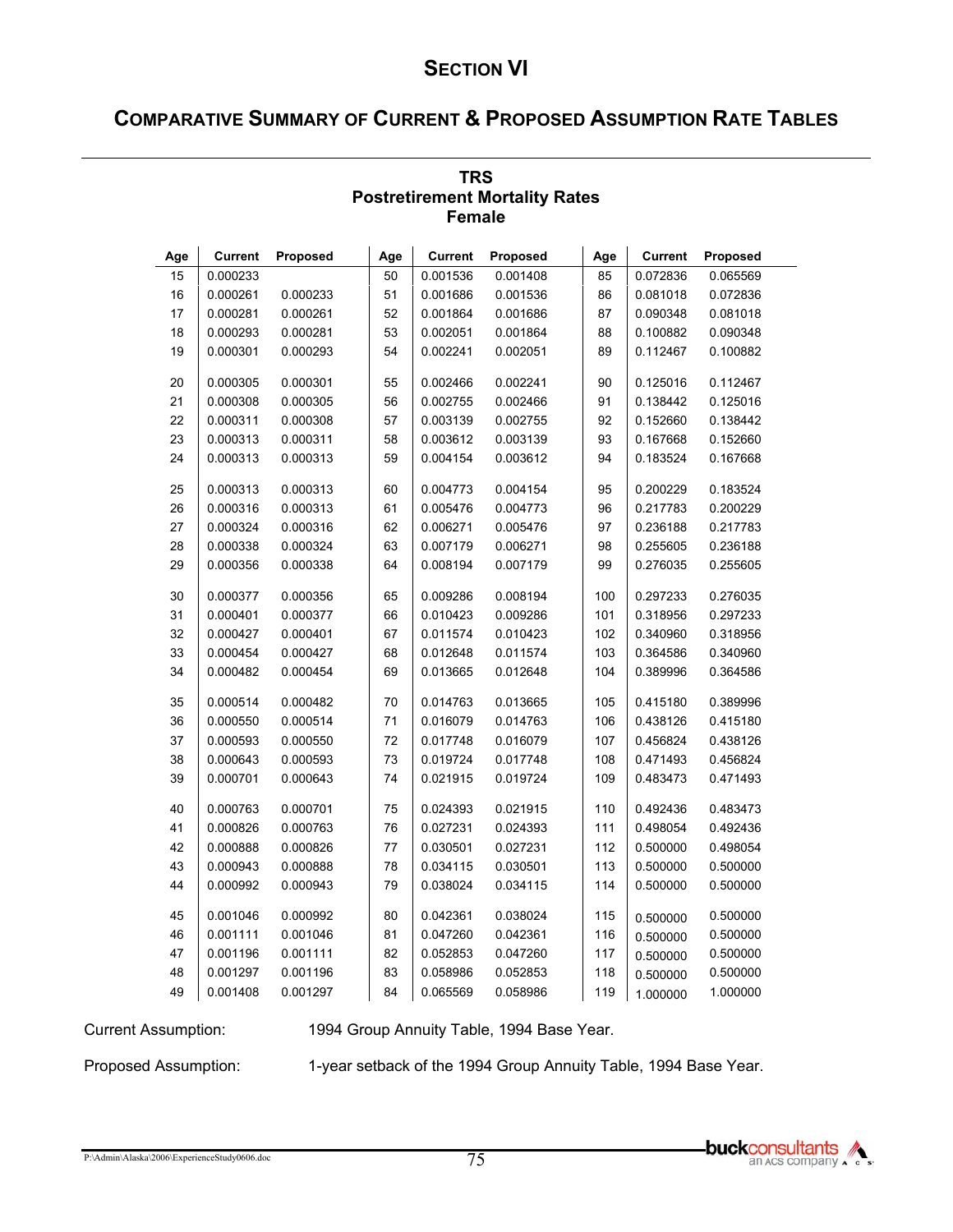# **COMPARATIVE SUMMARY OF CURRENT & PROPOSED ASSUMPTION RATE TABLES**

|     | <b>Male</b>    |          |     |                |          |     |                |          |  |  |  |  |
|-----|----------------|----------|-----|----------------|----------|-----|----------------|----------|--|--|--|--|
| Age | <b>Current</b> | Proposed | Age | <b>Current</b> | Proposed | Age | <b>Current</b> | Proposed |  |  |  |  |
| 15  | 0.000371       | N/A      | 50  | 0.002773       | 0.002042 | 85  | 0.104559       | 0.081217 |  |  |  |  |
| 16  | 0.000421       | N/A      | 51  | 0.003088       | 0.002260 | 86  | 0.113755       | 0.088721 |  |  |  |  |
| 17  | 0.000463       | N/A      | 52  | 0.003455       | 0.002501 | 87  | 0.124377       | 0.096358 |  |  |  |  |
| 18  | 0.000495       | 0.000371 | 53  | 0.003854       | 0.002773 | 88  | 0.136537       | 0.104559 |  |  |  |  |
| 19  | 0.000521       | 0.000421 | 54  | 0.004278       | 0.003088 | 89  | 0.149949       | 0.113755 |  |  |  |  |
| 20  | 0.000545       | 0.000463 | 55  | 0.004758       | 0.003455 | 90  | 0.164442       | 0.124377 |  |  |  |  |
| 21  | 0.000570       | 0.000495 | 56  | 0.005322       | 0.003854 | 91  | 0.179849       | 0.136537 |  |  |  |  |
| 22  | 0.000598       | 0.000521 | 57  | 0.006001       | 0.004278 | 92  | 0.196001       | 0.149949 |  |  |  |  |
| 23  | 0.000633       | 0.000545 | 58  | 0.006774       | 0.004758 | 93  | 0.213325       | 0.164442 |  |  |  |  |
| 24  | 0.000671       | 0.000570 | 59  | 0.007623       | 0.005322 | 94  | 0.231936       | 0.179849 |  |  |  |  |
| 25  | 0.000711       | 0.000598 | 60  | 0.008576       | 0.006001 | 95  | 0.251189       | 0.196001 |  |  |  |  |
| 26  | 0.000749       | 0.000633 | 61  | 0.009663       | 0.006774 | 96  | 0.270441       | 0.213325 |  |  |  |  |
| 27  | 0.000782       | 0.000671 | 62  | 0.010911       | 0.007623 | 97  | 0.289048       | 0.231936 |  |  |  |  |
| 28  | 0.000811       | 0.000711 | 63  | 0.012335       | 0.008576 | 98  | 0.306750       | 0.251189 |  |  |  |  |
| 29  | 0.000838       | 0.000749 | 64  | 0.013914       | 0.009663 | 99  | 0.323976       | 0.270441 |  |  |  |  |
| 30  | 0.000862       | 0.000782 | 65  | 0.015629       | 0.010911 | 100 | 0.341116       | 0.289048 |  |  |  |  |
| 31  | 0.000883       | 0.000811 | 66  | 0.017462       | 0.012335 | 101 | 0.358560       | 0.306750 |  |  |  |  |
| 32  | 0.000902       | 0.000838 | 67  | 0.019391       | 0.013914 | 102 | 0.376699       | 0.323976 |  |  |  |  |
| 33  | 0.000912       | 0.000862 | 68  | 0.021354       | 0.015629 | 103 | 0.396884       | 0.341116 |  |  |  |  |
| 34  | 0.000913       | 0.000883 | 69  | 0.023364       | 0.017462 | 104 | 0.418855       | 0.358560 |  |  |  |  |
| 35  | 0.000915       | 0.000902 | 70  | 0.025516       | 0.019391 | 105 | 0.440585       | 0.376699 |  |  |  |  |
| 36  | 0.000927       | 0.000912 | 71  | 0.027905       | 0.021354 | 106 | 0.460043       | 0.396884 |  |  |  |  |
| 37  | 0.000958       | 0.000913 | 72  | 0.030625       | 0.023364 | 107 | 0.475200       | 0.418855 |  |  |  |  |
| 38  | 0.001010       | 0.000915 | 73  | 0.033549       | 0.025516 | 108 | 0.485670       | 0.440585 |  |  |  |  |
| 39  | 0.001075       | 0.000927 | 74  | 0.036614       | 0.027905 | 109 | 0.492807       | 0.460043 |  |  |  |  |
| 40  | 0.001153       | 0.000958 | 75  | 0.040012       | 0.030625 | 110 | 0.497189       | 0.475200 |  |  |  |  |
| 41  | 0.001243       | 0.001010 | 76  | 0.043933       | 0.033549 | 111 | 0.499394       | 0.485670 |  |  |  |  |
| 42  | 0.001346       | 0.001075 | 77  | 0.048570       | 0.036614 | 112 | 0.500000       | 0.492807 |  |  |  |  |
| 43  | 0.001454       | 0.001153 | 78  | 0.053991       | 0.040012 | 113 | 0.500000       | 0.497189 |  |  |  |  |
| 44  | 0.001568       | 0.001243 | 79  | 0.060066       | 0.043933 | 114 | 0.500000       | 0.499394 |  |  |  |  |
| 45  | 0.001697       | 0.001346 | 80  | 0.066696       | 0.048570 | 115 | 0.500000       | 0.500000 |  |  |  |  |
| 46  | 0.001852       | 0.001454 | 81  | 0.073780       | 0.053991 | 116 | 0.500000       | 0.500000 |  |  |  |  |
| 47  | 0.002042       | 0.001568 | 82  | 0.081217       | 0.060066 | 117 | 0.500000       | 0.500000 |  |  |  |  |
| 48  | 0.002660       | 0.001697 | 83  | 0.088721       | 0.066696 | 118 | 0.500000       | 0.500000 |  |  |  |  |
| 49  | 0.002501       | 0.001852 | 84  | 0.096358       | 0.073780 | 119 | 1.000000       | 1.000000 |  |  |  |  |

#### **TRS Postretirement Mortality Rates Male**

Current Assumption: 1994 Group Annuity Table, 1994 Base Year.

Proposed Assumption: 3-year setback of the 1994 Group Annuity Table, 1994 Base Year.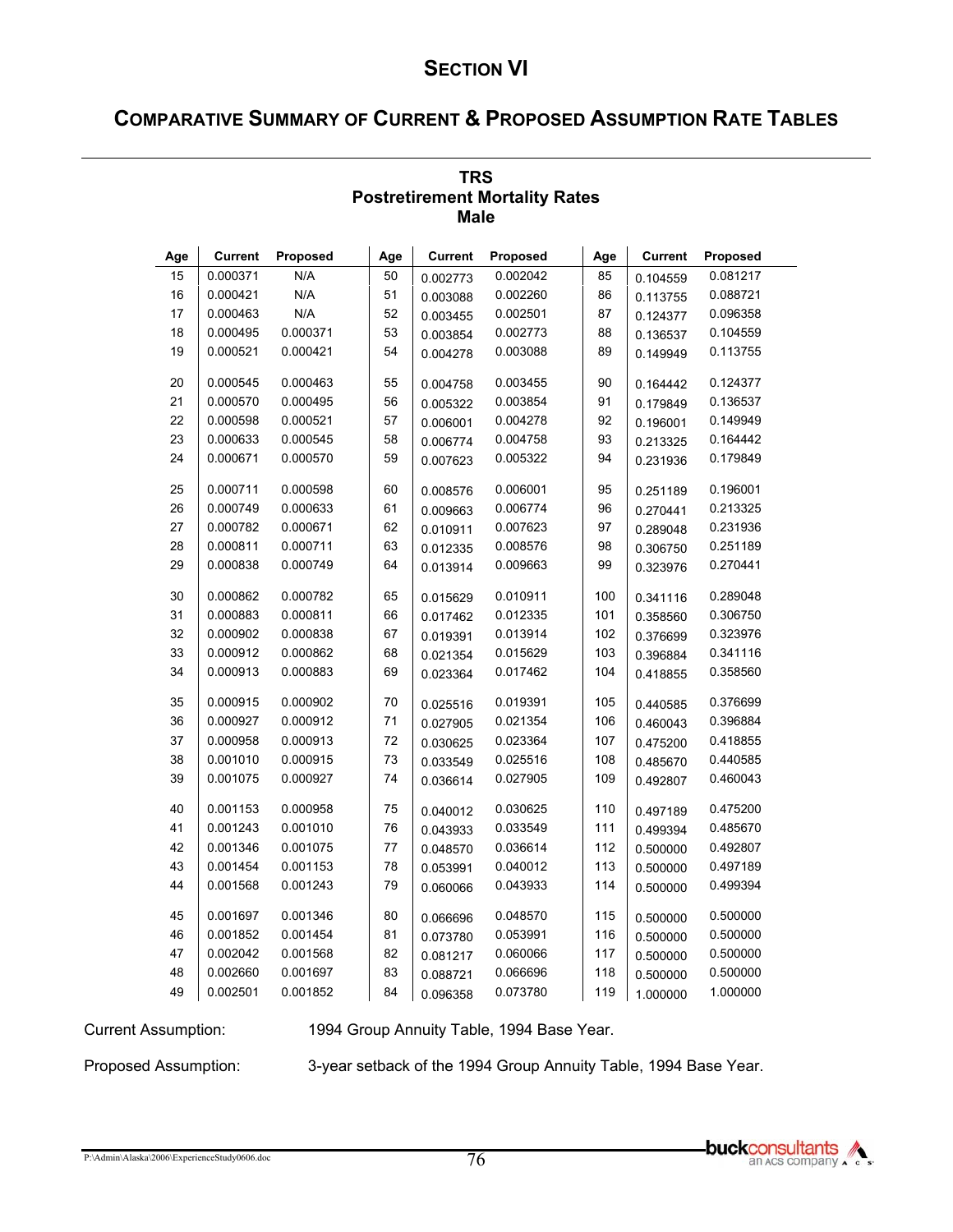# **COMPARATIVE SUMMARY OF CURRENT & PROPOSED ASSUMPTION RATE TABLES**

#### **TRS Withdrawal Rates**

#### **Members With Less than 8 Years of Service**  (Rates vary slightly by age)

|                |                                   | <b>Female</b> |                | <b>Male</b>     |
|----------------|-----------------------------------|---------------|----------------|-----------------|
| <b>Service</b> | <b>Current</b><br><b>Proposed</b> |               | <b>Current</b> | <b>Proposed</b> |
|                | .10                               | .13           | .10            | .15             |
|                | .10                               | .13           | .10            | .15             |
|                | .09                               | .12           | .09            | .13             |
| 3              | .09                               | .11           | .09            | .13             |
|                | .08                               | .11           | .08            | .12             |
| 5              | .07                               | .09           | .07            | .10             |
|                | .06                               | .08           | .06            | .09             |
|                | .05                               |               | .05            | ، ل             |

#### **Members with 8 or More Years of Service**

|     | <b>Female</b>  |                 | <b>Male</b>    |                 |       | <b>Female</b>  |                 | <b>Male</b>    |                 |
|-----|----------------|-----------------|----------------|-----------------|-------|----------------|-----------------|----------------|-----------------|
| Age | <b>Current</b> | <b>Proposed</b> | <b>Current</b> | <b>Proposed</b> | Age   | <b>Current</b> | <b>Proposed</b> | <b>Current</b> | <b>Proposed</b> |
| 15  | 0.039770       | 0.043747        | 0.039630       | 0.049538        | 40    | 0.038780       | 0.042658        | 0.038390       | 0.047988        |
| 16  | 0.039740       | 0.043714        | 0.039580       | 0.049475        | 41    | 0.038690       | 0.042559        | 0.038280       | 0.047850        |
| 17  | 0.039720       | 0.043692        | 0.039540       | 0.049425        | 42    | 0.038600       | 0.042460        | 0.038140       | 0.047675        |
| 18  | 0.039710       | 0.043681        | 0.039500       | 0.049375        | 43    | 0.038520       | 0.042372        | 0.038010       | 0.047513        |
| 19  | 0.039700       | 0.043670        | 0.039480       | 0.049350        | 44    | 0.038420       | 0.042262        | 0.037840       | 0.047300        |
|     |                |                 |                |                 |       |                |                 |                |                 |
| 20  | 0.039410       | 0.043351        | 0.039170       | 0.048963        | 45    | 0.038300       | 0.042130        | 0.037650       | 0.047063        |
| 21  | 0.039410       | 0.043351        | 0.039150       | 0.048938        | 46    | 0.038190       | 0.042009        | 0.037450       | 0.046813        |
| 22  | 0.039400       | 0.043340        | 0.039110       | 0.048888        | 47    | 0.038040       | 0.041844        | 0.037200       | 0.046500        |
| 23  | 0.039400       | 0.043340        | 0.039080       | 0.048850        | 48    | 0.037870       | 0.041657        | 0.036910       | 0.046138        |
| 24  | 0.039390       | 0.043329        | 0.039030       | 0.048788        | 49    | 0.037700       | 0.041470        | 0.036610       | 0.045763        |
|     |                |                 |                |                 |       |                |                 |                |                 |
| 25  | 0.039390       | 0.043329        | 0.038990       | 0.048738        | 50    | 0.037500       | 0.041250        | 0.036270       | 0.045338        |
| 26  | 0.039380       | 0.043318        | 0.038950       | 0.048688        | 51    | 0.037270       | 0.040997        | 0.035870       | 0.044838        |
| 27  | 0.039370       | 0.043307        | 0.038910       | 0.048638        | 52    | 0.037000       | 0.040700        | 0.035400       | 0.044250        |
| 28  | 0.039340       | 0.043274        | 0.038870       | 0.048588        | 53    | 0.036680       | 0.040348        | 0.034880       | 0.043600        |
| 29  | 0.039310       | 0.043241        | 0.038830       | 0.048538        | 54    | 0.036340       | 0.039974        | 0.034300       | 0.042875        |
|     |                |                 |                |                 |       |                |                 |                |                 |
| 30  | 0.039280       | 0.043208        | 0.038800       | 0.048500        | 55    | 0.035930       | 0.039523        | 0.033640       | 0.042050        |
| 31  | 0.039260       | 0.043186        | 0.038780       | 0.048475        | 56    | 0.035400       | 0.038940        | 0.032840       | 0.041050        |
| 32  | 0.039220       | 0.043142        | 0.038750       | 0.048438        | 57    | 0.034720       | 0.038192        | 0.031860       | 0.039825        |
| 33  | 0.039190       | 0.043109        | 0.038730       | 0.048413        | 58    | 0.033950       | 0.037345        | 0.030790       | 0.038488        |
| 34  | 0.039150       | 0.043065        | 0.038720       | 0.048400        | 59    | 0.032970       | 0.036267        | 0.029500       | 0.036875        |
|     |                |                 |                |                 |       |                |                 |                |                 |
| 35  | 0.039110       | 0.043021        | 0.038700       | 0.048375        | 60    | 0.031860       | 0.035046        | 0.028050       | 0.035063        |
| 36  | 0.039050       | 0.042955        | 0.038670       | 0.048338        | 61    | 0.030620       | 0.033682        | 0.026440       | 0.033050        |
| 37  | 0.039000       | 0.042900        | 0.038630       | 0.048288        | 62    | 0.029210       | 0.032131        | 0.024570       | 0.030713        |
| 38  | 0.038930       | 0.042823        | 0.038560       | 0.048200        | 63    | 0.027600       | 0.030360        | 0.022440       | 0.028050        |
| 39  | 0.038860       | 0.042746        | 0.038480       | 0.048100        | 64    | 0.025850       | 0.028435        | 0.020130       | 0.025163        |
|     |                |                 |                |                 |       |                |                 |                |                 |
|     |                |                 |                |                 | $65+$ | 0.040000       | 0.044000        | 0.040000       | 0.050000        |
|     |                |                 |                |                 |       |                |                 |                |                 |

Current Assumption: Based on actual experience from 1997 to 1999.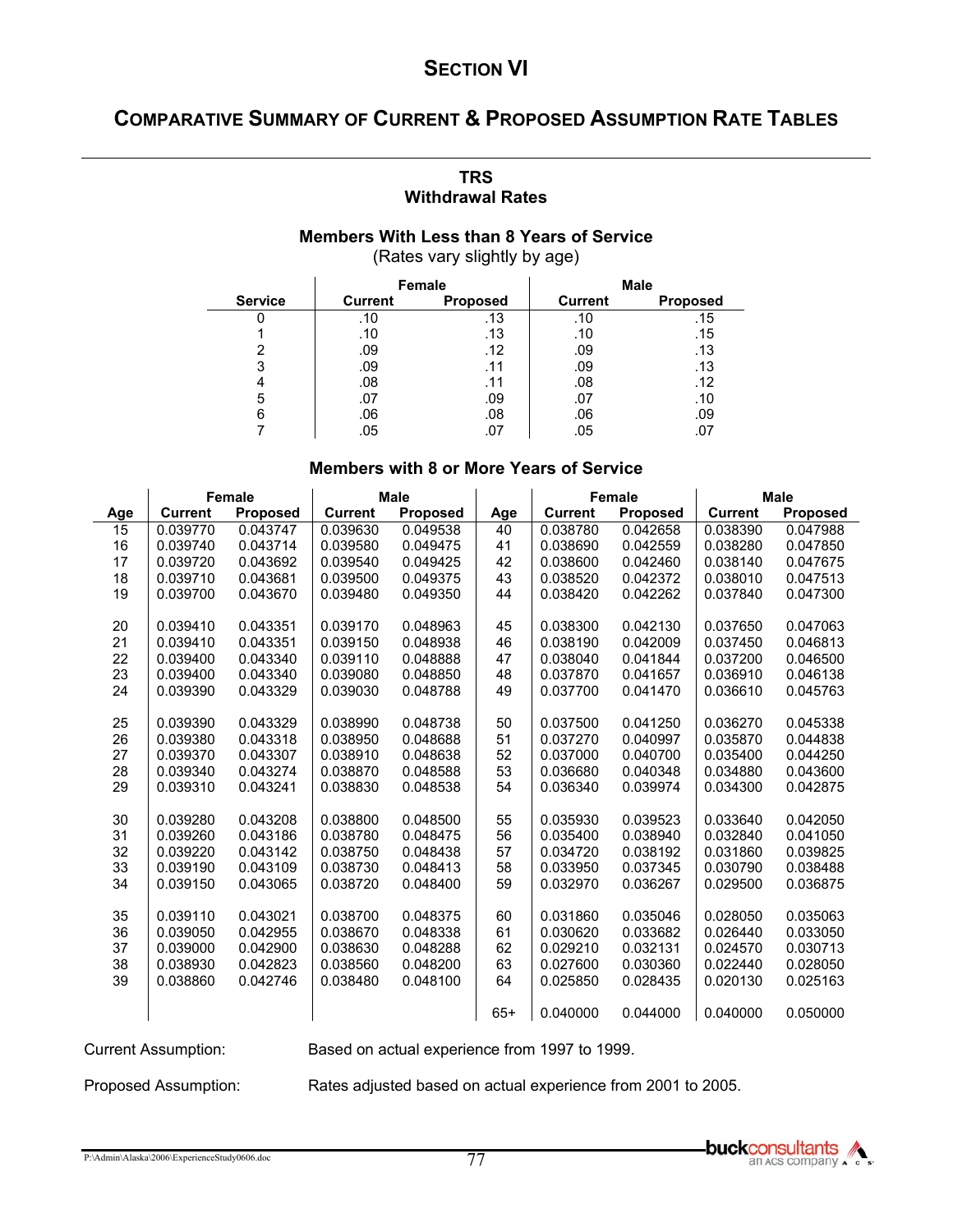# **COMPARATIVE SUMMARY OF CURRENT & PROPOSED ASSUMPTION RATE TABLES**

|     |                                               | <b>Female</b>                     |                                     | <b>Male</b>                                   |                                   |                                     |  |
|-----|-----------------------------------------------|-----------------------------------|-------------------------------------|-----------------------------------------------|-----------------------------------|-------------------------------------|--|
| Age | <b>Current</b>                                | <b>Proposed</b><br><b>Reduced</b> | <b>Proposed</b><br><b>Unreduced</b> | <b>Current</b>                                | <b>Proposed</b><br><b>Reduced</b> | <b>Proposed</b><br><b>Unreduced</b> |  |
| >50 | One<br>year<br>after the<br>valuation<br>date | N/A                               | 0.057000                            | One<br>year<br>after the<br>valuation<br>date | N/A                               | 0.056000                            |  |
| 50  | 0.05                                          | 0.063000                          | 0.125000                            | 0.05                                          | 0.060000                          | 0.200000                            |  |
| 51  | 0.05                                          | 0.068000                          | 0.150000                            | 0.05                                          | 0.068000                          | 0.175000                            |  |
| 52  | 0.05                                          | 0.067000                          | 0.150000                            | 0.05                                          | 0.068000                          | 0.200000                            |  |
| 53  | 0.05                                          | 0.089000                          | 0.200000                            | 0.05                                          | 0.079000                          | 0.150000                            |  |
| 54  | 0.05                                          | 0.100000                          | 0.200000                            | 0.05                                          | 0.078000                          | 0.250000                            |  |
| 55  | 0.15                                          | 0.072000                          | 0.225000                            | 0.15                                          | 0.059000                          | 0.225000                            |  |
| 56  | 0.13                                          | 0.071000                          | 0.195000                            | 0.13                                          | 0.058000                          | 0.195000                            |  |
| 57  | 0.10                                          | 0.069000                          | 0.175000                            | 0.10                                          | 0.055000                          | 0.175000                            |  |
| 58  | 0.10                                          | 0.085000                          | 0.200000                            | 0.10                                          | 0.062000                          | 0.175000                            |  |
| 59  | 0.10                                          | 0.083000                          | 0.200000                            | 0.10                                          | 0.063000                          | 0.250000                            |  |
| 60  | 0.10                                          | N/A                               | 0.200000                            | 0.10                                          | N/A                               | 0.200000                            |  |
| 61  | 0.10                                          | N/A                               | 0.200000                            | 0.10                                          | N/A                               | 0.200000                            |  |
| 62  | 0.10                                          | N/A                               | 0.250000                            | 0.10                                          | N/A                               | 0.125000                            |  |
| 63  | 0.17                                          | N/A                               | 0.297500                            | 0.17                                          | N/A                               | 0.255000                            |  |
| 64  | 0.17                                          | N/A                               | 0.340000                            | 0.17                                          | N/A                               | 0.340000                            |  |
| 65  | 0.50                                          | N/A                               | 0.500000                            | 0.50                                          | N/A                               | 0.250000                            |  |
| 66  | 1.00                                          | N/A                               | 0.300000                            | 1.00                                          | N/A                               | 0.200000                            |  |
| 67  | 1.00                                          | N/A                               | 0.300000                            | 1.00                                          | N/A                               | 0.200000                            |  |
| 68  | 1.00                                          | N/A                               | 0.250000                            | 1.00                                          | N/A                               | 0.200000                            |  |
| 69  | 1.00                                          | N/A                               | 0.300000                            | 1.00                                          | N/A                               | 0.200000                            |  |
| 70  | 1.00                                          | N/A                               | 1.000000                            | 1.00                                          | N/A                               | 1.000000                            |  |

### **TRS Retirement Rates**

Current Assumption: Based on actual experience from 1997 to 1999.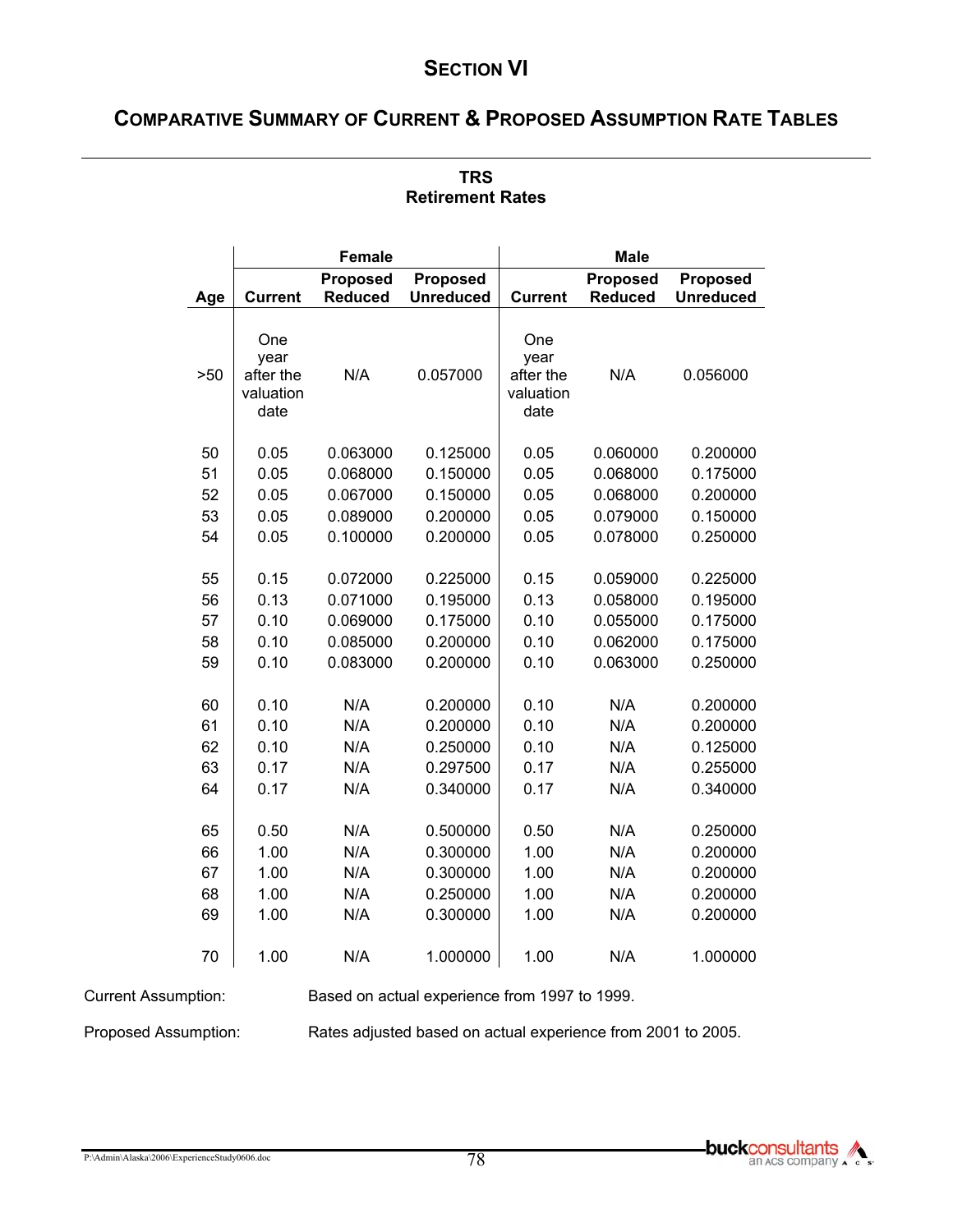# **COMPARATIVE SUMMARY OF CURRENT & PROPOSED ASSUMPTION RATE TABLES**

| <b>Disability Rates</b> |                      |                 |                |          |          |                |                 |                      |                      |
|-------------------------|----------------------|-----------------|----------------|----------|----------|----------------|-----------------|----------------------|----------------------|
|                         | <b>Female</b>        |                 | <b>Male</b>    |          |          | <b>Female</b>  |                 | <b>Male</b>          |                      |
| Age                     | <b>Current</b>       | <b>Proposed</b> | <b>Current</b> | Proposed | Age      | <b>Current</b> | <b>Proposed</b> | <b>Current</b>       | Proposed             |
|                         |                      |                 |                |          |          |                |                 |                      |                      |
| 20                      | 0.000280             | 0.000252        | 0.000280       | 0.000280 | 45       | 0.000650       | 0.000585        | 0.000650             | 0.000650             |
| 21                      | 0.000280             | 0.000252        | 0.000280       | 0.000280 | 46       | 0.000700       | 0.000630        | 0.000700             | 0.000700             |
| 22                      | 0.000290             | 0.000261        | 0.000290       | 0.000290 | 47       | 0.000760       | 0.000684        | 0.000760             | 0.000760             |
| 23<br>24                | 0.000290<br>0.000300 | 0.000261        | 0.000290       | 0.000290 | 48<br>49 | 0.000830       | 0.000747        | 0.000830<br>0.000890 | 0.000830<br>0.000890 |
|                         |                      | 0.000270        | 0.000300       | 0.000300 |          | 0.000890       | 0.000801        |                      |                      |
| 25                      | 0.000300             | 0.000270        | 0.000300       | 0.000300 | 50       | 0.000960       | 0.000864        | 0.000960             | 0.000960             |
| 26                      | 0.000300             | 0.000270        | 0.000300       | 0.000300 | 51       | 0.001040       | 0.000936        | 0.001040             | 0.001040             |
| 27                      | 0.000310             | 0.000279        | 0.000310       | 0.000310 | 52       | 0.001140       | 0.001026        | 0.001140             | 0.001140             |
| 28                      | 0.000320             | 0.000288        | 0.000320       | 0.000320 | 53       | 0.001270       | 0.001143        | 0.001270             | 0.001270             |
| 29                      | 0.000330             | 0.000297        | 0.000330       | 0.000330 | 54       | 0.001420       | 0.001278        | 0.001420             | 0.001420             |
|                         |                      |                 |                |          |          |                |                 |                      |                      |
| 30                      | 0.000340             | 0.000306        | 0.000340       | 0.000340 | 55       | 0.001600       | 0.001440        | 0.001600             | 0.001600             |
| 31                      | 0.000340             | 0.000306        | 0.000340       | 0.000340 | 56       | 0.001840       | 0.001656        | 0.001840             | 0.001840             |
| 32                      | 0.000350             | 0.000315        | 0.000350       | 0.000350 | 57       | 0.002140       | 0.001926        | 0.002140             | 0.002140             |
| 33                      | 0.000360             | 0.000324        | 0.000360       | 0.000360 | 58       | 0.002440       | 0.002196        | 0.002440             | 0.002440             |
| 34                      | 0.000370             | 0.000333        | 0.000370       | 0.000370 | 59       | 0.002880       | 0.002592        | 0.002880             | 0.002880             |
| 35                      | 0.000380             | 0.000342        | 0.000380       | 0.000380 | 60       | 0.003370       | 0.003033        | 0.003370             | 0.003370             |
| 36                      | 0.000400             | 0.000360        | 0.000400       | 0.000400 | 61       | 0.003900       | 0.003510        | 0.003900             | 0.003900             |
| 37                      | 0.000410             | 0.000369        | 0.000410       | 0.000410 | 62       | 0.004520       | 0.004068        | 0.004520             | 0.004520             |
| 38                      | 0.000430             | 0.000387        | 0.000430       | 0.000430 | 63       | 0.005220       | 0.004698        | 0.005220             | 0.005220             |
| 39                      | 0.000440             | 0.000396        | 0.000440       | 0.000440 | 64       | 0.005960       | 0.005364        | 0.005960             | 0.005960             |
|                         |                      |                 |                |          |          |                |                 |                      |                      |
| 40                      | 0.000460             | 0.000414        | 0.000460       | 0.000460 | 65       | N/A            | 0.006115        | N/A                  | 0.006794             |
| 41                      | 0.000480             | 0.000432        | 0.000480       | 0.000480 | 66       | N/A            | 0.006971        | N/A                  | 0.007746             |
| 42                      | 0.000510             | 0.000459        | 0.000510       | 0.000510 | 67       | N/A            | 0.007947        | N/A                  | 0.008830             |
| 43                      | 0.000540             | 0.000486        | 0.000540       | 0.000540 | 68       | N/A            | 0.009060        | N/A                  | 0.010066             |
| 44                      | 0.000590             | 0.000531        | 0.000590       | 0.000590 | 69       | N/A            | 0.010328        | N/A                  | 0.011475             |
|                         |                      |                 |                |          |          |                |                 |                      |                      |

**TRS Disability Rates** 

Current Assumption: Based on actual experience from 1991 to 1995.

Proposed Assumption: Female rates were decreased by 10% and male rates are unchanged based on actual experience from 2001 to 2005.